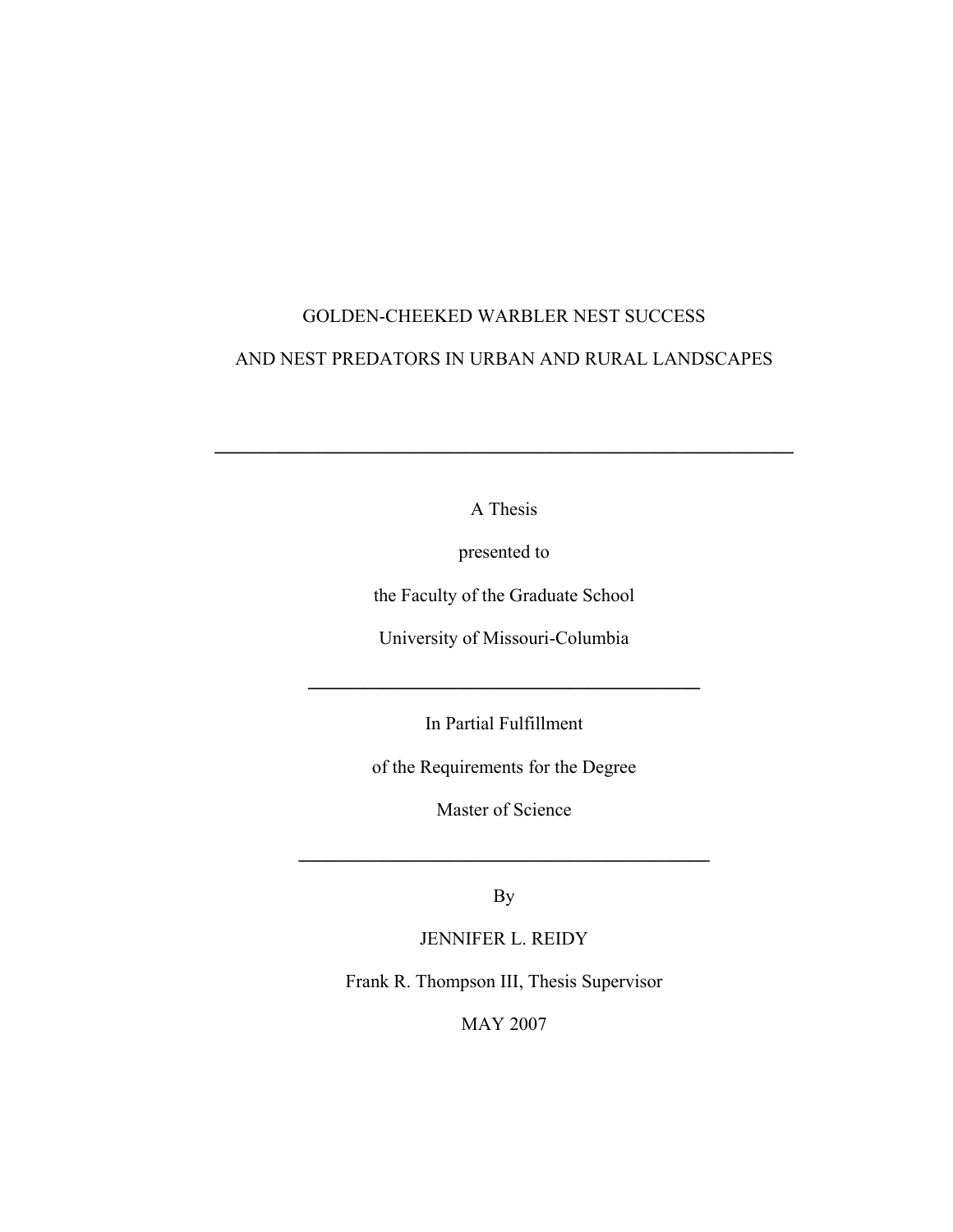© Copyright by Jennifer L. Reidy 2007

All Rights Reserved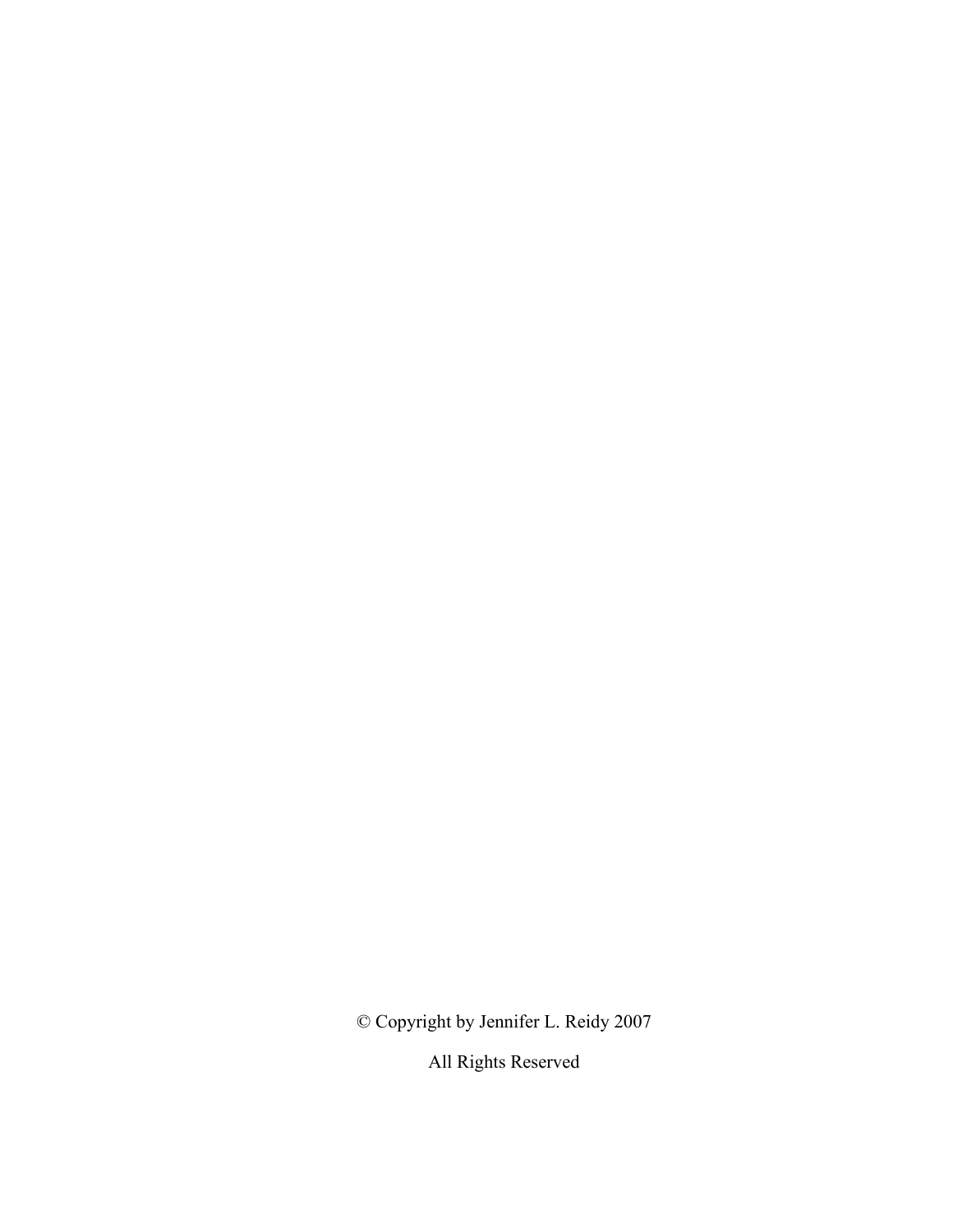The undersigned, appointed by the Dean of the Graduate School, have examined the thesis entitled:

# GOLDEN-CHEEKED WARBLER NEST SUCCESS AND NEST PREDATORS IN URBAN AND RURAL LANDSCAPES

presented by Jennifer L. Reidy

a candidate for the degree of Master of Science

and hereby certify that in their opinion it is worthy of acceptance

 $\mathcal{L}_\text{max}$  , and the set of the set of the set of the set of the set of the set of the set of the set of the set of the set of the set of the set of the set of the set of the set of the set of the set of the set of the Dr. Frank Thompson

 $\mathcal{L}_\text{max}$  , and the set of the set of the set of the set of the set of the set of the set of the set of the set of the set of the set of the set of the set of the set of the set of the set of the set of the set of the Dr. John Faaborg

 $\mathcal{L}_\text{max}$ Dr. Josh Millspaugh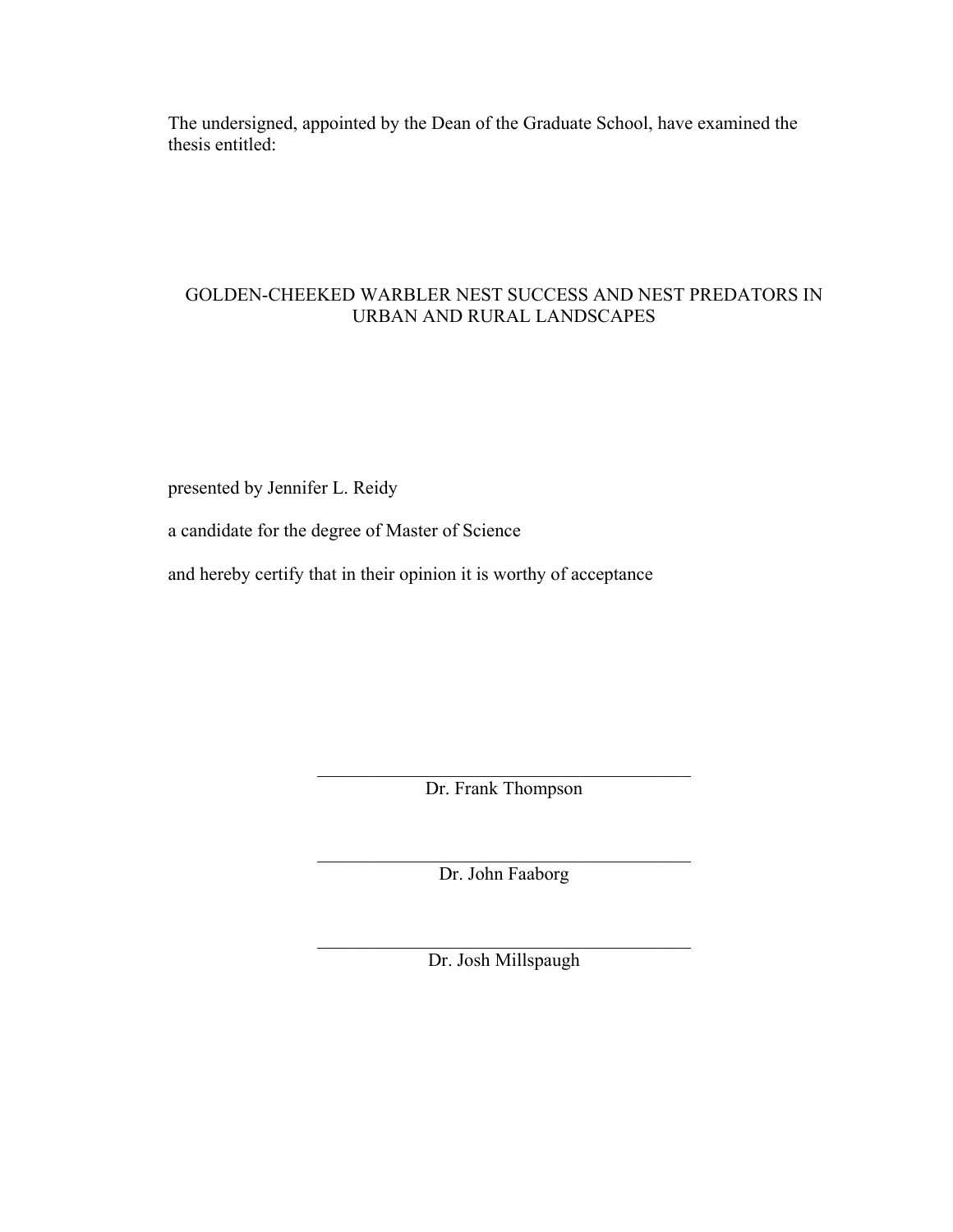#### ACKNOWLEDGMENTS

First, I would like to thank Mike Stake, who employed me long ago on his own master's project studying Golden-cheeked Warblers and whose friendship and encouragement ultimately led me down the path to where I am today. And it was Mike who inspired me with the idea to pursue this topic for my masters' degree, for which I am truly grateful as this endeavor has been both a gratifying professional and personal journey. I also thank Mike for leading me to the University of Missouri and my graduate advisor Dr. Frank Thompson. I could not have hoped for a better supervisor, as Dr. Thompson's door was always open and his ear ready to listen to all my ideas, sane or otherwise. He patiently guided me through this process and taught me how to develop my critical and analytical skills (although I still wish I made a better student of statistics!) and I hope to make him proud in all my future endeavors.

I am grateful to John Cornelius of the Fort Hood Natural Resources Branch and Tim Hayden of the U. S. Army Construction Engineering Research Laboratory for securing the funding to undertake this project. I thank John for believing in me and my project idea and his steady determination to fund research and conservation projects for endangered species. Charles Pekins, Gil Eckrich, Scott Summers and the many others based at Fort Hood were great to work with and I appreciate their interest in me and this project. Rebecca Peak of The Nature Conservancy provided invaluable data collection on Fort Hood, without which part of this project would have been impossible. Rod Sandoval of The Nature Conservancy and Patty Ramirez of the City of Austin provided

ii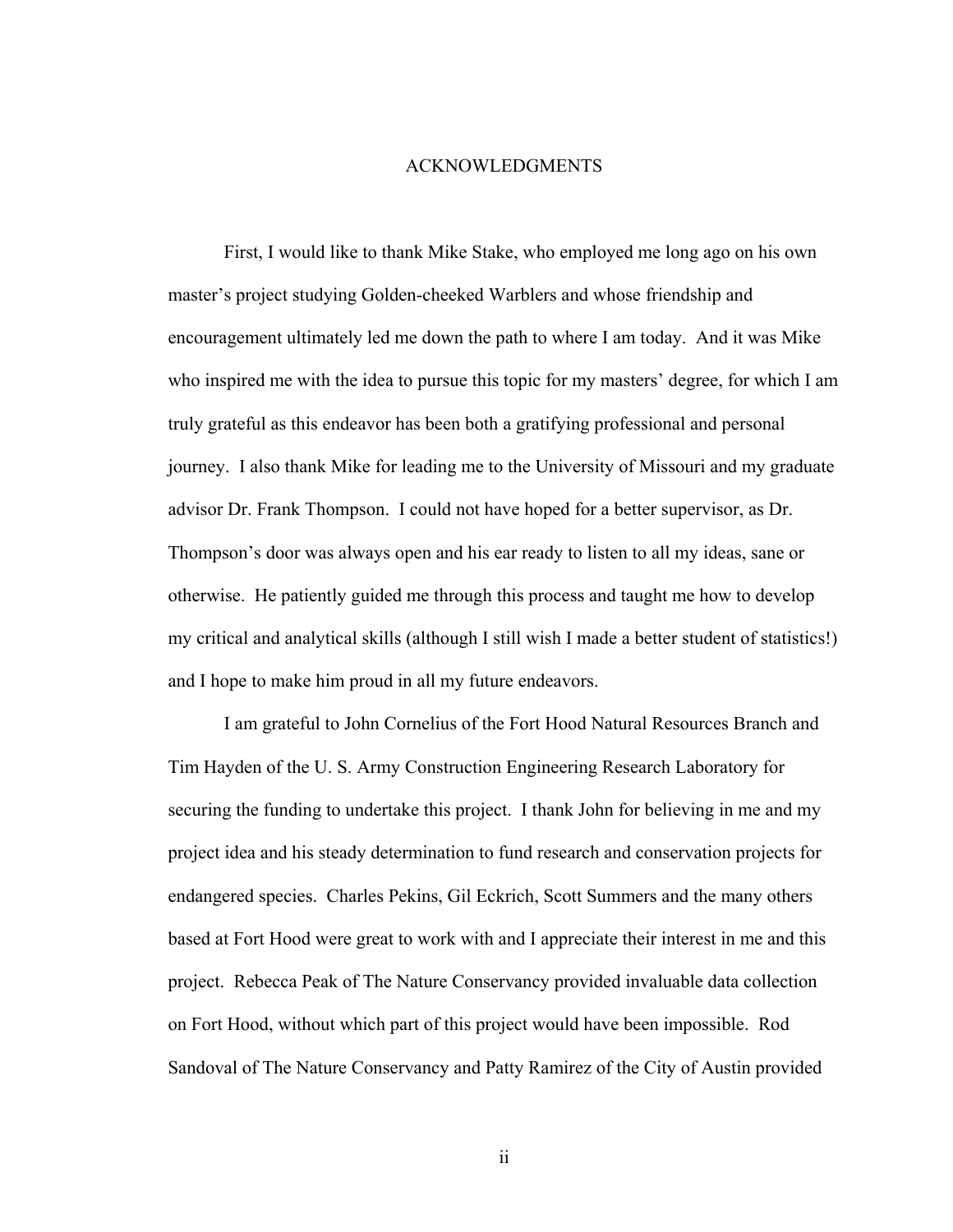me with aerial imagery of my study plots which was essential in the field and in analyzing the landscape metrics. Don Koehler and Helen Becker of the City of Austin provided access to my Austin sites and other logistical support for which I am thankful. Thanks also to The Nature Conservancy and the University of Missouri for the use of video camera systems.

A huge thank you goes out to Bill Dijak of the Forest Service's North Central Research Station for the considerable help he provided me with the ArcGIS work – without his assistance, I would have been in school a few more months figuring out how to write code for GIS! Karen Decker of the Department of Fisheries and Wildlife was a tremendous help in acquiring field housing and vehicles and taking care of my bills while I was away, which was a huge relief for me.

Field work was pretty intensive and I am lucky to have hired some great assistants, who were hard-working and dedicated in the field, and fun and easy-going back at home. Richard Aracil, Kyla Ercit, Nicole Flood, and Michael Wickens provided assistance locating and monitoring nests with me in Austin and Scott Stollery alone got to locate and monitor nests on Fort Hood. I demanded a lot of these folks, especially Kyla and Michael in 2006, and they delivered in good cheer! I am glad to call these individuals friends now. Also thank you to Cindy Sperry who conducted point counts in Austin – I will get to this data soon!

I was privileged to have Dr. John Faaborg and Dr. Josh Millspaugh serve as my graduate committee. Thanks to Dr. Faaborg to providing a forum for all us "bird geeks" to share and critique our own work as well as others and for organizing trips to tropical Mexico. Everyone in the avian ecology group was invaluable in developing my critical

iii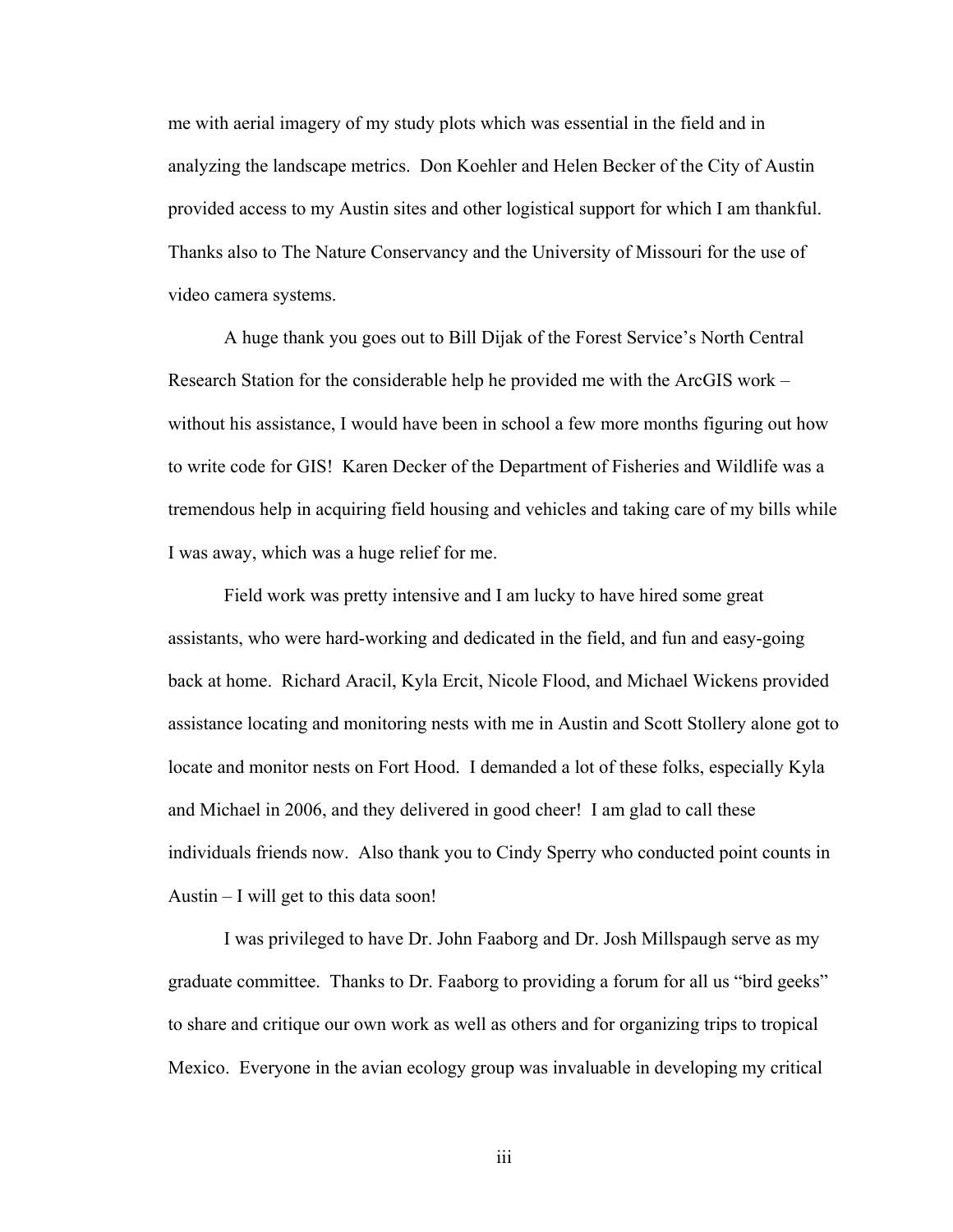thinking skills and providing great friendship. I especially thank my lab mates Shane Pruett, Chad Rittenhouse, and Wes Bailey for their advice and encouragement and my best mate from school, Courtney Kerns for being a great friend. David Jachowski provided much good humor and banter during those few nights as my roommate.

Chris Merkord planted the love of birds and birding in me a long time ago and for that I am eternally grateful.

Thanks to my family for their support during this long process. Lastly, I'd like to extend my gratitude to my boys, Randy Cartwright and Snowball (my cat), for struggling through the process with me and providing constant encouragement and love the entire way.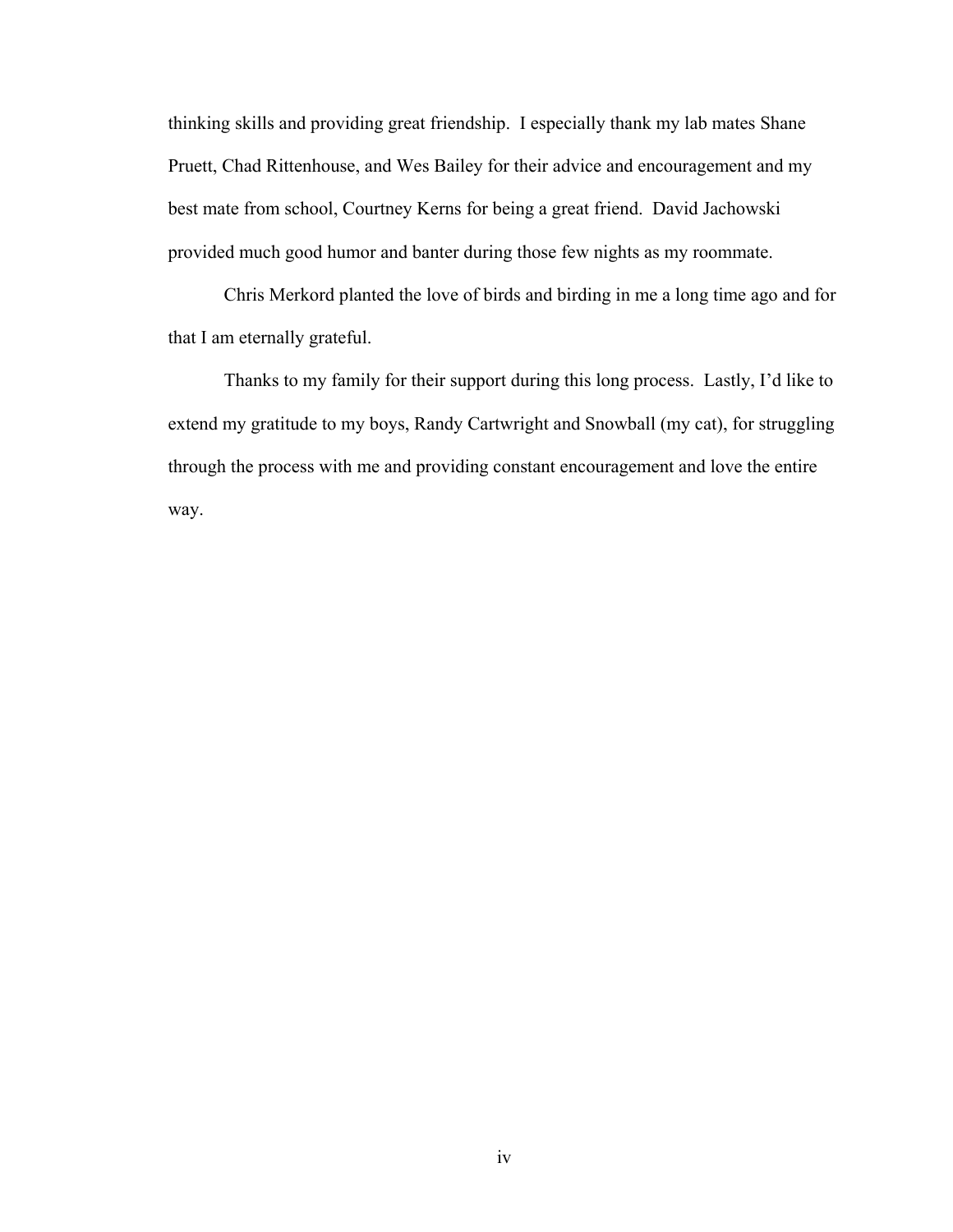# TABLE OF CONTENTS

| <b>CHAPTER 1</b>                                      |
|-------------------------------------------------------|
| FACTORS AFFECTING GOLDEN-CHEEKED WARBLER NEST SUCCESS |
|                                                       |
|                                                       |
|                                                       |
|                                                       |
|                                                       |
|                                                       |
|                                                       |
|                                                       |
|                                                       |
|                                                       |
|                                                       |
|                                                       |
|                                                       |
|                                                       |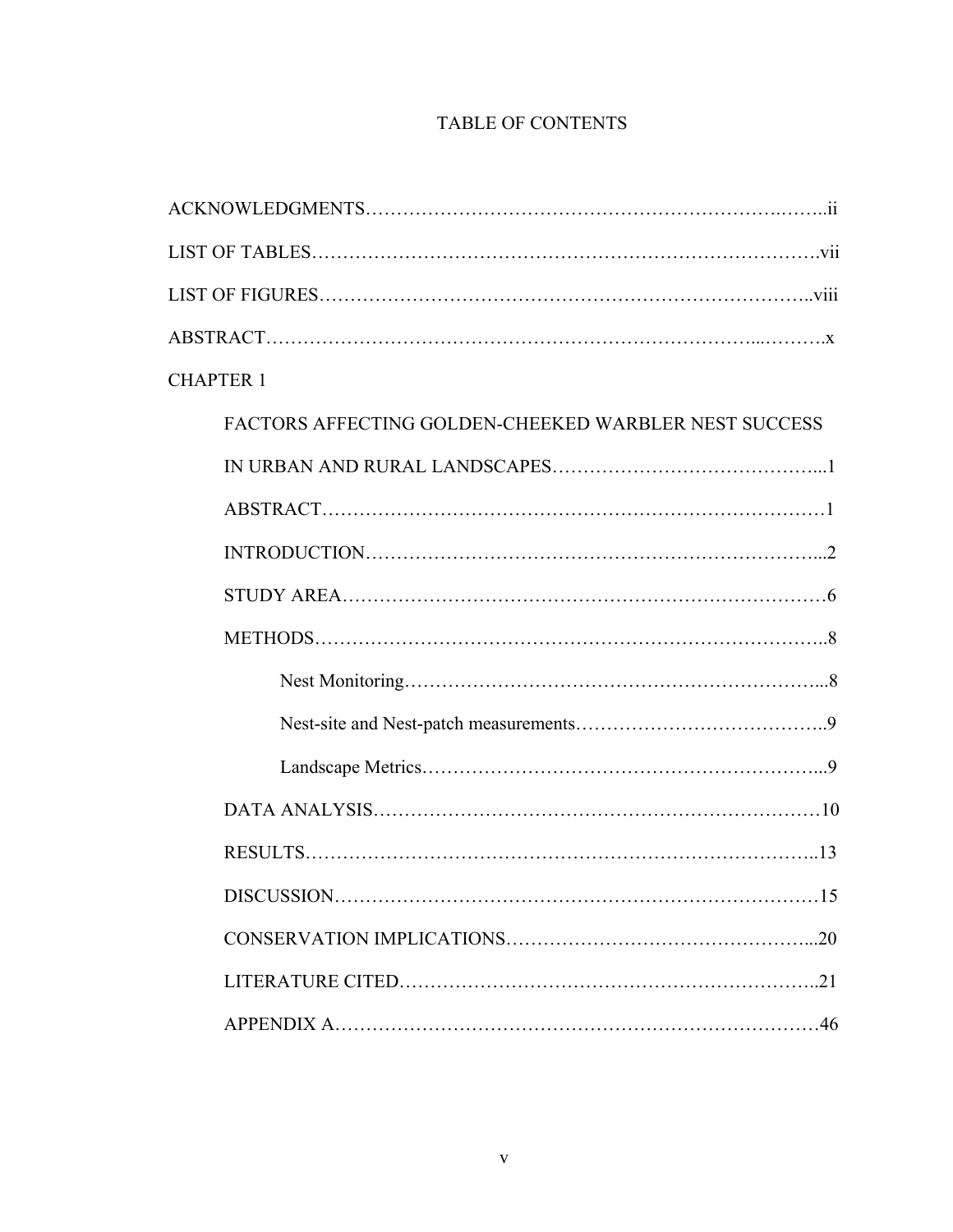# CHAPTER 2

| SOURCES OF NEST MORTALITY AND PREDATORS OF GOLDEN- |     |
|----------------------------------------------------|-----|
|                                                    |     |
|                                                    |     |
|                                                    |     |
|                                                    |     |
|                                                    |     |
|                                                    |     |
|                                                    |     |
|                                                    |     |
|                                                    |     |
|                                                    |     |
|                                                    |     |
|                                                    |     |
|                                                    |     |
|                                                    |     |
|                                                    |     |
| LITERATURE CITED.                                  | .70 |
| <b>CHAPTER 3</b>                                   |     |
| SNAKE PREDATION ON NESTING ADULT GOLDEN-CHEEKED    |     |
|                                                    |     |
|                                                    |     |
|                                                    |     |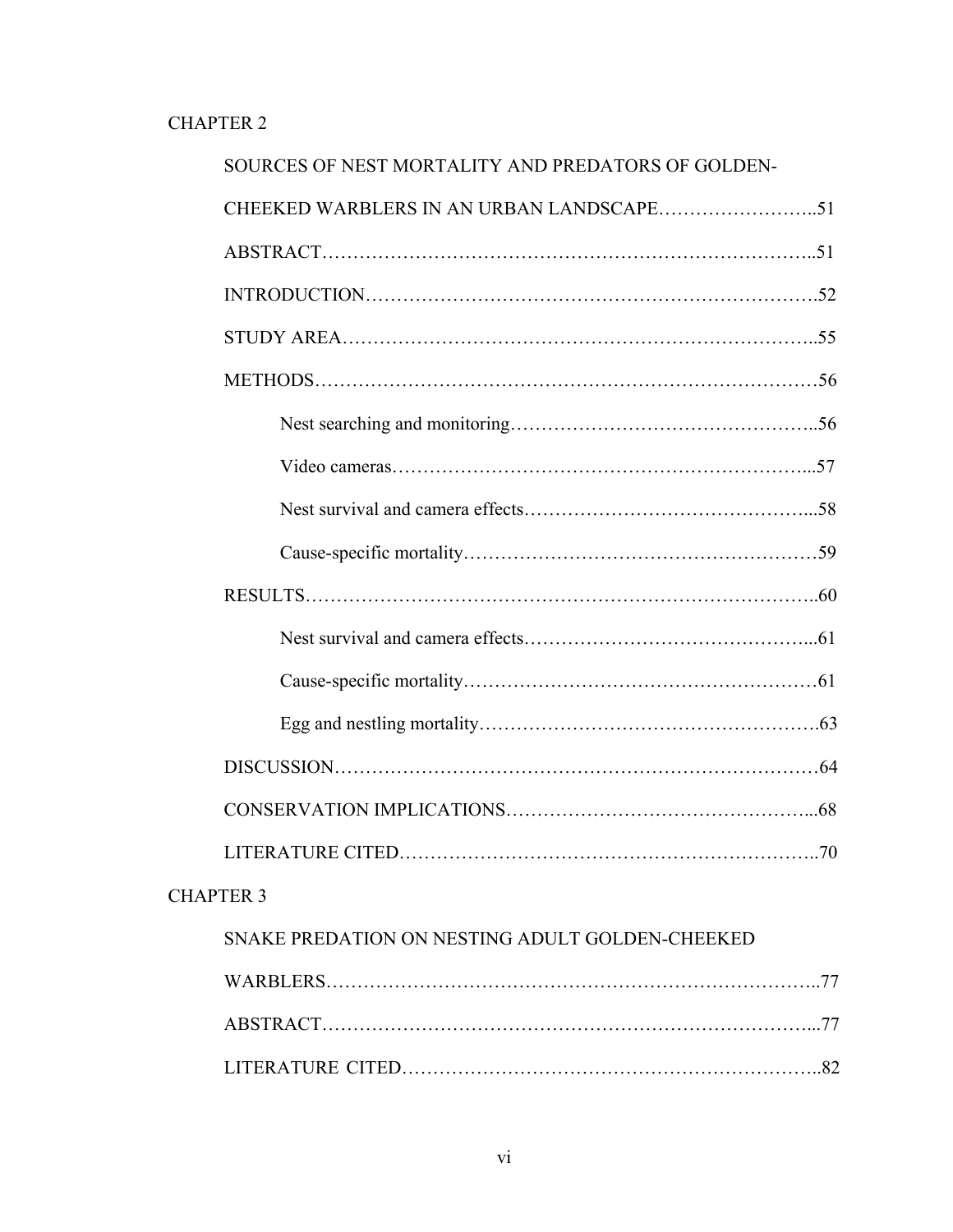# LIST OF TABLES

| Table |                                                                                                                                                                                                                                                                                                                                                                                                                   | Page |
|-------|-------------------------------------------------------------------------------------------------------------------------------------------------------------------------------------------------------------------------------------------------------------------------------------------------------------------------------------------------------------------------------------------------------------------|------|
|       | 1.1. A priori candidate models, model variables and descriptions, and predicted<br>direction (PD) used to evaluate nest success rates in Austin, Texas and<br>Fort Hood, Texas during 2005-2006. In addition to single models and<br>the global and null model, we examined additive combinations of the                                                                                                          |      |
|       | 1.2. Support for the models summing to a cumulative $w_i \ge 0.90$ predicting<br>Golden-cheeked Warbler nest survival in Austin, Texas and Fort Hood,<br>Texas during 2005-2006. Models are ranked from most supported to<br>least based on Akaike's information criteria ( $AIC_c$ ), $\Delta AIC_c$ , and Akaike<br>weights $(w_i)$ . AIC <sub>c</sub> is based on -2 x log likelihood (-2L) and the            |      |
|       | 1.3. Model-averaged parameter estimates, unconditional standard errors (SE),<br>and the odds ratios (OR) and associated lower (LCL) and upper (UCL) 95%<br>confidence intervals for factors hypothesized to effect Golden-cheeked<br>Warbler nest survival in Austin, Texas and Fort Hood, Texas during                                                                                                           |      |
|       | 2.1. Support for models with and without video camera monitoring predicting<br>Golden-cheeked Warbler nest survival in Austin, Texas from 2005-2006<br>based on 537 camera monitored and 384 non-camera monitored intervals.<br>Models are ranked based on Akaike's information criteria ( $AIC_c$ ), $\Delta AIC_c$ ,<br>and Akaike weights $(w_i)$ . AIC <sub>c</sub> is based on the -2 x log-likelihood (-2L) |      |
|       | 2.2. Cause-specific daily and period mortality rates and 95% confidence intervals<br>(CI) for Golden-cheeked Warblers nests in Austin, Texas during 2005-2006<br>(537 intervals) and Fort Hood, Texas during 1997-2002 and 2005 (736                                                                                                                                                                              |      |
|       | 3.1. Temporal features of rat snake predation on female Golden-cheeked<br>Warblers at the nest in Austin, Texas during 2005-2006 and Fort                                                                                                                                                                                                                                                                         |      |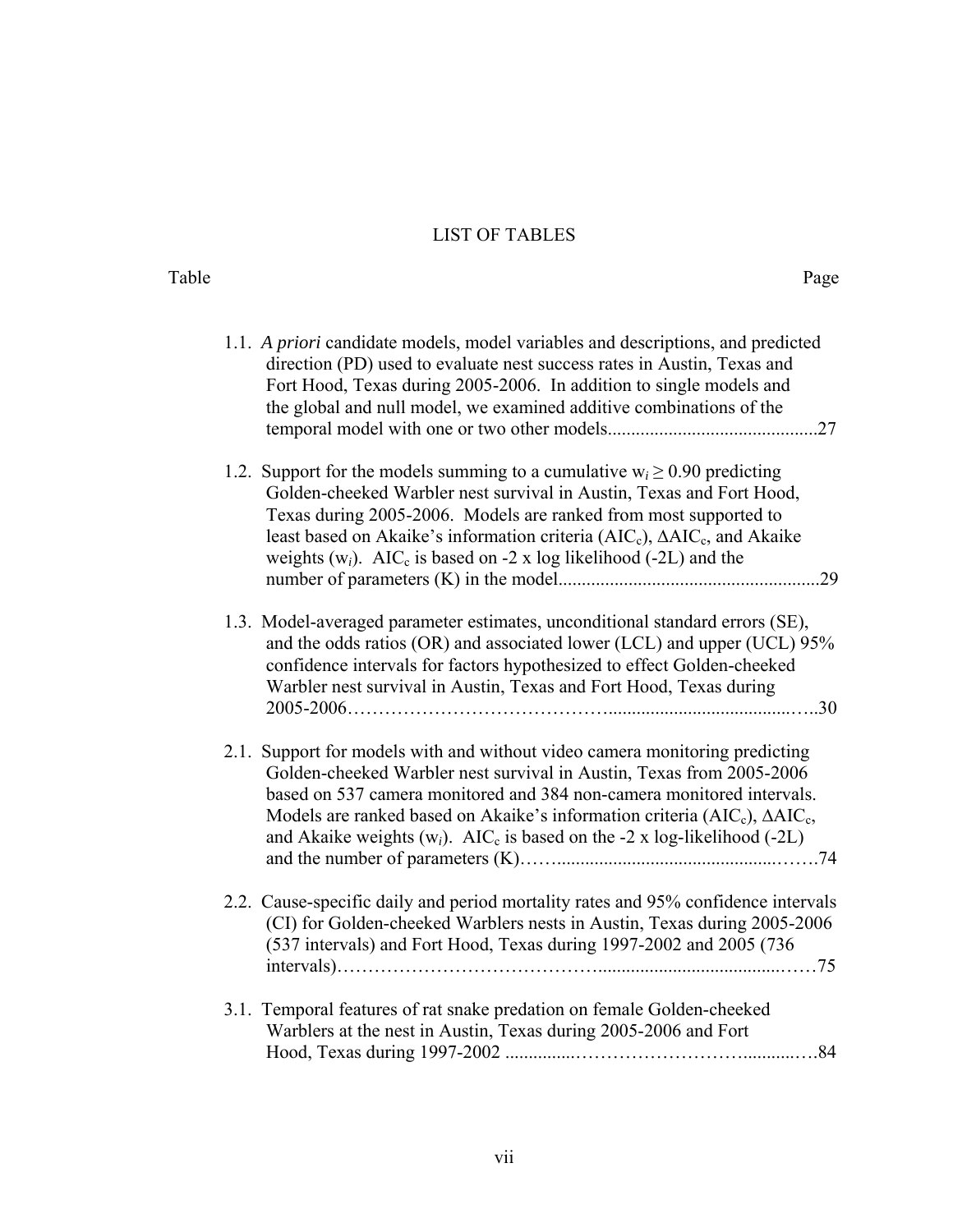# LIST OF FIGURES

| Figure |                                                                                                                                                                                                                        | Page |
|--------|------------------------------------------------------------------------------------------------------------------------------------------------------------------------------------------------------------------------|------|
|        | 1.1. Predicted daily and period survival rates and 95% confidence<br>intervals for Golden-cheeked Warbler nests as a function of<br>Julian date in Austin, Texas and Fort Hood, Texas during                           |      |
|        | 1.2. Predicted period survival rates and 95% confidence intervals<br>for Golden-cheeked Warbler nests as a function of year in<br>Austin, Texas and Fort Hood, Texas during 2005-200632                                |      |
|        | 1.3. Predicted period survival rates and 95% confidence intervals for<br>Golden-cheeked Warbler nests as a function of nest stage in Austin,                                                                           |      |
|        | 1.4. Predicted period survival rates and 95% confidence intervals for<br>Golden-cheeked Warbler nests as a function of nest height in Austin,                                                                          |      |
|        | 1.5. Predicted period survival rates and 95% confidence intervals for<br>Golden-cheeked Warbler nests as a function of nest cover in Austin,                                                                           |      |
|        | 1.6. Predicted period survival rates and 95% confidence intervals for<br>Golden-cheeked Warbler nests as a function of distance from main<br>trunk (m) in Austin, Texas and Fort Hood, Texas during 2005-200636        |      |
|        | 1.7. Predicted period survival rates and 95% confidence intervals for<br>Golden-cheeked Warbler nests as a function of slope in Austin, Texas                                                                          |      |
|        | 1.8. Predicted period survival rates and 95% confidence intervals for<br>Golden-cheeked Warbler nests as a function of proximity to edge<br>(0 if nests $>$ 30 m and 1 if $\leq$ 30 m) in Austin, Texas and Fort Hood, |      |

1.9. Predicted period survival rates and 95% confidence intervals for Golden-cheeked Warbler nests as a function of open edge density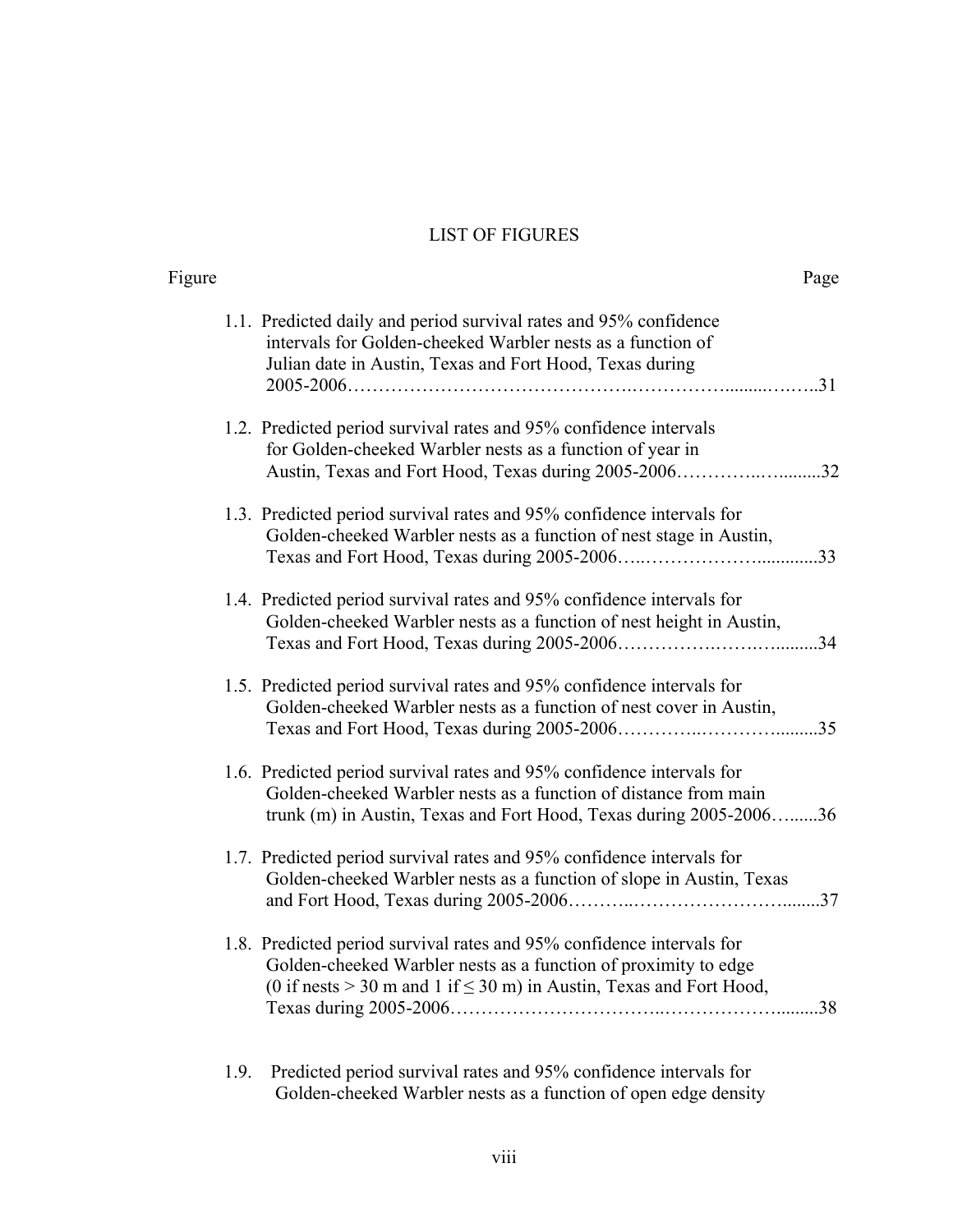|      | (m/ha) within a 100-m radius of the nest in Austin, Texas and Fort                                                                                                                                                         |
|------|----------------------------------------------------------------------------------------------------------------------------------------------------------------------------------------------------------------------------|
|      | 1.10. Predicted period survival rates and 95% confidence intervals for<br>Golden-cheeked Warbler nests as a function of trail density (m/ha)<br>within a 25-m radius from the nest in Austin, Texas and Fort Hood,         |
|      | 1.11. Predicted period survival rates and 95% confidence intervals for<br>Golden-cheeked Warbler nests as a function of percent of open area<br>within a 1-km radius from the nest in Austin, Texas and Fort Hood,         |
|      | 1.12. Predicted period survival rates and 95% confidence intervals for<br>Golden-cheeked Warbler nests as a function of percent of developed<br>area within a 1-km radius from the nest in Austin, Texas and Fort          |
|      | 1.13. Predicted period survival rates and 95% confidence intervals for<br>Golden-cheeked Warbler nests as a function of site in Austin, Texas                                                                              |
|      | 1.14. Predicted period survival rates and 95% confidence intervals for<br>Golden-cheeked Warbler nests as a function of building density (#/ha)<br>within a 500-m radius from the nest in Austin, Texas and Fort Hood,     |
|      | 1.15. Predicted period survival rates and 95% confidence intervals for<br>Golden-cheeked Warbler nests as a function of road density (m/ha)<br>within a 500-m radius from the nest in Austin, Texas and Fort Hood,         |
| 2.1. | Daily and period predation rates and 95% confidence intervals by snakes,<br>birds, mammals, and ants at Golden-cheeked Warbler nests in Austin,<br>Texas (white bars) during 2005-2006 and on Fort Hood, Texas (gray bars) |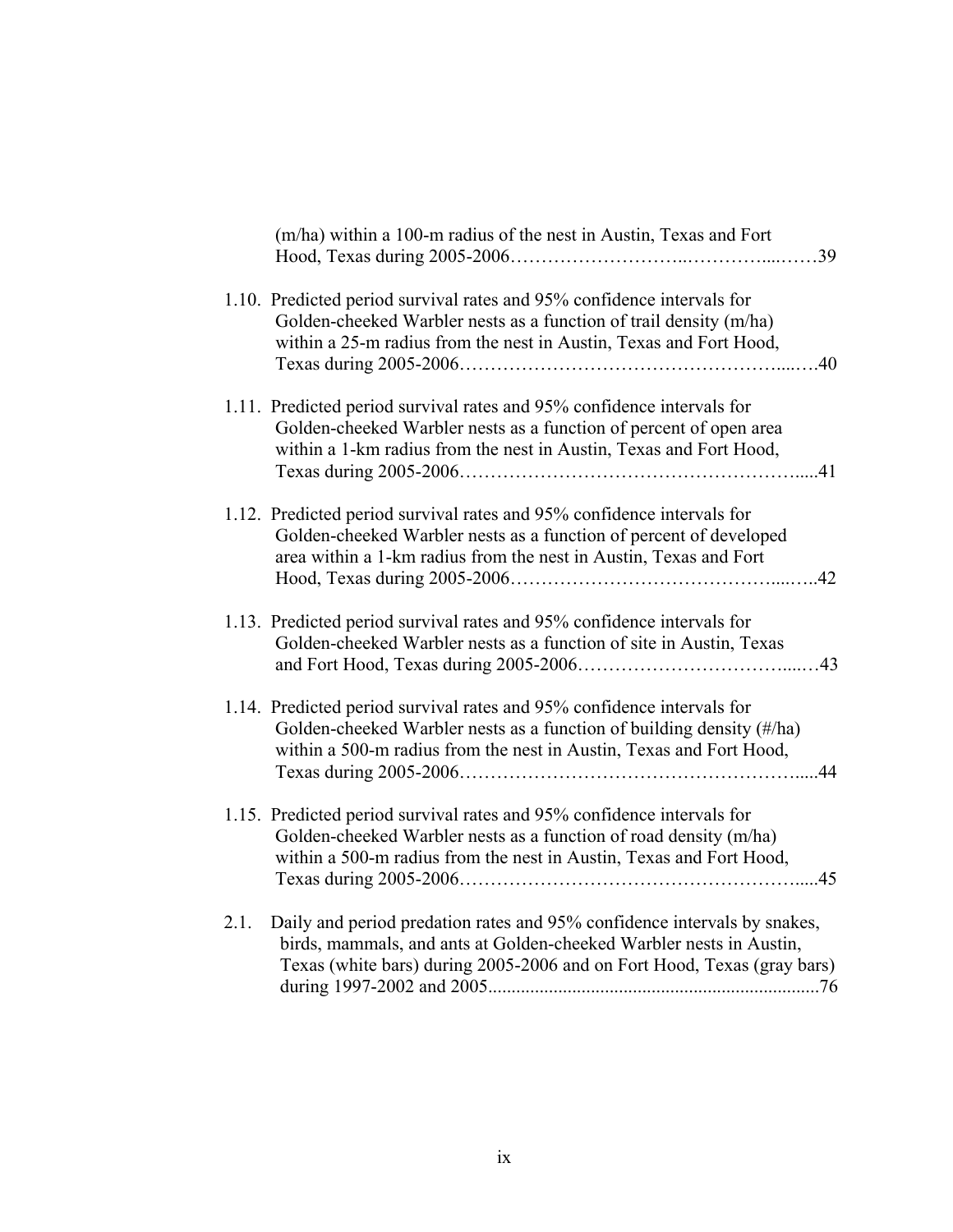## GOLDEN-CHEEKED WARBLER NEST SUCCESS IN URBAN AND RURAL LANDSCAPES AND URBAN NEST PREDATORS

Jennifer L. Reidy

Dr. Frank R. Thompson, III, Thesis Supervisor

## ABSTRACT

The Golden-cheeked Warbler (*Dendroica chrysoparia*) is an endangered songbird that breeds exclusively in the juniper-oak woodlands of central Texas. We studied nesting success of Golden-cheeked Warblers from 2005-2006 on Fort Hood, situated in a rural landscape, and in Austin, a rapidly growing city. We hypothesized that temporal, nest-site, nest-patch, edge, landscape, and urban factors affected nest success and used an information-theoretic approach to evaluate models representing our hypotheses. We found the most support for the model with temporal and edge factors. Nest success declined throughout the season and with increasing amounts of open edge within 100 m of the nest. There was little support for nest-site, nest-patch, landscape, or urban features. The overall daily survival rate was 0.962 (0.943-0.974), resulting in a 25-day period survival of 0.374 (0.230-0.520). Nest survival was almost identical between Fort Hood (0.9615) and Austin (0.9614), and higher than the predicted survival rate needed to be self-sustaining (0.25-0.30) indicating that urban sites can provide as high quality breeding habitat as rural sites.

We monitored 61 Golden-cheeked Warbler nests in Austin, Texas, from 2005 to 2006 with time-lapse video cameras to determine sources of mortality and identify predators in an urban landscape. The overall period mortality rate was 0.631 and the predation rate was 0.541. Eight nests were depredated by Texas rat snakes (*Elaphe* 

x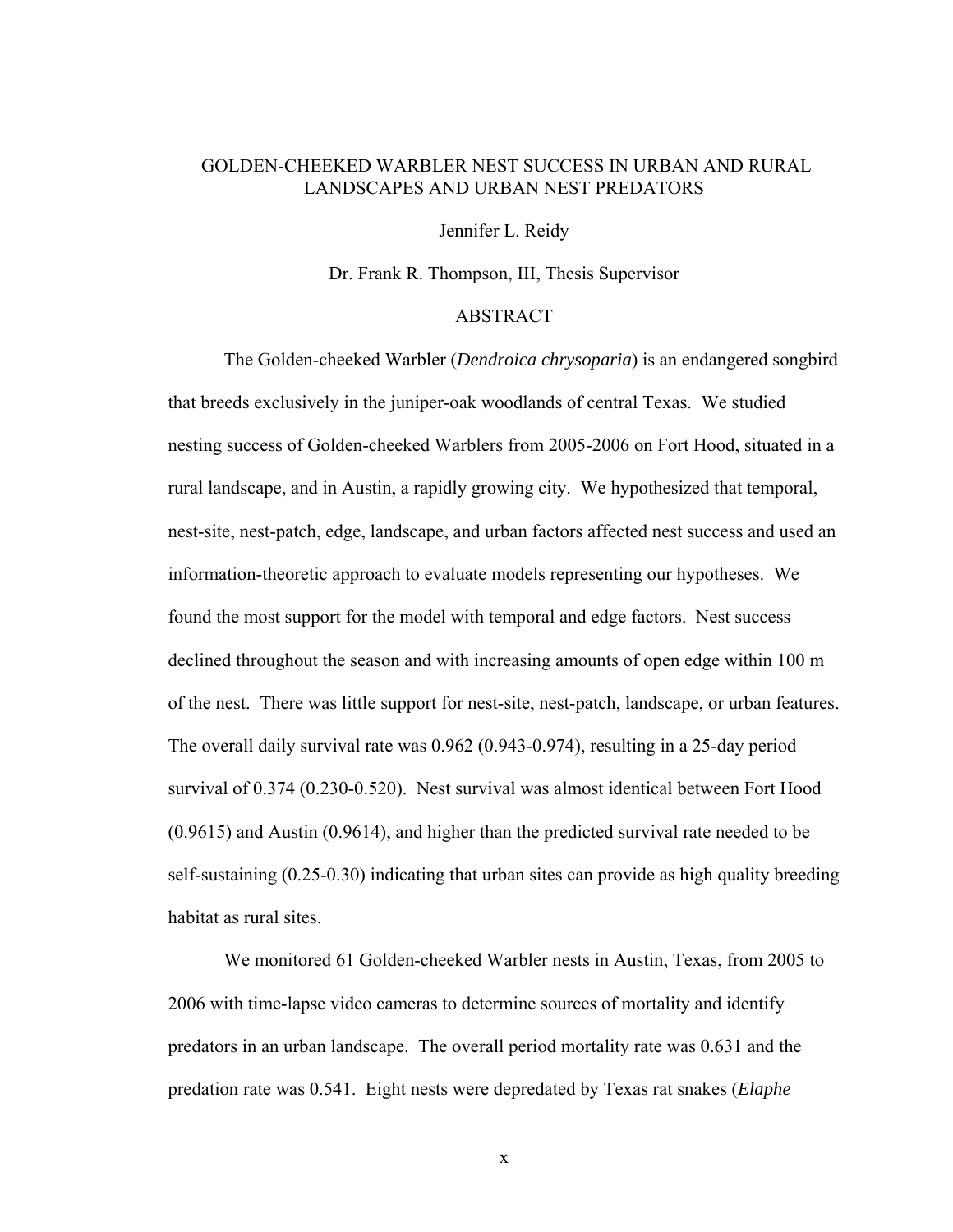*obsoleta lindheimeri*), six by birds, including four by Western Scrub-Jays (*Aphelocoma californica*) and two by Cooper's Hawks (*Accipter cooperii*), three by Fox squirrels (*Sciurus niger*), and one by fire ants (*Solenopsis* sp.). We compared predators and predation rates in Austin to those from a previous study on Fort Hood and this study. The period predation rate in Austin (0.541) was slightly lower than on Fort Hood (0.599). The predator composition was similar between Austin and Fort Hood, except the dominant avian predator differed between the two landscapes. Western Scrub Jays were the dominant avian predator in Austin and American Crows (*Corvus branchyrynchos*) were dominant on Fort Hood. Nest abandonment, hatching success and nestling survival did not differ between Austin and Fort Hood. We compared nest success of 39 nests in Austin monitored without video cameras to those monitored with cameras and found no support for an effect of video surveillance on nest survival.

We monitored 116 females and 128 nests with video cameras to identify nest predators of Golden-cheeked Warblers on Fort Hood, Texas from 1997-2002 and in Austin, Texas from 2005-2006. Six female Golden-cheeked Warblers were depredated during 892 camera-monitored intervals during the portion of the nesting cycle when females were sitting on the nest through the night, resulting in a daily predation rate of 0.007. Females were captured 67% of the time they were present at the time of snake predation and 75% of the time they were present at night. Assuming a daily nest survival of 0.962 and that the female would attempt a second nest if the first nest failed, we estimated annual mortality on adult females due to predation on the nest was 12.2%. Snake predation represents an important source of adult mortality for nesting Golden-cheeked Warblers.

xi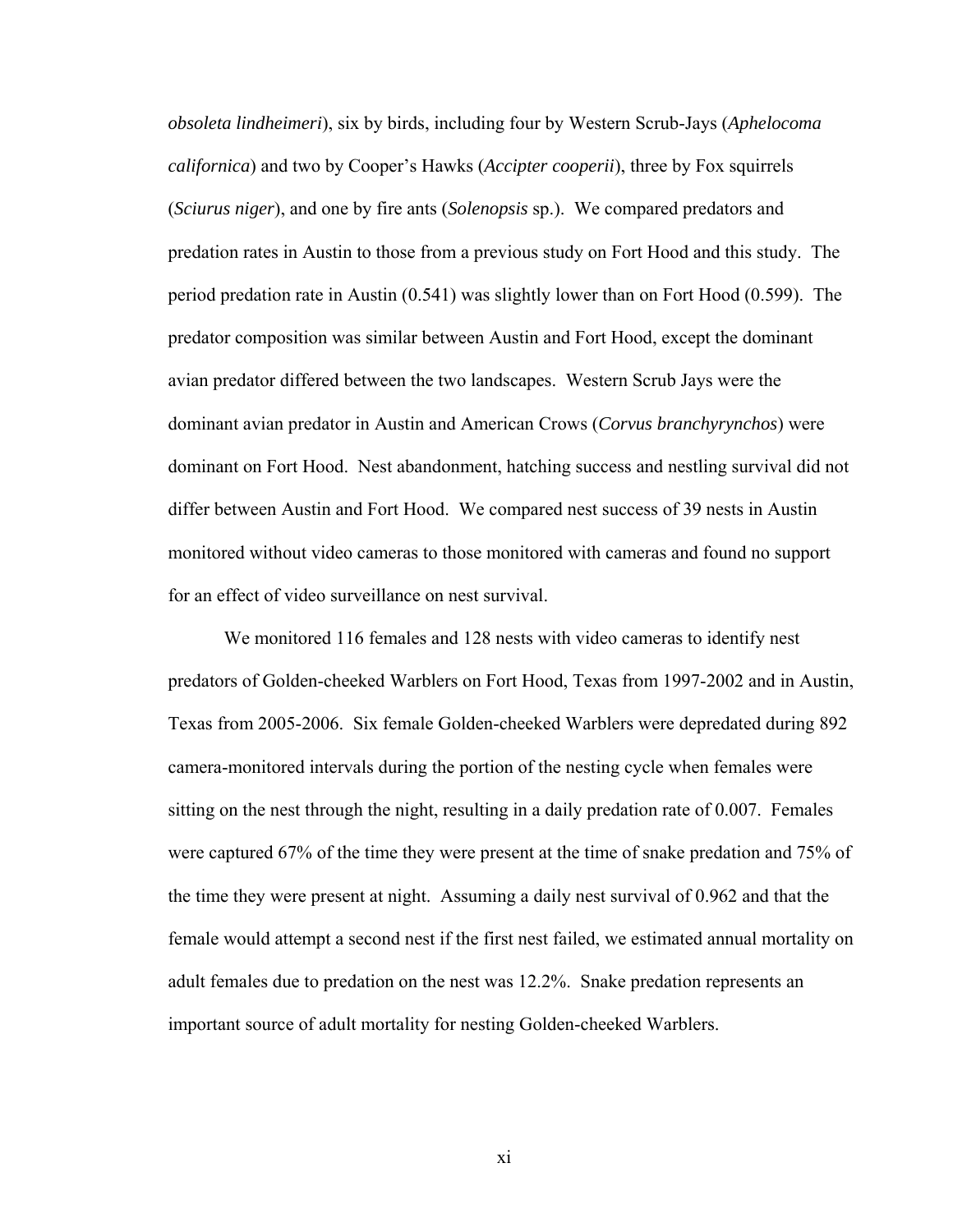#### **CHAPTER 1**

# **FACTORS AFFECTING GOLDEN-CHEEKED WARBLER NEST SUCCESS IN URBAN AND RURAL LANDSCAPES**

## **ABSTRACT**

The Golden-cheeked Warbler (*Dendroica chrysoparia*) is an endangered songbird that breeds exclusively in the juniper-oak woodlands of central Texas. We studied nesting success of Golden-cheeked Warblers from 2005-2006 on Fort Hood, situated in a rural landscape, and in Austin, a rapidly growing city. We hypothesized that temporal, nest-site, nest-patch, edge, landscape, and urban factors affected nest success and used an information-theoretic approach to evaluate models representing our hypotheses. We found the most support for the model including temporal and edge factors. Nest success declined throughout the season and with increasing amounts of open edge within 100 m of the nest. There was little support for nest-site, nest-patch, landscape, or urban features. The overall daily survival rate was 0.962 (0.943-0.974; 95% confidence intervals), resulting in a 25-day period survival of 0.374 (0.230-0.520). Nest survival was almost identical between Austin (0.3741) and Fort Hood (0.3747). Nest success was likely adequate for a self-sustaining population. Because we found strong support suggesting a negative effect associated with increasing open habitat within and around Goldencheeked Warbler breeding patches, we recommend preserving large contiguous blocks of appropriate breeding habitat.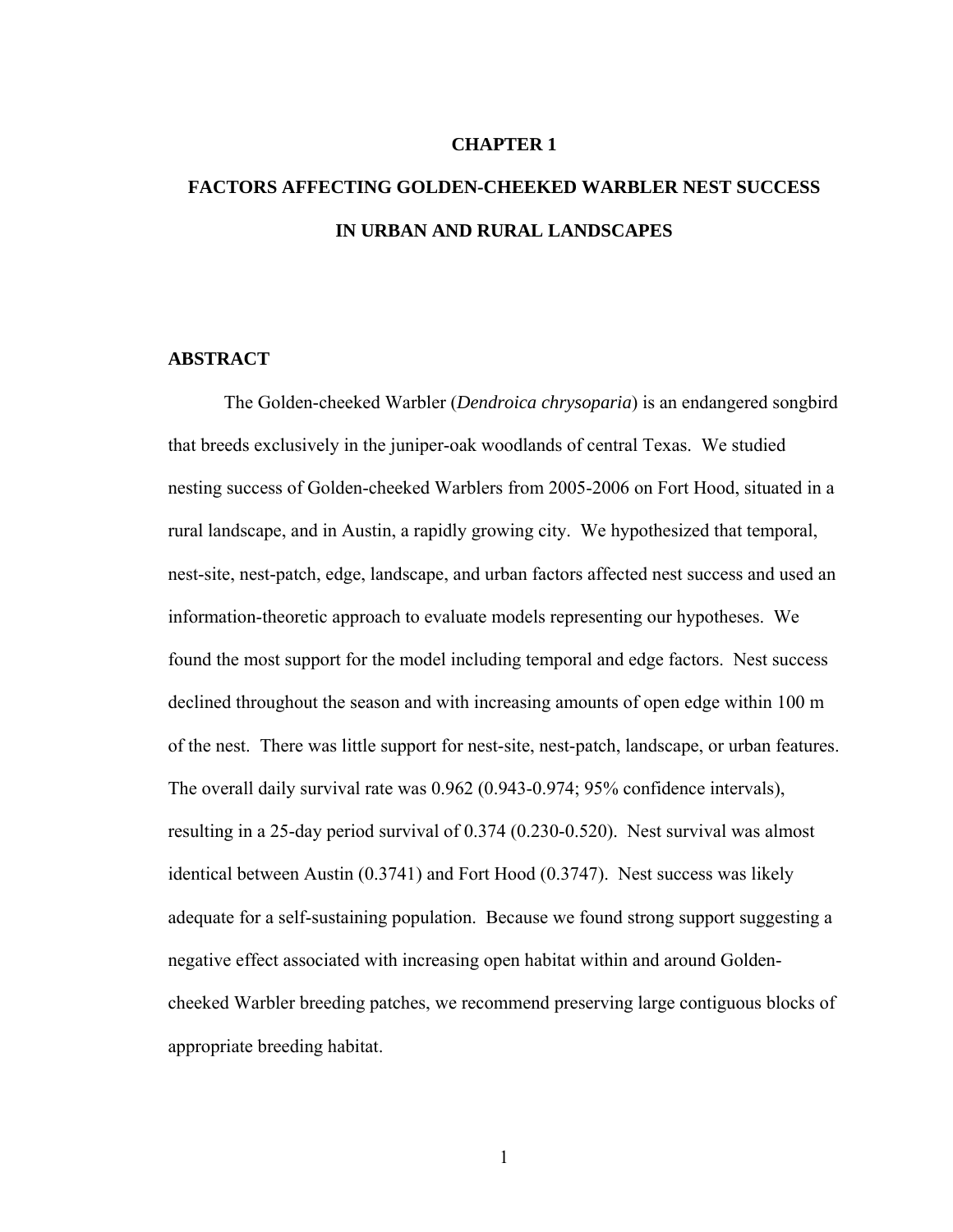### **INTRODUCTION**

The Golden-cheeked Warbler (*Dendroica chrysoparia*) is a federally endangered neotropical migrant songbird whose current breeding range is restricted to 24 counties (U.S. Fish and Wildlife Service 1996) in central and south-central Texas (Jette et al. 1998). The Golden-cheeked Warbler is a habitat specialist relying on peeling Ashe juniper (*Juniperus ashei*) bark for nest construction and various oaks for foraging; therefore breeding habitat is restricted to mature Ashe juniper-oak woodlands (Pulich 1976, Ladd and Gass 1999) associated with the Edwards Plateau and Lampasas Cut Plain (Riskind and Diamond 1988).

Golden-cheeked Warblers nest in closed-canopy woods, dominated by a high density of Ashe junipers and a variety of oaks (*Quercus* sp.), with nest patches characterized as having dense juniper cover above 2 m from the ground (Dearborn and Sanchez 2001). They typically occupy steep slopes far from edges and large patches dominated by mature Ashe juniper and a variety of deciduous trees (DeBoer and Diamond 2006). Golden-cheeked Warbler presence is best predicted by the percentage of woodland cover and largest woodland patch index at several spatial scales and least predicted by mean-nearest neighbor (distance between woodland patches) and edge density (Magness et al. 2006). How these habitat attributes relate to Golden-cheeked Warbler nest success is unknown though. Because presence and abundance in a habitat type does not necessarily correlate to nest success or productivity (Van Horne 1983, Vickery et al. 1992, Pidgeon et al. 2003), it is critical to establish how habitat characteristics affect nest success.

Recent studies of avian communities (Rodewald and Yahner 2001, Knutson et al. 2004, Peak et al. 2004) and single species or populations (Martin and Roper 1988, Tarvin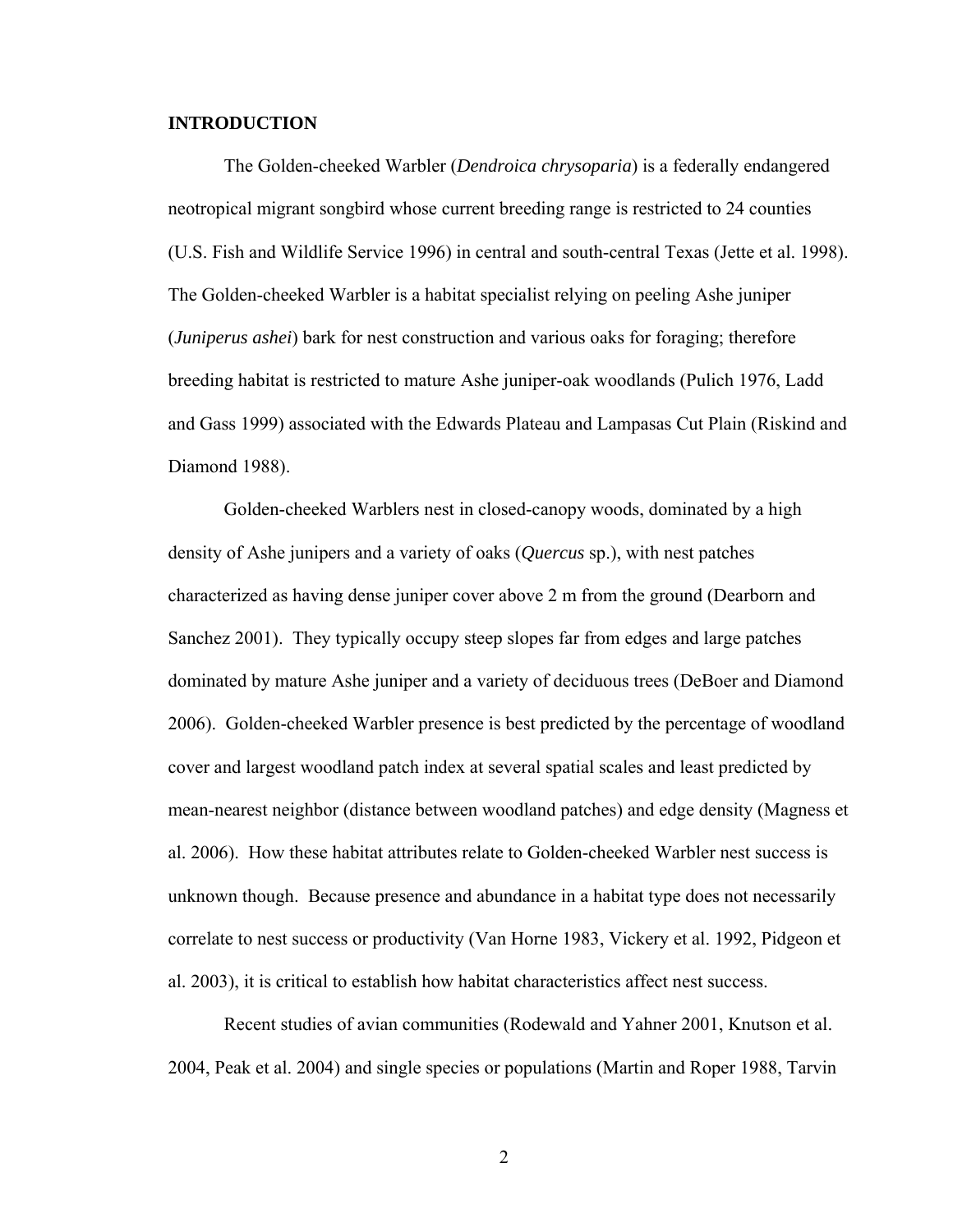and Garvin 2002, Bailey 2005, Driscoll et al. 2005, Bakermans and Rodewald 2006) have shown that nest success can be affected at multiple spatial scales. Knowledge of which scale and what factors most affect nest success of a species or population can aid managers and biologists in prioritizing habitat management decisions (Thompson et al. 2002, Driscoll et al. 2005), particularly for endangered species. As the human population continues to grow, it is increasingly important to incorporate factors associated with human development into nesting studies and assess how these features impact nesting success, especially for sensitive species (Marzluff 2001). Studies of nest success should consider effects at multiple scales (Stephens et al. 2003), because large-scale effects often constrain small-scale effects (Chalfoun et al. 2002, Thompson et al. 2002).

Factors at the nest-site, nest-patch, habitat, and landscape scale can affect nest success (Thompson et al. 2002). Potentially important factors at the nest-site scale include cover around the nest, nest height, nest tree height, nest tree species, distance from the main branch or trunk, and nest tree girth (Martin and Roper 1988, Filliater et al. 1994, Burhans et al. 2002). Nest-patch features typically include vegetation or landscape characteristics in the immediate area of the nest, often defined by a 5 m or 11.3 m radius (Martin and Roper 1988), and include variables such as stem count, degree of slope, canopy height, and canopy cover (Kilgo et al. 1996, Dearborn and Sanchez 2001, DeBoer and Diamond 2006). Factors at the habitat scale can include patch size, proximity to edge, the total amount of edge (edge density), or habitat type (Thompson et al. 2002). Large-scale effects include those at the landscape and biogeographic scales (Thompson et al. 2002). Landscape features, such as percentage of open habitat and developed habitat surrounding Goldencheeked Warbler habitat, could impact nest success by affecting the presence and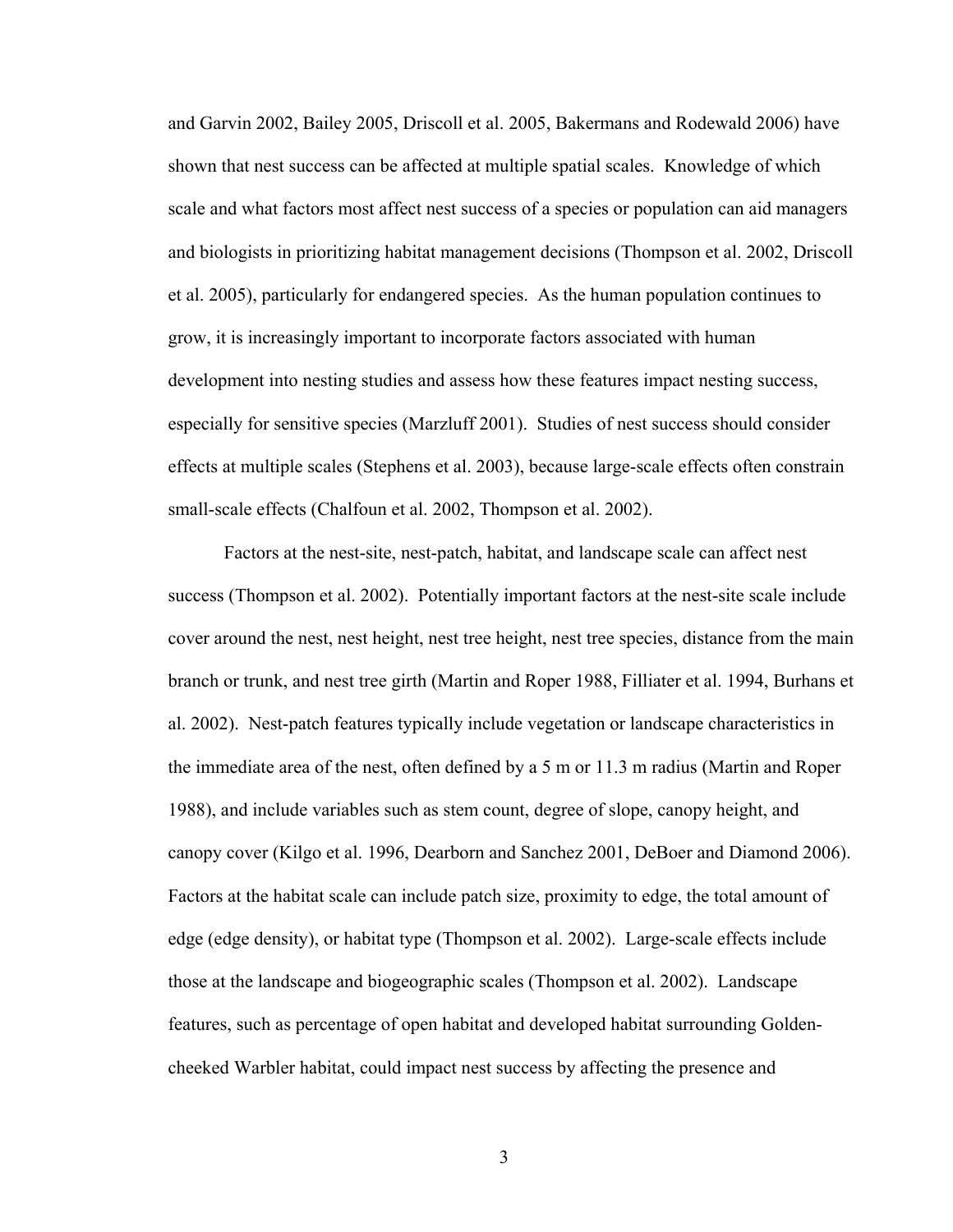abundance of predators (Chalfoun et al. 2002, Tewksbury 2006). Features associated specifically with human development, such as road and building density, can also affect productivity by changing the predator composition and abundance (Haskell et al. 2001) or altering adult behavior (Gutzwiller et al. 1998).

Golden-cheeked Warblers nest in mature woodlands, but due to the fragmented nature of the historic range of Ashe juniper (along steep canyons and ravines) (Kroll 1980, Diamond 1997), Golden-cheeked Warblers are often found close to an edge (Coldren 1998), where Golden-cheeked Warbler woodland abuts another land use, often grasslands. While edge density at multiple scales was not found to affect presence-absence of Goldencheeked Warblers (Magness et al. 2006), nest success decreased with increasing edge density (boundary between forest and other land uses) within 100 m of the nest on Fort Hood (Peak in press). Different types of edge resulting from different surrounding land uses may have different impacts on the Golden-cheeked Warbler's productivity in appropriate habitat patches. Patch occupancy by Golden-cheeked Warblers was lower for sites abutting urban edges than those abutting rural edges, but territory placement, pairing success, and inferred reproductive success (based on evidence of young) were not (Coldren 1998). Stake (2003) found no support for nest-site (canopy cover, canopy height, stem density, nest substrate) or territory (male age, slope) factors affecting nest predation of Golden-cheeked Warblers on Fort Hood.

Habitat loss resulting from urbanization and agriculture clearing is considered the main threat to the Golden-cheeked Warbler's population viability (U.S. Fish and Wildlife Service 1992). Little information exists on how these large-scale effects impact productivity of Golden-Cheeked Warblers in residual habitat patches. In Travis County,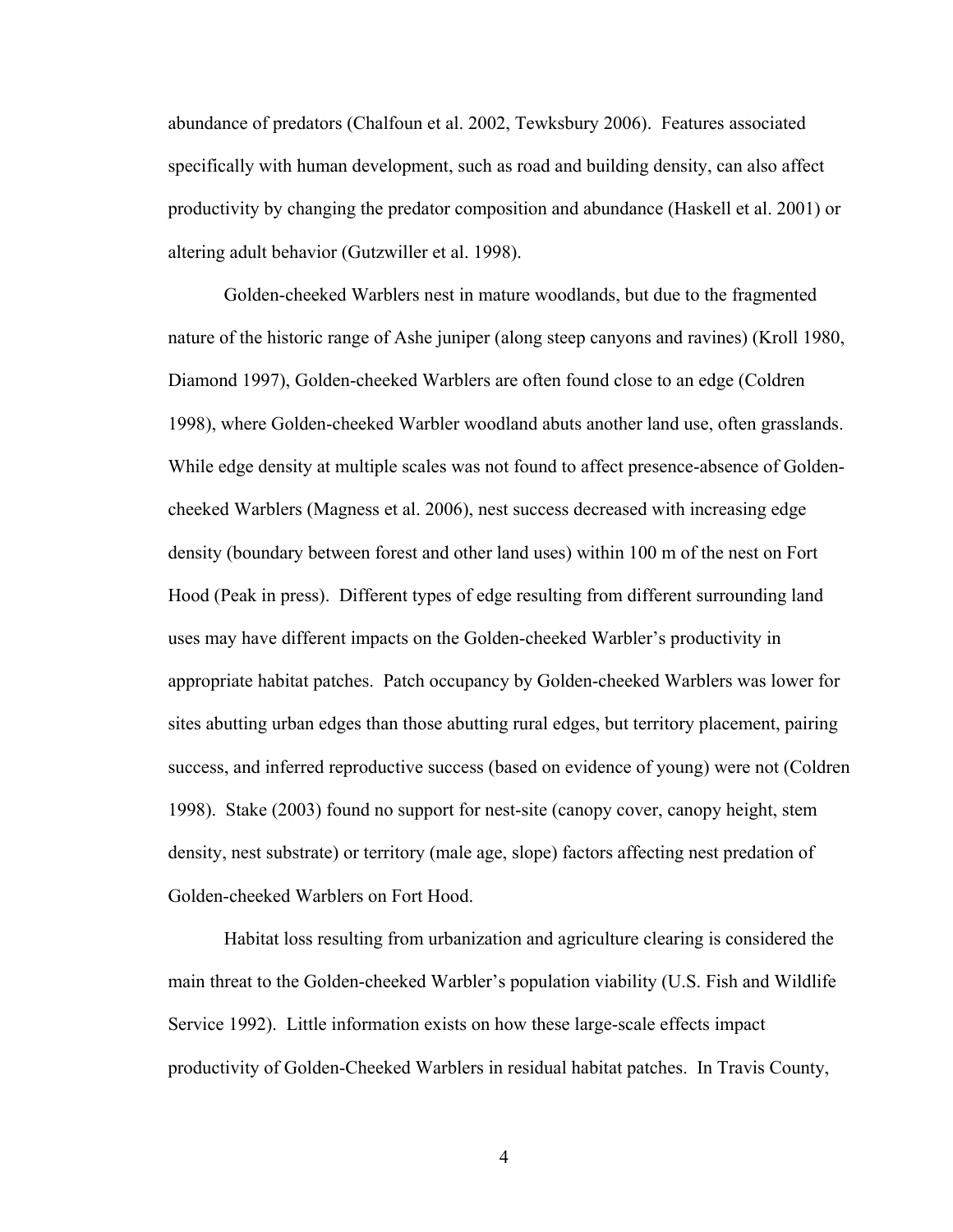Golden-cheeked Warbler presence was positively associated with agriculture and grassland surrounding wooded habitat and negatively associated with increasing amounts of residential and commercial development (Arnold et al. 1996, Coldren 1998). However, inferred reproductive success was higher in territories closer to residential development than agriculture and grassland, and territory sizes were smaller near residential areas and grassland than those near agriculture (Coldren 1998). Nest success has been shown to decrease with increasing amounts of agriculture/grazing (Rodewald 2002, Knutson et al. 2004) and human development (Bakermans and Rodewald 2006, Burhans and Thompson 2006) in the landscape. Additionally, Brown-headed Cowbird (*Molothrus ater*) parasitism can be higher in areas near agriculture (Morse and Robinson 1999, Ford et al. 2001) or grazing (Goguen and Mathews 2000) and in areas of human settlement (Burhans and Thompson 2006, Tewksbury 2006).

Urban and suburban growth is high in many parts of the Golden-cheeked Warbler's breeding range (U.S. Fish and Wildlife Service 1992) and their productivity may suffer from features associated with urban sprawl in key areas such as Austin, San Antonio, and Kerrville (Pulich 1976). Blue Jays (*Cyanocitta cristata*) exhibit a strong positive association with residential areas outside Austin (Arnold et al. 1996). A negative correlation between presence of Golden-cheeked Warblers and presence of Blue Jays in the urban bird community was documented in one study in Travis County (Engels and Sexton 1994), but not in a separate study in the same county (Arnold et al. 1996). However, Western Scrub-Jays (*Aphelocoma californica*) are the dominant corvid in the native urban community around western Austin and have greater propensity to co-exist with Goldencheeked Warblers (Sexton 1987). Elevated abundance of these two jay species associated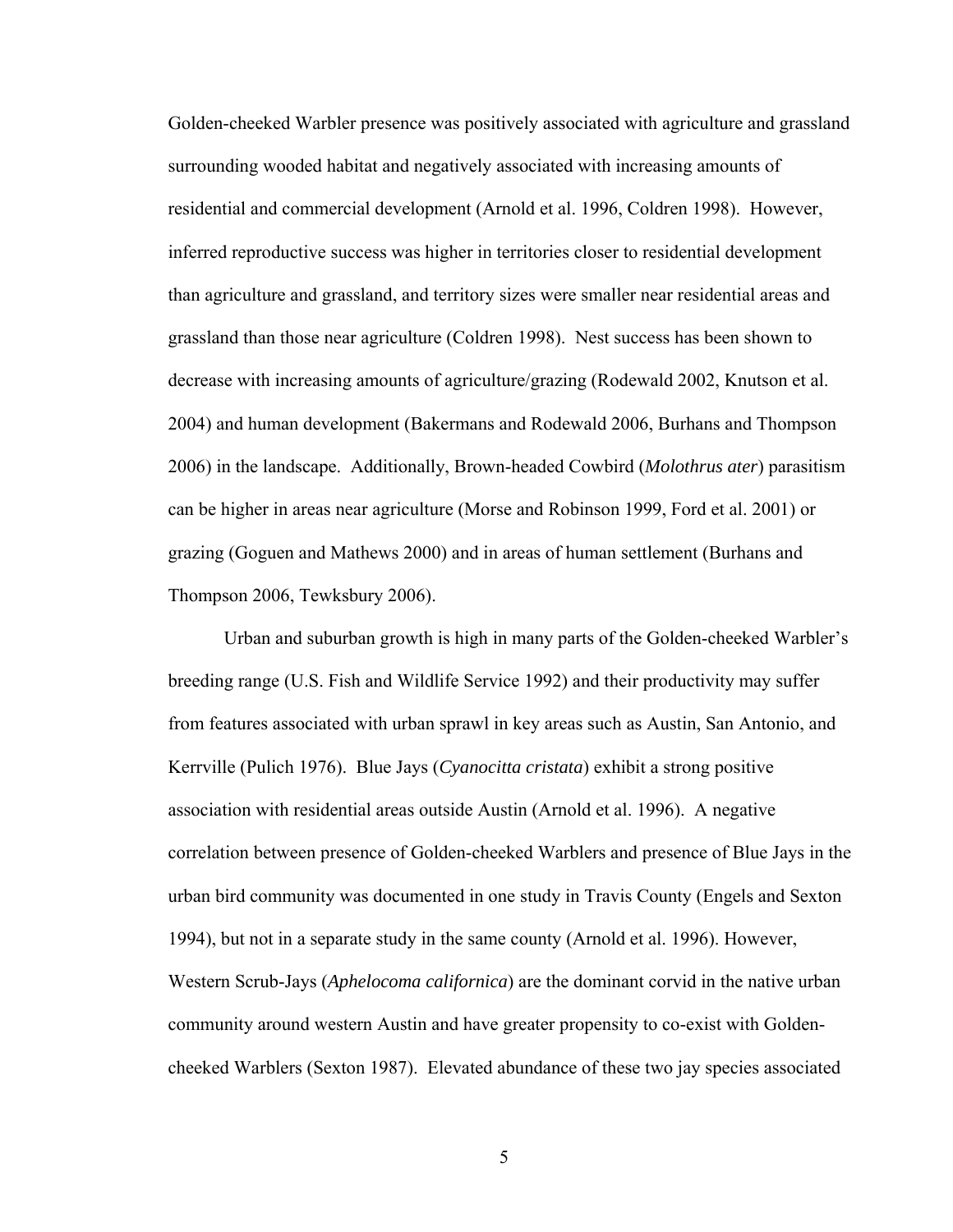with increased residential development living in or in close proximity to Golden-cheeked Warbler habitat (Sexton 1987, Arnold et al. 1996) could be detrimental to productivity of urban Golden-cheeked Warblers. Additionally, residential areas support high numbers of nut-producing trees which was shown to artificially inflate populations of Fox squirrels (*Sciurus niger*; Sexton 1987), a known nest predator of Golden-cheeked Warblers (Stake et al. 2004).

In addition to habitat features, temporal variables can influence nest success. Temporal factors include variables such as year, nest stage, Julian date, and nest age. Although the temporal variables year, Julian date, and stage did not receive support in a previous study on Golden-cheeked Warbler nest predation (Stake 2003), other studies have shown strong support for a temporal effect on nest success (Winter 1999, Burhans et al. 2002, Peak et al. 2004, Bailey 2005, Grant et al. 2005).

We studied nesting success of Golden-cheeked Warblers in juniper-oak habitat embedded in a suburban landscape (Austin) and a rural landscape (Fort Hood). We hypothesized that temporal factors and factors at the nest-site, nest-patch, and landscape scales (including urban and edge effects) affected nest success. We used an informationtheoretic approach (Burnham and Anderson 2002) to evaluate support for alternative hypotheses that were represented by nest survival models that included covariates for the hypothesized effects.

### **STUDY AREA**

We conducted this study during the spring and early summer of 2005 and 2006 on multiple sites located in Austin (Travis County) and Fort Hood Military Reservation (Bell and Coryell Counties), both located in central Texas and separated by approximately 70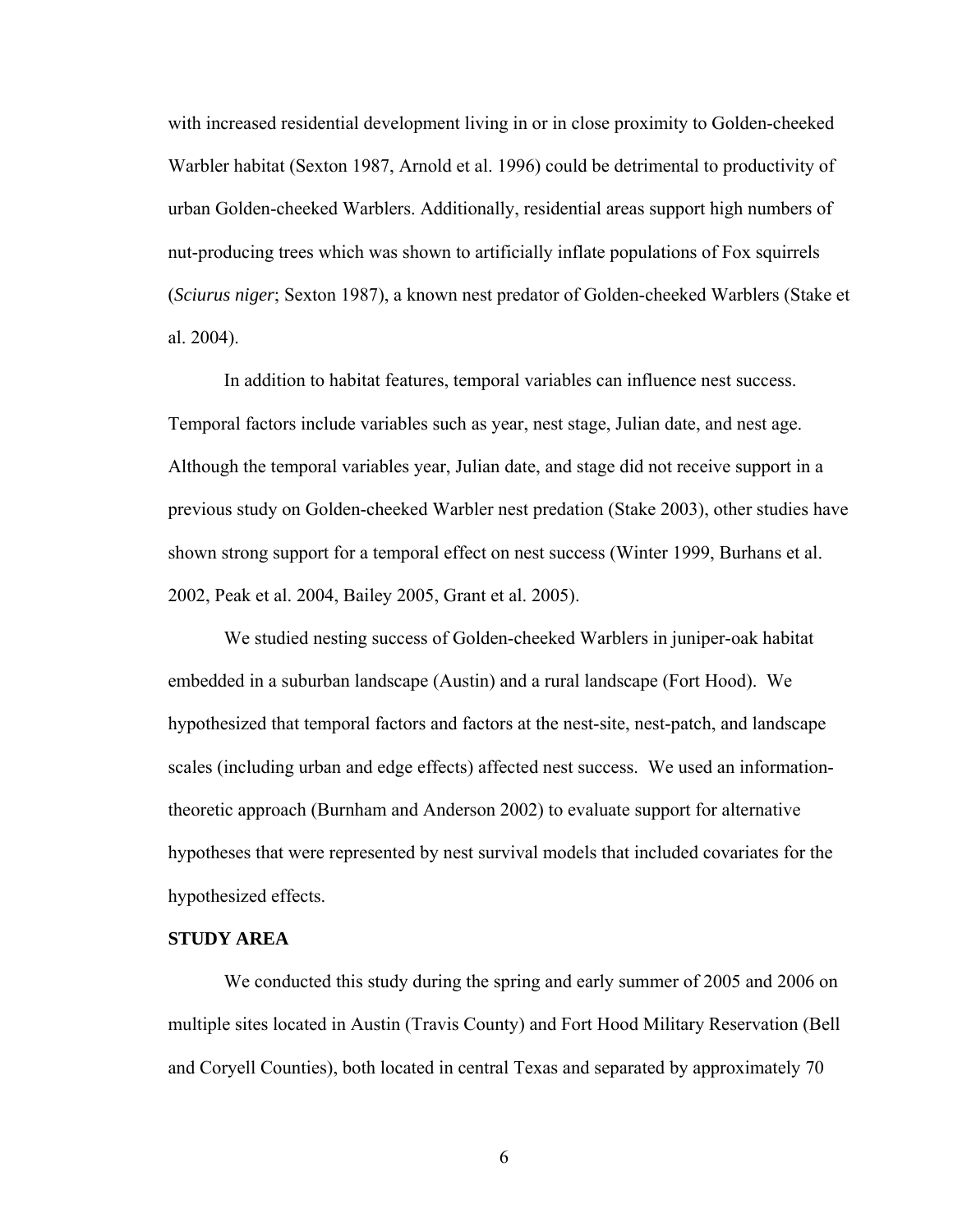miles (112 km). These sites were within core Golden-cheeked Warbler breeding habitat. The Austin sites were Emma Long Metropolitan Park (30°20'N, 97°50'W), Forest Ridge Preserve (30°23'N, 97°47'W), and Jester Preserve (30°23'N, 97°47'W); these sites are located in northwest Austin and owned and managed by the City of Austin. The Fort Hood sites included Belton Lake Outdoor Recreation Area (31°08'N, 97°34'W), Training Area (TA) 32 (31°09'N, 97°35'W), TA 51 (31°16'N, 97°47'W), and TA 70 (31°04'N, 97°51'W); these sites are owned by the Department of Defense, but Golden-cheeked Warbler monitoring was performed by The Nature Conservancy.

Golden-cheeked Warbler habitat on the Austin sites was composed of mature juniper-oak woods along steep limestone canyons and densely wooded plateaus. Though Golden-cheeked Warbler habitat was fairly contiguous, fragmentation by residential development has resulted in loss of breeding habitat (Engels 1995). All sites contained a network of closed-canopy trails and contained at least one major open-canopy (>10 meters wide) trail cutting through. Limited public access was allowed to some of the trails during Golden-cheeked Warbler breeding season; however, most of the land was set aside as a breeding preserve. Additionally, there was a section of Emma Long open to mountain and motorized biking. Golden-cheeked Warbler habitat on the Fort Hood sites consisted of steep slopes with flat mesas composed of scrubby juniper-oak woodlands, broken by numerous trails and openings, particularly along the mesa tops, separated by wide open grasslands leased for cattle grazing. The trails were frequented mostly by field biologists during the breeding season. Belton Lake Outdoor Recreation Area was open to mountain biking. Brown-headed Cowbirds were intensively managed on Fort Hood during the duration of this study, but management in the Austin area was limited to a few select sites.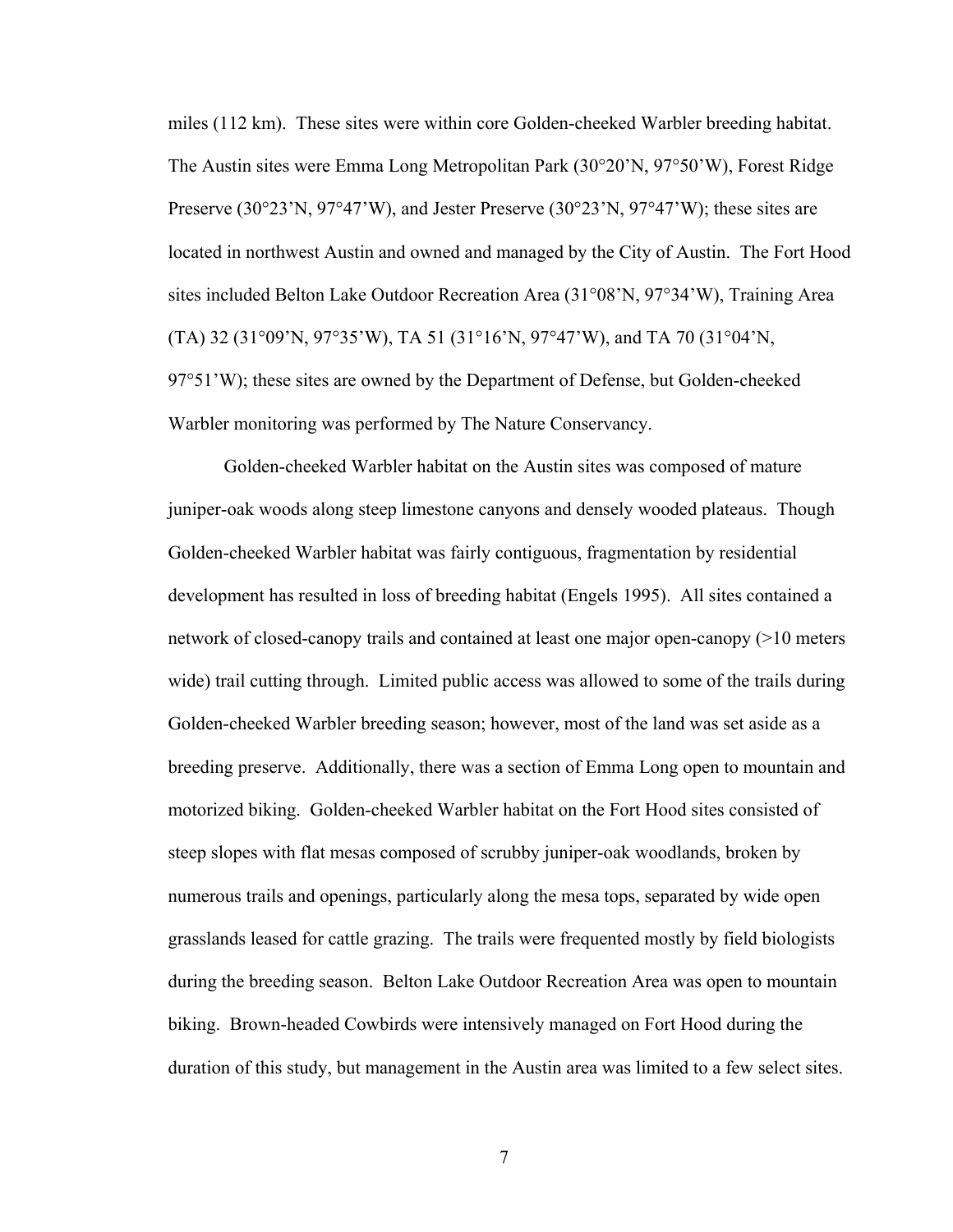Dominant vegetation was Ashe juniper, Plateau live oak (*Quercus fusiformis*), Texas red oak (*Q. texana*), shin oak (*Q. sinuata*), elms (*Ulmus* spp.), hackberry (*Celtis* spp.), Texas ash (*Fraxinus texensis*), and Texas persimmon (*Diospyros texana*) (Guilfoyle 2002). Post Oak (*Q. stellata*) was common on the uplands of Fort Hood, but completely absent from the Austin sites (J. L. Reidy pers. obs.).

#### **METHODS**

#### **Nest Monitoring**

We searched for and monitored Golden-cheeked Warbler nests from mid-March through mid-June 2005 and 2006. Most nests were found by tracking an adult to the nest, but several nests were located by systematically searching through a small area thought to contain the nest. We recorded the nest location using Garmin global positioning units (GPS; Garmin International, Olathe, Kansas) with an accuracy to  $\sim$ 3 m and relocated nests by hanging plastic flagging with directions (distance and bearing, plus description of location in tree)  $>$  3 m from the nest. All nest flags were placed so that the nest was viewable from that point, while also being far enough away to not disturb the birds or attract predators. We monitored nests every 1-3 days after incubation began until the nest fledged or failed. A subset of nests on both sites was monitored with video cameras (see Chapter 2). Nests were considered fledged if we documented fledging by video surveillance or located fledglings at or near the nest site by sight or sound. Nests were considered failed if no nest activity was documented during monitoring and there was no evidence (described above) or possibility (nestlings too young) of fledging. We attempted to find re-nests following nest failures.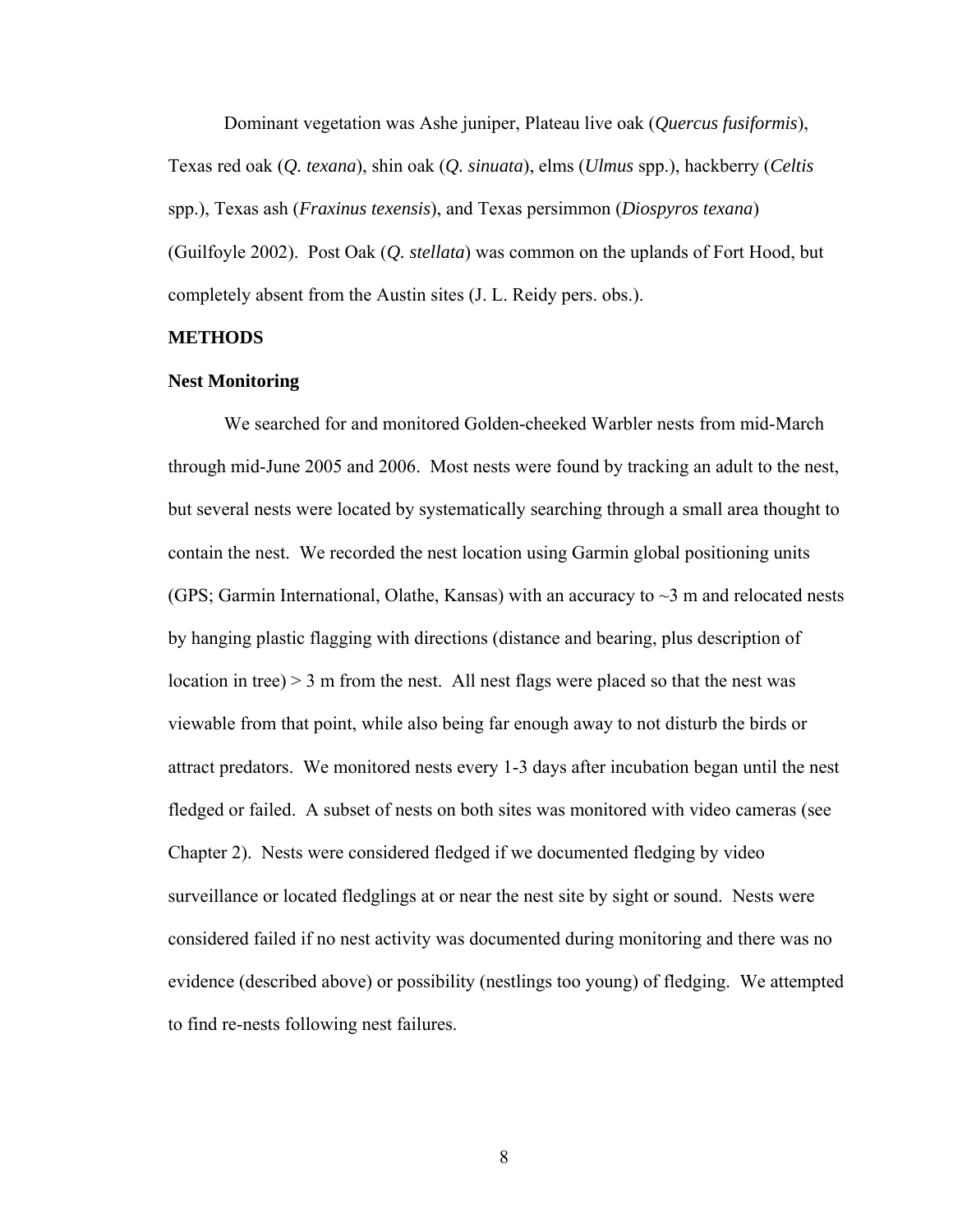#### **Nest-site and nest-patch Measurements**

We measured characteristics of the nest-site (nest height, nest cover, and distance to main trunk) and nest-patch (percent of slope and proximity to edge) in late May or early June. We measured the nest height in meters from the ground to the rim of the nest with a clinometer. We visually estimated percent of nest cover (concealment around the nest) one meter above and below the nest and from the side in each cardinal direction and averaged these estimates for one measure of nest cover. We estimated the distance from the nest along the nest branch to the main trunk in meters (distance to main trunk). We measured percent slope by sighting downhill in the steepest direction with a clinometer. To determine proximity to edge, we measured the distance to the nearest trail, road, or clearing  $\leq$  50 m from the nest with meter tape.

#### **Landscape metrics**

We used ArcGIS 9 (Environmental System Research Institute, Redlands, California) to calculate all landscape measurements. We defined the study areas for the landscape analyses as a 2-km buffer around all nest locations. We digitized habitat patches in four habitat classes, using a minimum mapping unit of 30 meters: wooded (probable Golden-cheeked Warbler habitat), developed (buildings, parking lots, roads, etc.), open (includes any open, undeveloped land including grazing land), and water (rivers and ponds large enough to show up in imagery). We also digitized paved roads, trails (including dirt roads) through warbler habitat, and buildings. We calculated the percent of developed (percent developed) and open (percent open) habitat within 1 km of every nest; density of wooded edge abutting open land (m/ha) within 100 m of each nest (open edge density); trail density (m/ha) within 25 m of the nest; and road density (m/ha) and building density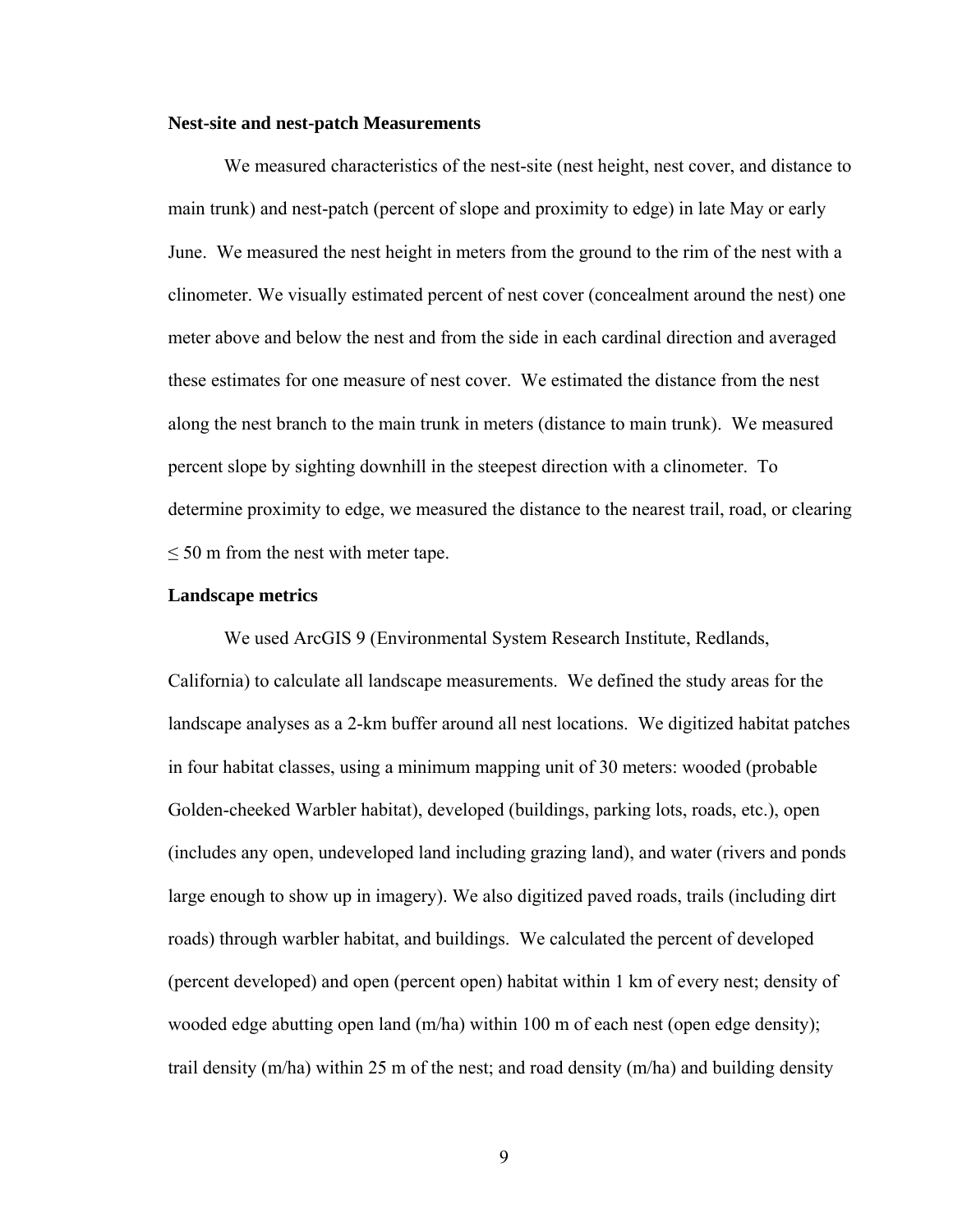(number of buildings/ha) within 500 m of the nest. We chose these scales because we believe they were representative of the biologically relevant scale for the respective attribute for this species and they captured variability in the attribute among sites. Images of the study sites overlaid with roads, buildings, and habitat polygons are provided in Appendix 1.

## **DATA ANALYSIS**

We used an information-theoretic approach to evaluate support for models representing our hypotheses concerning factors affecting nest success of Golden-cheeked Warblers. We used the logistic exposure method (Shaffer 2004) to model factors hypothesized to affect nest success and to estimate daily nest survival rates. This approach models the success or failure of nests during each interval between nest checks and allows consideration of time-specific covariates that can vary among intervals, such as nest stage and date. Nest losses to all sources were classified as failures. Nests that were abandoned prior to laying or depredated prior to being confirmed as active were excluded. We fit models with PROC GENMOD (SAS Version 9.1, SAS Institute, Cary, North Carolina) by using a binomial response distribution (interval nest fate  $= 1$  if successful, and 0 if failed) and providing the user-defined logit link function  $(g(\theta)=log_e(\theta^{1/t}/[1-\theta^{1/t}]))$  where t = the length of the interval (Shaffer 2004).

 The temporal model included the variables year, Julian date (cubic effect), and the nest stage (Table 1). We chose to evaluate the effect of date with a cubic effect because it permits flexibility in the shape of the curve and covers the range of possible date effects (Grant et al. 2005). We hypothesized that nest success would decrease through the season and in later nest stages, but that year would not affect nest success (Table 1). The nest-site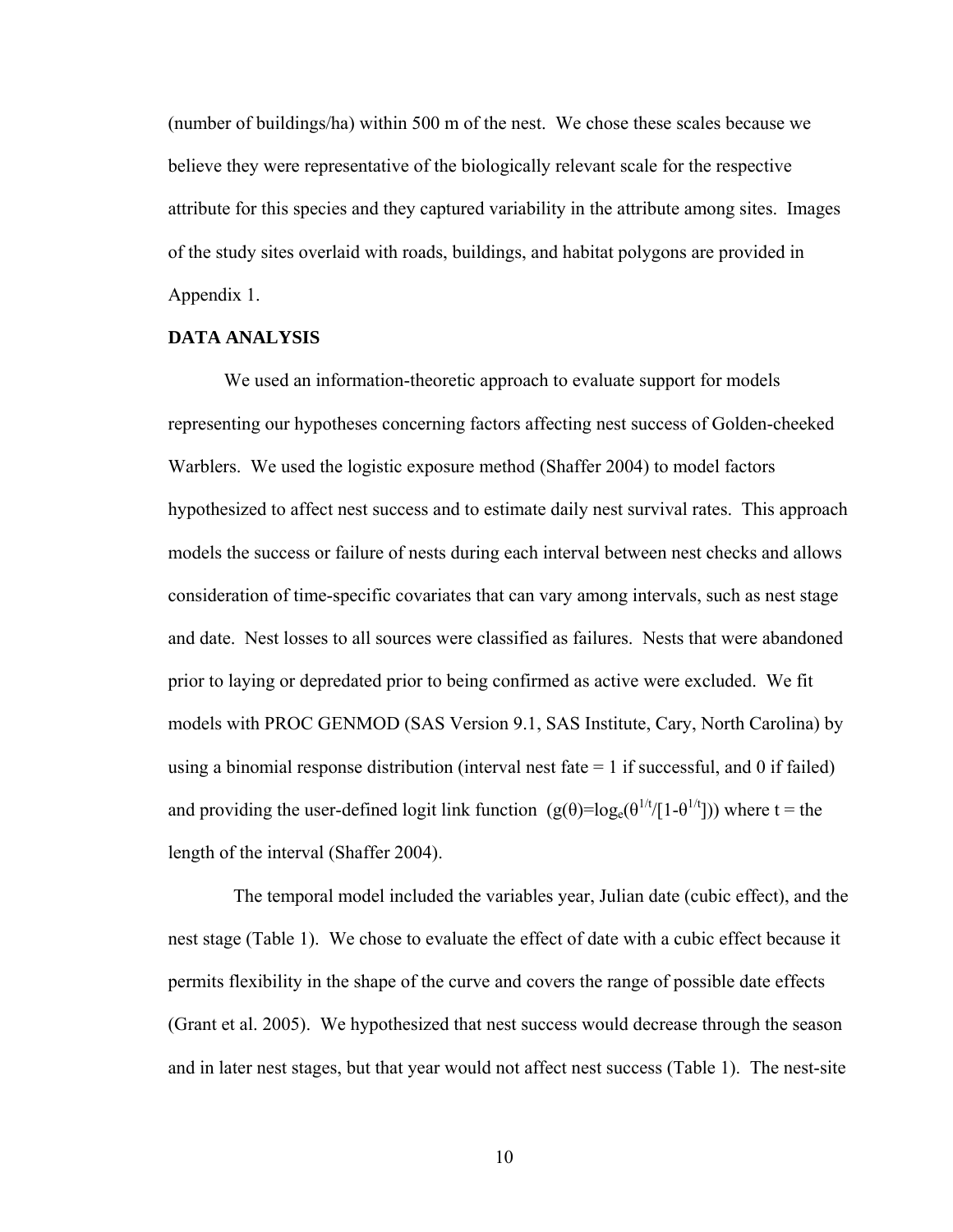model included the variables nest height, nest cover, and distance to main trunk. We hypothesized that nest success would increase with increases in nest height, nest cover, and distance to main trunk (Table 1). The nest-patch model included the variables slope and proximity to edge. We predicted that nest success would increase with increases in degree of slope and proximity to edge (Table 1). The edge model included the variables open edge density in a 100-m radius and trail density in a 25-m radius. We hypothesized that nest success would decrease with increases in open edge density and trail density (Table 1). The landscape model included the variables percent open and percent developed within a 1 km radius of the nest. We hypothesized that nest success would decrease with increases in percent open and percent developed habitat (Table 1). The urban model included the variables site, building density within 500 m, and road density within 500 m of the nest. We predicted that nest success would decrease with increases in road and building density and if the nest was at the urban site (Table 1).

In addition to the above models, candidate models included combinations of the temporal model with one or two other models, because we hypothesized that nest-site, nestpatch, edge, landscape, or urban factors could affect nest survival in an additive manner in addition to temporal effects. We only added effects from one or two of the models at a time to temporal effects so that the number of parameters did not become excessive. We included temporal effects in every additive model because we considered these to be nuisance parameters that we wanted to control for while investigating support for other effects (Grant et al. 2006). The candidate models also included a global model with all covariates and a null model with only an intercept (Table 1).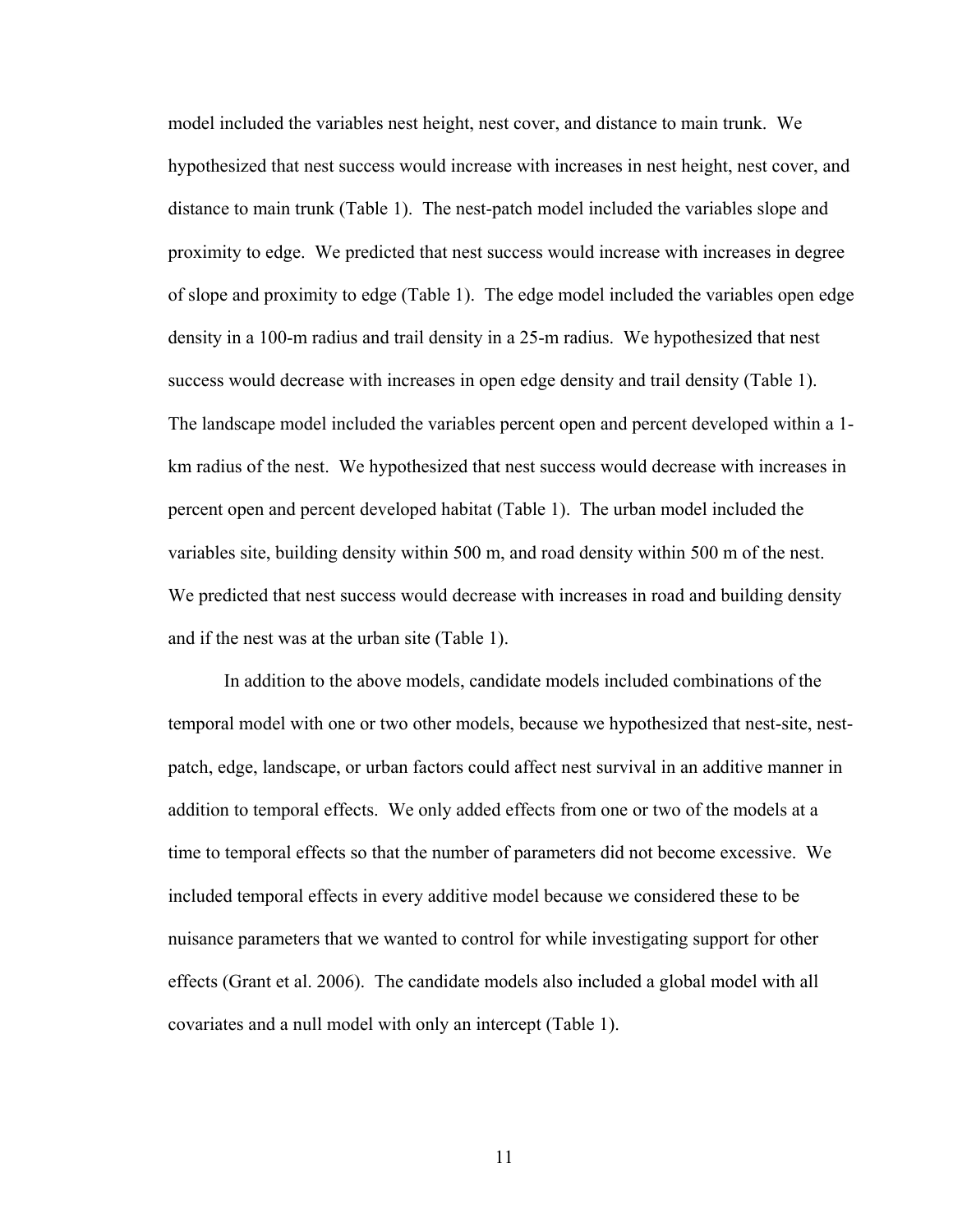We calculated tolerance values for covariates in the global model to detect multicollinearity before proceeding with model selection (Allison 1999). We examined the overdispersion parameter for evidence of lack of fit (Burnham and Anderson 2002). We evaluated support for 23 candidate models using Akaike's Information Criteria for small sample sizes  $(AIC<sub>c</sub>)$  to rank the competing models from most supported to least (Burnham and Anderson 2002). The "best approximating model" was the model where  $AIC_c$  was minimized ( $\Delta_i$  was zero) (Burnham and Anderson 2002). The models were ranked by the Akaike weights (w*i*), which represents the probability that a model is the best model of those hypothesized for the data (Burnham and Anderson 2002). We report -2 x likelihood (-2L), AICc, ∆AICc, and w*i*for the models representing a cumulative w*<sup>i</sup>* ≥ .90 (Burnham and Anderson 2002). Because no single model in this set had the majority of support, we report the model-averaged estimates of coefficients, standard errors, odds ratio and their associated 95% confidence intervals (CI), and model-averaged weight for the final model set. We calculated the relative importance value (RIV) for the effects by summing the  $w_i$ for each model that included those effects for the models representing  $w_i \geq 0.90$  (Burnham and Anderson 2002, Grant et al. 2006). Because we chose to include temporal effects in all combinations, we only report the relative importance values of the habitat models. To compare the importance of all effects, we also report the weight of all single models.

We estimated model-averaged daily and period survival rates as a function of explanatory variables of interest. For continuous variables, we varied the value of the factor of interest at incremental levels spanning the range of observed values while holding the other variables at their median value (to control for their effects). Categorical variables were held constant at levels representing the proportions of the observations at each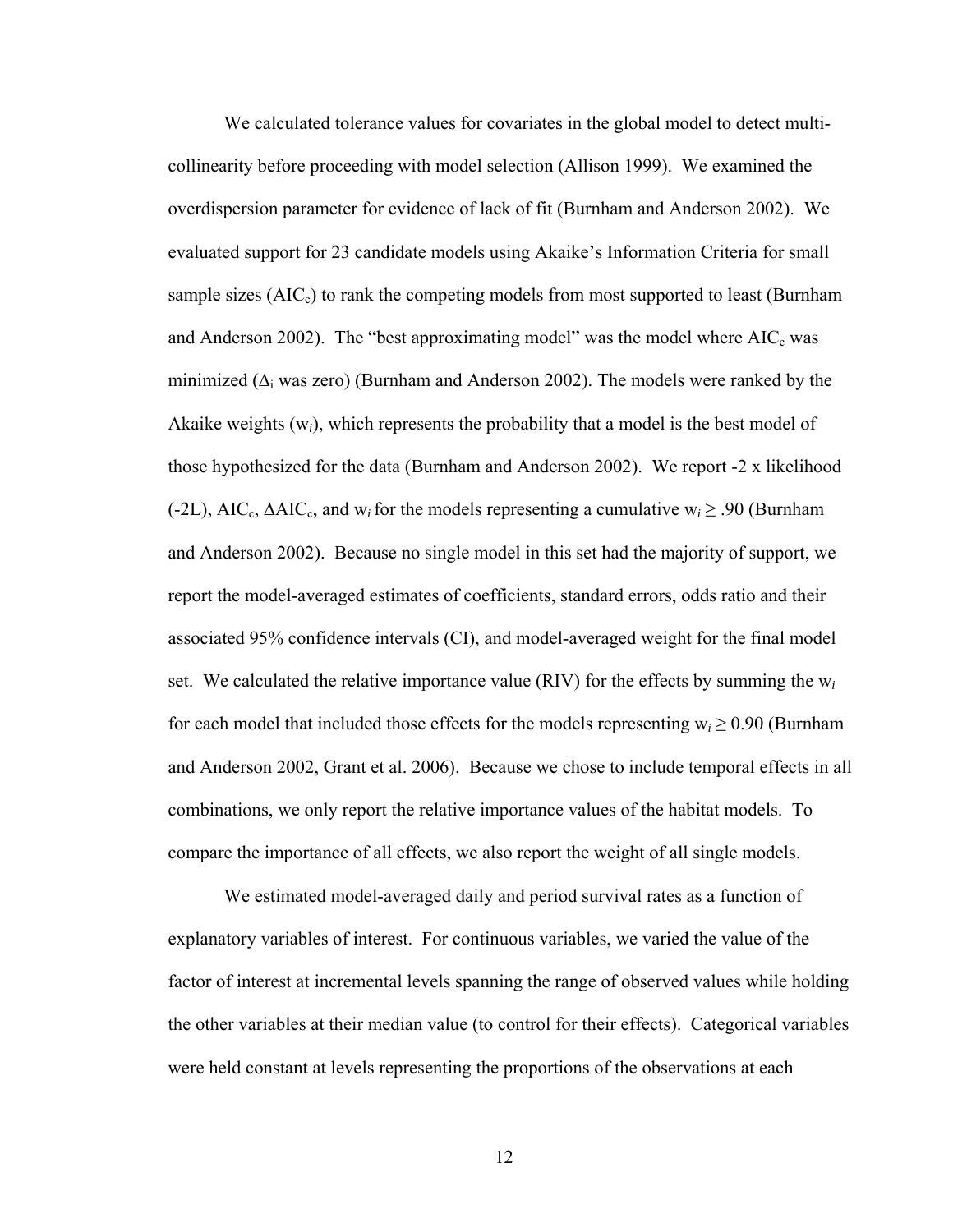category level, with the exception of nest stage, which was set at proportions representing time spent in each stage (3, 12, and 10 days for the laying, incubating, and nestling stages, respectively, based on video observation). We used a 25-day nesting cycle to compute period survival rates.

## **RESULTS**

We monitored 207 nests (58 in 2005 and 149 in 2006). We excluded 12 nests from analyses because contents were never confirmed, resulting in 195 nests for analyses and 1568 monitoring intervals. One hundred of the analyzed nests were in Austin (32 in 2005 and 68 in 2006) and 95 (23 in 2005 and 72 in 2006) on Fort Hood. Mean interval length between nest checks was 1.47 days  $(\pm 0.704; \text{SE})$ . One hundred and twenty-five nests (64%) successfully fledged  $\geq 1$  young.

The overdispersion parameter of  $c=0.98$  indicated no evidence of lack of fit. Seven models accounted for a cumulative  $w_i \ge 0.90$  (Table 2). We found the most support for our hypothesis that temporal and edge effects affected nest survival; the most supported model included the temporal and edge variables  $(w_i=0.412)$ . The second most supported model included temporal, nest-patch, and edge factors  $(w_i=0.161)$ , which was slightly better than the third-ranked model with only temporal factors  $(w<sub>i</sub>=0.135)$ . Temporal factors occurred in six of the seven models. Edge factors were supported in five of the seven models with a RIV of 0.724. Nest-site (RIV=0.034), nest-patch (RIV=0.203), and landscape (RIV=0.080) factors appeared in some of the top seven models, but overall received little support. Urban effects did not appear in the top seven models (RIV=0). The temporal model had the most support of the single models with a  $w_i$  of 0.135, followed by the edge model (0.037), nest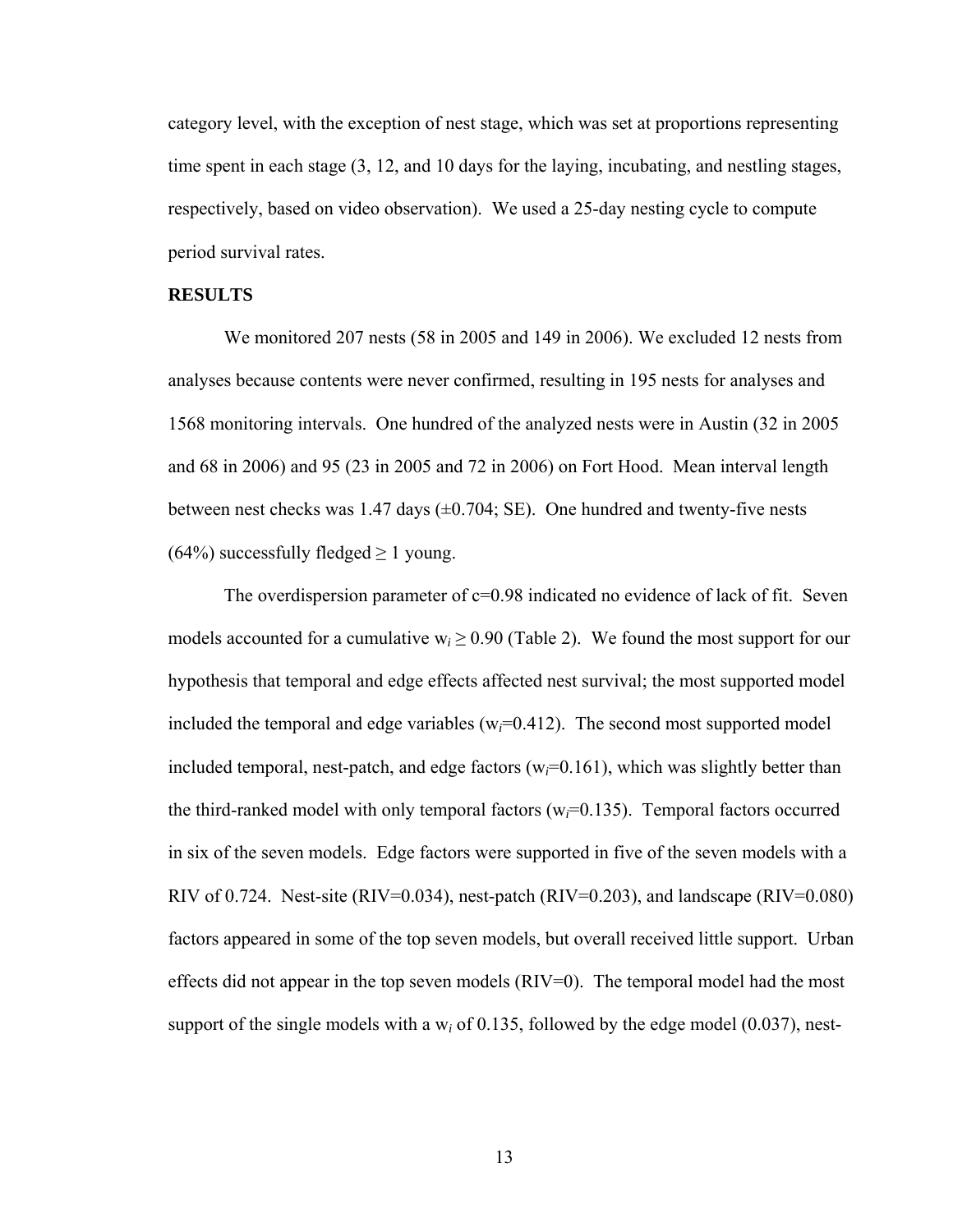patch model (0.007), landscape model (0.003), and the nest-site and urban models both with a w*i* of 0.001.

The overall daily survival rate was 0.962 (0.943- 0.973) and the overall period survival rate was 0.374 (0.230-0.520). Model-averaged survival rates and odds ratios indicated several temporal and edge variables had large effects but confidence intervals tended to be large and overlapped 1 due to model selection uncertainty (Table 3). Survival was highest for nests initiated early in the season (late March) and lowest for nests initiated late in the season (June). Nest survival declined sharply from late March through April, rebounded slightly from early to mid May, and dropped again after May 20 through early June (Fig. 1). Nest survival was higher in 2005 than 2006 (Fig. 2), with nests in 2005 having 43% greater odds of surviving than nests in 2006 (Table 3). The incubation and nestling stages had similar daily survival rates, but the survival rate during the laying stage was much lower (Fig. 3), with 35% lower odds of surviving compared to the nestling stage (Table 3). The odds ratios for almost all the habitat variables showed small effects and all had confidence intervals that overlapped 1 (Table 3). Increasing nest height (Fig. 4), nest cover (Fig. 5), and distance to main trunk (Fig. 6) did not affect nest survival. There was a slight positive trend in nest survival with increasing degree of slope (Fig. 7). Nests greater than 30 m from an edge had slightly higher survival than nests closer than 30 m (Fig. 8) with 6% greater odds of succeeding (Table 3). Nest survival was negatively affected by increasing open edge density (Fig. 9), with 0.6% lower odds of surviving with every 1m/ha increase (Table 3), but positively affected by trail density (Fig. 10), with 0.1% greater odds of surviving with each 1m/ha increase. However, due to model-selection uncertainty, the confidence intervals for both these variables became increasingly broad as the density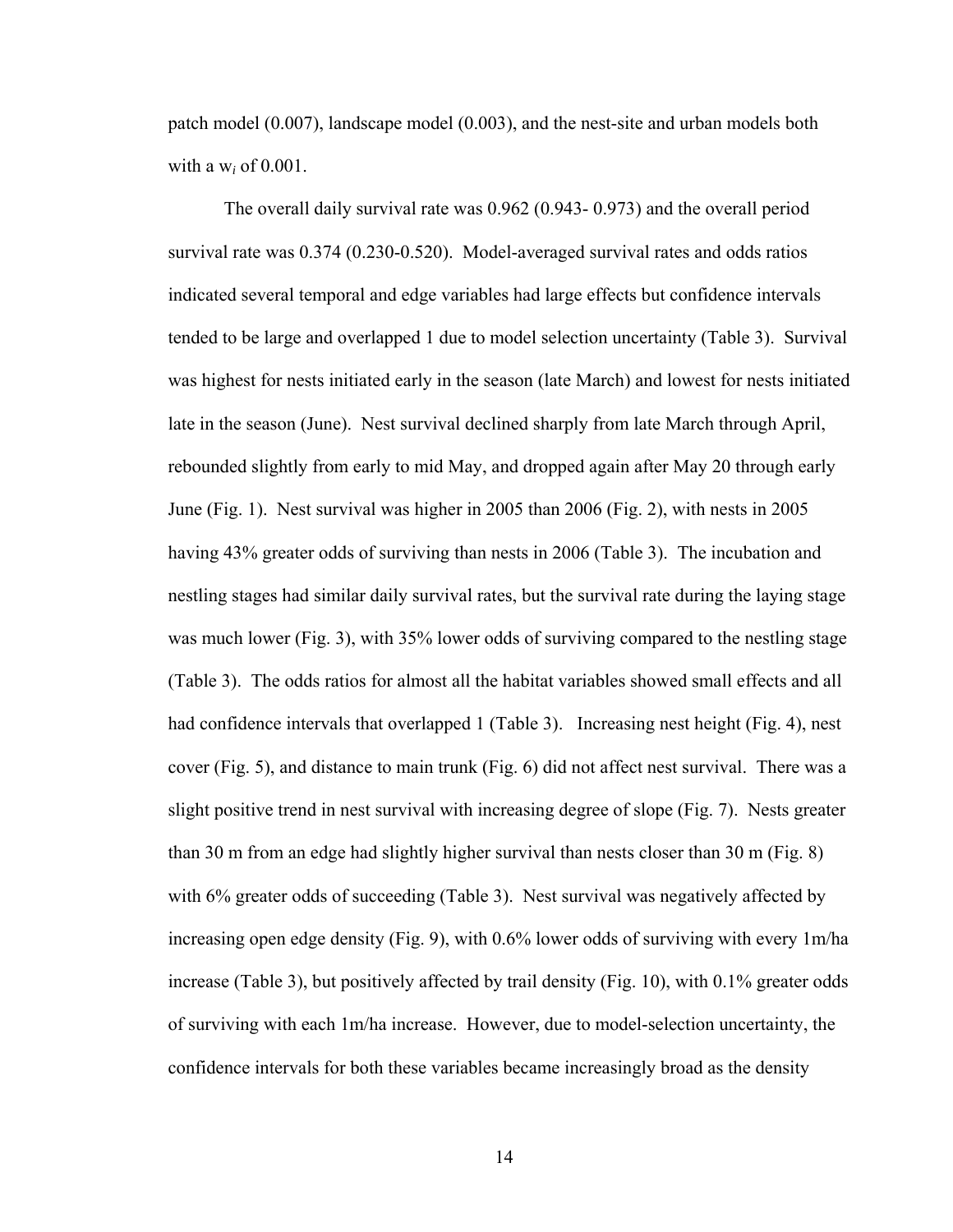increased. The estimate for open edge density in the top model (including only temporal and edge effects) was -0.0076 (-0.0139 to -0.0013), indicating 0.8% lower odds of surviving with every m/ha increase in open edge. The amount of open (Fig. 11) and developed area (Fig. 12) within 1 km of the nest had a very small positive affect on nest survival, but the odds did not differ much from 1 (Table 3). Austin and Fort Hood had almost identical survival rates (Fig. 13), with no effect of building density (Fig. 14) or road density (Fig. 15). The odds were 0.6% lower for nest survival with every building per hectare increase within the 500-m radius around the nest (Table 3).

#### **DISCUSSION**

We found the strongest support for our hypothesis that temporal and edge factors affected nest survival, as indicated by support for the models and the magnitude of the variable effects. While we included temporal variables in all the additive models, the temporal model was the most supported single model and temporal effects occurred in the top five models. Nest-site, nest-patch, and landscape effects all appeared in one or two of the top models, but the addition of these effects to the temporal and edge effects resulted in only small model improvements as indicated by the small increase in model likelihood and  $\Delta AIC_c$  of > 1.88 (Table 2).

Other studies have observed lower nest survival during the laying stage than the nestling stage. Peak et al. (2004) found lower nesting success during the laying stage in three species of songbirds in Missouri, and Black-capped Vireos (*Vireo atricapilla*) on Fort Hood had lower nesting success during the laying stage (Cimprich 2004, Cimprich 2005, Bailey 2005). In a separate study on Golden-cheeked Warblers conducted exclusively on Fort Hood, overall nest success was lowest during the laying stage from 2003-2005 (our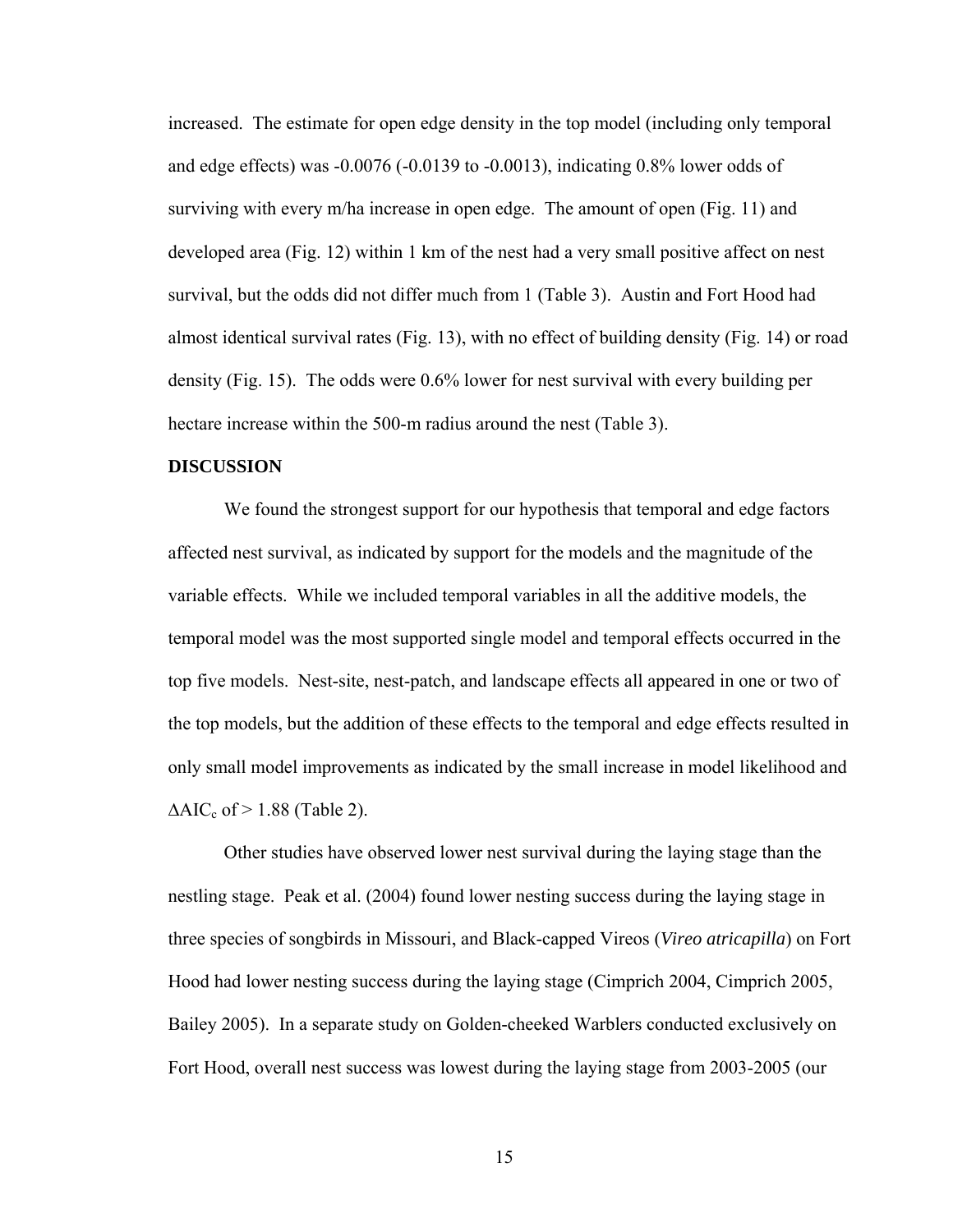analysis included a small subset of the 2005 nests used in this analysis; Peak 2005). This pattern may be the result of a combination of early predation and abandonment. The probability of abandonment declines as the nesting cycle progresses (Best 1978, Clark and Robertson 1981, Grant et al. 2005). Female Golden-cheeked Warblers abandon nests more in the building stage than after the onset of laying and rarely after they have begun incubating (Pulich 1976, Stake 2003, Peak 2004, Peak 2005, this study). While almost no activity occurs at the nest during the laying stage, substantial activity occurs during the building stage. Predators may locate the nest during the building stage, and make return visits to check on nest contents. Based on video observation (Stake et al. 2004, this study), corvids and snakes are known to make return visits to nests, even if the nest is found empty during the initial visit. Because we did not set up video cameras on nests prior to incubation, we do not know how or if nest predators differ between the laying stage and the incubating/nestling stages. Nor do we know if Brown-headed Cowbirds negatively influenced Golden-cheeked Warbler nest survival because nests were usually placed high in the dense canopy, precluding us from inspecting contents of the majority of nests on Fort Hood and many in Austin. However, most Golden-cheeked Warbler nests were initiated in late March and early April, before cowbirds typically begin laying in this region (S. Summers, The Nature Conservancy, pers. comm., Bailey 2005). We only documented one parasitized nest in Austin and we did not detect any cowbird fledglings being fed by warblers in Austin or Fort Hood. However, much higher parasitism rates have been documented in other areas of the breeding range (Pulich 1976). Because Fort Hood intensively manages Brown-headed Cowbirds (Summers and Norman 2005) and the Austin sites do not support substantial cowbird populations (Sexton 1987, J. L. Reidy, University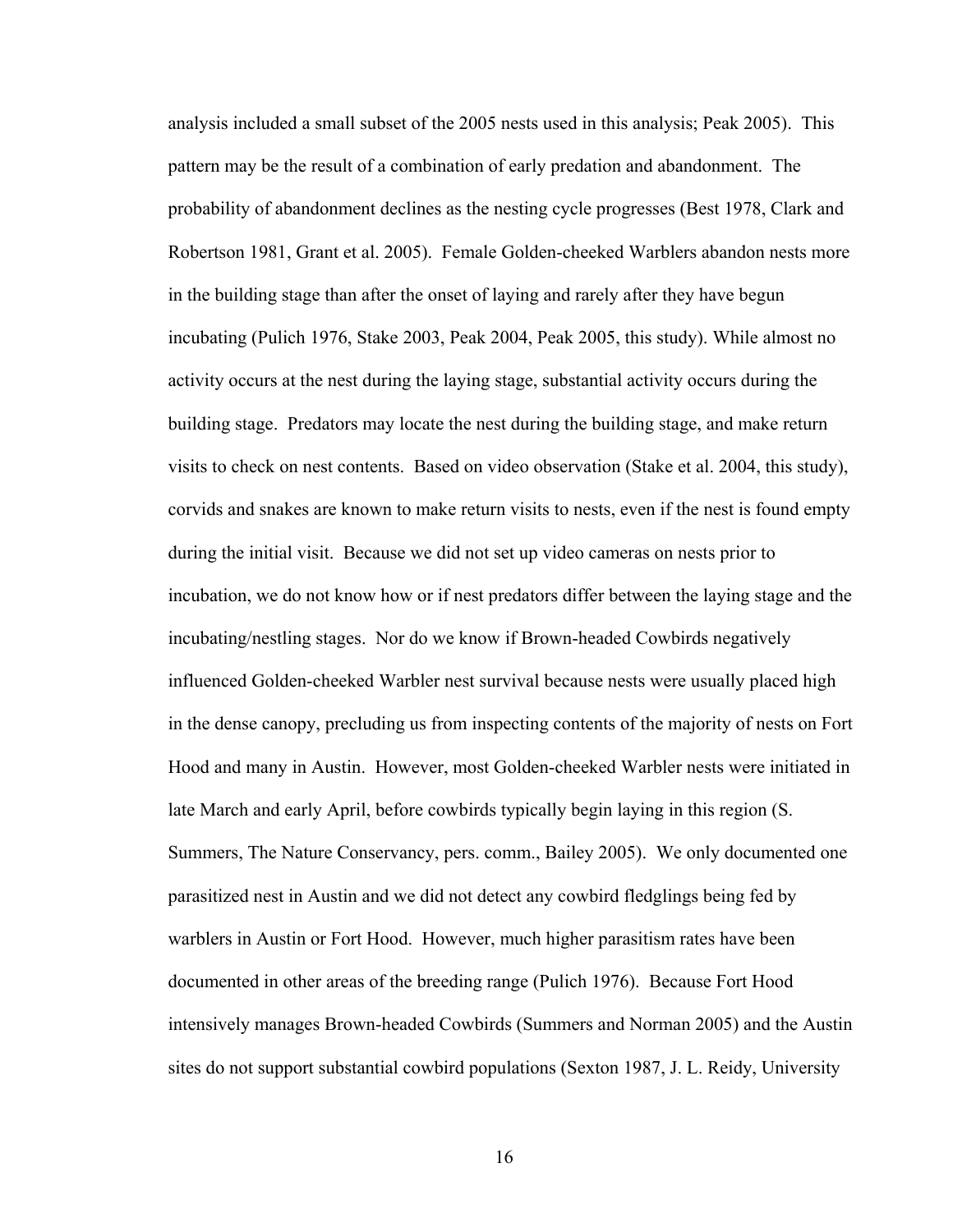of Missouri, unpub. data), we believe parasitism fails to explain the observed pattern in higher laying stage failure.

Nest survival was very high early in the season, dropping rapidly and leveling off to moderate levels mid-season, and declining to the lowest rate late in the season (Fig. 1). This decrease in survival could be related to changes in the abundance or behavior of the predator community or alternative prey during the season. It does not appear to be related to changes in nest stage or to changes in the adults' behavior (related to nest stage) because we controlled for stage when predicting date effects. Golden-cheeked Warblers are an early breeding songbird in the central Texas region and may be a significant source of prey for nest predators early in the season. As the season progresses and other songbirds begin breeding, nest predators may shift to nests that are easier to locate, resulting in the slight increase in nest survival in May. As the initial nest cycle of alternative prey begins tapering off in June, warblers still re-nesting may become more targeted. Similar studies on Fort Hood showed a negative linear trend on nest success as the date progressed (Bailey 2005, Peak 2005). Stake (2003) found more support for temporal variables affecting nest predation when he examined snakes separately from other predator groups. We may be better able to explain these temporal patterns of nest predation when we have more knowledge about the behavior of the chief predator, Texas rat snakes (*Elaphe obsoleta lindheimeri*).

Nest survival declined substantially with increasing amounts of open edge abutting Golden-cheeked Warbler habitat. This effect also occurred in a separate analysis of edge effects on Fort Hood (Peak in press). Inferred reproductive success was higher in unfragmented patches than fragmented patches on Fort Hood (Maas 1998). Higher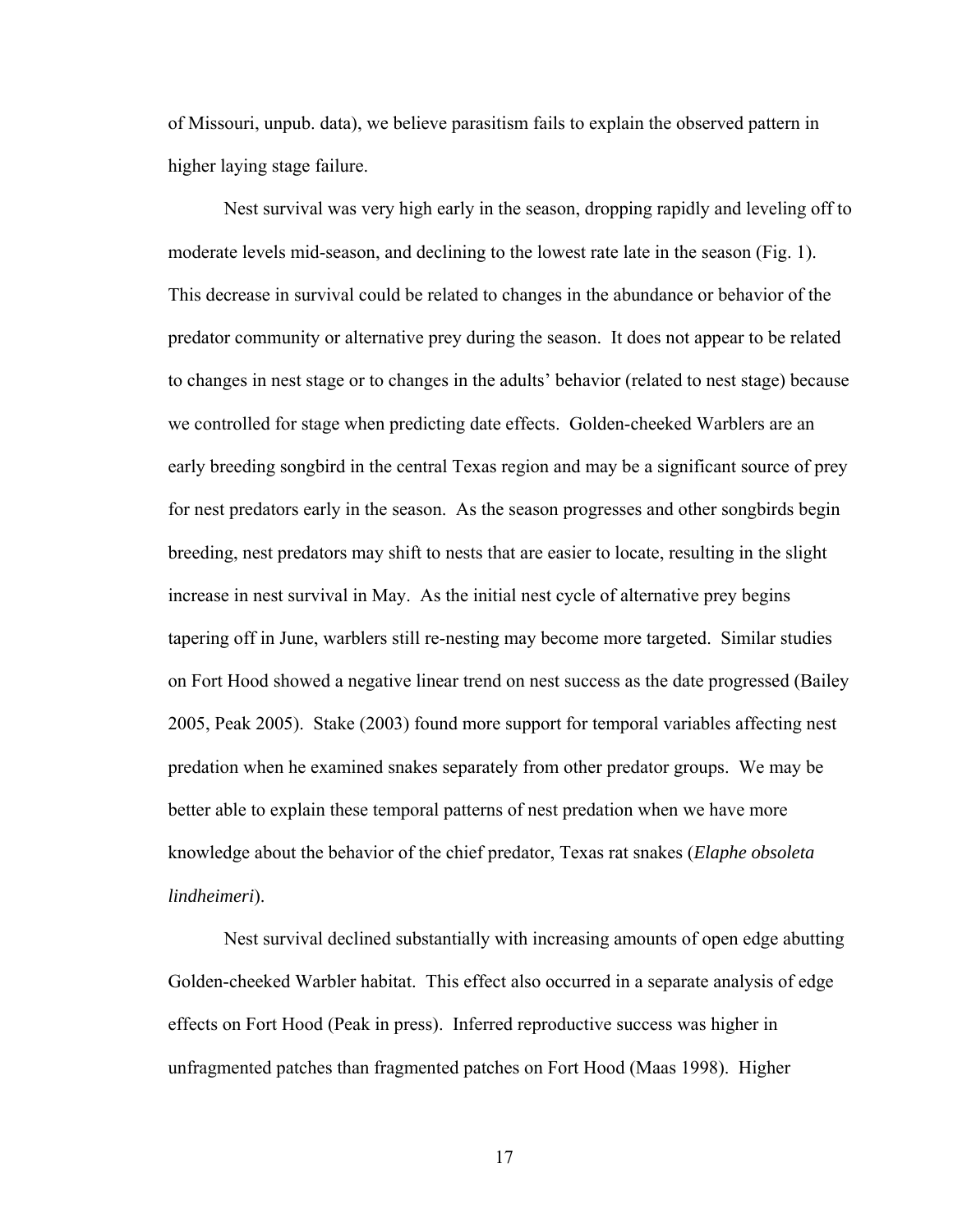numbers of potential avian nest predators were found within 100 m of an edge in Travis County (Arnold et al. 1996). Snakes and corvids were the main predator groups of Goldencheeked Warblers (Stake et al. 2004, this study) and both groups respond positively to increasing edge and fragmentation. Black rat snakes (*Elaphe obsoleta obsoleta*) prefer edges (Weatherhead and Charland 1985, Durner and Gates 1993, Blouin-Demers and Weatherhead 2001), and while this may be for thermoregulatory reasons, it nonetheless increases their chances of locating birds' nests. Texas rat snakes and Great Plains rat snakes (*Elaphe guttata emoryi*) are common throughout the warbler's breeding range and are abundant in several habitat types, including woods and pastures and suburban areas (Tennant 1998), although currently no study has addressed habitat preferences for either species. Abundance of corvids such as Blue Jays and Western Scrub-Jays is positively associated with increasing development in the warbler's breeding range (Sexton 1987), while abundance of American Crows is positively associated with increasing open edge (Verbeek and Caffrey 2002). The abundance of these edge-associated predators could be responsible for the observed negative open edge effect. Corresponding to this, we also found that nests closer to an edge were more likely to fail than more interior nests. These edges included soft (such as trails or narrow roads) and hard edges (such as cattle grazing areas or residential developments), so we do not know the effect of proximity to each edge type separately. We also observed a positive effect of increasing trail density close to the nest. These trails represent small canopy gaps that receive some human visitation, including mountain biking. The presence of humans may deter many predatory species from using the trails as travel lanes. Small canopy breaks may also increase structural heterogeneity in the vicinity of the nest, creating more understory vegetation for a predator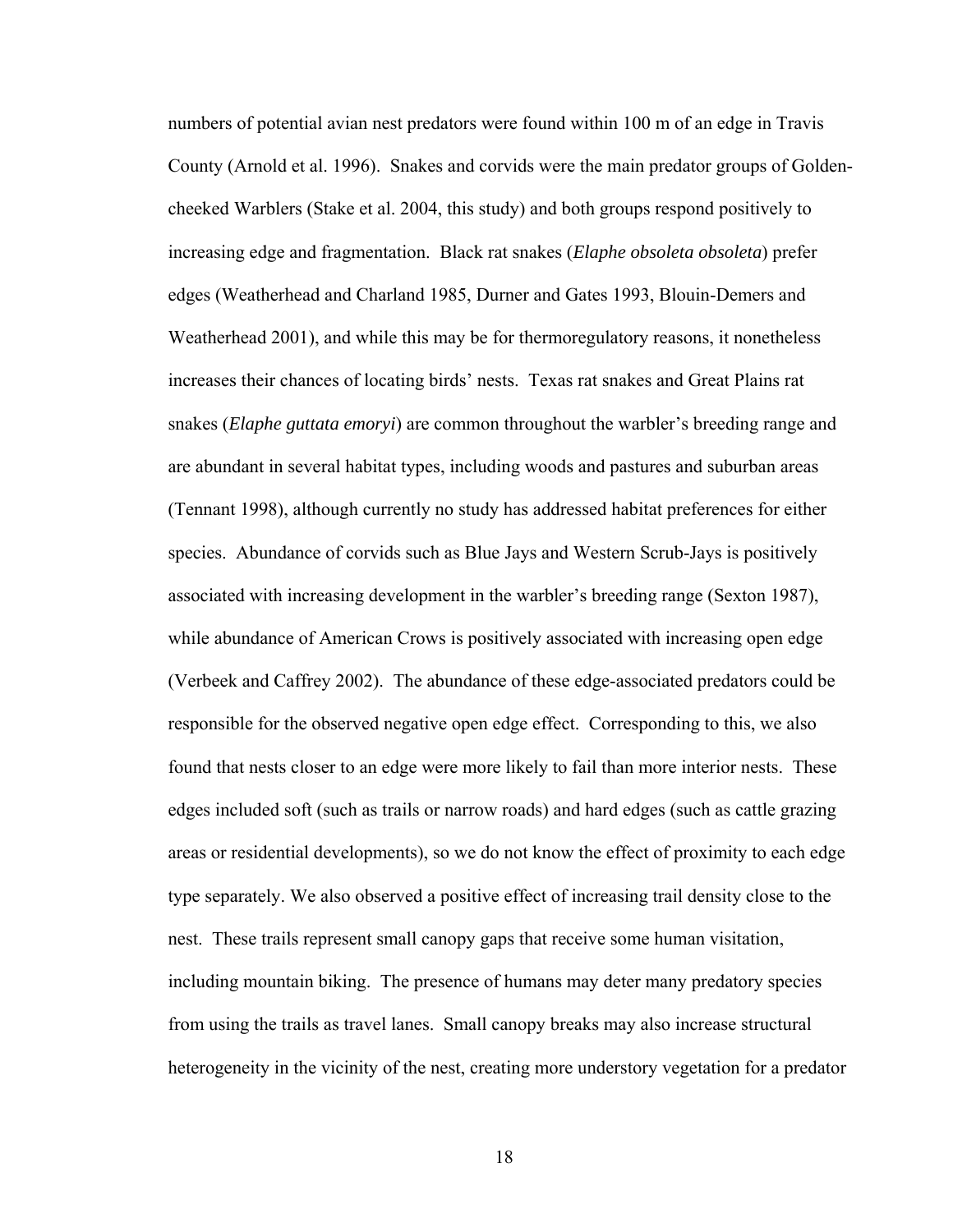to search. There is limited evidence that nest predation is lower near trails (Miller and Hobbs 2000); this artificial nest study concluded avian predators such as corvids and grackles were the leading nest predator both close to and away from trails. Higher trail densities close to the nest may reduce overall abundance of predators. Predator groups likely respond to presence of trails or humans differently and this response may also differ from their response to different degrees and types of fragmentation.

Nest success was the same between the two landscapes and compares favorably to previous nest success estimates from Fort Hood, which ranged from 0.96-0.97 from 2003- 2006 (Peak 2003, Peak 2004, Peak 2005, Peak 2006). Nest success was higher than from a small nest sample from an earlier study conducted in the western portion of the warbler's range (Pulich 1976). We conducted a post-hoc analysis to determine if landscape, edge, and urban effects measured at different scales than we hypothesized had an effect on nest survival. We evaluated alternative models with the effect of percent open and percent developed within a 500- and 1,000-m radius from the nest, the amount of open and developed edge in a 100-, 500-, and 1,000-m radius, and the building and road density in a 500- and 1,000-m radius. The percent open was more important at the 500 m scale (and was a negative effect), but the percent developed affected nest survival more at the 1,000 m radius. Open edge was most influential at the 100 m scale and the developed edge was not important at any scale examined. Building density affected survival more at the 500 m scale than the 1,000 m, but road density mattered more at the 1,000 m than the 500 m (and had a positive effect). Including these variables at the most supported scale for each attribute had little impact on model support or our conclusions. We suggest that different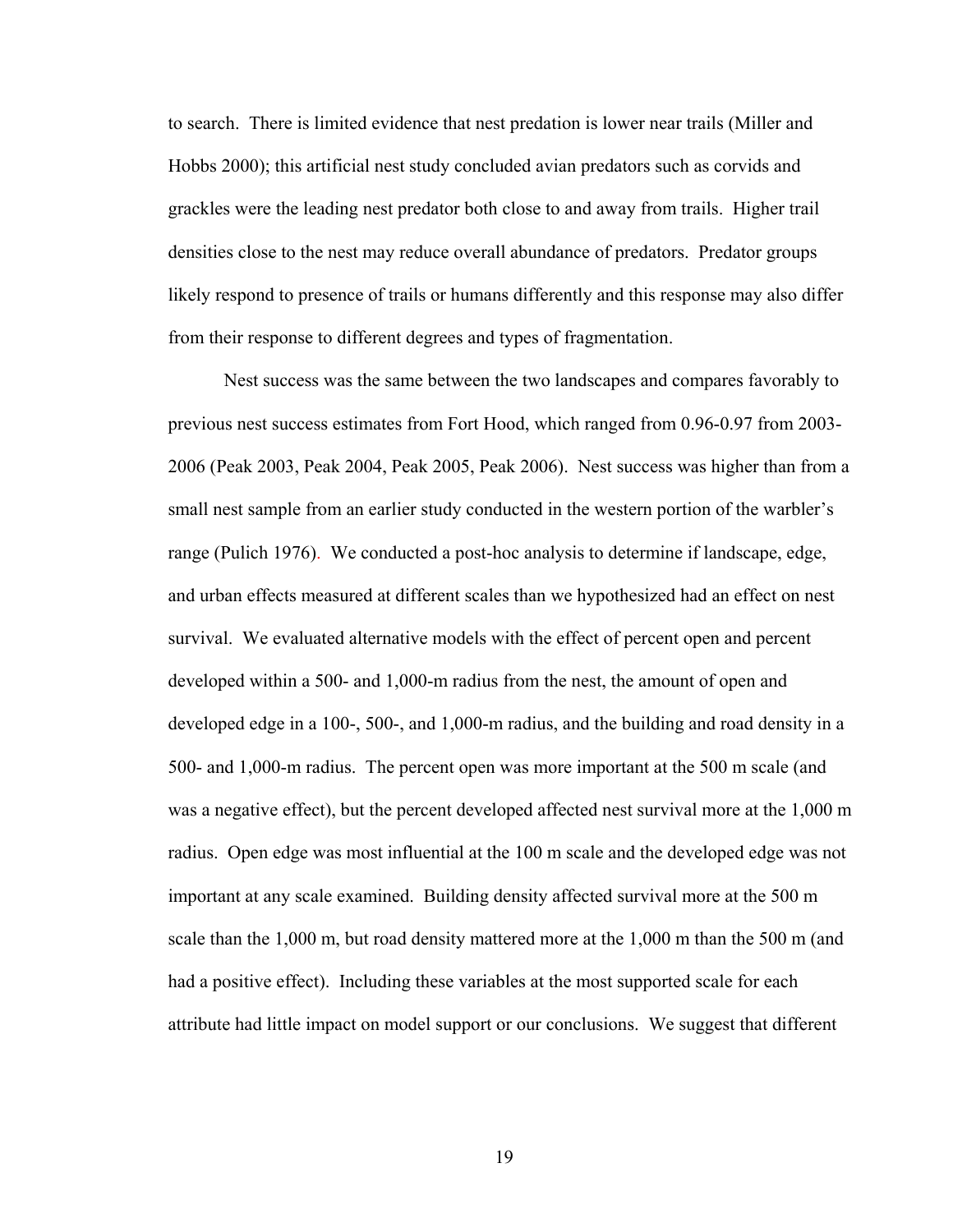features affect nest survival at different scales, but even at the most supported scales, effects had wide confidence intervals.

## **CONSERVATION IMPLICATIONS**

Nest success of Golden-cheeked Warblers was generally high and was the same in the urban site and the rural site. Based on population modeling and sensitivity analyses by Donovan and Thompson (2001) for demographic parameters of a neotropical migrant songbird, we suggest Golden-cheeked Warbler populations in Austin and Fort Hood are not limited by low production. Urban patches like those we studied can be important habitat. Preserving large blocks of contiguous mature juniper-oak woodlands to reduce the amount of open edge may increase nest success. Future researchers should explore the behavior and activity patterns of known Golden-cheeked Warbler nest predators and how these predators change across landscapes within the Golden-cheeked Warbler's range, as this may enable managers to determine if management practices can reduce the risk of predation. Researchers should also further examine the effect of proximity to different types of edge on the Golden-cheeked Warbler's productivity, since we found evidence to suggest that these features of the landscape negatively impact nest success.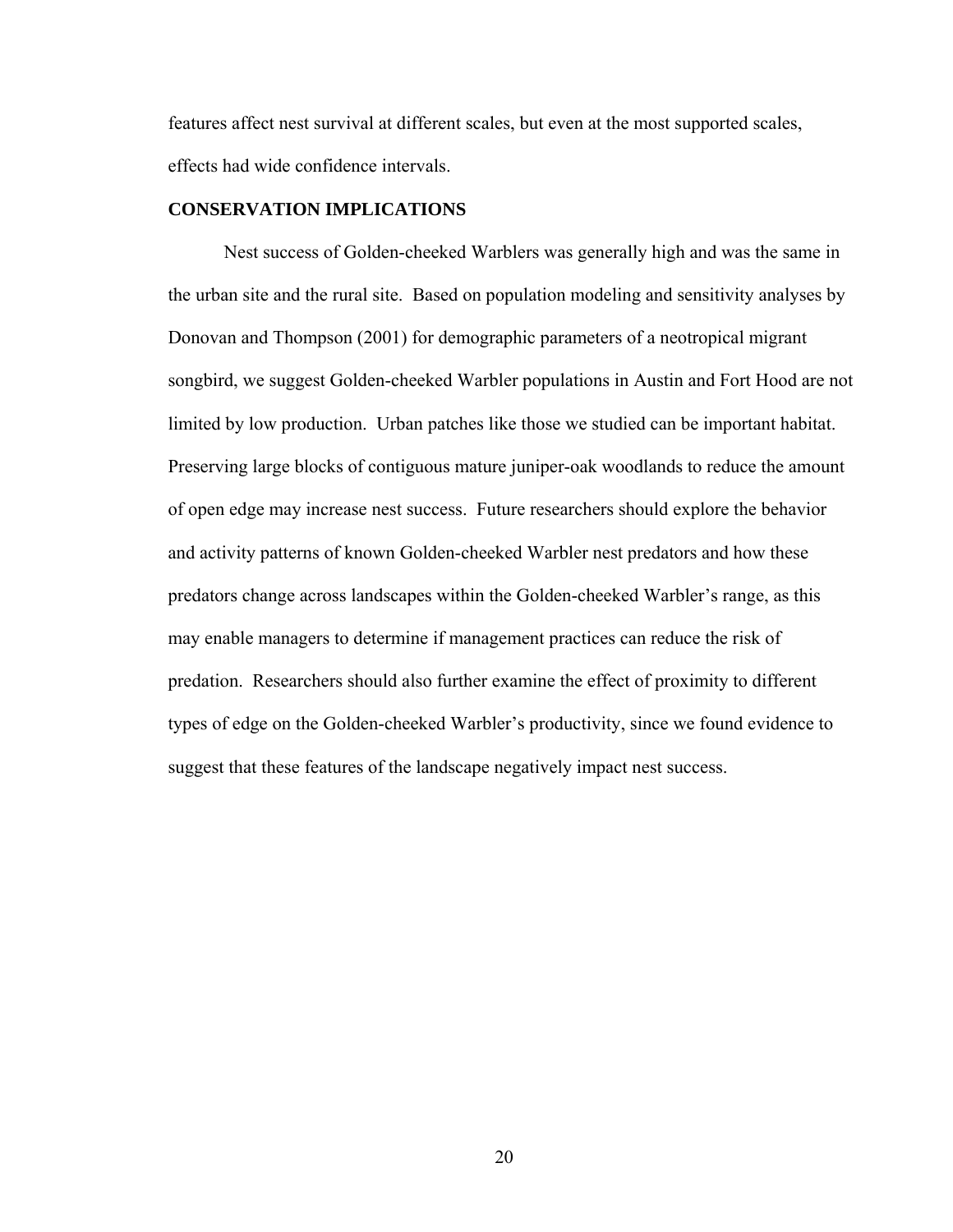#### **LITERATURE CITED**

- Allison, P. D. 1999. Logistic regression using the SAS system: theory and application. SAS Institute, Cary, North Carolina.
- Arnold, K. A., C. L. Coldren, and M. L. Fink. 1996. The interactions between avian predators and Golden-cheeked Warblers in Travis County, Texas. Texas Transportation Institute report number TX-96/1983-2. Texas A&M University, College Station, Texas, USA.
- Bailey, J. W. 2005. Hierarchical nest-site selection and the effects of habitat characteristics on Black-capped Vireo nest survival. M.S. thesis, University of Missouri, Columbia, Missouri.
- Bakermans, M. H., and A. D. Rodewald. 2006. Scale-dependent habitat use of Acadian Flycatcher (*Empidonax virescens*) in central Ohio. Auk 123:368-382.
- Best, L. B. 1978. Field Sparrow reproductive success and nesting ecology. Auk 95:9-22.
- Blouin-Demers, G., and Weatherhead, P. J. 2001. Habitat use by black rat snakes (*Elaphe obsoleta obsoleta*) in fragmented forests. Ecology 83:2882-2896.
- Burhans, D. E., D. D. Dearborn, F. R. Thompson III, and J. Faaborg. 2002. Factors affecting predation at songbird nests in old fields. Journal of Wildlife Management 66:240-249.
- \_\_\_\_\_, and F. R. Thompson III. 2006. Songbird abundance and parasitism differ between urban and rural shrublands. Ecological Applications 16:394-405.
- Burnham, K. P., and D. R. Anderson. 2002. Model selection and multimodel inference: a practical information-theoretic approach. Springer-Verlag, New York.
- Chalfoun, A. D., F. R. Thompson III, and M. J. Ratnaswamy. 2002. Nest predators and fragmentation: a review and meta-analysis. Conservation Biology 16:306-318.
- Cimprich, D. A. 2004. Monitoring of the Black-capped Vireo during 2004 on Fort Hood, Texas. *In* Endangered species monitoring and management at Fort Hood, Texas: 2004 annual report. The Nature Conservancy, Fort Hood Project, Fort Hood, Texas, United States.
- Cimprich, D. A. 2005. Monitoring of the Black-capped Vireo during 2005 on Fort Hood, Texas. *In* Endangered species monitoring and management at Fort Hood, Texas: 2005 annual report. The Nature Conservancy, Fort Hood Project, Fort Hood, Texas, United States.

Clark, K. L., and R. J. Robertson. 1981 Cowbird parasitism and evolution of anti-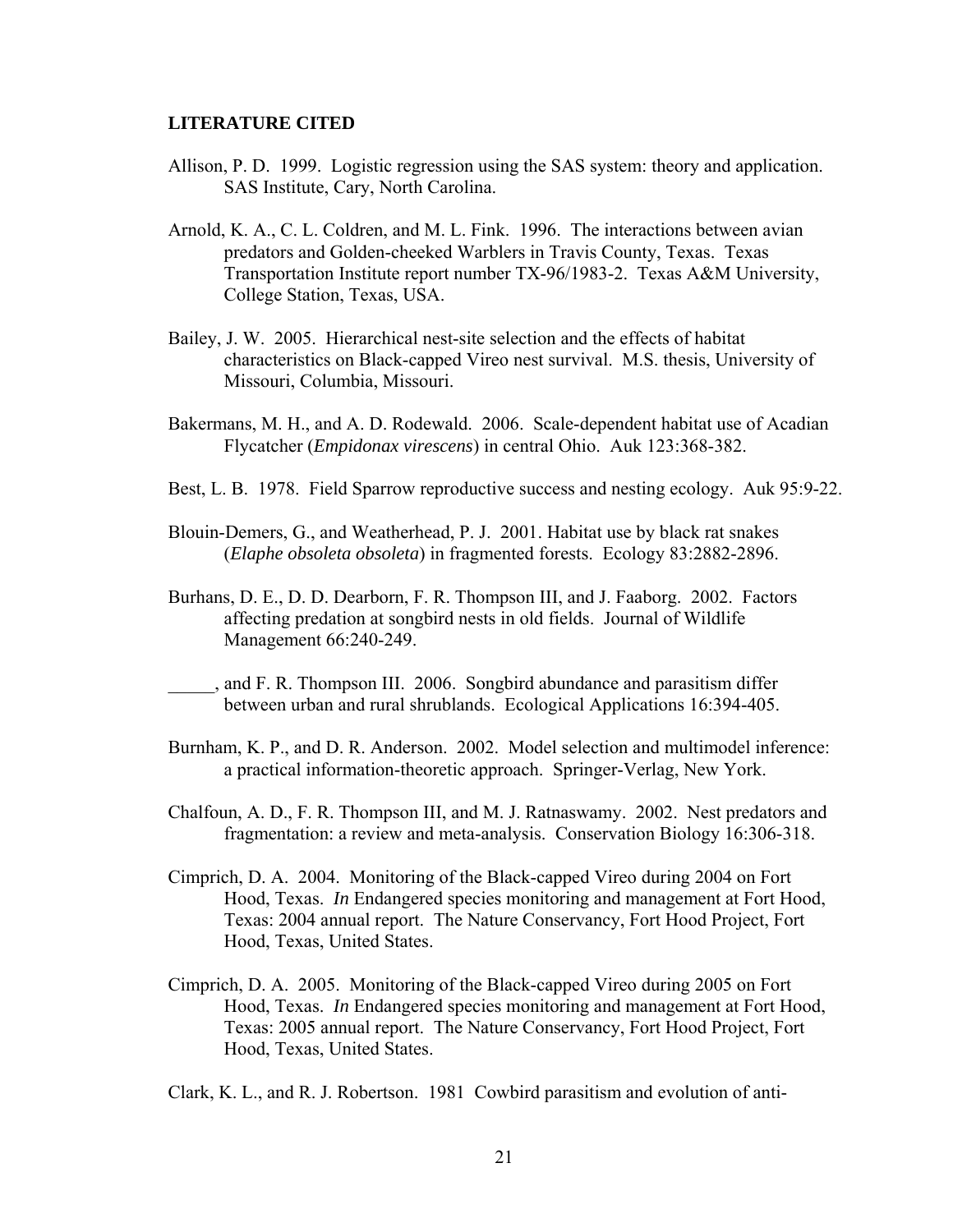parasite strategies in the Yellow Warbler. Wilson Bulletin 93:249-258.

- Coldren, C. L. 1998. The effects of habitat fragmentation on the Golden-cheeked Warbler. Ph.D. dissertation, Texas A & M University, College Station, Texas.
- Dearborn, D. C., and L. L. Sanchez. 2001. Do Golden-cheeked Warblers select nest locations on the basis of patch vegetation? Auk 118:1052-1057.
- DeBoer, T. S., and D. D. Diamond. 2006. Predicting presence-absence of the endangered Golden-cheeked Warbler (*Dendroica chrysoparia*). The Southwestern Naturalist 51:181-190.
- Diamond, D. D. 1997. An Old-growth definition for western juniper woodlands: Texas Ashe juniper dominated or codominated communities. USDA Forest Service General Technical Report SRS-15.
- Donovan, T. M., and F. R. Thompson III. 2001. Modeling the ecological trap hypothesis: a habitat and demographic analysis for migrant songbirds. Ecological Applications 11:871-882.
- Driscoll, M. J. L., T. Donovan, R. Mickey, A. Howard, and K. K. Fleming. 2005. Determinants of Wood Thrush nest success: a multi-scale, model selection approach. Journal of Wildlife Management 69:699-709.
- Durner, G. M., and J. E. Gates. 1993. Spatial ecology of black rat snakes on Remington Farms, Maryland. Journal of Wildlife Management 57:812–826.
- Engels, T. M., and C. W. Sexton. 1994. Negative correlation of Blue Jays and Goldencheeked Warblers near an urbanizing area. Conservation Biology 8:286-290.
- Engels, T. M. 1995. The conservation biology of the Golden-cheeked Warbler. Ph.D. dissertation, University of Texas, Austin, Texas.
- Filliater, T. S., R. Breitwisch, and P. M. Nealen. 1994. Predation on Northern Cardinal nests: does choice of nest site matter? Condor 96:761-768.
- Ford, T. B., D. E. Winslow, D. R. Whitehead, and M. A. Koukel. 2001. Reproductive success of forest-dependent songbirds near an agricultural corridor in southcentral Indiana. Auk 118:864-873.
- Goguen, C. B., and N. E. Mathews. 2000. Local gradients of cowbird abundance and parasitism relative to livestock grazing in a western landscape. Conservation Biology 14:1862-1869.

Grant, T. A., T. L. Shaffer, E. M. Madden, and P. J. Pietz. 2005. Time-specific variation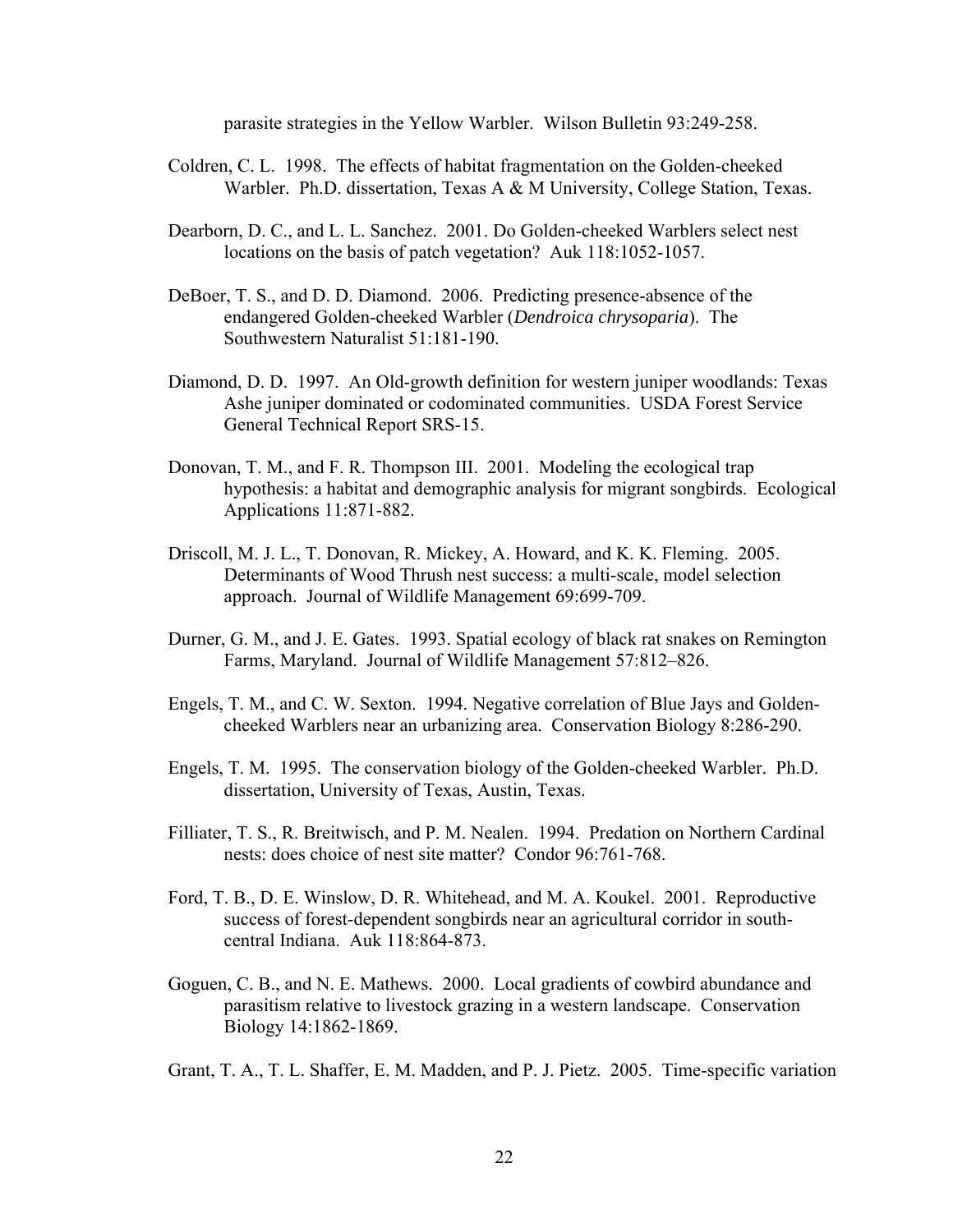in passerine nest survival: new insights into old questions. Auk 122:661-672.

- \_\_\_\_\_, E. M. Madden, T. L. Shaffer, P. J. Pietz, G. B. Berkey, and N. J. Kadrmas. 2006. Nest survival of Clay-colored and Vesper Sparrows in relation to woodland edge in mixed-grass prairies. Journal of Wildlife Management 70:691-701.
- Guilfoyle, M. P. 2002. Black-capped Vireo and Golden-cheeked Warbler populations potentially impacted by USACE reservoir operations. U.S. Army Engineer Research and Development Center EMRRP Technical Notes Collection TN EMRRP-SI-28.
- Gutzwiller, K. J., H. A. Marcum, H. B. Harvey, J. D. Roth, and S. H. Anderson. 1998. Bird tolerance to human disturbance in Wyoming montane forests. Condor 100:519-527.
- Haskell, D. G., A. M. Knupp, and M. C. Schneider. 2001. Nest predator abundance and urbanization, p. 243-258. *In* J. M. Marzluff, R. Bowman, and R. Donnelly [eds.], Avian ecology and conservation in an urbanizing world. Kluwer Academic Publishers, Boston.
- Jette, L. A., T. J. Hayden, and J. D. Cornelius. 1998. Demographics of the Golden cheeked Warbler (*Dendroica chrysoparia*) on Fort Hood, Texas. USACERL Technical Report 98/52.
- Kilgo, J. C., R. A. Sargent, B. R. Chapman, and K. V. Miller. 1996. Nest-site selection by Hooded Warblers in bottomland hardwoods of South Carolina. Wilson Bulletin 108:53-60.
- Knutson, M. G., G. J. Niemi, W. E. Newton, and M. A. Friberg. 2004. Avian nest success in Midwestern forests fragmented by agriculture. Condor 106:116-130.
- Kroll, J. C. 1980. Habitat requirements of the Golden-cheeked Warbler: management implications. Journal of Range Management 33:60-65.
- Ladd, C., and L. Gass. 1999. Golden-cheeked warbler (*Dendroica chrysoparia*). *In* A. Poole and F. Gill [eds.], The birds of North America, no. 420. Academy of Natural Sciences, Philadelphia, Pennsylvania, and American Ornithologists' Union, Washington, D.C.
- Maas, D. S. 1998. Effects of habitat fragmentation on demographics of Golden-cheeked Warblers. M.S. thesis, University of Oklahoma, Norman, Oklahoma.
- Magness, D. R., R. N. Wilkins, and S. J. Hejl. 2006. Quantitative relationships among Golden-cheeked Warbler occurrence and landscape size, composition, and structure. Wildlife Society Bulletin 34:473-479.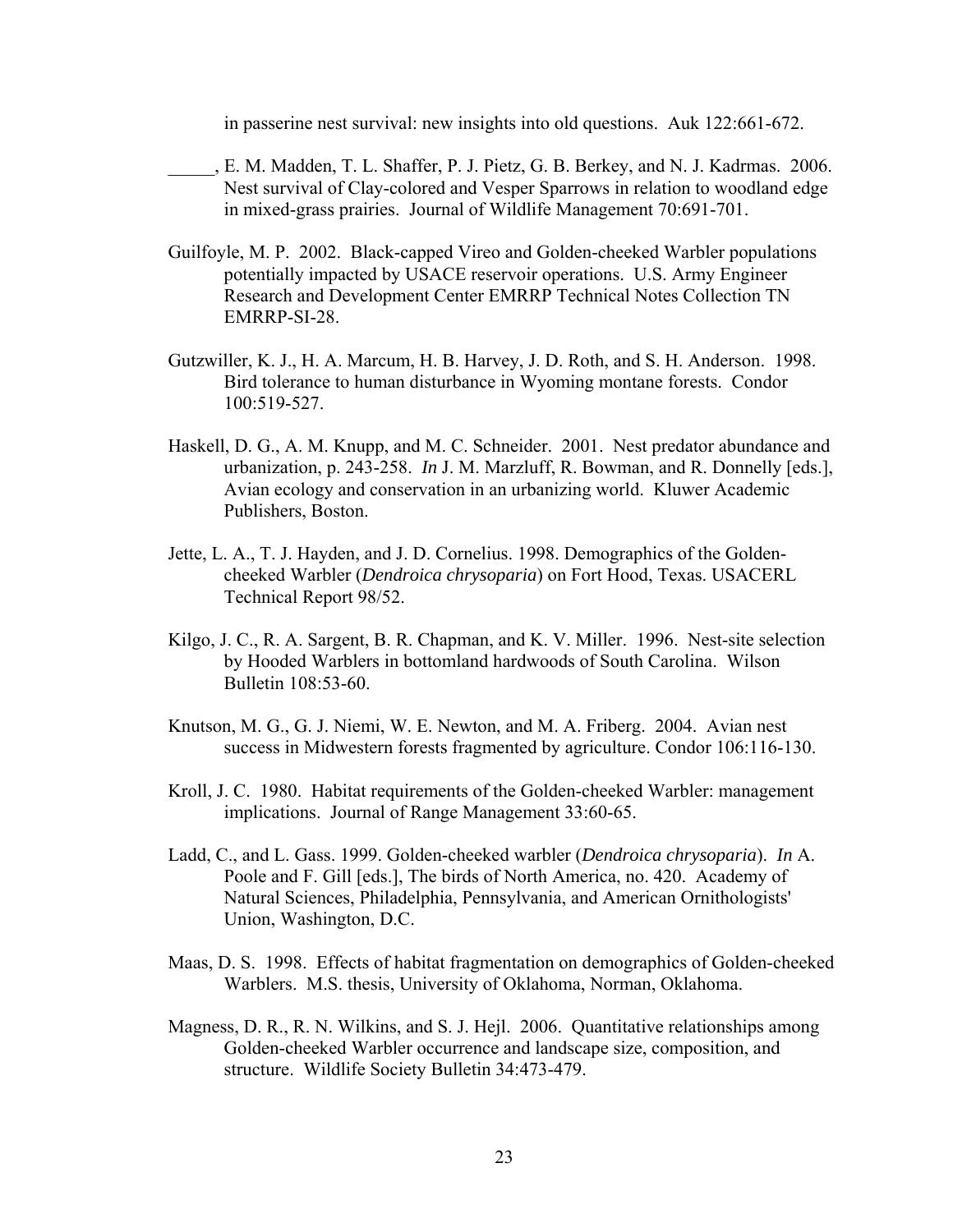- Martin, T. E., and J. J. Roper. 1988. Nest predation and nest site election of a western population of the Hermit Thrush. Condor 90:51-57.
- Marzluff, J. M., R. Bowman, and R. Donnelly. 2001. A historical perspective on urban bird research: trends, terms, and approaches, p 1-17. *In* J. M. Marzluff, R. Bowman, and R. Donnelly [eds.], Avian ecology and conservation in an urbanizing world. Kluwer Academic Publishers, Boston.
- Miller, J. R., and N. T. Hobbs. 2000. Recreational trails, human activity, and nest predation in lowland riparian areas. Landscape and Urban Planning 50:227-236.
- Morse, S. F., and S. K. Robinson. 1999. Nesting success of a neotropical migrant in a multi-use, forested landscape. Conservation Biology 13:327-337.
- Peak, R. G. 2003. Demography of the Golden-cheeked Warbler on Fort Hood, Texas, 2003. *In* Endangered species monitoring and management at Fort Hood, Texas: 2003 annual report. The Nature Conservancy, Fort Hood Project, Fort Hood, Texas, USA.
- . 2004. Demography of the Golden-cheeked Warbler on Fort Hood, Texas, 2004. *In* Endangered species monitoring and management at Fort Hood, Texas: 2004 annual report. The Nature Conservancy, Fort Hood Project, Fort Hood, Texas, United States.
- \_\_\_\_\_. 2005. Demography of the Golden-cheeked Warbler on Fort Hood, Texas, 2005. *In* Endangered species monitoring and management at Fort Hood, Texas: 2005 annual report. The Nature Conservancy, Fort Hood Project, Fort Hood, Texas, United States.
- \_\_\_\_\_. 2006. Demography of the Golden-cheeked Warbler on Fort Hood, Texas, 2006. *In* Endangered species monitoring and management at Fort Hood, Texas: 2006 annual report. The Nature Conservancy, Fort Hood Project, Fort Hood, Texas, United States.
- \_\_\_\_\_. In press. Edge density negatively effects Golden-cheeked Warbler nest survival on Fort Hood Military Reservation. Condor.
- \_\_\_\_\_, F. R. Thompson III, and T. L. Shaffer. 2004. Factors affecting songbird nest survival in riparian forests in a Midwestern agricultural landscape. Auk 121:726- 737.
- Pidgeon, A. M., V. C. Radeloff, and N. E. Mathews. 2003. Landscape-scale patterns of Black-throated Sparrow (*Amphispiza bilineata*) abundance and nest success. Ecological Applications 13:530-542.
- Pulich, W. M. 1976. The Golden-cheeked Warbler: a bioecological study. Texas Parks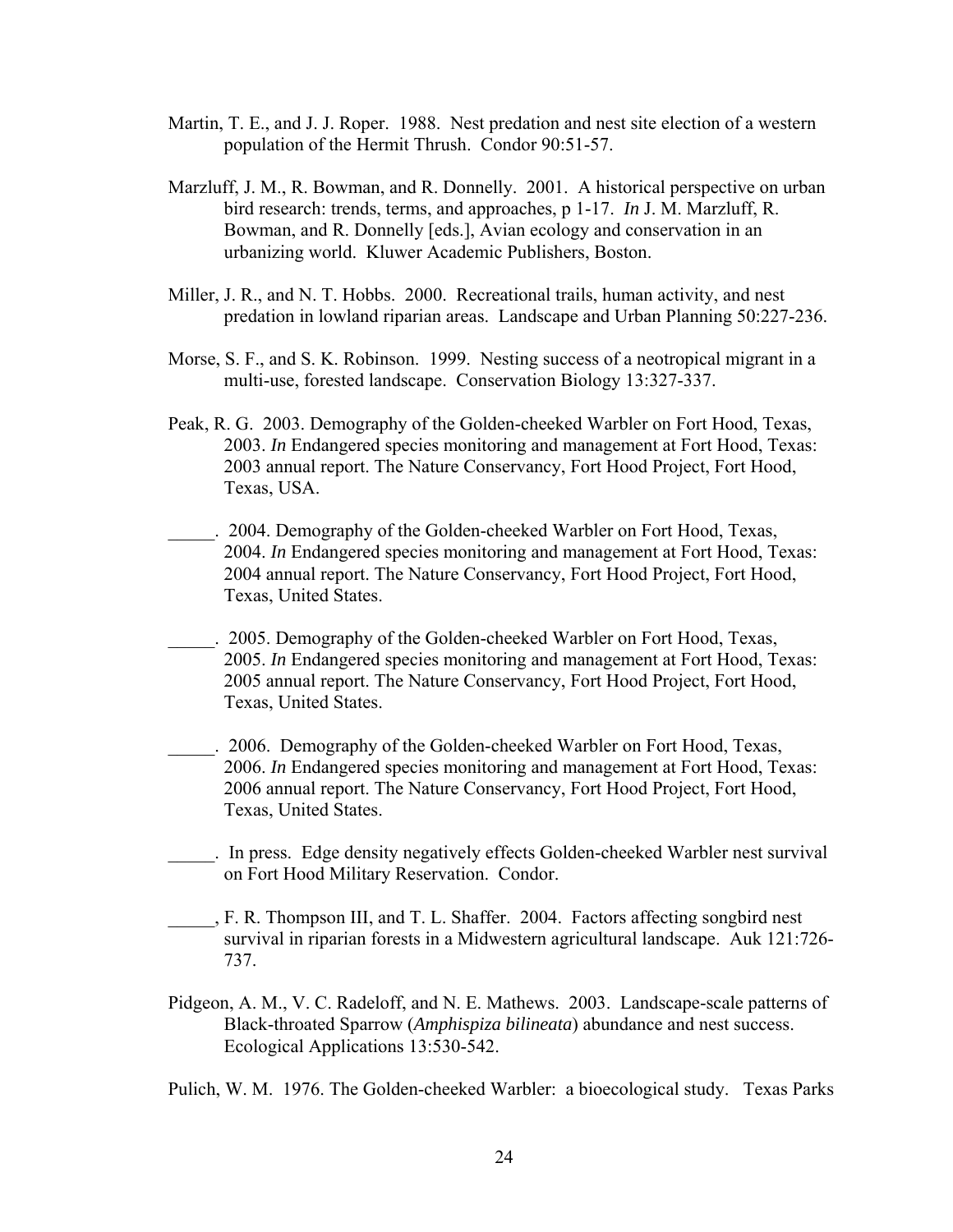and Wildlife Department, Austin, Texas.

- Riskind, D. H., and D. D. Diamond. 1988. An introduction to environments and vegetation, p. 1-16. *In* B.B. Amos and F.R. Gehlbach [eds.], Edwards Plateau vegetation. Baylor University Press, Waco, Texas.
- Rodewald, A. D. 2002. Nest predation in forested regions: landscape and edge effects. Journal of Wildlife Management 66:634-640.
- \_\_\_\_\_, and R. H. Yahner. 2001. Avian nesting success in forested landscapes: influence of landscape composition, stand and nest-patch microhabitat, and biotic interactions. Auk 118:1018-1028.
- Sexton, C. W. 1987. A comparative analysis of urban and native bird populations in central Texas. Ph.D. dissertation, University of Texas, Austin, Texas.
- Shaffer, T. L. 2004. A unified approach to analyzing nest success. Auk 121:526-540.
- \_\_\_\_\_, and F. R. Thompson III. In press. Making meaningful estimates of nest survival with model-based methods. Studies in Avian Biology.
- Stake, M. M. 2003. Golden-cheeked Warbler nest predation. M.S. thesis, University of Missouri, Columbia, Missouri.
- \_\_\_\_\_, J. Faaborg, and F. R. Thompson III. 2004. Video identification of predators at Golden-cheeked Warbler nests. Journal of Field Ornithology 75: 337-344.
- Stephens, S. E., D. N. Koons, J. J. Rotella, and D. W. Willey. 2003. Effects of habitat fragmentation on avian nesting success: a review of the evidence at multiple spatial scales. Biological Conservation 115:101-110.
- Summers, S. G., and G. L. Norman. 2005. Brown-headed Cowbird removal at Fort Hood, Texas. *In* Endangered species monitoring and management at Fort Hood, Texas: 2005 annual report. The Nature Conservancy, Fort Hood Project, Fort Hood, Texas, United States.
- Tarvin, K. A., and M. C. Garvin. 2002. Habitat and nesting success of Blue Jays (*Cyanocitta cristata*): importance of scale. Auk 119:971-983.
- Tennant, A. 1998. A field guide to Texas snakes. Gulf Publishing, New York.
- Tewksbury, J. J., L. Garner, S. Garner, J. D. Lloyd, V. Saab, and T. E. Martin. 2006. Tests of landscape influence: nest predation and brood parasitism in fragmented ecosystems. Ecology 87:759-768.

Thompson, F. R., III, T. M. Donovan, R. M. DeGraff, J. Faaborg, and S. K. Robinson.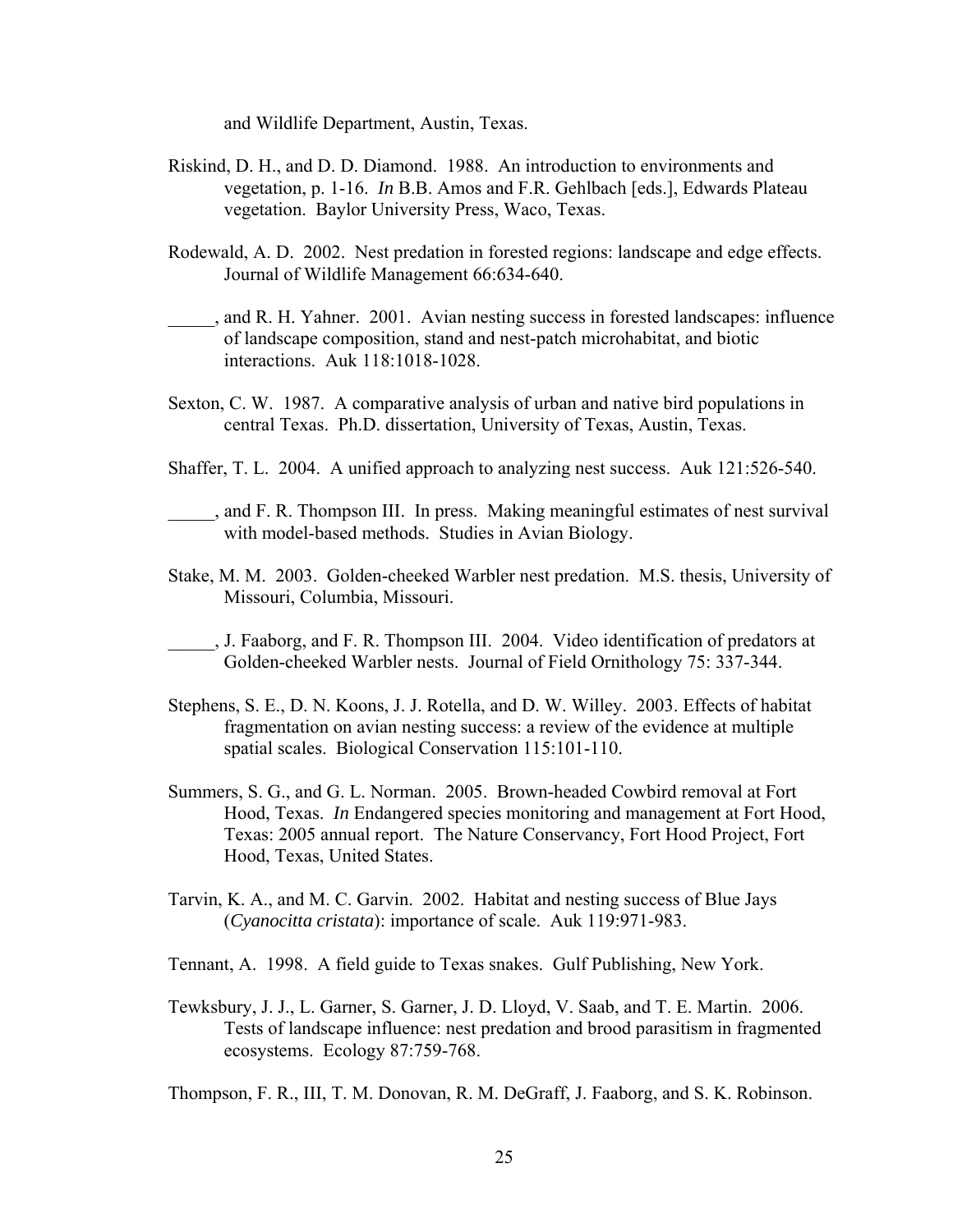2002. A multi-scale perspective of the effects of forest fragmentation on birds in eastern forests. Studies in Avian Biology 25:8-19.

- U.S. Fish and Wildlife Service. 1992. Golden-cheeked Warbler (*Dendroica chrysoparia*) recovery plan. Albuquerque, New Mexico.
- \_\_\_\_\_. 1996. Balcones Canyonlands National Wildlife Refuge proposed additions; final land acquisition compliance document. U.S. Fish and Wildlife Service, Albuquerque, New Mexico.
- Van Horne, B. 1983. Density as a misleading indicator of habitat quality. Journal of Wildlife Management 47:893-901.
- Verbeek, N. A. M., and C. Caffrey. 2002. American Crow (*Corvus brachyrhynchos*). *In* A. Poole and F. Gill [eds.], The birds of North America, no. 647. Academy of Natural Sciences, Philadelphia, Pennsylvania, and American Ornithologists' Union, Washington, D.C.
- Vickery, P. D., M. L. Hunter, Jr., and J. V. Wells. 1992. Is density an indicator of breeding success? Auk 109:706-710.
- Weatherhead, P. J., and M. B. Charland. 1985. Habitat selection in an Ontario population of the snake, *Elaphe obsoleta*. Journal of Herpetology 19:12–19.
- Winter, M. 1999. Nesting biology of Dickcissels and Henslow's Sparrows in southwestern Missouri prairie fragments. Wilson Bulletin 111:515-527.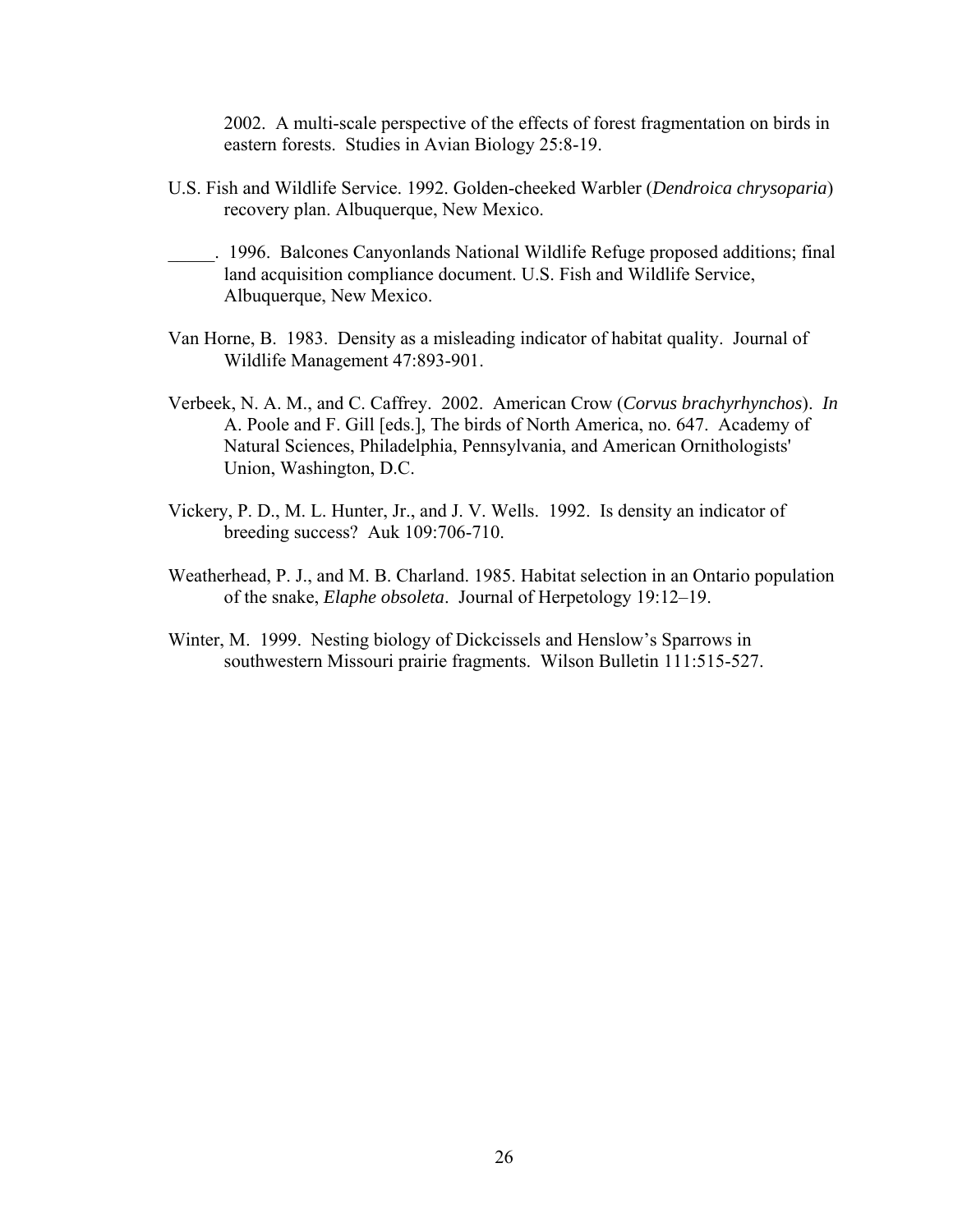Table 1. *A priori* candidate models, model variables and descriptions, and predicted direction (PD) used to evaluate nest success rates in Austin, Texas and Fort Hood, Texas during 2005-2006. In addition to single models and the global and null model, we examined additive combinations of the temporal model with one or two other models.

| <b>Model</b> | <b>Variables</b>  | <b>Description</b>                                | <b>PD</b>                        |
|--------------|-------------------|---------------------------------------------------|----------------------------------|
| Temporal     | Julian date       | Cubic effect of date                              |                                  |
|              | Nest stage        | Laying, incubation, nestling                      |                                  |
|              | Year              | 2005 or 2006                                      | $=$                              |
| Nest-site    | Nest height       | Height of nest above ground                       | $^+$                             |
|              | Nest cover        | Average of over, under, and four side cover       | $\hspace{0.1mm} +$               |
|              |                   | estimates                                         |                                  |
|              | Distance to main  | Distance from nest to main trunk along nest       | $\hspace{0.1mm} +\hspace{0.1mm}$ |
|              | trunk             | branch                                            |                                  |
| Nest-patch   | Slope             | Percent grade in steepest direction from the nest | $\hspace{0.1mm} +$               |
|              | Proximity to edge | Proximity to nearest canopy break/edge            | $\hspace{0.1mm} +\hspace{0.1mm}$ |
|              |                   | measured with meter tape                          |                                  |
| Edge         | Open edge density | Density of open habitat edge in 100-m radius      |                                  |
|              |                   | around nest                                       |                                  |
|              | Trail density     | Density of open-canopy trails in 25-m radius      |                                  |
|              |                   | around nest                                       |                                  |
| Landscape    | Percent open      | Percent of open habitat within 1-km radius        |                                  |
|              |                   | around nest                                       |                                  |
|              |                   |                                                   |                                  |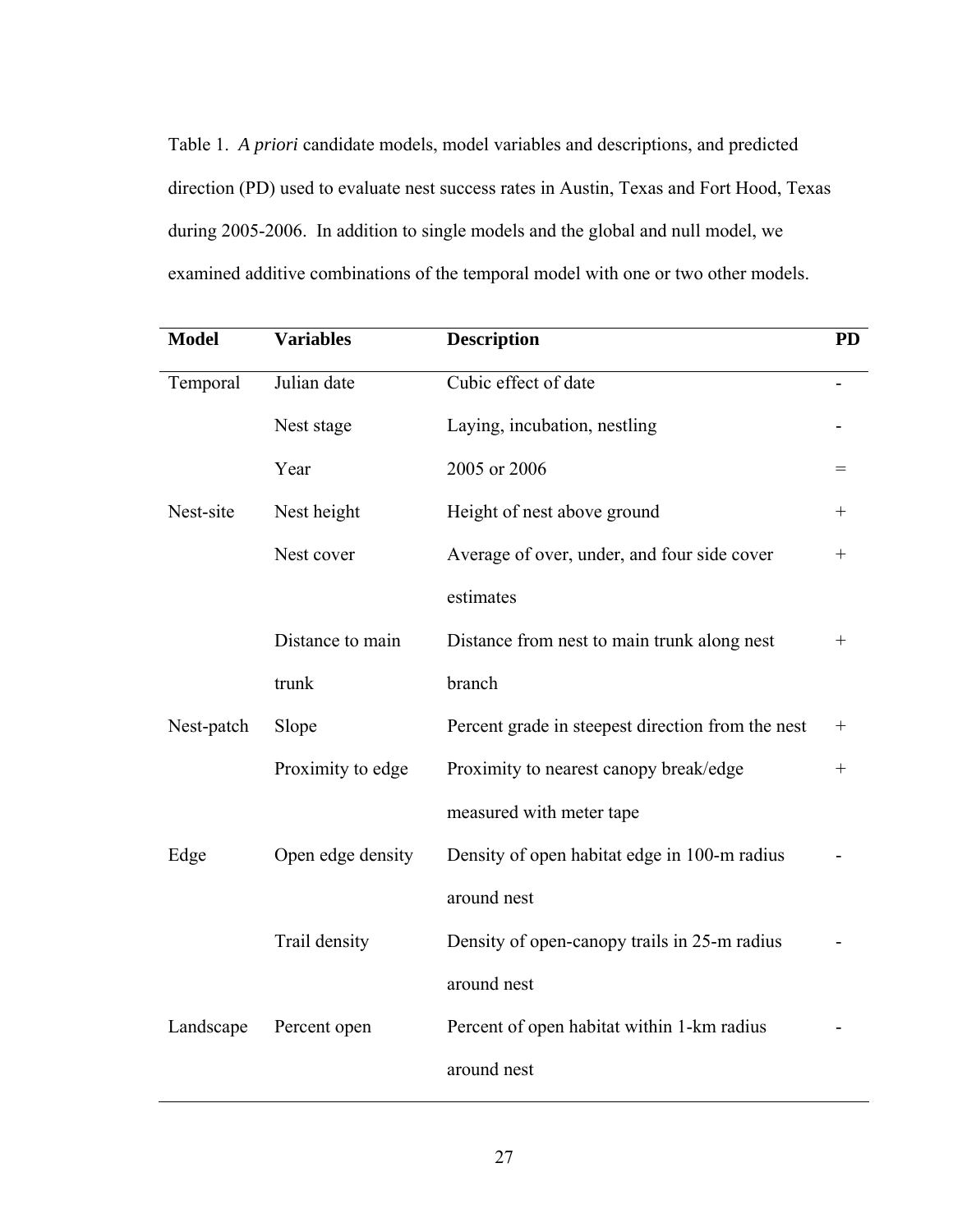| Landscape   | Percent developed    | Percent of developed habitat within 1-km radius |  |
|-------------|----------------------|-------------------------------------------------|--|
|             |                      | around nest                                     |  |
| Urban       | <b>Site</b>          | <b>Austin or Fort Hood</b>                      |  |
|             | Road density         | Density of roads within a 500-m radius around   |  |
|             |                      | nest                                            |  |
|             | Building density     | Density of buildings within a 500-m radius      |  |
|             |                      | around nest                                     |  |
| Global      | All variables listed |                                                 |  |
|             | above                |                                                 |  |
| <b>Null</b> | Intercept only       |                                                 |  |
|             |                      |                                                 |  |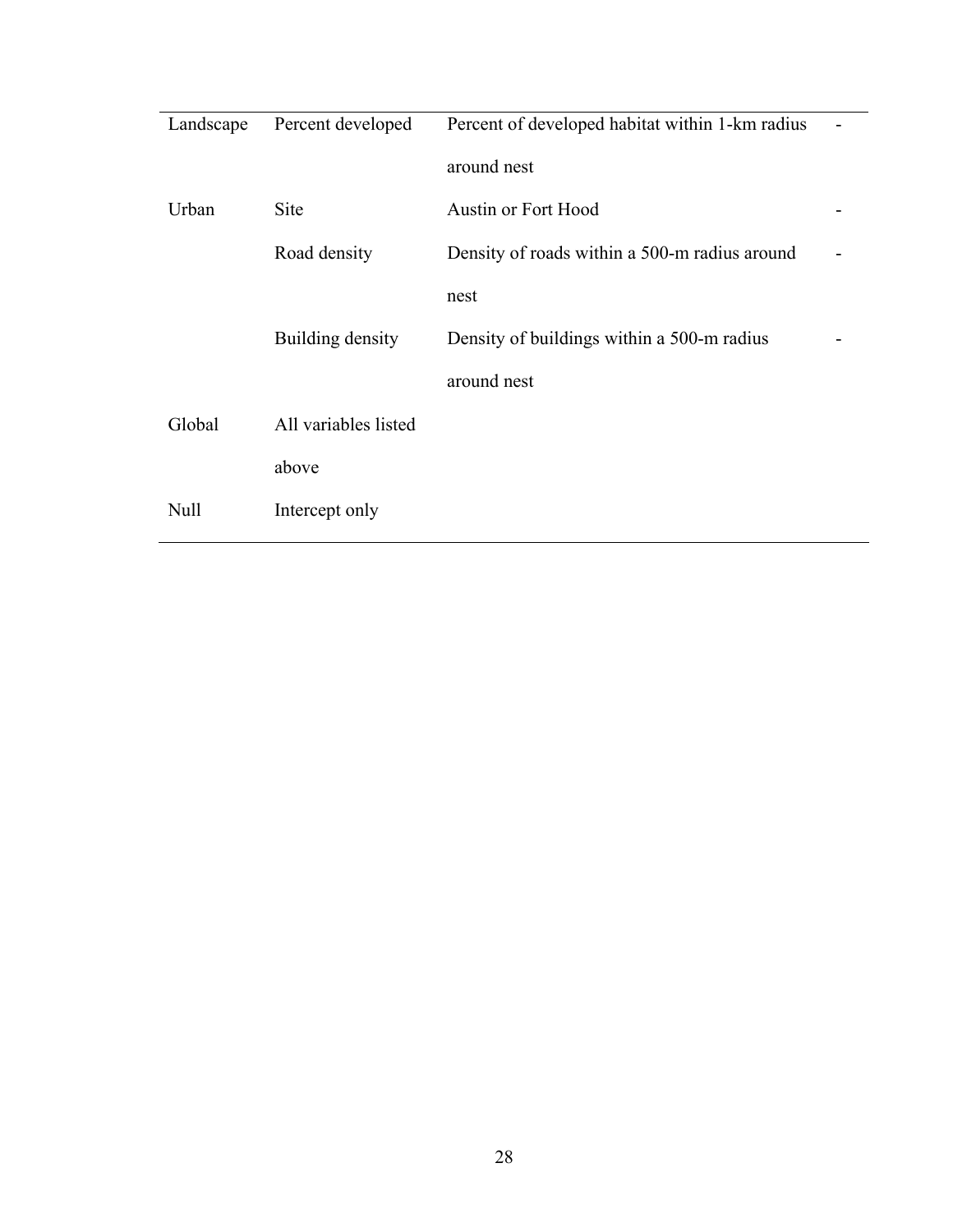Table 2. Support for the models summing to a cumulative weight  $(w_i) \ge 0.90$  predicting Golden-cheeked Warbler nest survival in Austin, Texas and Fort Hood, Texas during 2005-2006. Models are ranked from most supported to least based on Akaike's Information Criteria (AIC<sub>c</sub>), ΔAIC<sub>c</sub>, and Akaike weights (w<sub>i</sub>). AIC<sub>c</sub> is based on -2 x log likelihood (-2L) and the number of parameters in the model (K).

| Model                                   | $-2L$      |               | $K$ AIC <sub>c</sub> | $\triangle$ AIC <sub>c</sub> | $W_i$ |
|-----------------------------------------|------------|---------------|----------------------|------------------------------|-------|
| $Temporal + Edge$                       | $-269.157$ | -9            | 556.394              | 0.000                        | 0.412 |
| Temporal + Nest-patch + Edge $-268.080$ |            |               | 11 558.278           | 1.884                        | 0.161 |
| Temporal                                | $-272.288$ | 7             | 558.625              | 2 2 3 1                      | 0.135 |
| Temporal + Edge + Landscape $-268.774$  |            |               | 11 559.666           | 3.272                        | 0.080 |
| Temporal + Nest-patch                   | $-271.452$ | - 9           | 560.983              | 4.589                        | 0.042 |
| Edge                                    | $-277.609$ | $\mathcal{R}$ | 561.228              | 4834                         | 0.037 |
| $Temporal + Nest-site + Edge$           | $-268635$  |               | 12 561.410           | 5.016                        | 0.034 |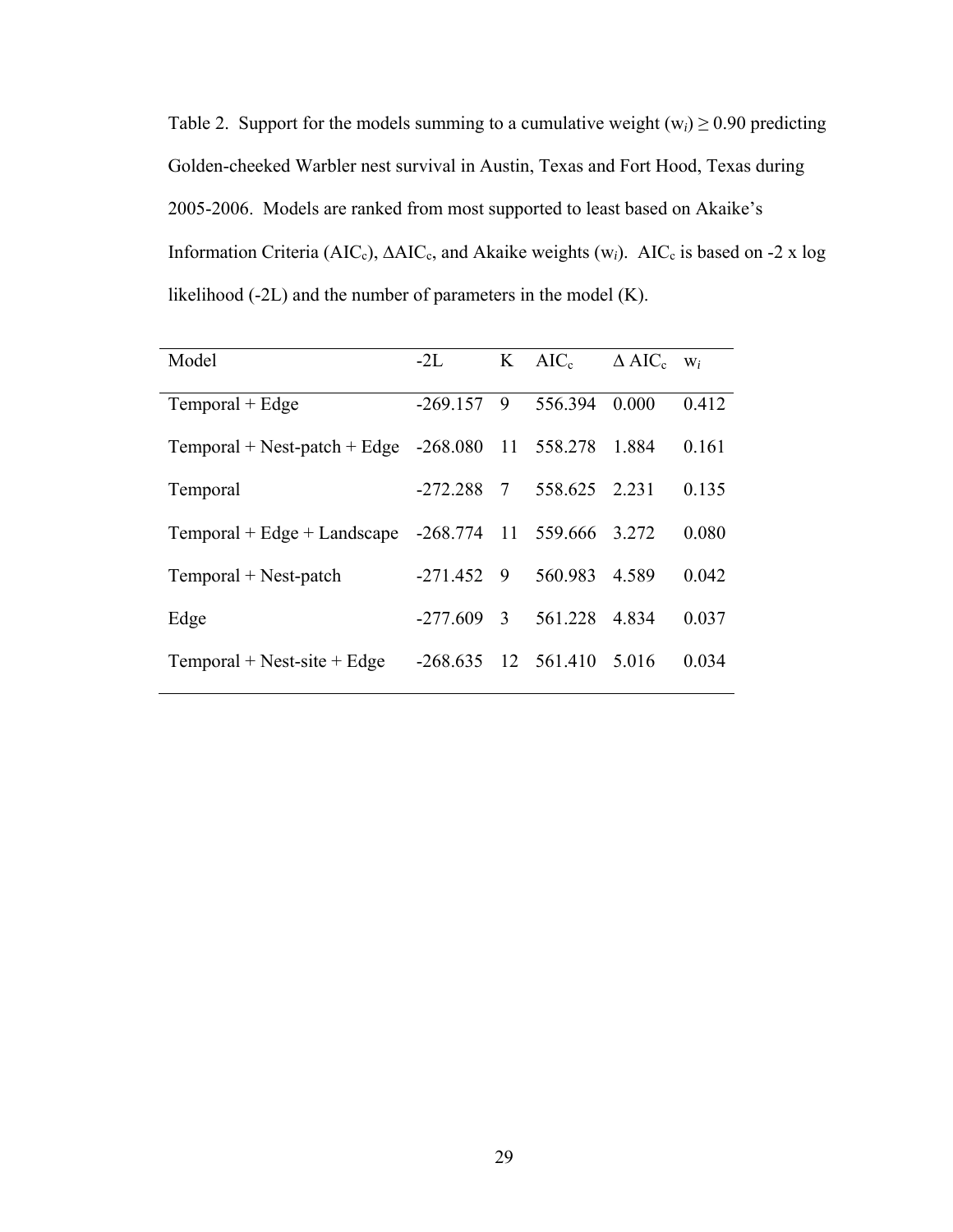Table 3. Model-averaged parameter estimates, unconditional standard errors (SE), and the odds ratios (OR) and associated lower (LCL) and upper (UCL) 95% confidence intervals for factors hypothesized to effect Golden-cheeked Warbler nest survival in Austin, Texas and Fort Hood, Texas during 2005-2006.

| Parameter              | Level          | Estimate  | <b>SE</b> | <b>OR</b> | <b>LCL</b> | <b>UCL</b> |
|------------------------|----------------|-----------|-----------|-----------|------------|------------|
| Jul                    |                | $-2.6828$ | 1.3637    | 0.06837   | 0.004      | 1.046      |
| Jul <sub>2</sub>       |                | 0.0207    | 0.0108    | 1.02091   | 0.999      | 1.043      |
| Jul3                   |                | $-0.0001$ | 0.0000    | 0.99995   | 1.000      | 1.000      |
| <b>Stage</b>           | L              | $-0.4348$ | 0.5360    | 0.64739   | 0.222      | 1.891      |
| <b>Stage</b>           | I              | 0.0526    | 0.2748    | 1.05398   | 0.608      | 1.826      |
| Year                   | 2005           | 0.3607    | 0.3135    | 1.43428   | 0.766      | 2.685      |
| Nest height            |                | 0.0003    | 0.0038    | 1.00029   | 0.993      | 1.008      |
| Cover                  |                | 0.0003    | 0.0007    | 1.00028   | 0.999      | 1.002      |
| Distance to main trunk |                | $-0.0035$ | 0.0095    | 0.99649   | 0.978      | 1.016      |
| Slope                  |                | 0.0027    | 0.0060    | 1.00272   | 0.991      | 1.015      |
| Proximity to edge      | $\overline{0}$ | 0.0578    | 0.1241    | 1.05955   | 0.827      | 1.358      |
| Open edge density      |                | $-0.0057$ | 0.0043    | 0.99429   | 0.986      | 1.003      |
| Trail density          |                | 0.0009    | 0.0012    | 1.00093   | 0.999      | 1.003      |
| Percent open           |                | 0.0009    | 0.0023    | 1.00089   | 0.996      | 1.005      |
| Percent developed      |                | 0.0012    | 0.0037    | 1.00123   | 0.994      | 1.009      |
| Road density           |                | $-0.0003$ | 0.0011    | 0.99968   | 0.998      | 1.002      |
| Building density       |                | $-0.0056$ | 0.0257    | 0.99442   | 0.945      | 1.047      |
| Site                   | Austin         | $-0.0017$ | 0.0190    | 0.99830   | 0.961      | 1.037      |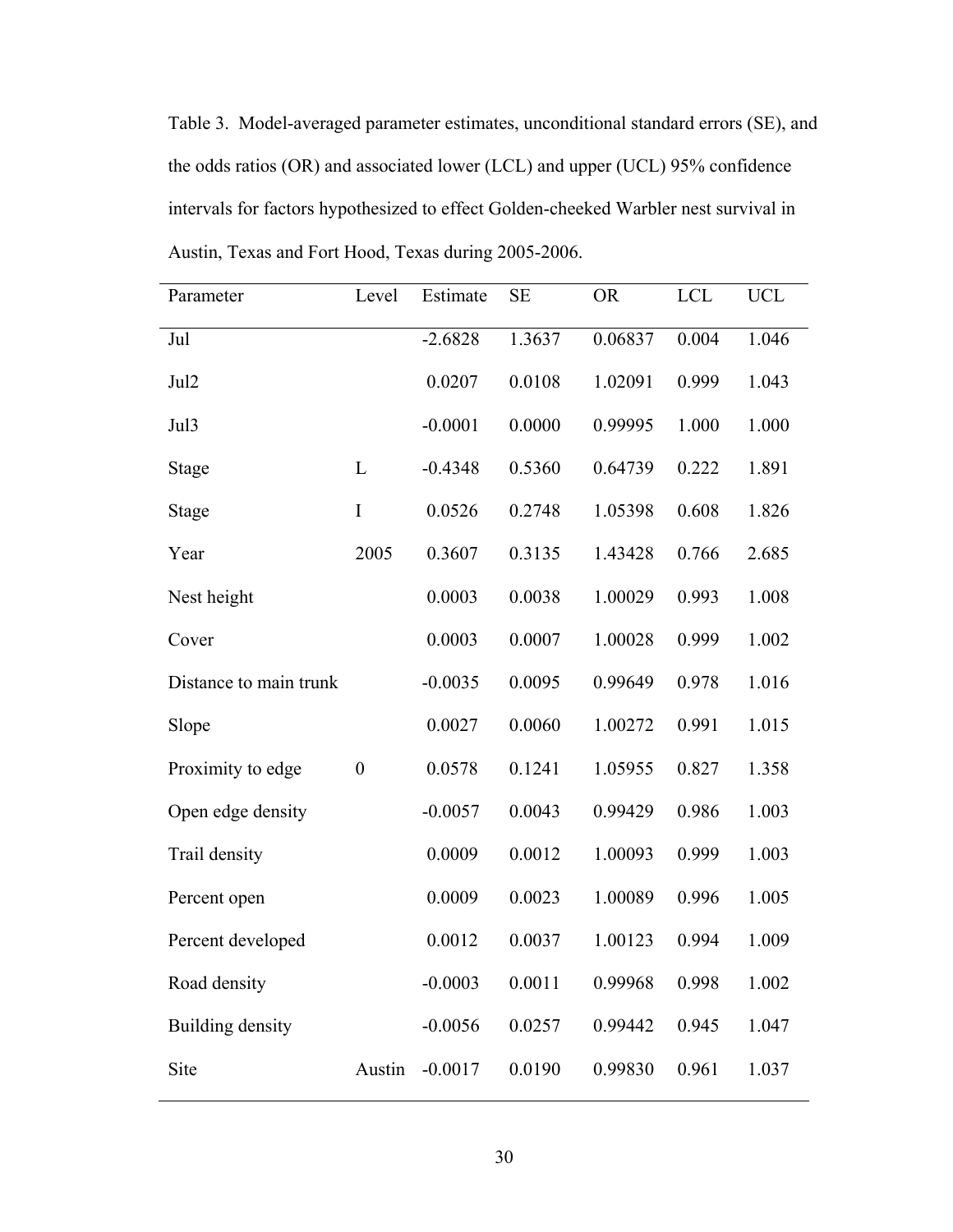

Fig. 1. Predicted daily and period survival rates and 95% confidence intervals for Goldencheeked Warbler nests as a function of Julian date in Austin, Texas and Fort Hood, Texas during 2005-2006.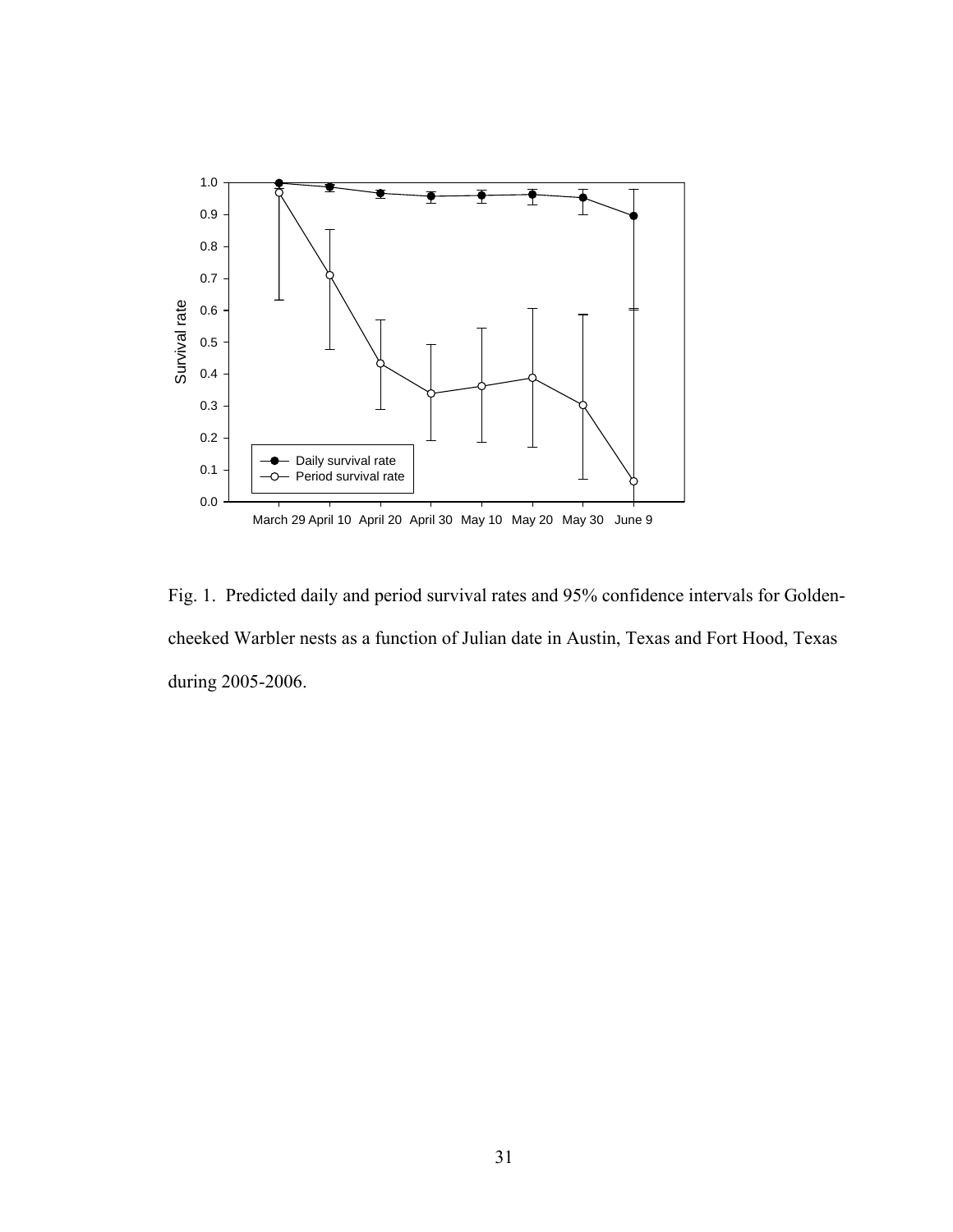

Fig. 2. Predicted period survival rates and 95% confidence intervals for Golden-cheeked Warbler nests as a function of year in Austin, Texas and Fort Hood, Texas during 2005- 2006.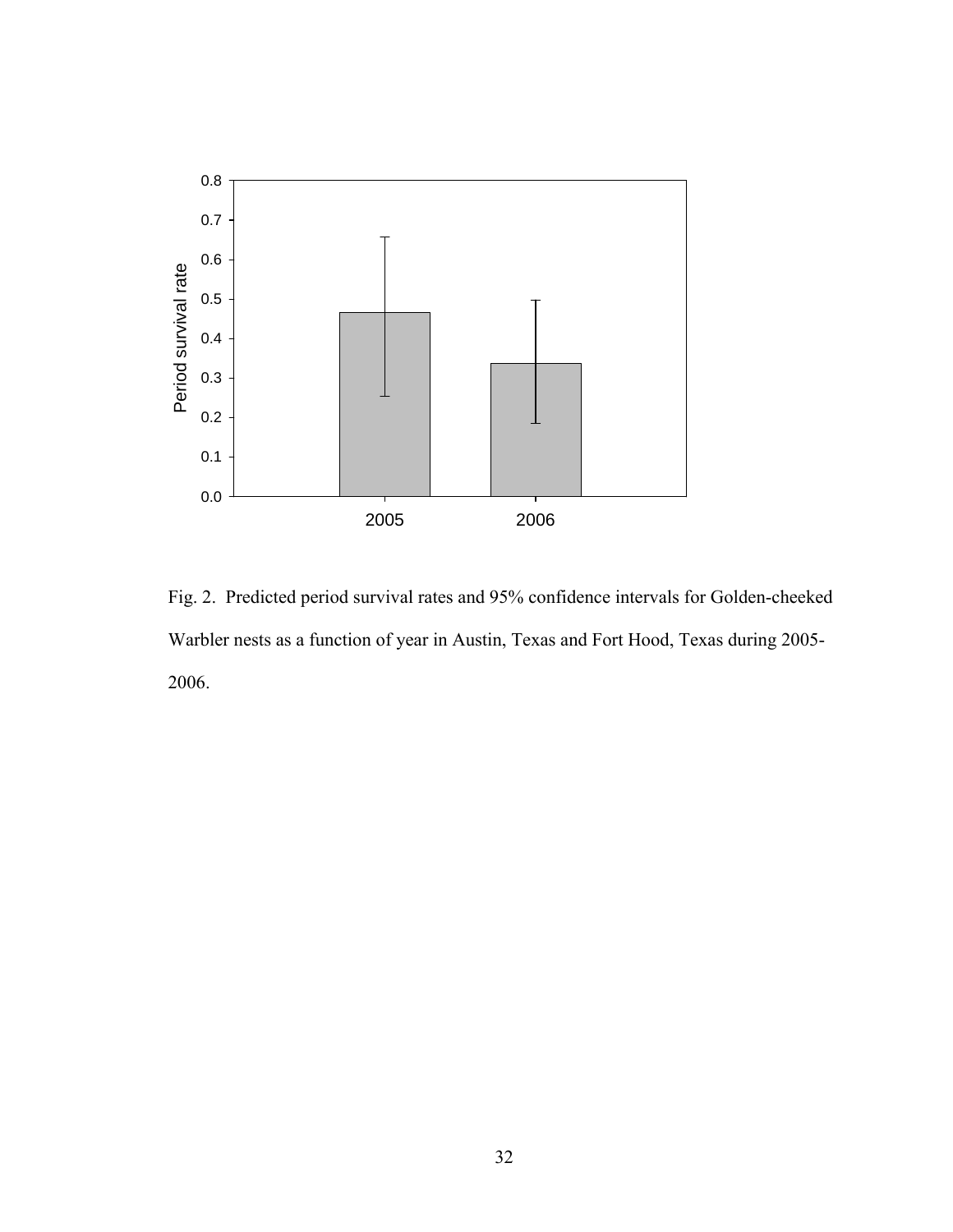

Fig. 3. Predicted period survival rates and 95% confidence intervals for Golden-cheeked Warbler nests as a function of nest stage in Austin, Texas and Fort Hood, Texas during 2005-2006.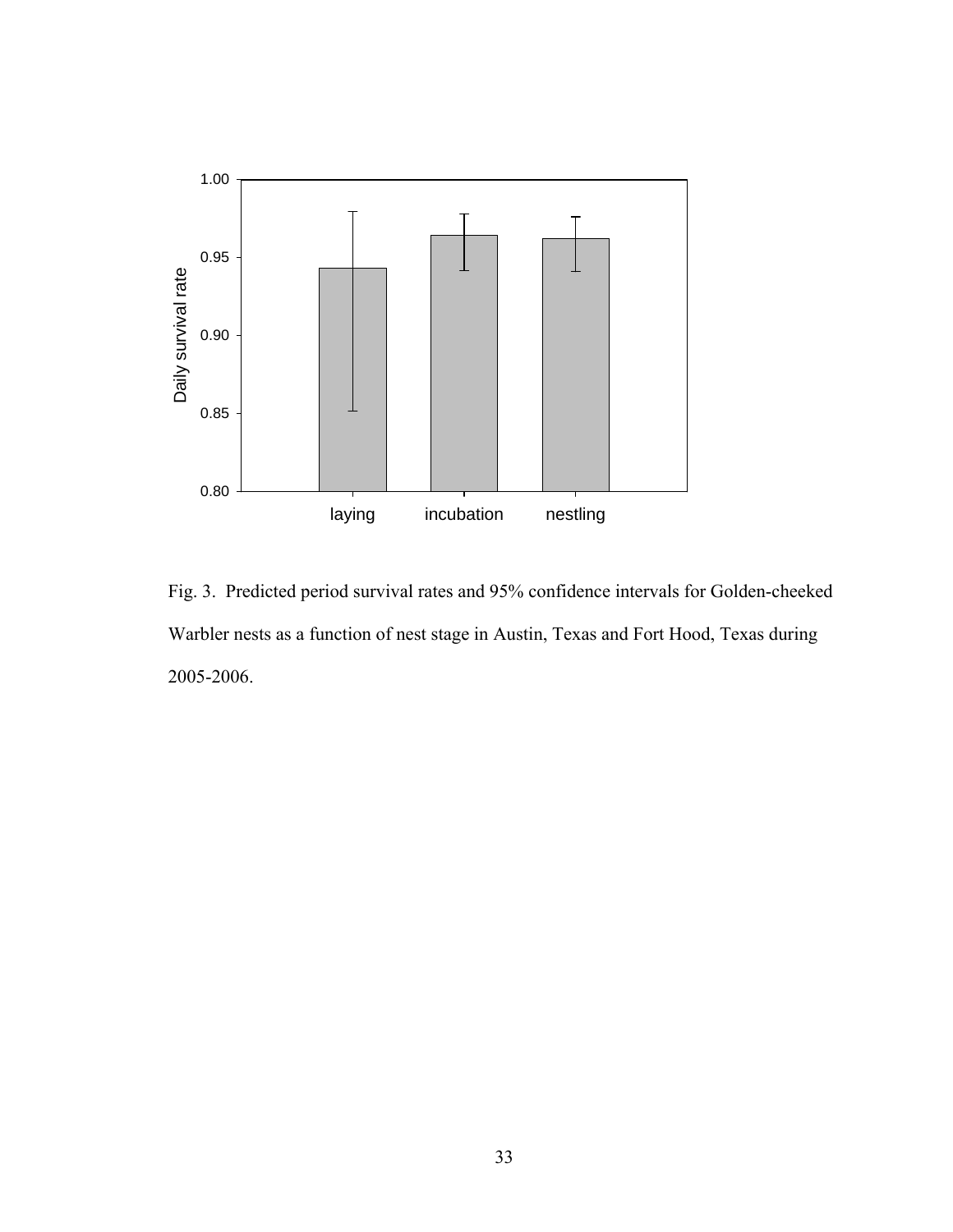

Fig. 4. Predicted period survival rates and 95% confidence intervals for Golden-cheeked Warbler nests as a function of nest height in Austin, Texas and Fort Hood, Texas during 2005-2006.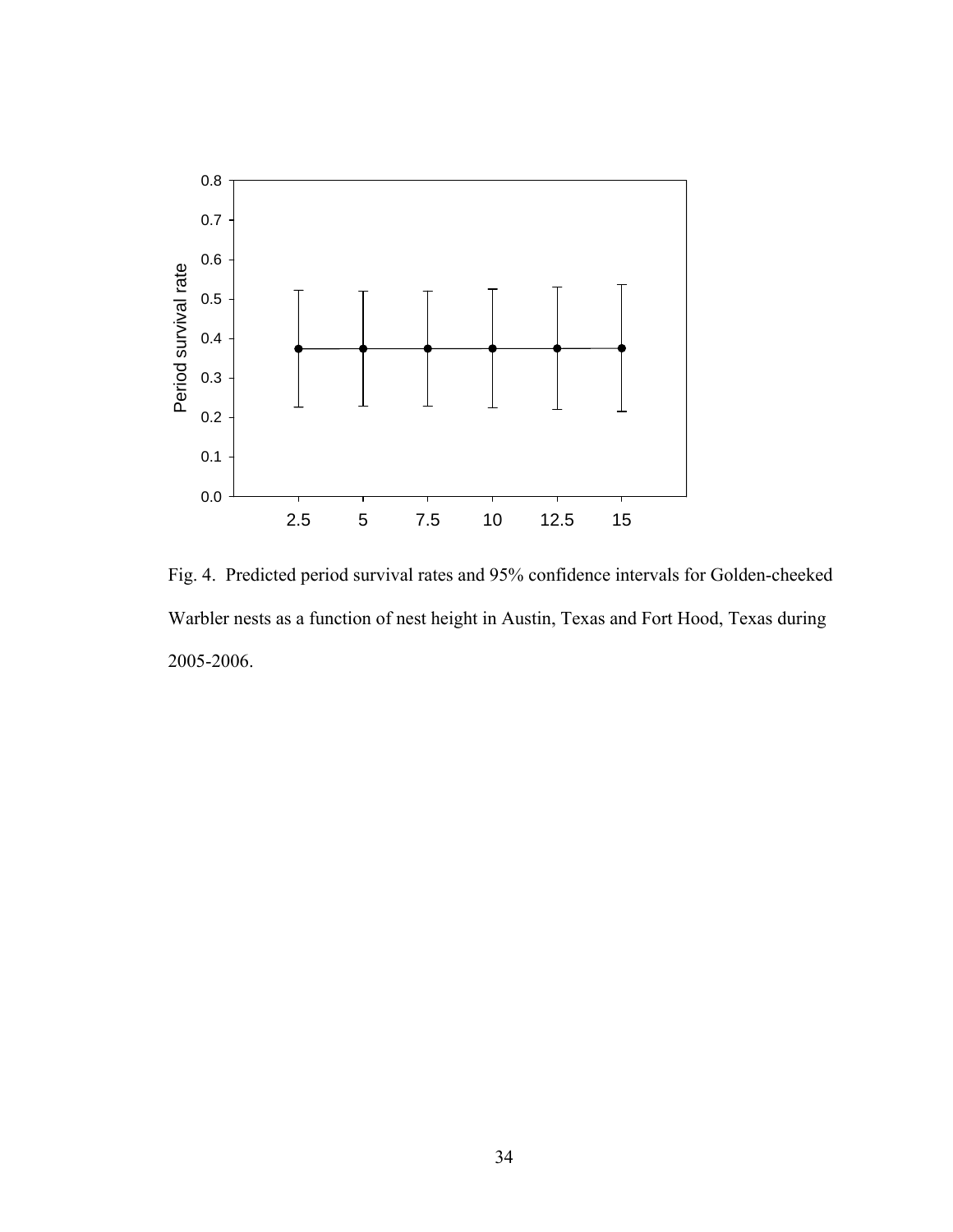

Fig. 5. Predicted period survival rates and 95% confidence intervals for Golden-cheeked Warbler nests as a function of nest cover in Austin, Texas and Fort Hood, Texas during 2005-2006.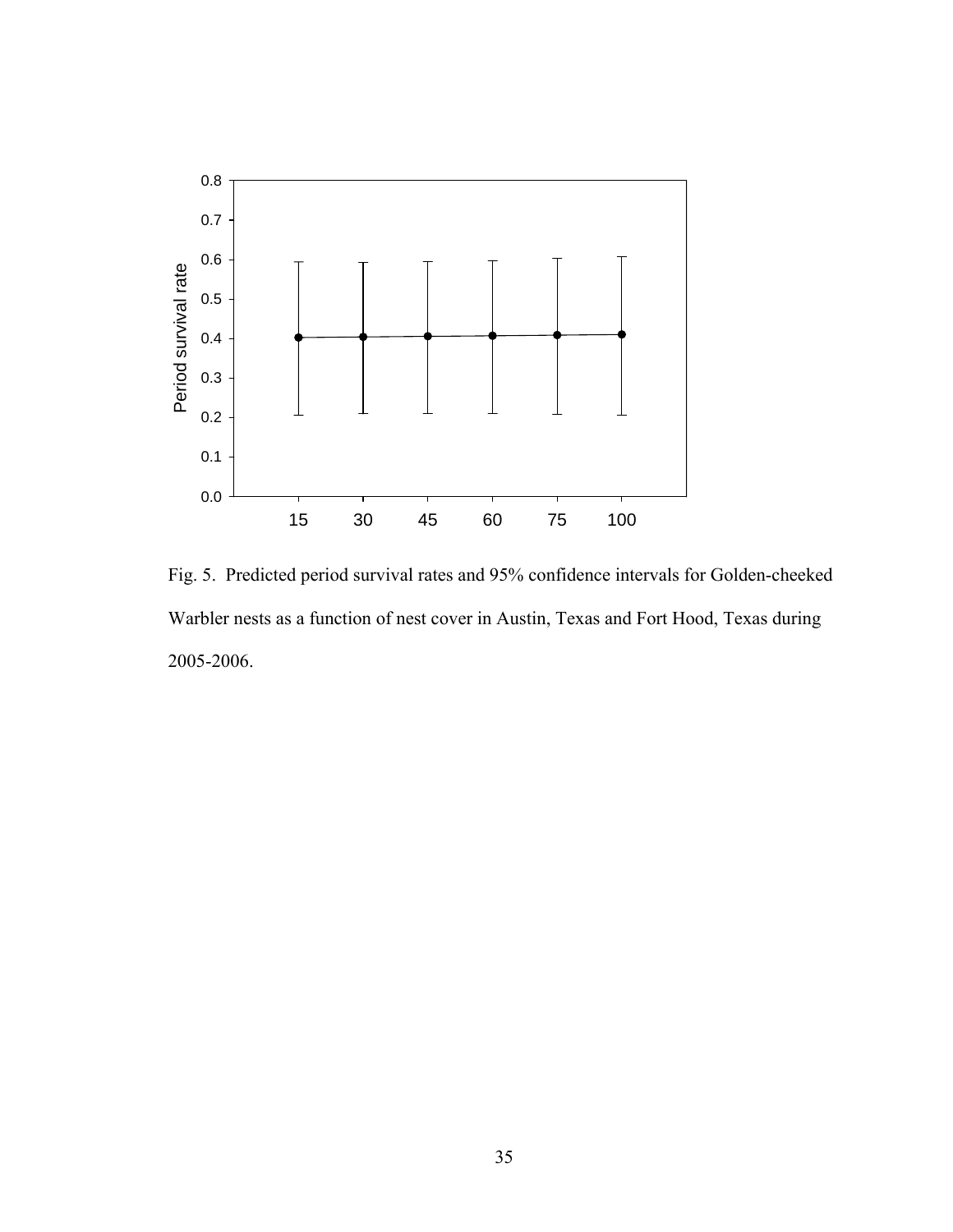

Fig. 6. Predicted period survival rates and 95% confidence intervals for Golden-cheeked Warbler nests as a function of distance from main trunk (m) in Austin, Texas and Fort Hood, Texas during 2005-2006.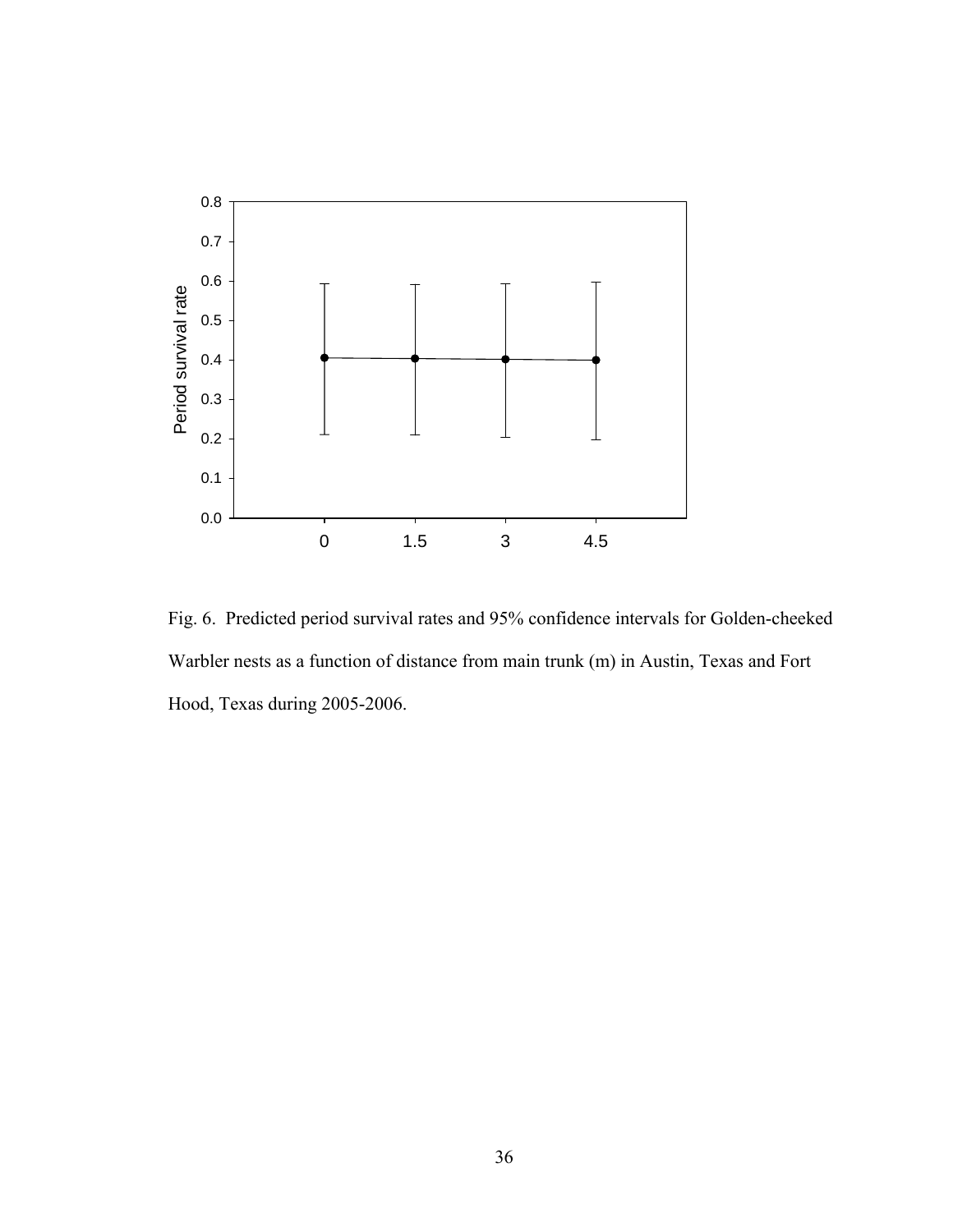

Fig. 7. Predicted period survival rates and 95% confidence intervals for Golden-cheeked Warbler nests as a function of slope in Austin, Texas and Fort Hood, Texas during 2005- 2006.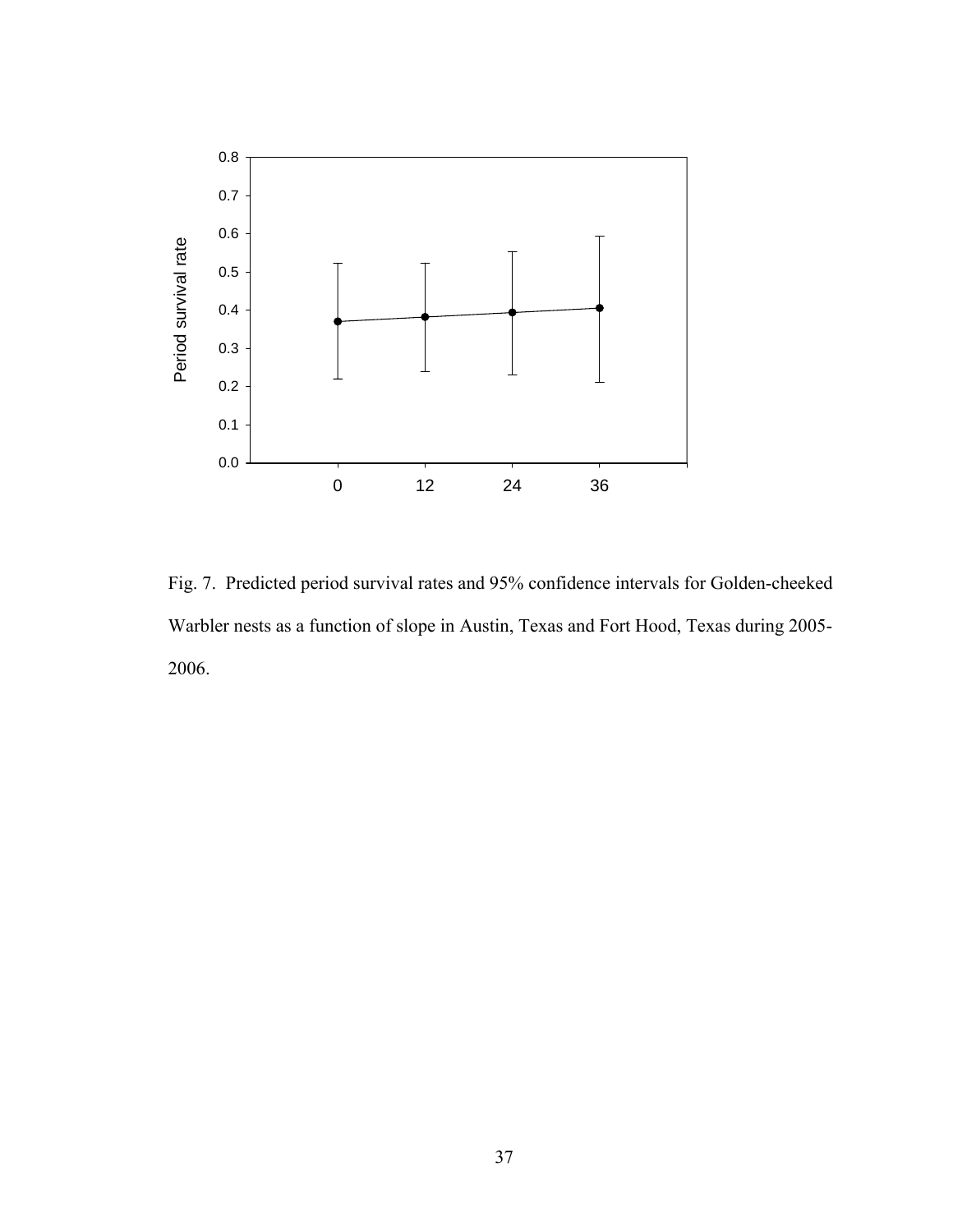

Fig. 8. Predicted period survival rates and 95% confidence intervals for Golden-cheeked Warbler nests as a function of proximity to edge (0 if nests  $>$  30 m and 1 if  $\leq$  30 m) in Austin, Texas and Fort Hood, Texas during 2005-2006.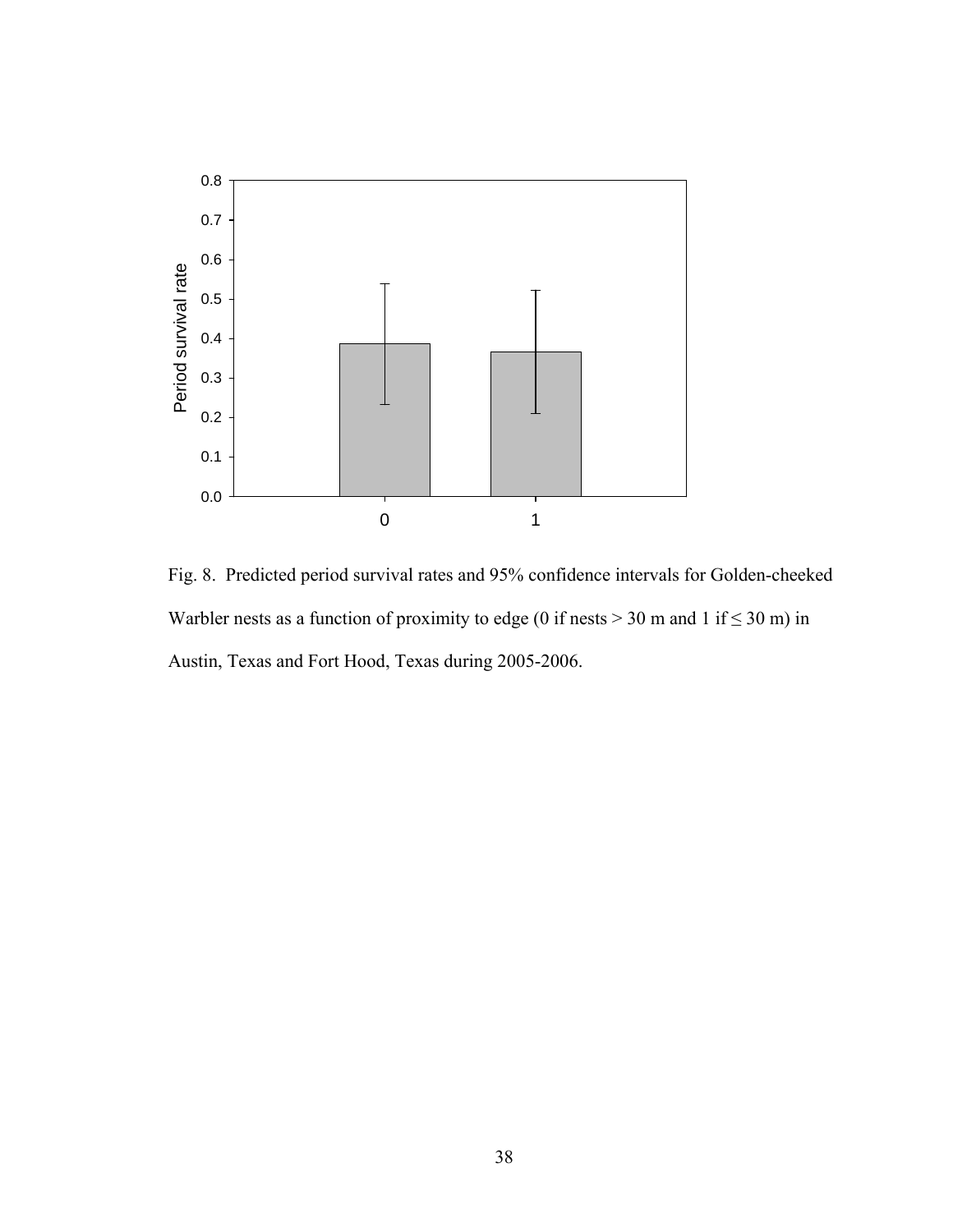

Fig. 9. Predicted period survival rates and 95% confidence intervals for Golden-cheeked Warbler nests as a function of open edge density (m/ha) within a 100-m radius of the nest in Austin, Texas and Fort Hood, Texas during 2005-2006.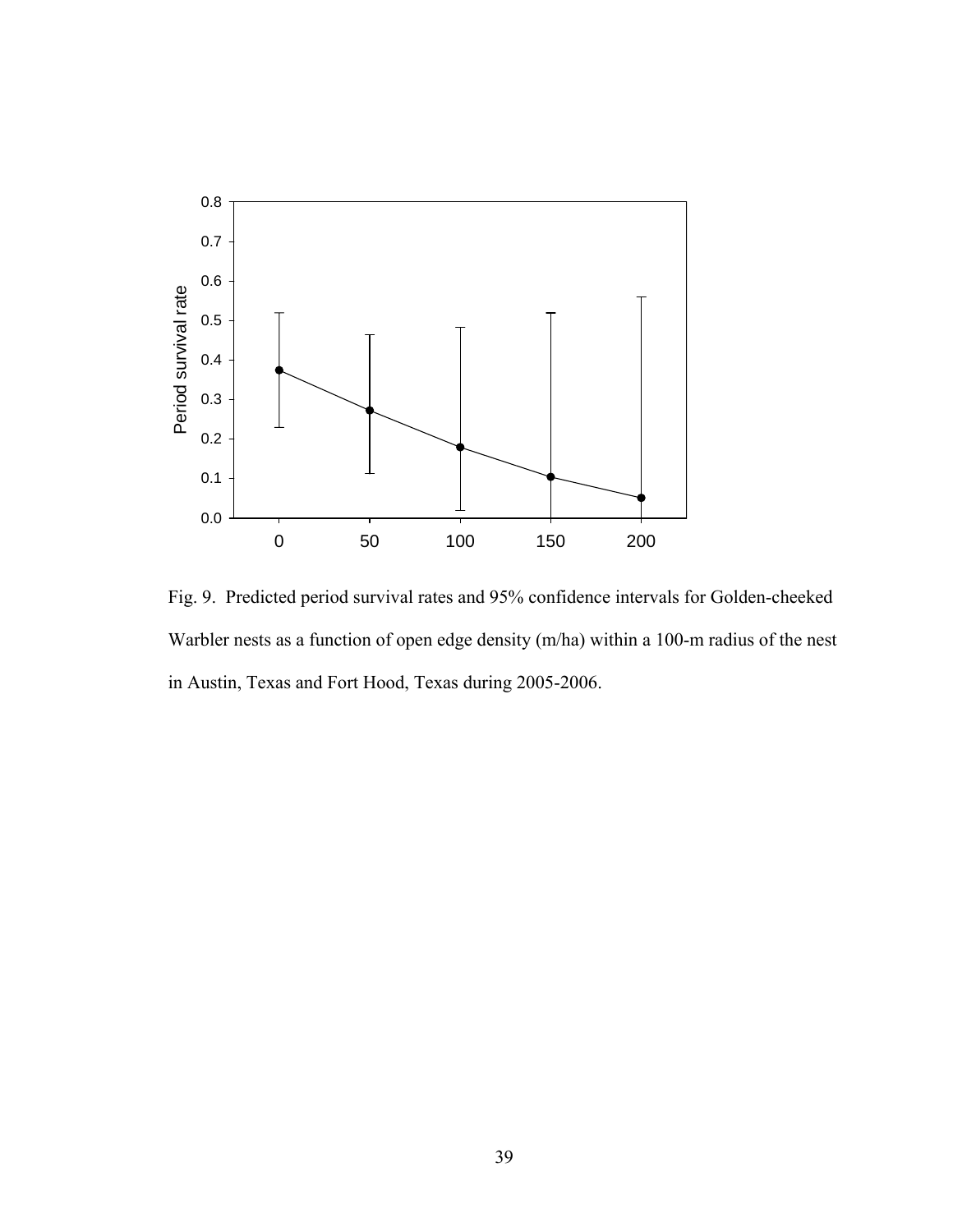

Fig. 10. Predicted period survival rates and 95% confidence intervals for Golden-cheeked Warbler nests as a function of trail density (m/ha) within a 25-m radius from the nest in Austin, Texas and Fort Hood, Texas during 2005-2006.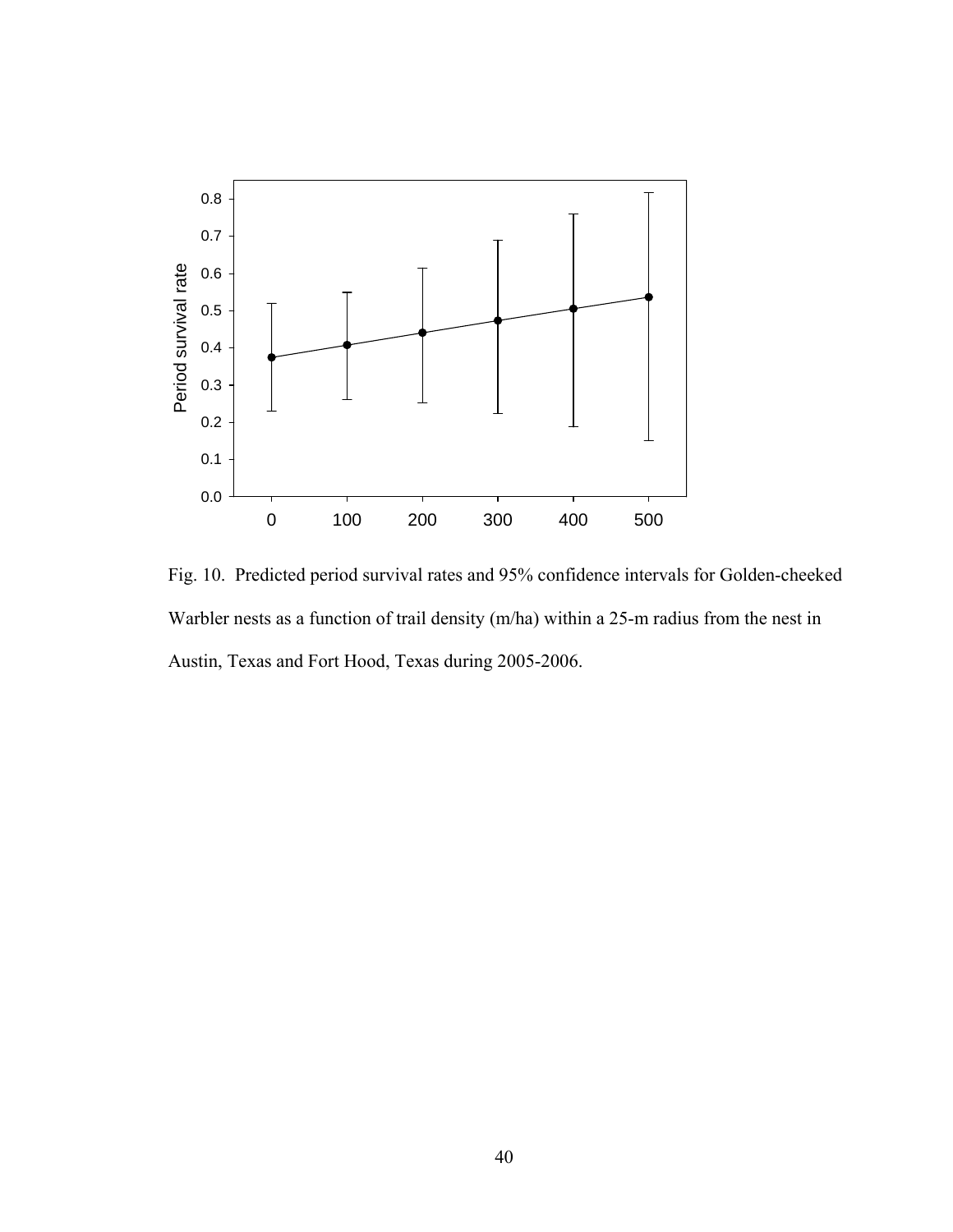

Fig. 11. Predicted period survival rates and 95% confidence intervals for Golden-cheeked Warbler nests as a function of percent of open area within a 1-km radius from the nest in Austin, Texas and Fort Hood, Texas during 2005-2006.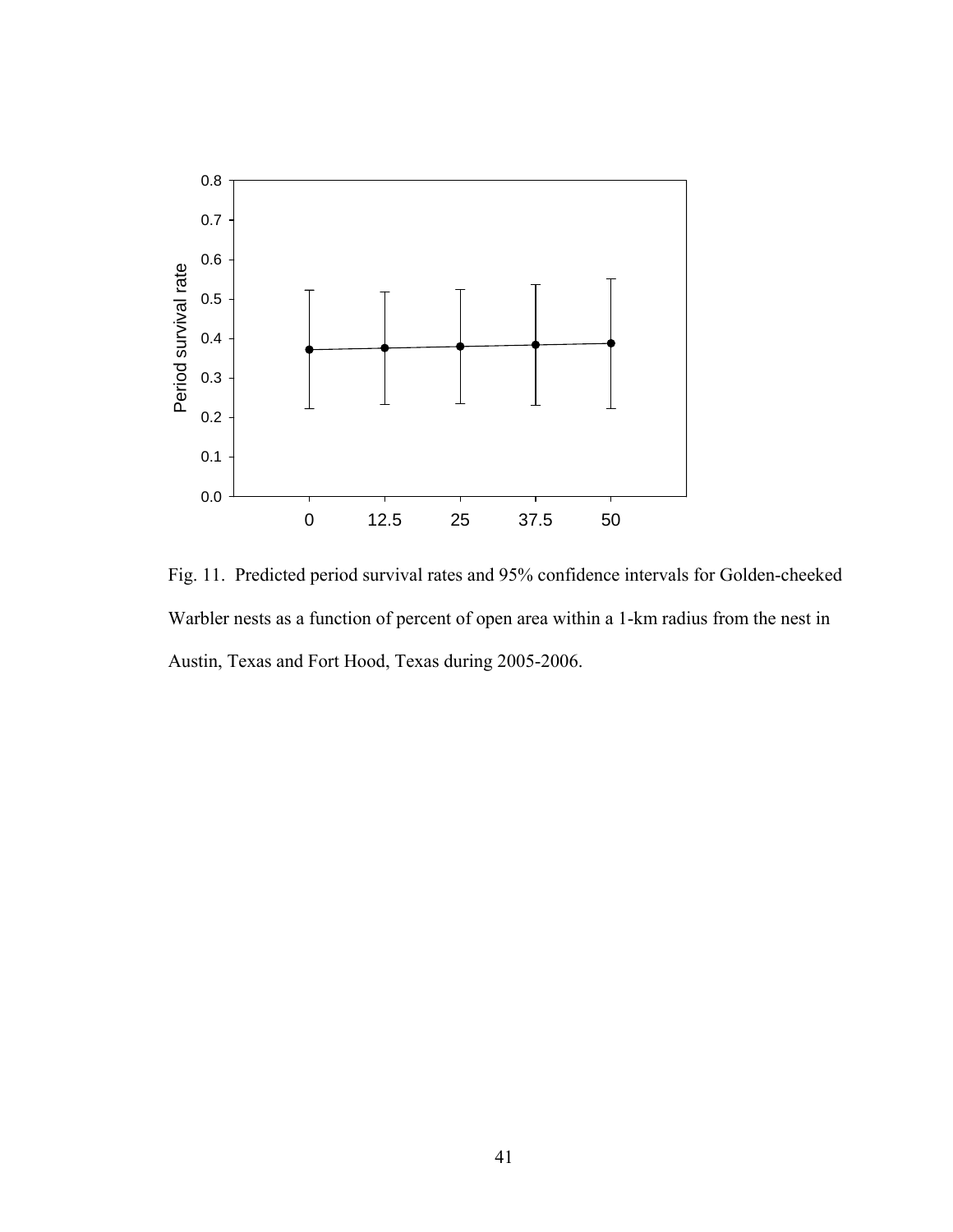

Fig. 12. Predicted period survival rates and 95% confidence intervals for Golden-cheeked Warbler nests as a function of percent of developed area within a 1-km radius from the nest in Austin, Texas and Fort Hood, Texas during 2005-2006.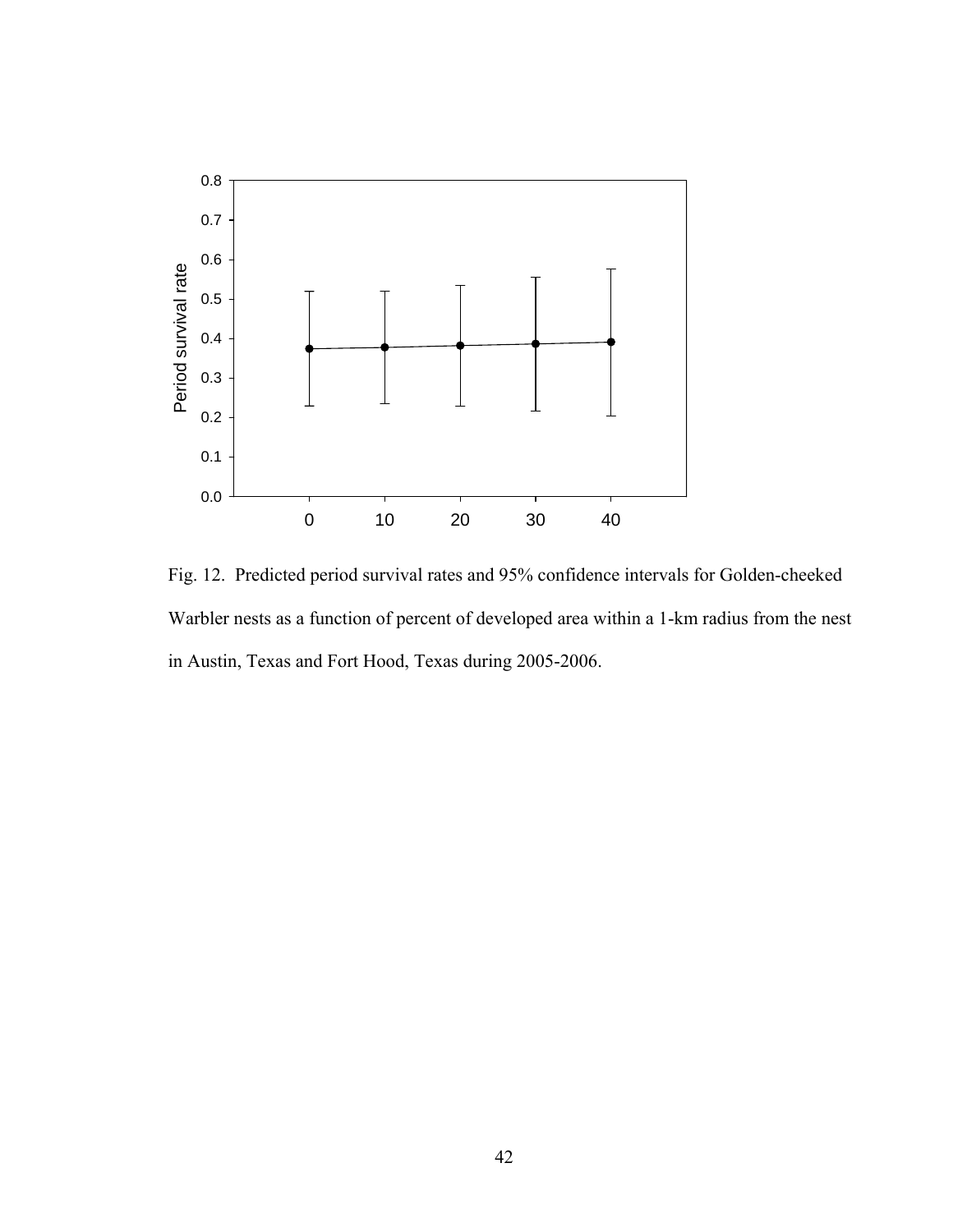

Fig. 13. Predicted period survival rates and 95% confidence intervals for Golden-cheeked Warbler nests as a function of site in Austin, Texas and Fort Hood, Texas during 2005- 2006.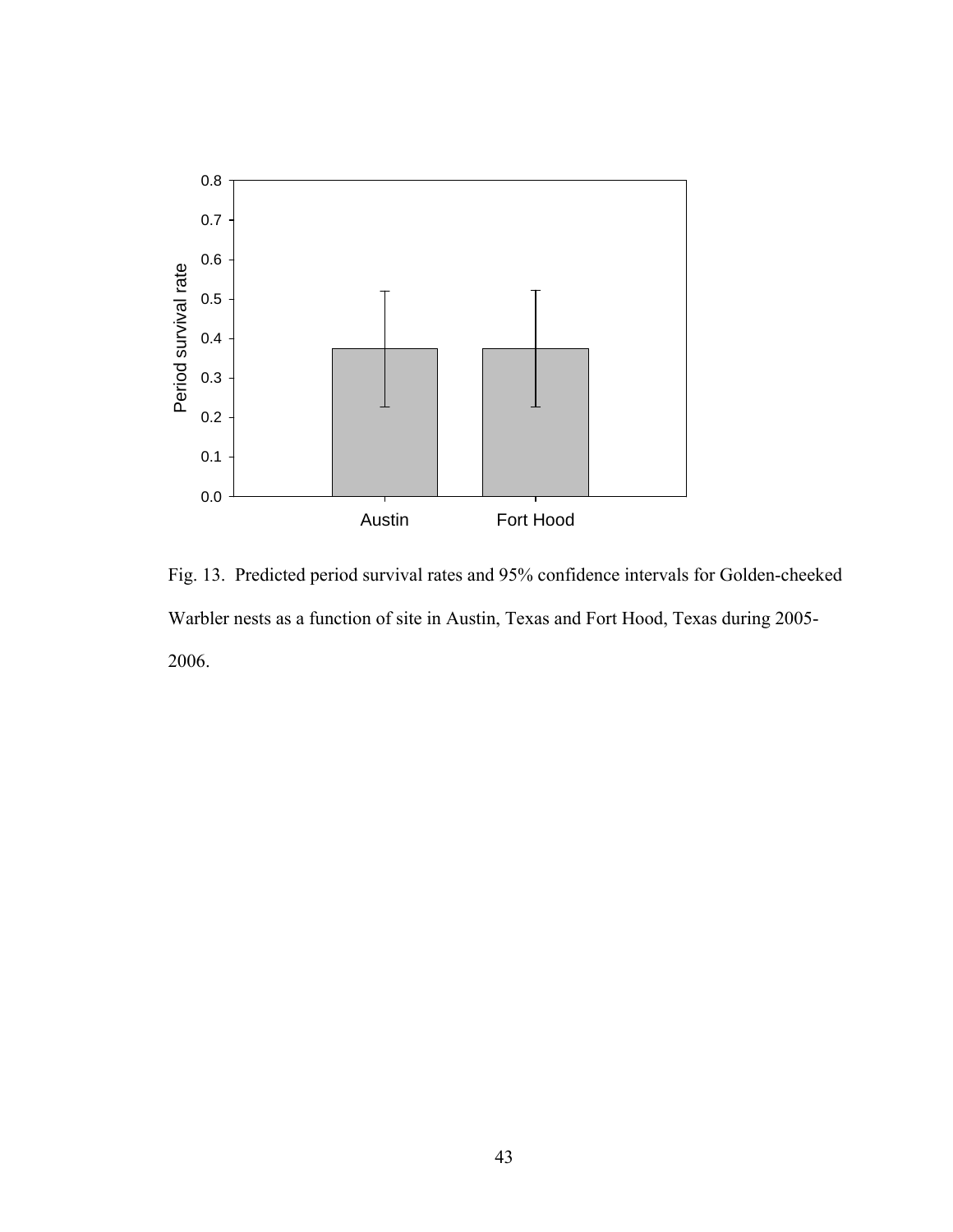

Fig. 14. Predicted period survival rates and 95% confidence intervals for Golden-cheeked Warbler nests as a function of building density (#/ha) within a 500-m radius from the nest in Austin, Texas and Fort Hood, Texas during 2005-2006.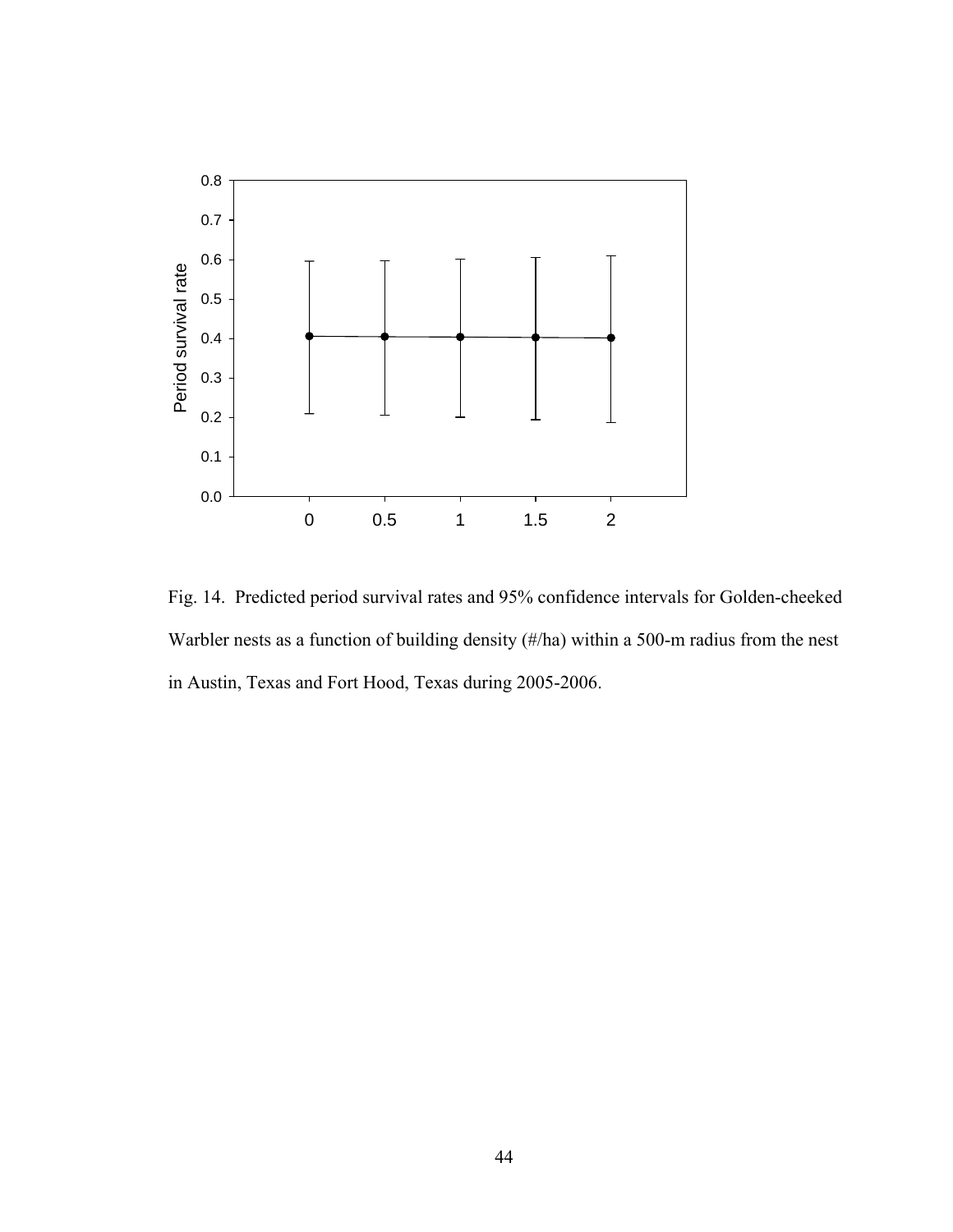

Fig. 15. Predicted period survival rates and 95% confidence intervals for Golden-cheeked Warbler nests as a function of road density (m/ha) within a 500-m radius from the nest in Austin, Texas and Fort Hood, Texas during 2005-2006.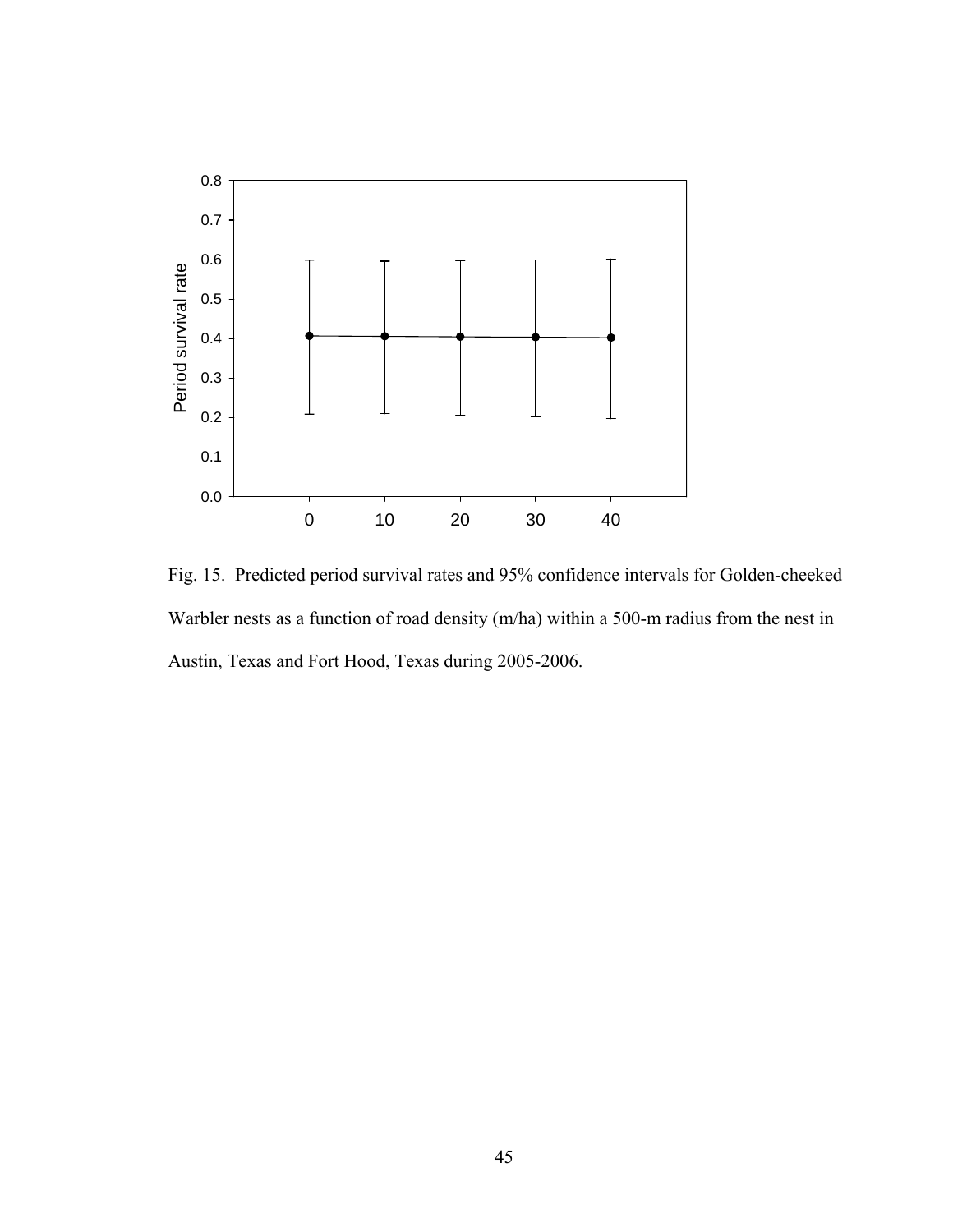Appendix A. Aerial photos of the study sites overlaid with GIS landscape metrics (resolution 1:100,000): a) Austin study sites with roads and trails outlined, b) Austin study sites with buildings highlighted, c) Austin study sites with habitat polygon classifications, d) Fort Hood study sites with roads and trails outlined, e) Fort Hood study sites with buildings highlighted, f) Fort Hood study sites with habitat polygon classifications.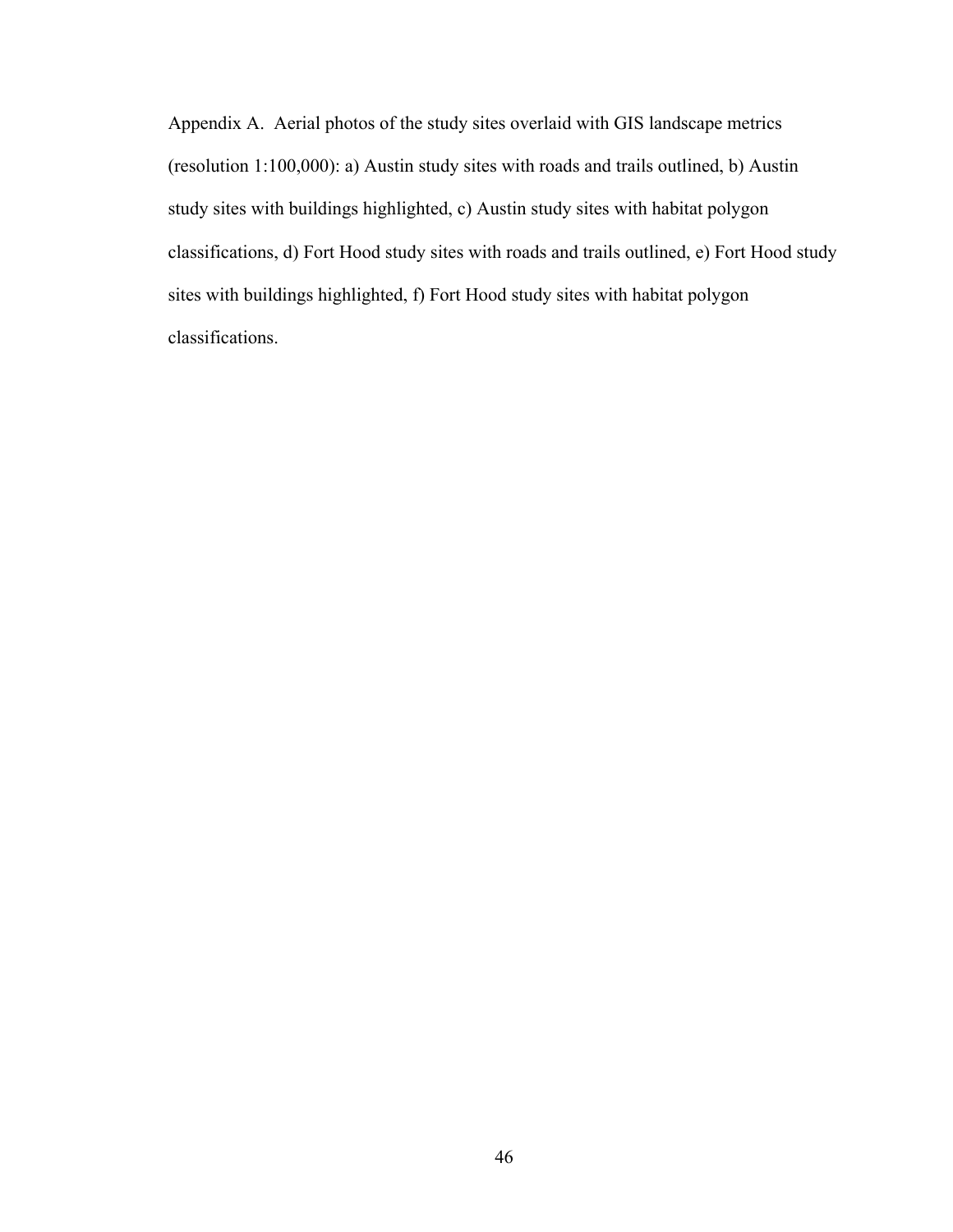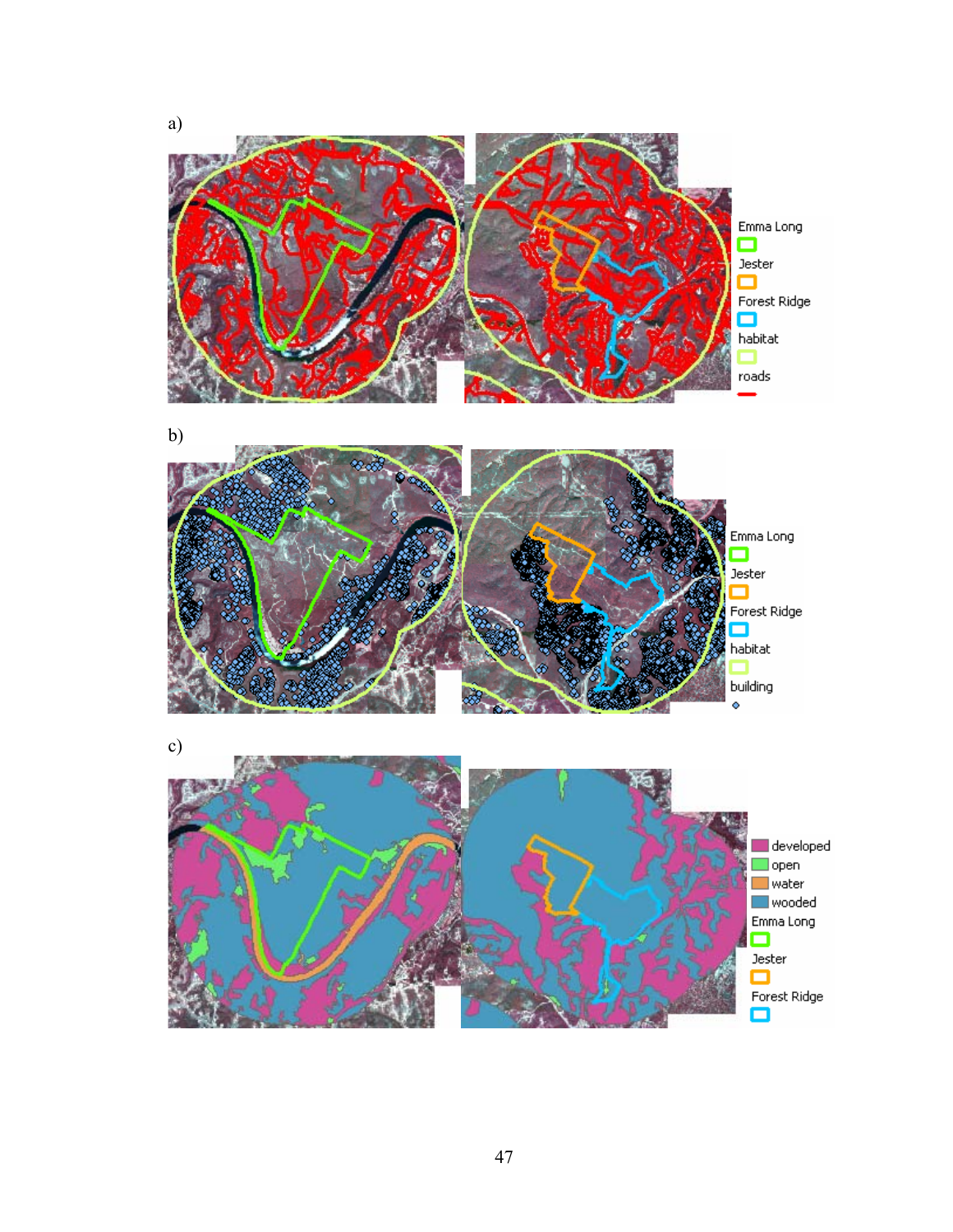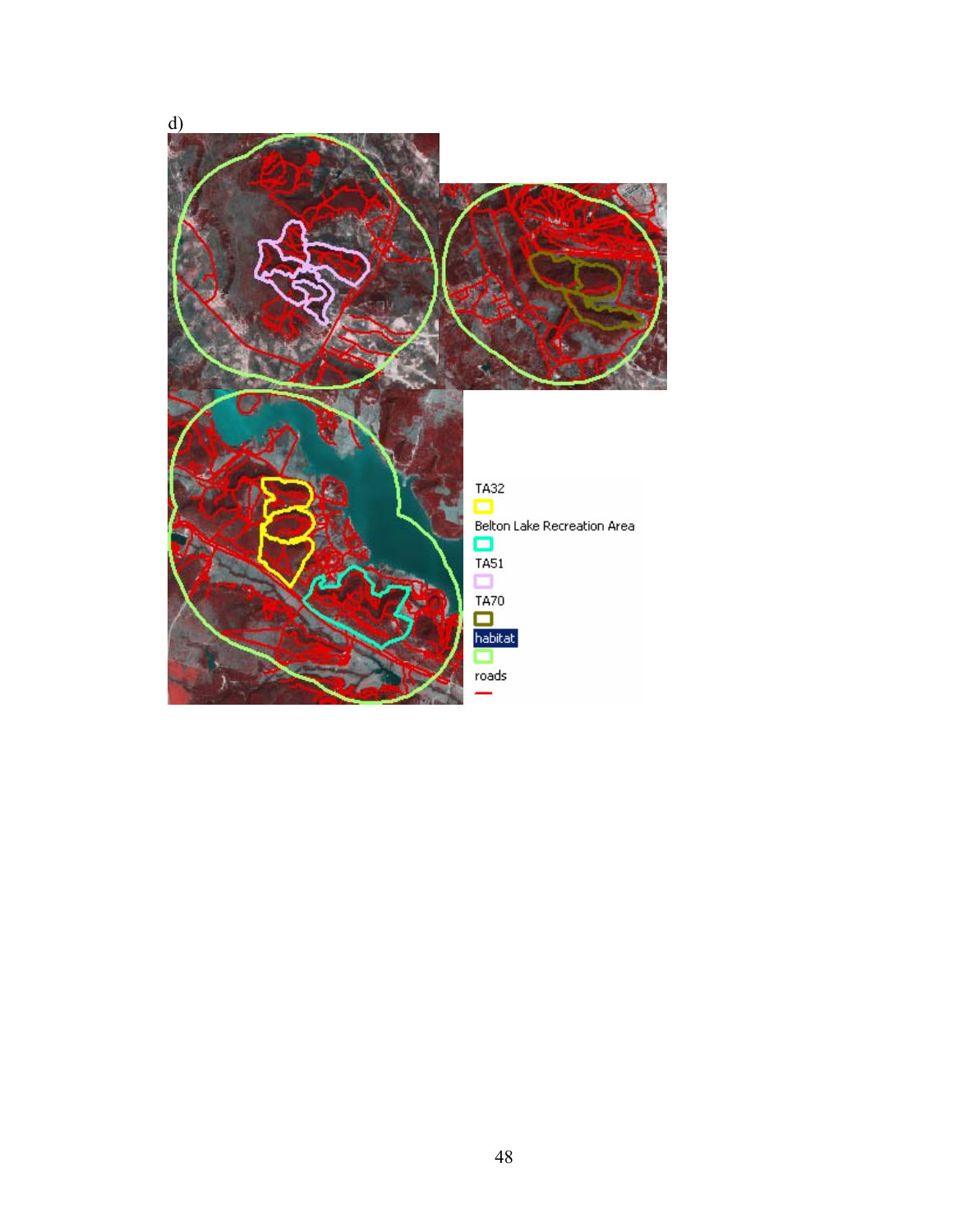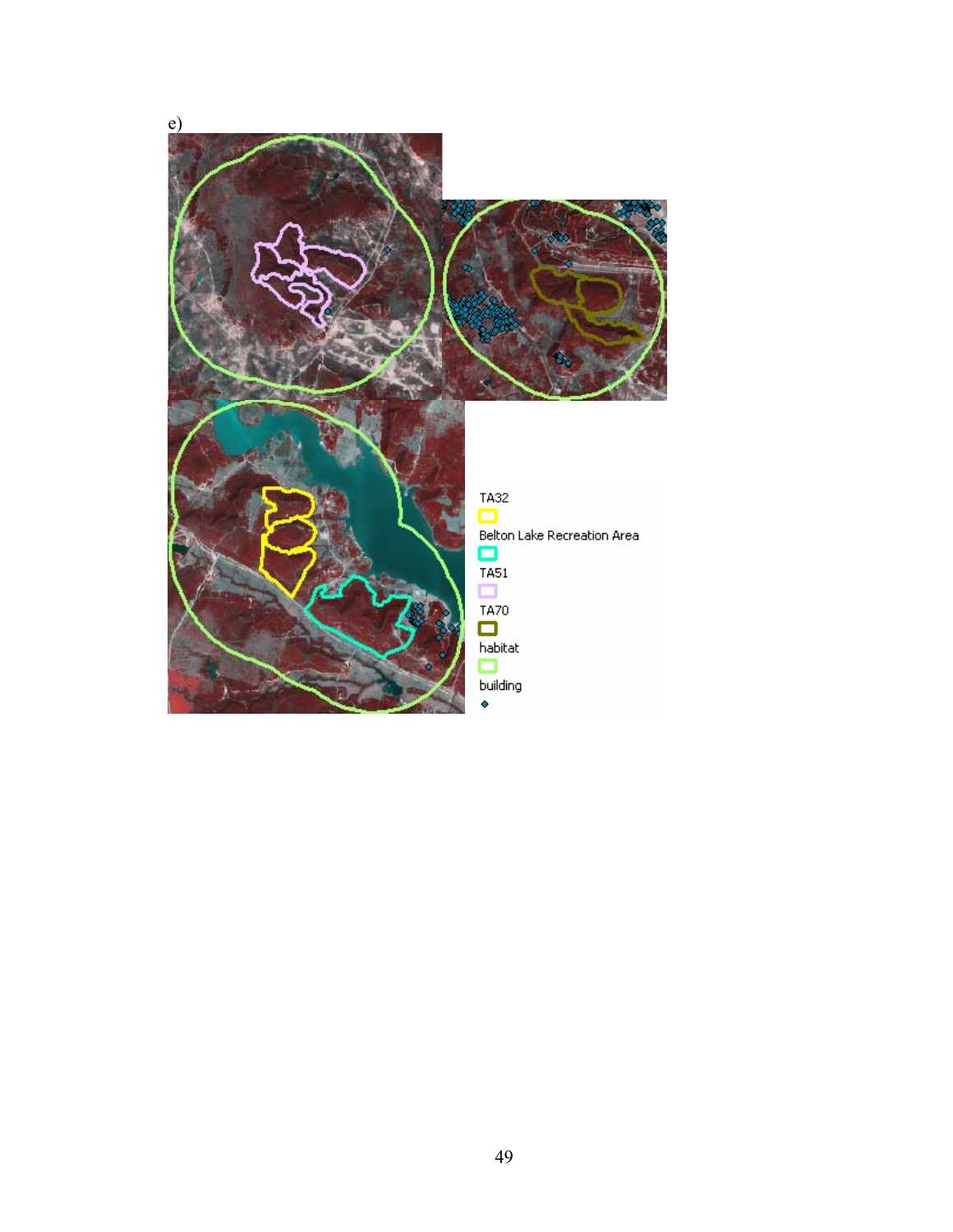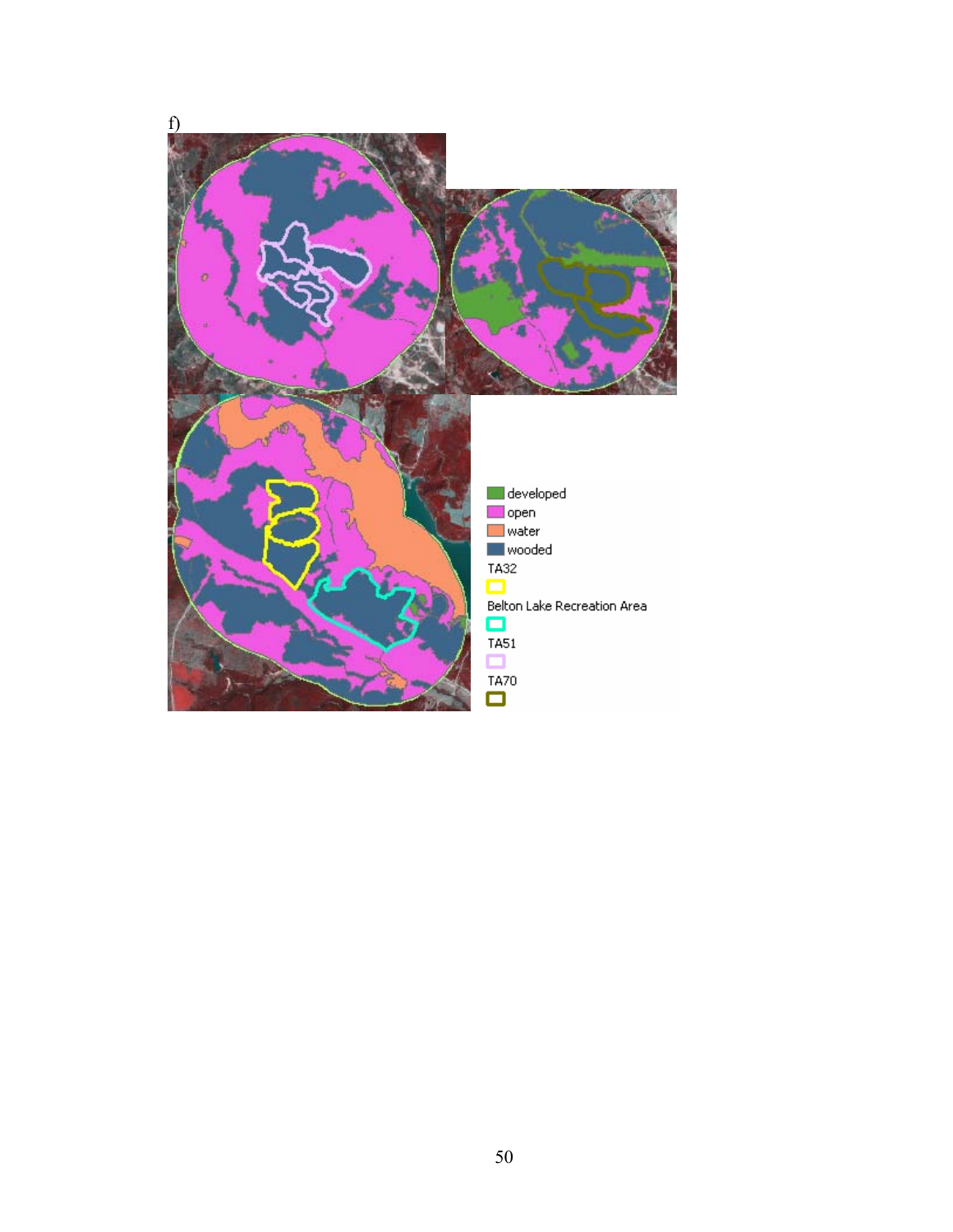### **CHAPTER 2**

# **SOURCES OF NEST MORTALITY AND PREDATORS OF GOLDEN-CHEEKED WARBLERS IN AN URBAN LANDSCAPE**

# **ABSTRACT**

We monitored 61 Golden-cheeked Warbler (*Dendroica chrysoparia*) nests in Austin, Texas, from 2005 to 2006 with time-lapse video cameras to determine sources of mortality and to identify predators in an urban landscape. The overall period mortality rate was 0.631 and the predation rate was 0.541. Eight nests were depredated by Texas rat snakes (*Elaphe obsoleta lindheimeri*), six by birds, including four by Western Scrub-Jays (*Aphelocoma californica*) and two by Cooper's Hawks (*Accipter cooperii*), three by fox squirrels (*Sciurus niger*), and one by fire ants (*Solenopsis* sp.). We compared predators and predation rates in Austin to those from a previous study on Fort Hood, Texas and this study. The daily predation rate in Austin (0.0335) was slightly lower than on Fort Hood (0.0367). The predator composition was similar between Austin and Fort Hood. However, the dominant avian predator differed between the two landscapes. Western Scrub Jays were the dominant avian predator in Austin and American Crows (*Corvus branchyrynchos*) were the dominant avian predator on Fort Hood. Nest abandonment, hatching success and nestling survival were similar between Austin and Fort Hood. We compared success of 39 nests in Austin monitored without video cameras to those monitored with cameras and found no support for an effect of video surveillance on nest survival.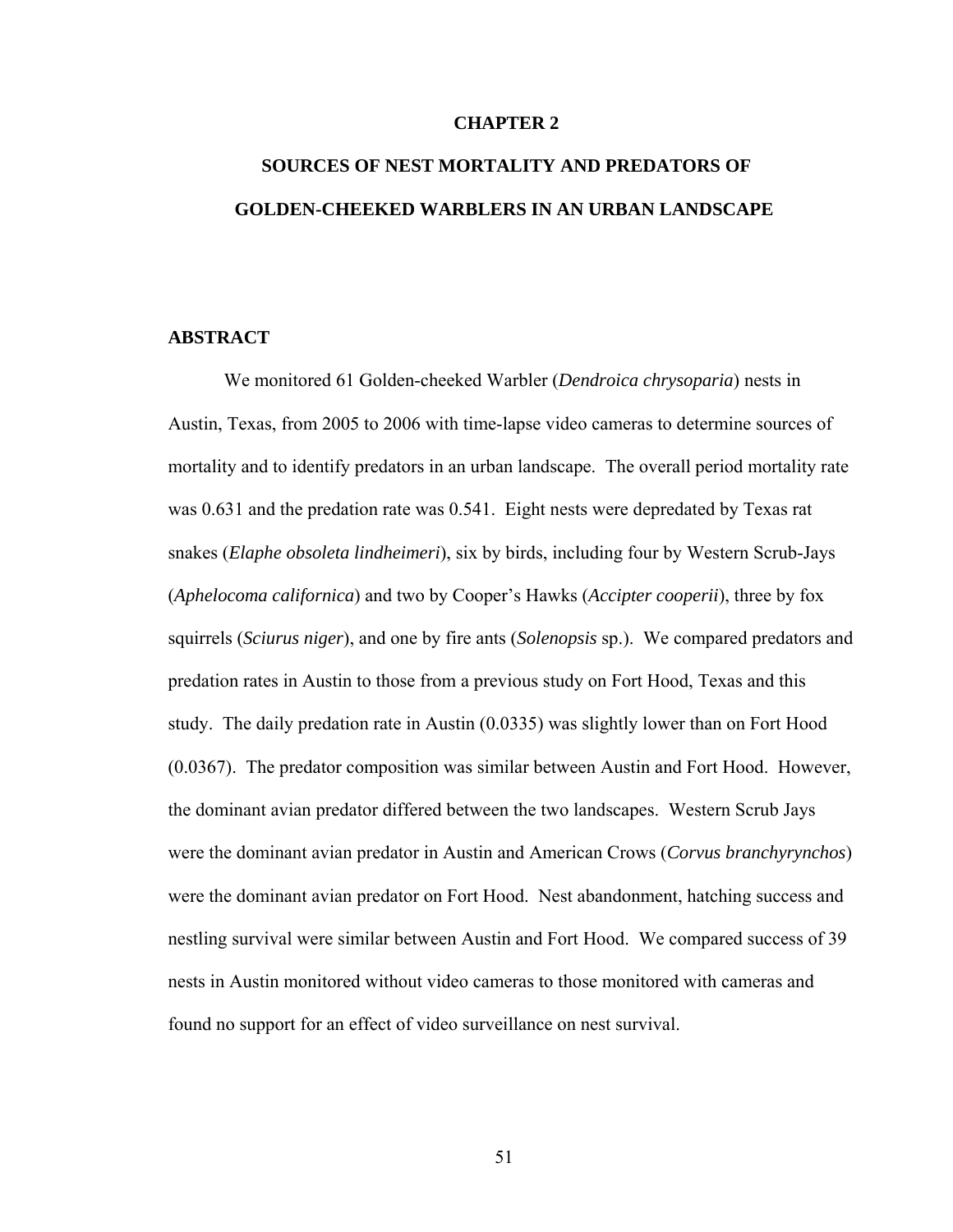# **INTRODUCTION**

Native bird populations face increasing pressure of living in or co-existing beside human-dominated landscapes and whether populations can sustain themselves in the face of this pressure depends on interacting direct and indirect factors that ultimately drive population parameters (Marzluff 2001). One such parameter is productivity, and one component of productivity is nest success. Since predation is often the greatest source of nest failure for passerines (Ricklefs 1969), knowledge of levels of predation and the identity of nest predators could be important for avian conservation. There is little knowledge of nest success or nest predators of populations of native songbirds in urban landscapes. There is some evidence that nest predation is higher in urban sites than nearby rural or undeveloped sites (Borgmann and Rodewald 2004, Bakermans and Rodewald 2006), while other studies have not found this pattern (Morrison and Bolger 2002, Burhans and Thompson 2006). Only one study used video surveillance to identify nest predators in an urban setting (Morrison and Bolger 2002). In additional to predation effects, features associated with or caused by human disturbance may alter adult fitness or behavior (Gutzwiller et al. 1998, Fernández-Juricic et al. 2001, Verhulst et al. 2001), thus impacting nest productivity (Gill et al. 2001) through higher nest abandonment, lower hatching success, or lower nestling survival in urban populations when compared to their rural counterparts. Knowledge of nest survival and predation risk in urbanizing areas is especially important for endangered species at risk because of habitat loss due to development.

The Golden-cheeked Warbler (*Dendroica chrysoparia*) is a federally endangered neotropical migrant songbird that breeds in the canopy of mature juniper-oak woodlands in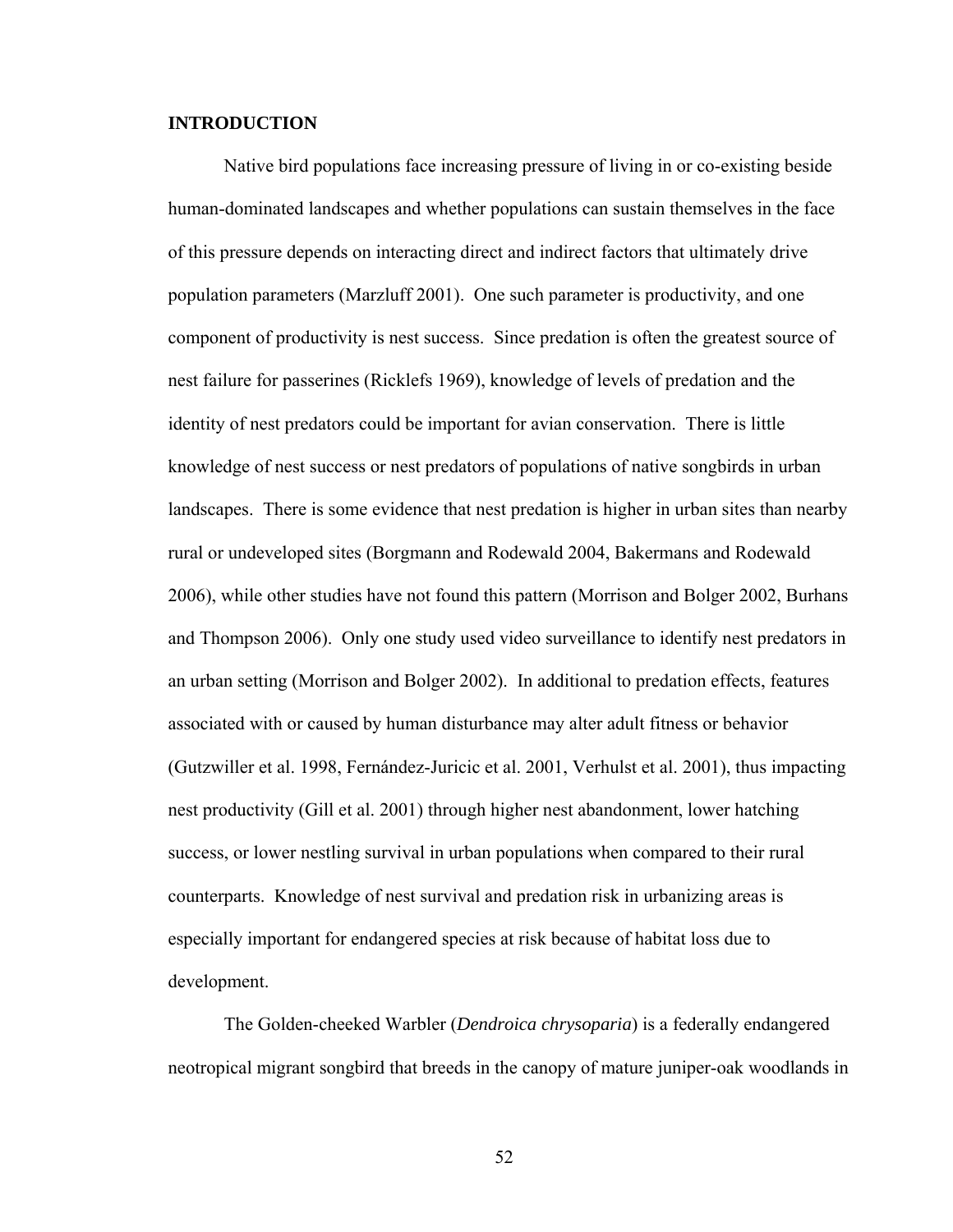central Texas (Ladd and Gass 1999). Urbanization along the I-35 corridor is destroying alarming amounts of Golden-cheeked Warbler habitat in the core of their range (Pulich 1976, Wahl 1990) and habitat loss due to urbanization is considered a major threat to the viability of the Golden-cheeked Warbler (U.S. Fish and Wildlife Service 1992). The Golden-cheeked Warbler recovery plan established research priorities, one of which is to determine the relationship of various predators to reproductive success, and to understand the relationship of predation rates to fragmentation and land use practices (U.S. Fish and Wildlife Service 1992, task 1.24).

Stake et al. (2004) documented nest predators of Golden-cheeked Warblers at Fort Hood, Texas an active military installation situated in a rural landscape where warbler habitat patches are surrounded by open grasslands used for grazing. Rat snakes (*Elaphe*  spp.) were the leading predator, followed by a variety of bird species, fox squirrels (*Sciurus niger*), and fire ants (*Solenopsis invicta*). Avian predators included American Crow (*Corvus brachyrynchos*), Brown-headed Cowbird (*Molothrus ater*), Western Scrub-Jay (*Aphelocoma californica*), and Cooper's Hawk (*Accipiter cooperii*). How the importance of nest predators of Golden-cheeked Warblers changes in response to landscape composition is unknown. Characteristics of a habitat patch or the surrounding landscape can affect nest predators (Thompson and Burhans 2003). For example, Golden-cheeked Warbler nests may be subject to different suites of avian nest predators in different landscapes, such as urban areas (Stake et al. 2004). Numerous studies have shown higher densities of corvid species in man-altered environments (Beissinger and Osborne 1982, Wilcove 1985, Blair 1996, Jokimäki and Huhta 2000, Haskell et al. 2001) or otherwise found corvid species to be insensitive to increased development (Bolger et al. 1997). Blue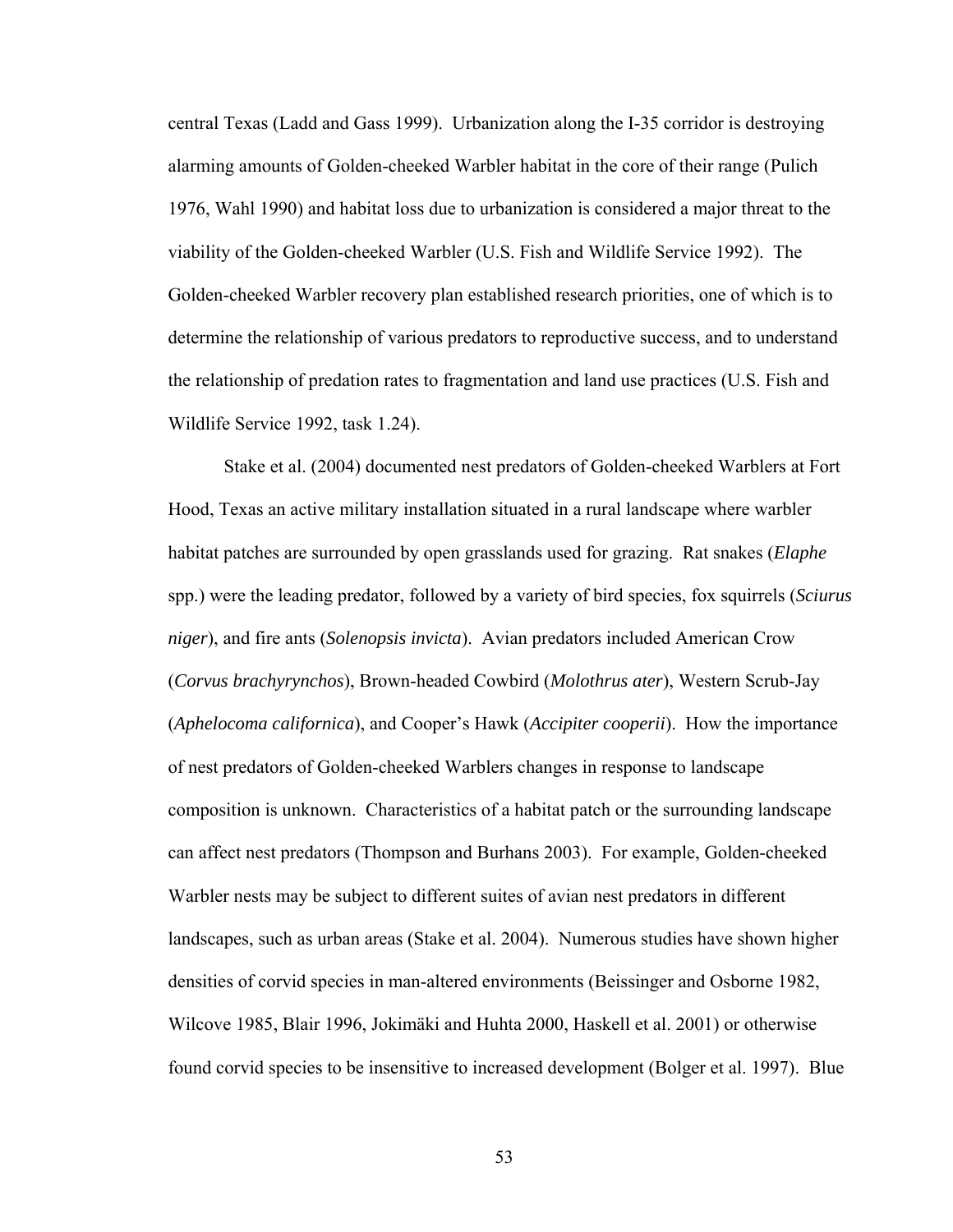Jays (*Cyanocitta cristata*) and Western Scrub-Jays responded positively to increased levels of suburbanization in Austin (Sexton 1987, Arnold et al. 1996). The response by Goldencheeked Warblers to Blue Jays has been ambiguous - presence of Golden-cheeked Warblers was negatively associated with presence of Blue Jays in one study (Engels and Sexton 1994), but no association was found in another (Arnold et al. 1996). In fact, Arnold et al. (1996) found Golden-cheeked Warblers were often found in patches co-inhabited by at least one of the jay species on their sites in Travis County (near Austin). Increases in predator abundance in urban areas could mean increases in nest predation in urban areas. This pattern may explain the observed increase in nest predation of urban Acadian Flycatchers (*Empidonax virescens*) in Ohio (Bakermans and Rodewald 2006). Alternatively, there may be a shift in predators moving along the rural-urban gradient, resulting in similar overall predation rates but differences in predator-specific mortality. Predator communities changed across a forest-old field ecotone (Thompson and Burhans 2003), but no study has recorded the predator assemblage along the rural-urban gradient.

Video surveillance is an increasingly popular way to document nest predators (Brown et al. 1998, Thompson et al. 1999, Pietz and Granfors 2000, Stake and Cimprich 2003, Peterson et al. 2004, Stake et al. 2004, King and DeGraaf 2006). While these studies have discovered information about nest predators, they have focused on ground-nesting (Pietz and Granfors 2000, Renfrew and Ribic 2003) or shrub-nesting (Burhans and Thompson 1999, Morrison and Bolger 2002, Stake and Cimprich 2003, Small 2005, King and DeGraaf 2006) species, resulting in a knowledge gap for canopy-nesting songbirds. Most camera studies have been conducted in exurban or rural settings (but see Morrison and Bolger 2002 conducted along urban edge), while many bird populations are becoming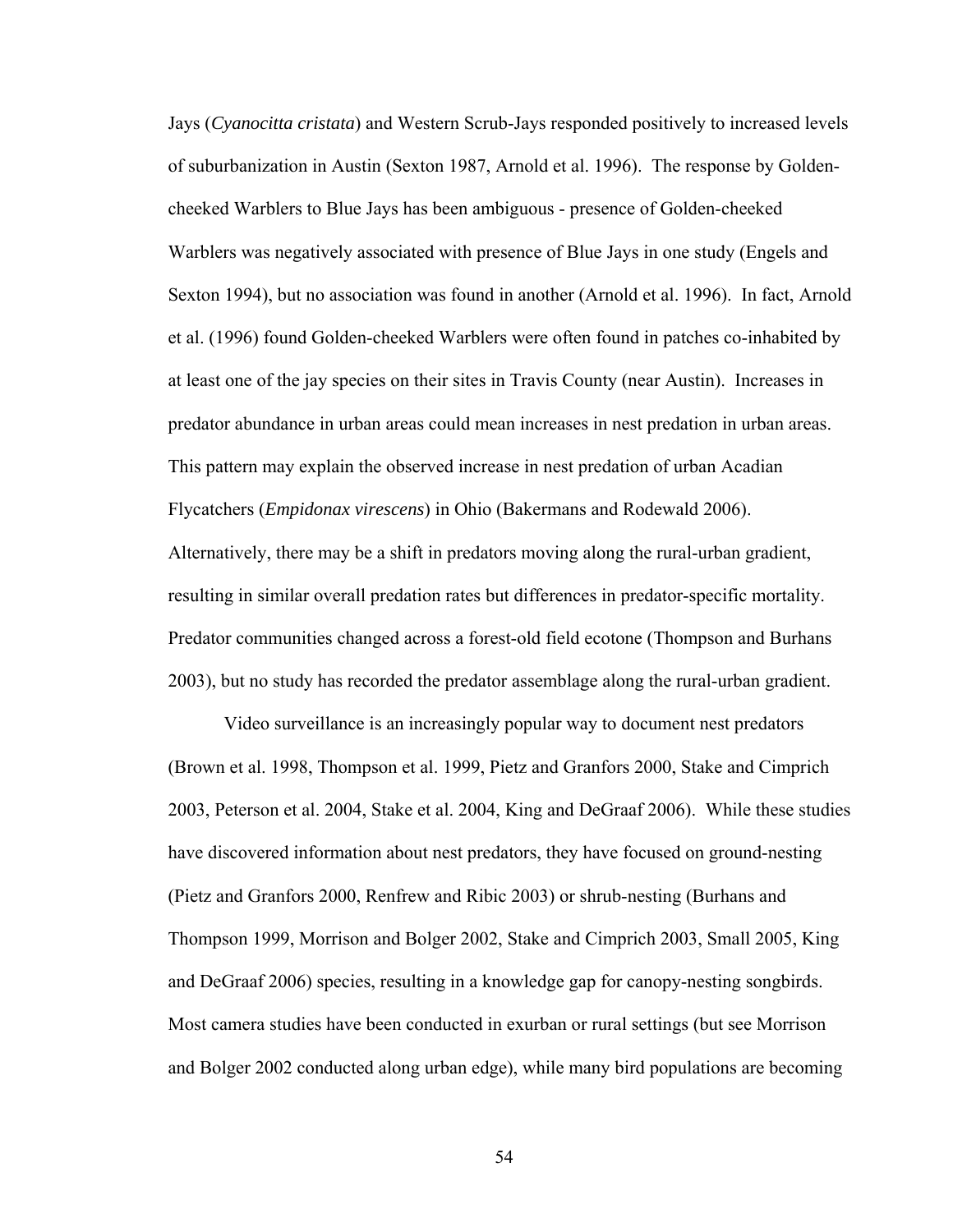increasingly squeezed into encroaching suburbia (Marzluff 2001). Beyond determining sources and rates of nest predation, video surveillance also allows researchers to evaluate the relative importance of predator groups and species in different areas, and determine other sources of nest failure and the extent of partial losses, an often overlooked, but potentially significant component of nest success.

We monitored Golden-cheeked Warbler nests in Austin and Fort Hood with video cameras to determine sources of nest mortality and the importance of nest predator species. We evaluated whether camera monitoring affected nest success by comparing survival rates of nests in Austin monitored with and without cameras. We estimated cause-specific nest mortality rates for camera-monitored nests in Austin and compared them to estimates from the more rural landscape at Fort Hood based on results collected by Stake et al. (2004) and this study. We documented the occurrence of all sources of egg and nestling mortality for nests in Austin and Fort Hood to determine if differences existed in hatching success or nestling survival.

# **STUDY AREA**

This study was conducted in northwest Austin (Travis County), in central Texas. Travis County contains more juniper-oak woodland than any other county (Wahl et al. 1990). Austin, however, is a rapidly growing city; the population size increased almost 50% from 1990-2000 (www.censusscope.org), an annual growth rate of approximately 3.5% (www.ci.aus.tx.us). Our study sites were owned and managed by the City of Austin under the umbrella of the Balcones Canyonlands Preserve, which protects over 5,300 hectares (ha) of Golden-cheeked Warbler habitat. Our study sites were Emma Long Metropolitan Park (30°20'N, 97°50'W; 385 ha), Forest Ridge (30°23'N, 97°47'W; 294 ha),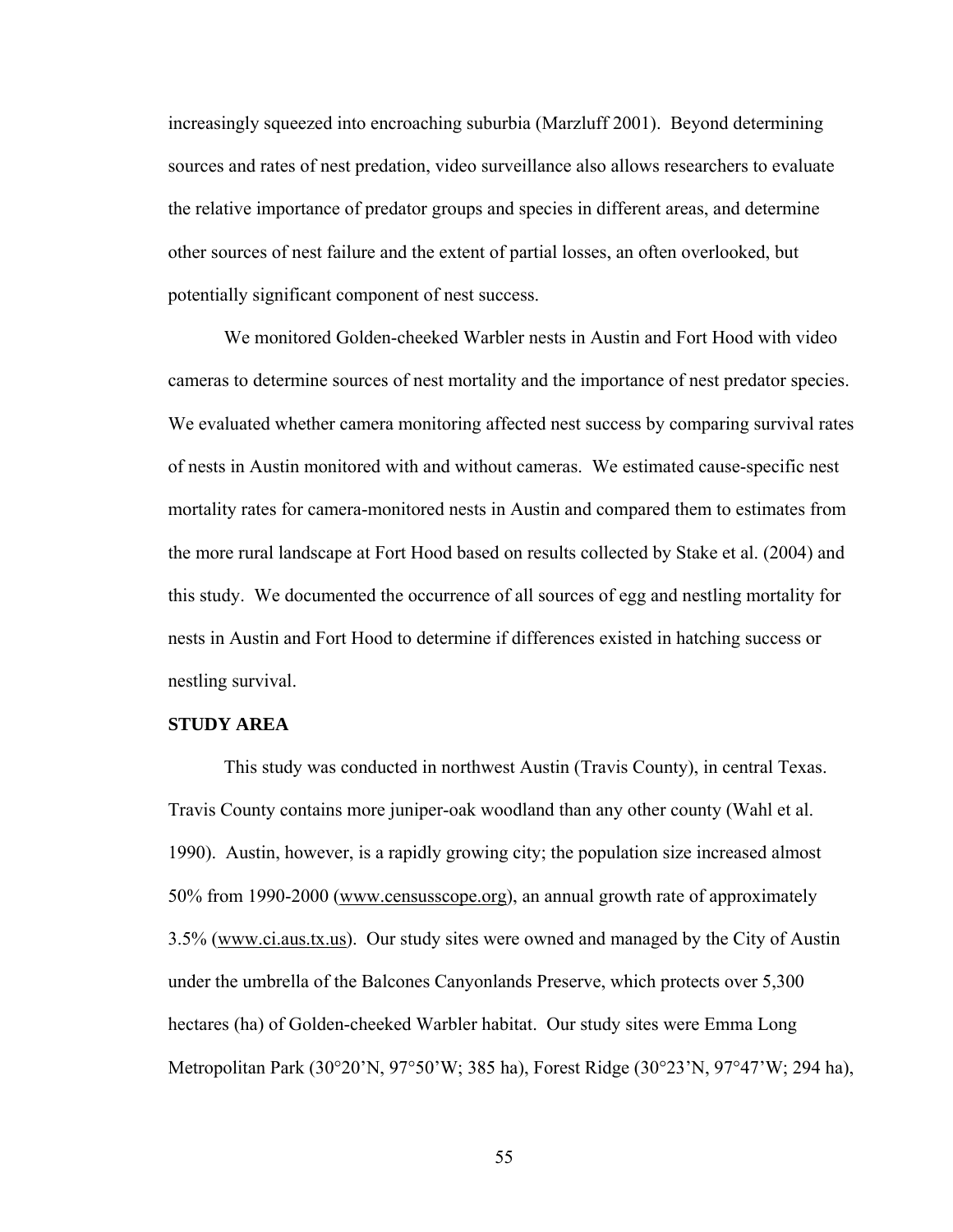and Jester (30°23'N, 97°47'W; 119 ha). The dominant habitat was mature juniper-oak woods along steep limestone canyons and densely wooded plateaus.

We also found and monitored nests located on Fort Hood (Bell and Coryell counties) in 2005 to increase the sample size from an earlier study identifying Goldencheeked nest predators (Stake et al. 2004). Our study sites were Belton Lake Outdoor Recreation Area and Training Area 32 on the east side of the base (31°08'N, 97°34'W; each  $\sim$ 175 ha). Fort Hood is an active military installation located approximately 70 miles north of Austin. The habitat was scrubby juniper-oak woods on steep slopes and flat mesas separated by valleys leased for cattle grazing. Intensive cowbird control was practiced near the site in 2005.

## **METHODS**

#### **Nest searching and monitoring**

We located and monitored nests from mid-March through mid-June 2005 and 2006 in Austin and 2005 on Fort Hood. Most nests were found by tracking an adult to the nest. We recorded the nest location using Garmin global positioning units (GPS; Garmin International, Olathe, Kansas) with an accuracy to  $\sim$ 3 m and marked them in the field with plastic flagging  $> 3$  m from the nest with directions to the nest (distance and bearing, plus description of location in tree). Nests were monitored every two days after the onset of incubation, and more frequently around the expected hatching and fledgling dates. We determined eggs had hatched by verifying adults bringing food to the nest and feeding or if we recorded hatching by video surveillance. We considered young to have fledged only if we verified fledglings by sight or sound with the parents within the first few days of the expected fledge date (usually verified the day of or day after fledge) or if we recorded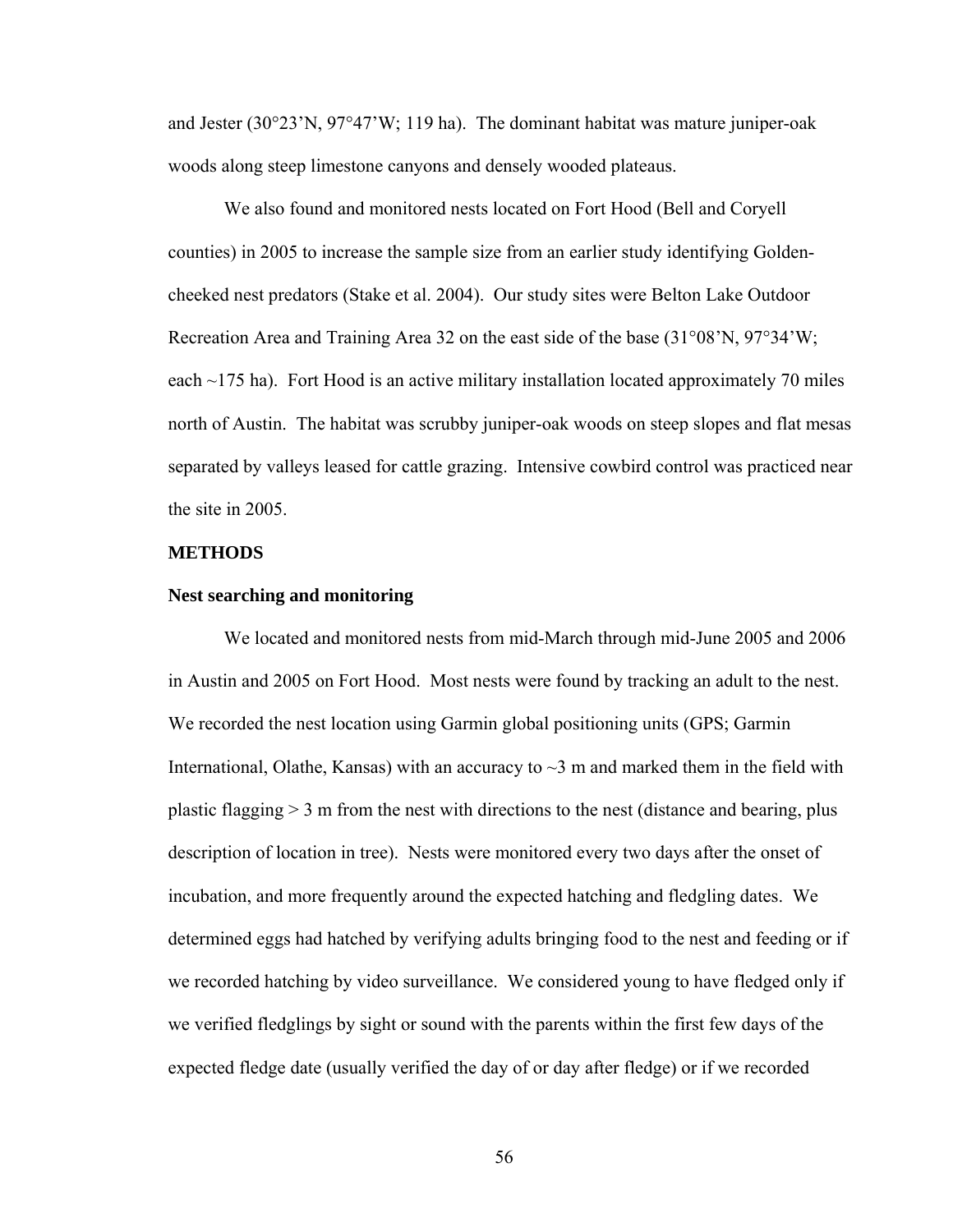fledging by video surveillance. We considered a nest depredated if eggs or nestlings too young to have fledged disappeared from the nest (or the nest itself was destroyed and weather could not be the cause), abandoned if the female deserted the nest (if abandonment was determined to have occurred before laying, the nest was not included in analyses), parasitized if we discovered evidence of cowbird contents in the nest, and unknown if we could not determine the fate of the nest (nests with unknown fates were not used in analyses).

## **Video cameras**

We used miniature video camera systems with infra-red illumination (Fuhrman Diversified, Inc., Seabrook, Texas) to monitor a subset of nests. The cameras measured 32 x 32 x 60 mm and contained six infra-red light-emitting diodes (950 nm) that allowed for filming at night but were not visible to vertebrates. Cameras were clamped to the nest tree or branch with a 1-m long adjustable arm and positioned 30-50 cm above the nest to permit optimal viewing of nest contents during the day and night. The camera was connected by a 20-m long cable to a time-lapse video cassette recorder that was powered by a 12-volt deep cycle marine battery. The cable was routed to be inconspicuous to humans and potential predators and the recorder and battery were hidden and positioned as far from the nest as possible. We monitored nest activity daily with a portable monitor connected to the video recorder, allowing monitoring to be performed without disturbing the nest.

We set up video cameras at all nests possible, but not all nests were accessible and we often monitored more active nests than we had cameras for at one time. Nests in the egg stage were first priority for cameras, but nests in the nestling stage were used as needed. Cameras were typically set up in the afternoon. We deployed cameras only after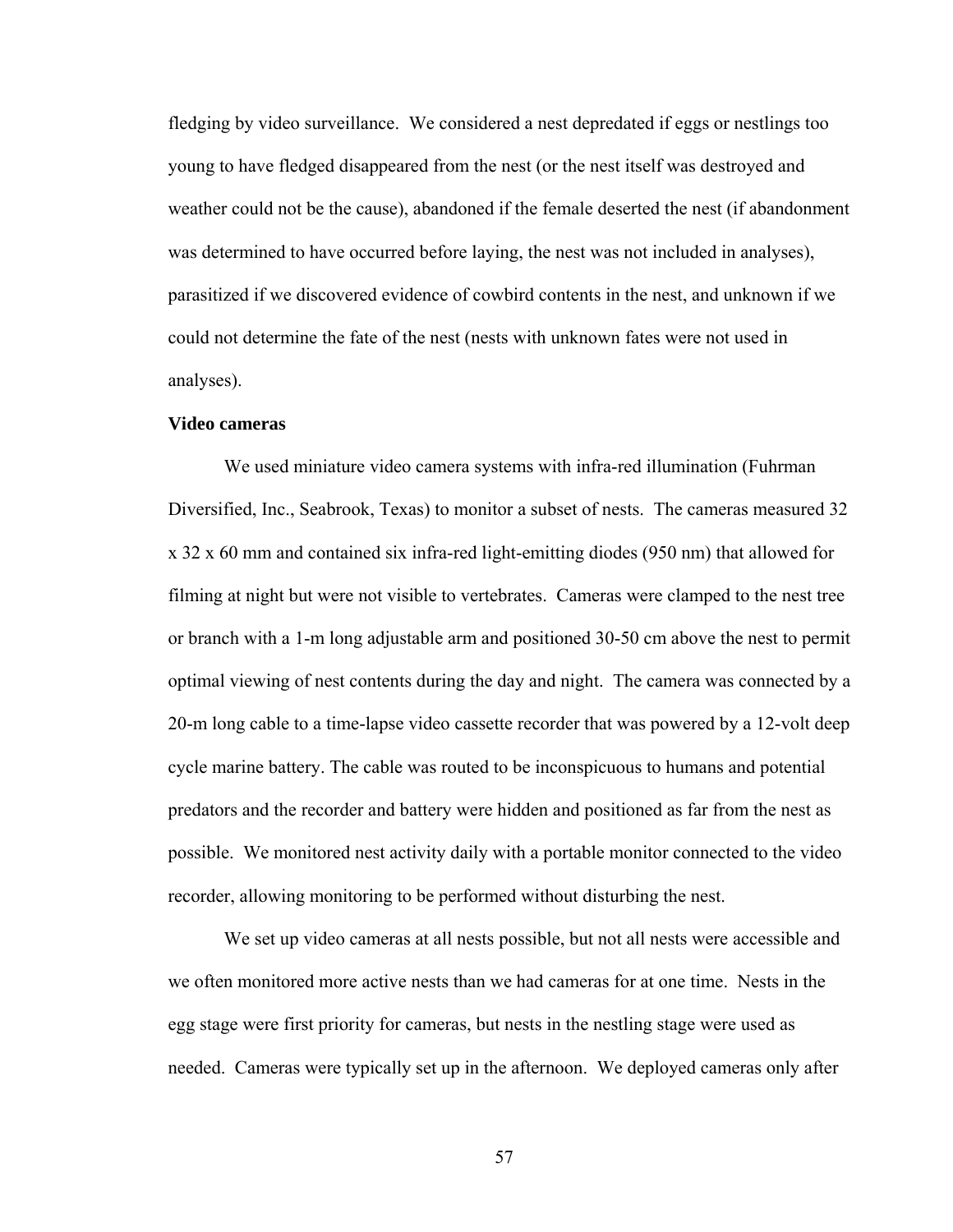the onset of incubation to reduce chances of abandonment (Thompson and Burhans 2003, Stake et al. 2004). Therefore, we were only able to identify predators during the incubation and nestling stages. We removed the camera set-up if a female did not resume normal activity within two hours of departing the nest area after initial set-up. Cameras were taken down after the final outcome occurred (fledged or failed), but we monitored post-outcome nests if we did not have another nest ready for camera deployment to determine if potential predators visited the nest soon after nest activity concluded.

We used a time-lapse setting  $(\sim 7 \text{ frames/sec})$  on the recorder enabling us to record 24-hrs on a single tape. Tapes were replaced daily and batteries were replaced and recharged every other day. We reviewed the end of each tape daily to determine activity at the nest and recorded standard monitoring information (date, time, stage, nest contents). If the nest contents changed since the previous day (e.g. hatched, fledged, depredated), we searched the tape and recorded pertinent information (e.g. hatching or fledging time(s), predation time, predator identity). We documented all changes for each egg and nestling in the nest. We identified predators to the lowest possible taxa. We watched all post-outcome footage and recorded any visits made to the nest by potential predators.

#### **Nest survival and camera effects**

We used the logistic exposure method (Shaffer 2004) to estimate daily survival of nests monitored with and without cameras in Austin. This method compensated for varying interval lengths between monitoring checks of camera and non-camera nests. We coded survival as 1 if the nest was successful for the interval and as 0 if the nest failed. Failure included abandonment, weather-related failure, predation (resulting in complete loss of nest contents) and parasitism (if the event resulted in loss of all warbler eggs or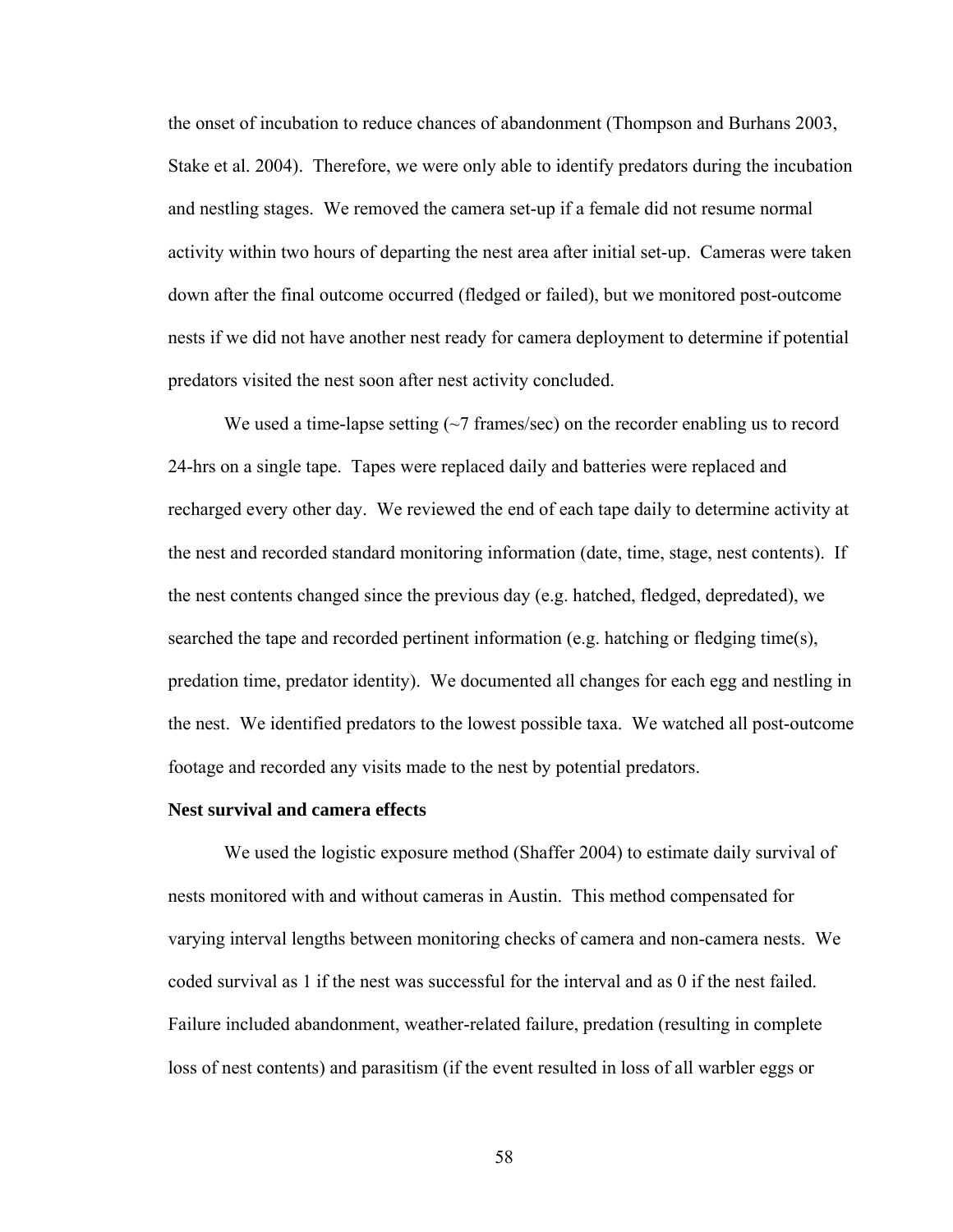nestlings). This allowed the information collected by traditional monitoring methods to be comparable to those gathered from video surveillance and produced a nest survival estimate equivalent to typical nest success studies.

We used an information-theoretic approach (Burnham and Anderson 2002) to evaluate our *a priori* hypothesis that camera-monitored nests had the same nest success as non-camera monitored nests. We compared support for the *a priori* model with year, stage, Julian date and camera effects (camera present or not) to a null model with year, stage, and Julian date effects. This allowed us to control for temporal effects that may have affected nest survival while evaluating our hypotheses concerning camera effects. We examined the overdispersion parameter for the full model for evidence of lack of fit (Burnham and Anderson 2002). We ranked the models according to their Akaike information criteria (AIC) value, which is based on the maximum likelihood value and a penalty for the number of model parameters (Burnham and Anderson 2002). The most supported model is the model with the lowest AIC value for small sample sizes  $(AIC_c)$ , and highest Akaike weight (w<sub>i</sub>) (Burnham and Anderson 2002). We report the -2 x log-likelihood (-2L), AIC<sub>c</sub>, ΔAIC<sub>c</sub>, and w*i* (Burnham and Anderson 2002, Shaffer and Thompson in press). We used the most supported model to estimate nest survival. The nest success period was based on a 25 day nest cycle (3, 10, and 12 days for laying, incubation, and nestling stages, respectively).

#### **Cause-specific mortality**

We used program Micromort 1.2 (Heisey and Fuller 1985) to estimate causespecific mortality rates in Austin with data from this study and on Fort Hood with data from this study and Stake et al. (2004). This method is similar to the Mayfield method (Mayfield 1961, 1975) but uses a maximum-likelihood approach and estimates standard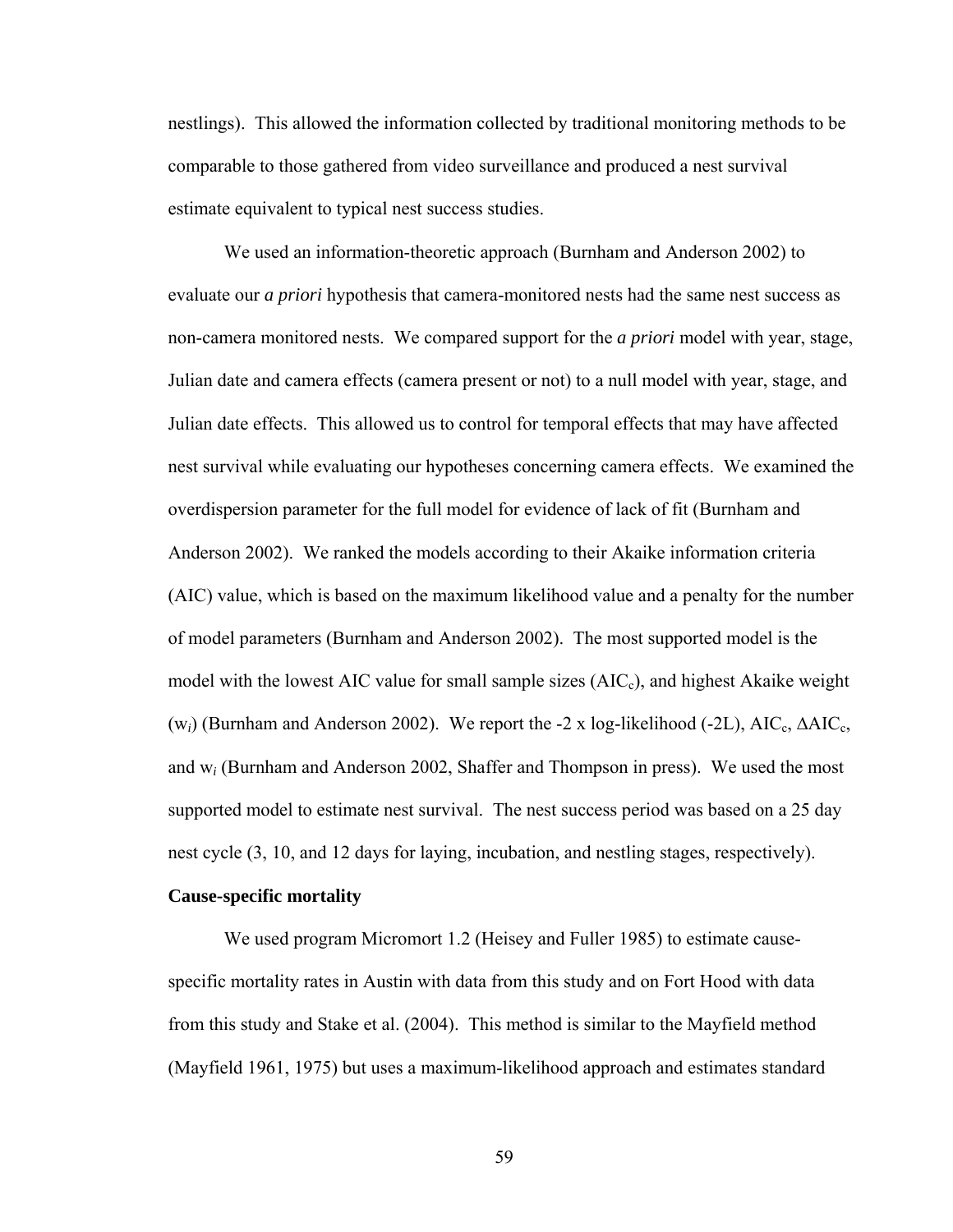errors and confidence intervals based on Johnson (1979). While model-based approaches such as Dinsmore et al. (2002) and Shaffer (2004) are preferred for estimating nest survival, Micromort allowed us to directly estimate cause-specific nest mortality rates and associated standard errors and confidence intervals. We present daily and period mortality rates from Austin and Fort Hood (Stake et al. 2004 and this study).

#### **RESULTS**

We found and monitored 111 nests (35 in 2005 and 76 in 2006) in Austin for a total of 921 monitoring intervals. We monitored 61 Golden-cheeked Warbler nests with cameras in Austin (18 and 43 nests in 2005 and 2006, respectively) for a total of 537 monitoring intervals. Forty nests fledged young with no predators visiting the nest while it was active, 14 were depredated resulting in complete failure of the nest, 4 were partially depredated resulting in  $\geq 1$  nestling being force-fledged from the nest, 2 were abandoned (after camera acceptance), and 1 failed due to weather. We did not record any multipredator events, but we found one parasitized nest that we later filmed being depredated. We monitored 50 nests without cameras in Austin (17 in 2005 and 33 in 2006) for a total of 384 monitoring intervals. We considered 22 nests fledged, 17 depredated, 3 abandoned prior to laying, and 7 had unknown fates.

We found and monitored nine nests on Fort Hood in 2005, for a total of 86 monitoring intervals. Seven nests were monitored with cameras, totaling 68 monitoring intervals. Five nests fledged (72%) with no predator visits while active, one nest (14%) was completely depredated, and one nest (14%) was partially depredated. Two nests were monitored without cameras for 18 intervals and we determined that both nests fledged young.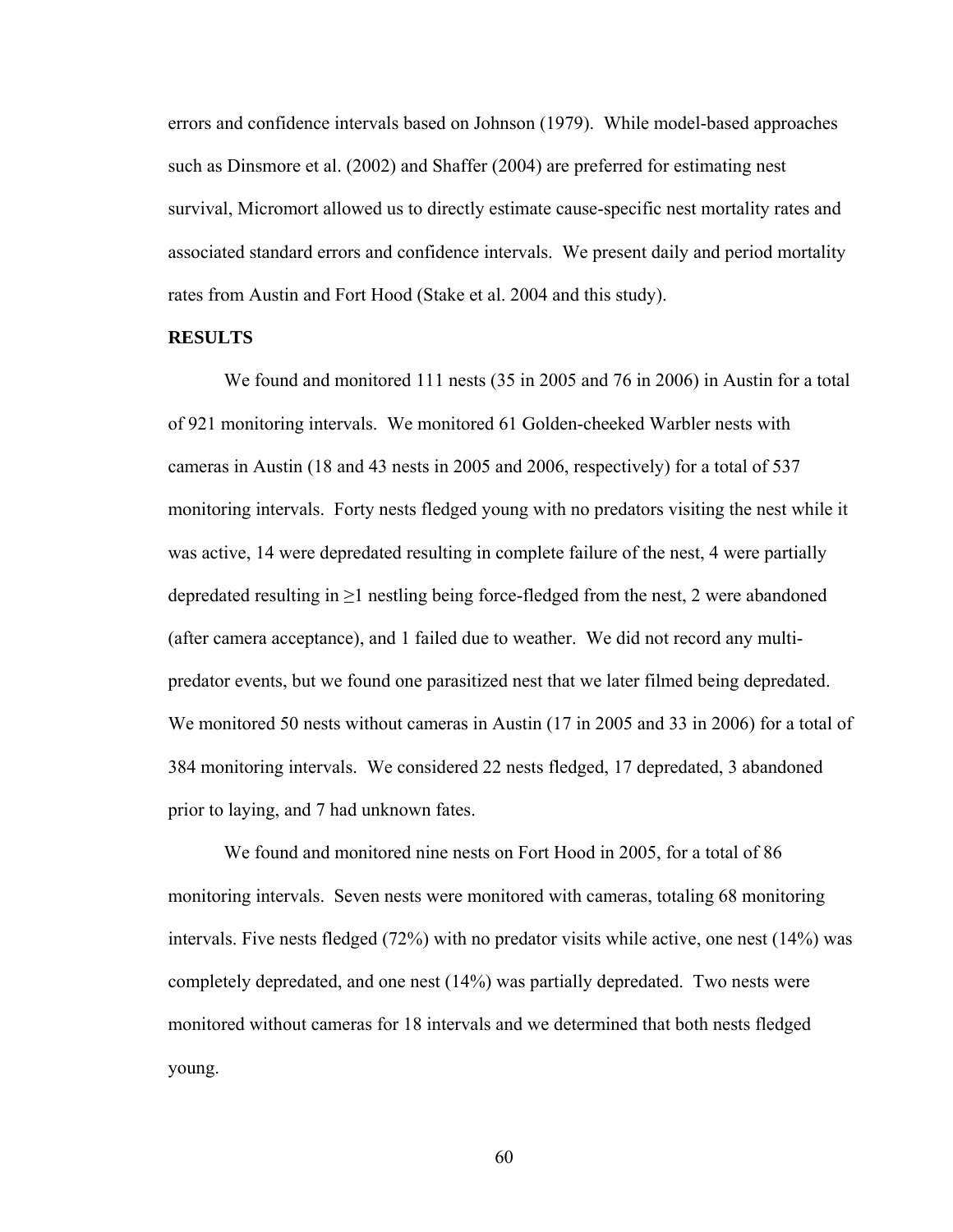No female abandoned a nest due to initial presence of a camera, although we did remove cameras from five nests because females did not resume incubating within two hours of set-up. These instances occurred within the first couple days of incubation, and females returned after removal of cameras and accepted the camera during a subsequent attempt several days later.

## **Nest survival and camera effects**

We monitored 61 nests with cameras and 39 (active and known fate) without. Examination of the overdispersion parameter ( $c=0.983$ ) for the full model (with camera effects) indicated no lack of fit. The null model (without camera effects) received considerable support over the model with a camera effect (Table 1), but there was some model-selection uncertainty (the camera model had a  $\Delta AIC_c = 1.8$ ). We used modelaveraging to estimate nest survival for nests monitored with and without cameras. Nest success was similar for camera monitored nests (0.425; 95% CI 0.231-0.608) than noncamera monitored nests (0.407; 95% CI 0.225-0.583), but confidence intervals overlapped almost completely.

#### **Cause-specific nest mortality**

Nest mortality was 0.631 (0.437-0.760) in Austin. Predation was the greatest source of mortality, with few losses due to abandonment or weather (Table 2). The daily predation rate was 0.006 (169 camera intervals) and 0.046 (368 camera intervals) for eggs and nestlings, respectively. We recorded 18 predation events in Austin and 2 predation events on Fort Hood. Snakes were the dominant predator in Austin, followed by birds, mammals, and insects. Predation rates by predator groups were similar between Austin and Fort Hood (Fig. 1).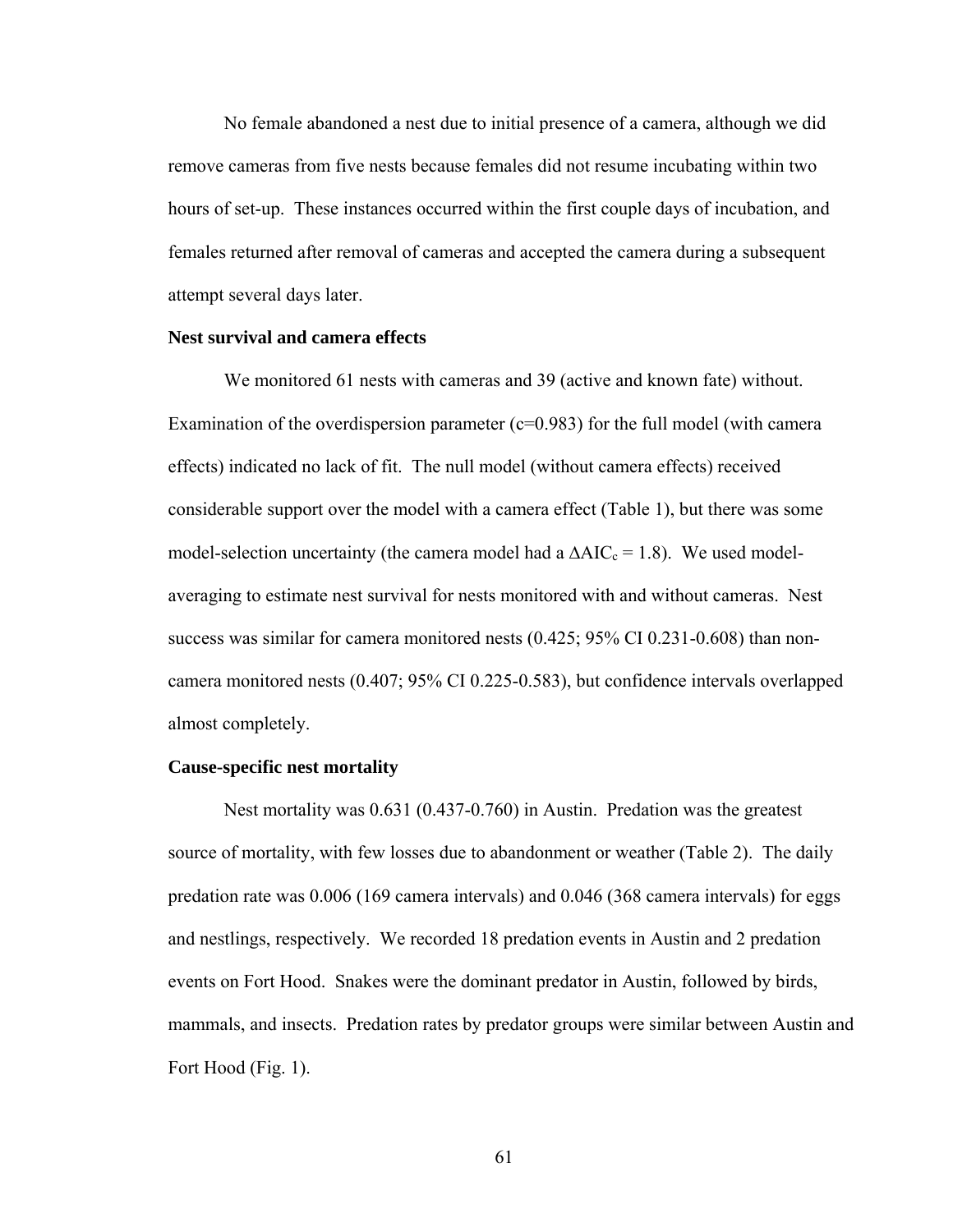Texas rat snakes (*Elaphe obsolete lindheimeri*) were responsible for eight predations in Austin and one predation on Fort Hood and were the only snake species recorded. All snake predations occurred in the nestling stage and resulted in the loss of 11.5% of the total nestlings, and 47.2% of the nestlings lost to predators in Austin. All snake predations were nocturnal, occurring between 20:30 and 23:52 from 18 April to 19 May. One unhatched egg was also consumed during a predation, representing 0.7% of the total eggs and 20% of the eggs lost to predators. One predation resulted in two young being force-fledged from the nest. Both fledglings from this nest were later re-sighted. Two nests fledged one young, leaving 3-4 young who were subsequently depredated by a snake (one in Austin and one on Fort Hood). Neither fledgling was re-sighted. Snakes caused complete failure in all other instances. Four predations happened early in the nestling stage when the young were < 4 days old and the female was still brooding; three of these instances resulted in the predation on the female.

Western Scrub-Jays depredated four nests in Austin, accounting for 67% of the total recorded avian predations and 22% of total predations. Cooper's Hawks depredated two nests in Austin, accounting for 33% of total avian predations, and 11% of the total predations. All avian predations in Austin were during the nestling stage resulting in the loss of 8.8% of the total nestlings, and 35.8% of nestlings lost to predators. An American Crow depredated one nest in the egg stage on Fort Hood. All avian predations were diurnal and occurred from 23 April to 18 May. We discovered one nest in Austin containing only a cowbird hatchling being attended to by both Golden-cheeked Warbler adults. This nest was subsequently depredated by a Western Scrub-Jay.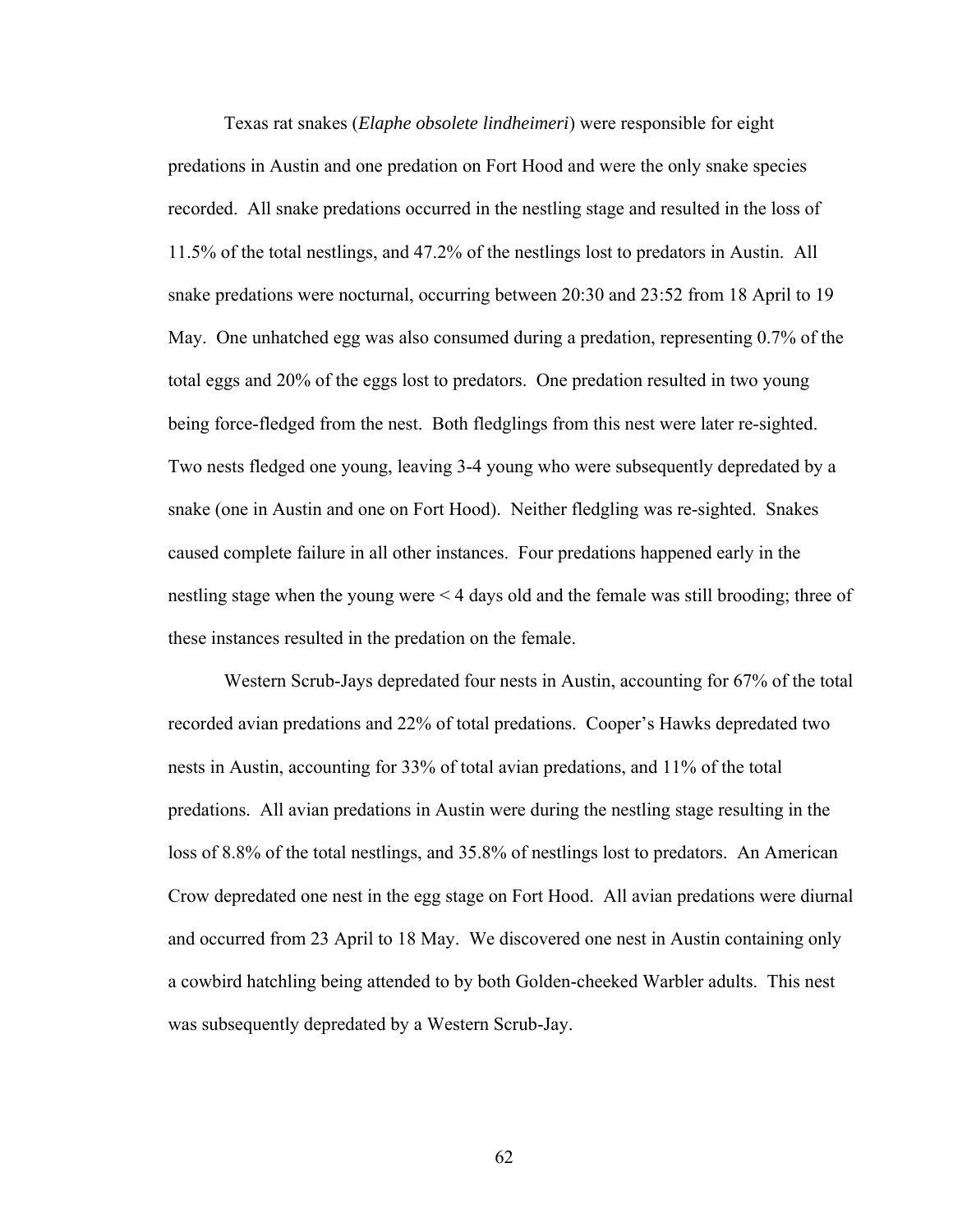Fox squirrels were the only mammalian nest predator and depredated three nests. Squirrels depredated one nest in the egg stage and two in nestling stage, resulting in the loss of 3% of total eggs and 1.8% of total nestlings, and 80% of the eggs and 7.5% of the nestlings lost due to predators. Squirrel predations were diurnal and occurred from 16 April to 28 April. One predation event resulted in  $\geq 1$  young being force-fledged from the nest. One fledgling from this nest was subsequently re-sighted.

Fire ants, the only insect predator, depredated one nest in the afternoon on 14 May during the nestling stage, resulting in the loss of 1.8% of all nestlings and 7.5% of nestlings lost to predators. The six-day old nestlings were too young to escape the nest. Two nestlings hopped around so much they fell out of the nest. The remaining two nestlings died in the nest - one died within a few hours of the event and the other died the following morning. The adults made numerous trips to the nest following the attack until the evening of the next day, often bringing food and usually prodding the unresponsive young. The second night after the attack, the ants returned and consumed the dead young. The other nestlings' remains were never found.

We recorded five post-outcome visits in Austin by Texas rat snakes in  $\sim$ 87 hrs of observation. All visits were made the night after a successful fledging. All snakes made more than one visit to the nest and spent time investigating the nest. No other potential predators were documented in post-outcome footage. We did not record any post-outcome visits by potential predators in  $\sim$ 8 hrs of footage on Fort Hood.

#### **Egg and nestling mortality**

We monitored 130 eggs (39 and 91 in 2005 and 2006, respectively) and 217 nestlings (63 and 154 in 2005 and 2006, respectively) with cameras in Austin. One-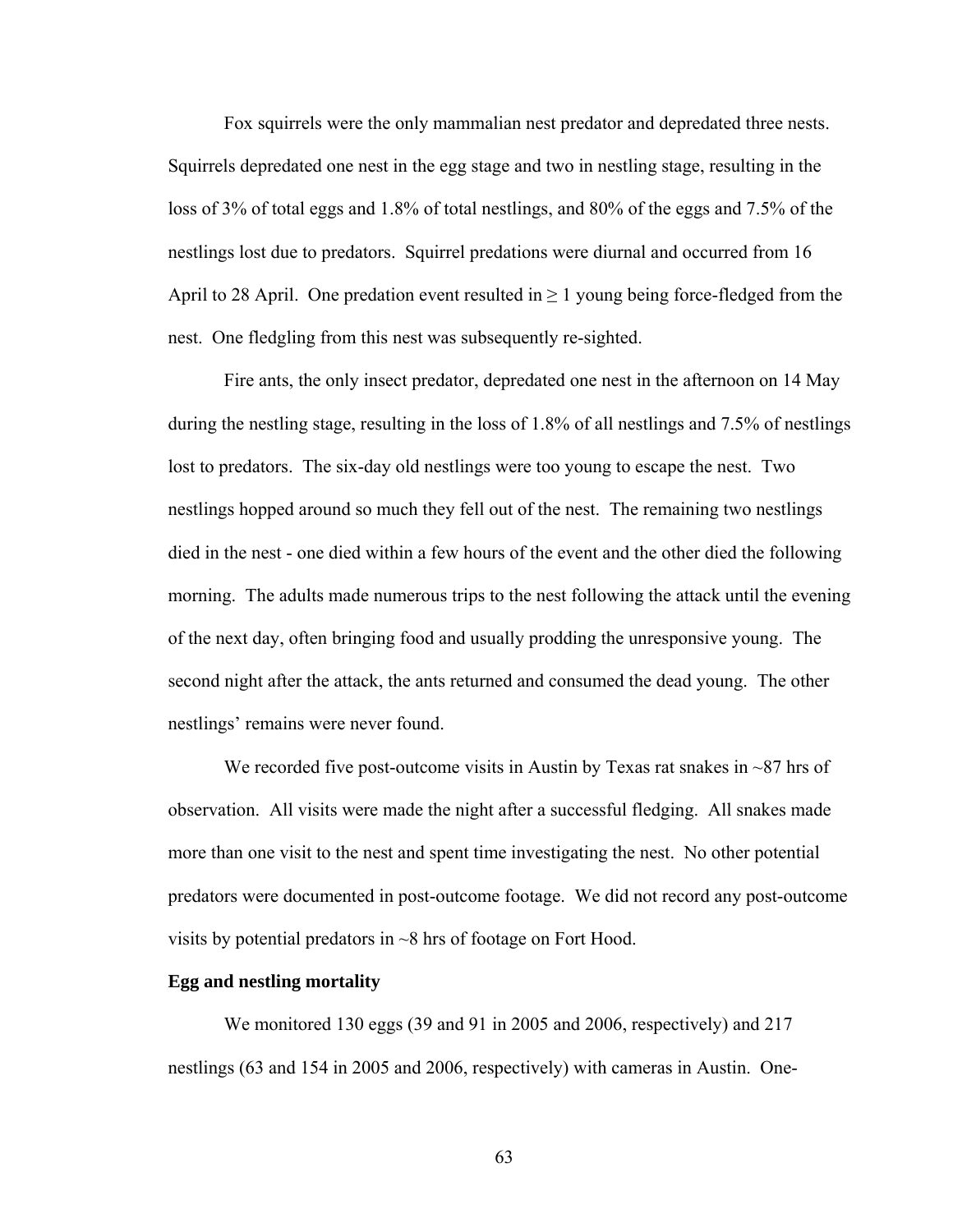hundred and ten eggs hatched (85%) and 157 nestlings fledged (72%) from the nest. Predators consumed 5 eggs (3.8%) and 53 (24.4%) nestlings. One egg from four nests failed to hatch (3%). Twelve eggs (9%) representing three nests were abandoned. One nestling from three nests died in the nest from an unknown cause (1.4%). Four nestlings from one nest died in a storm event (1.8%).

We monitored 172 eggs (155 from Stake et al. 2004 and 17 from this study) and 231 nestlings (206 from Stake et al. 2004 and 25 from this study) on Fort Hood from 1997- 2002 and 2005. One-hundred and nineteen eggs hatched (69%) and 173 nestlings fledged (75%) from the nest. Predators consumed 38 eggs (22%) and 54 nestlings (23%). One egg from six nests failed to hatch (3.5%). Four eggs from one nest (2.3%) were abandoned. One nestling from three nests died in the nest from unknown causes (1.3%).

#### **DISCUSSION**

Nest survival was similar in Austin to nest survival estimates from Fort Hood during the same time period (Peak 2005, Peak 2006) and higher than historical estimates from a study conducted in the western portion of the warbler's range and with no cowbird control (Pulich 1976). Video surveillance was an effective method for monitoring Goldencheeked Warbler nests and determining cause-specific mortality. Nest survival was similar for nests monitored with and without cameras, which corresponds to results from other camera studies (Pietz and Granfors 2000, Stake and Cimprich 2003, Thompson and Burhans 2003). We were able to prevent abandonment due to presence of cameras after the initial set-up by removing cameras after a suitable time period lapsed if the female did not resume normal behavior. Placing video cameras at the nest allowed us to identify all predators that visited Golden-cheeked Warbler nests, document other sources of nest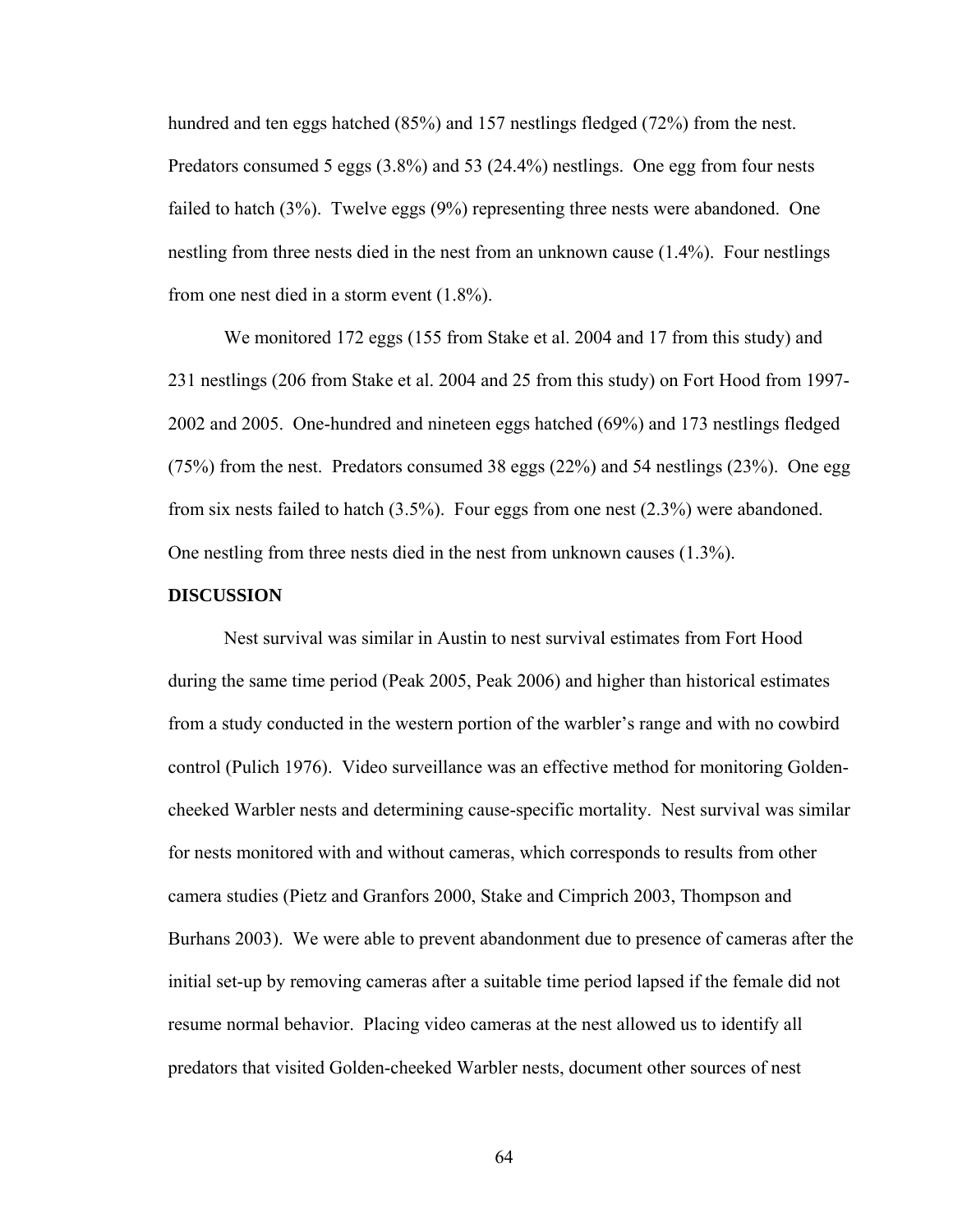failure accurately, and determine the frequency of partial failures (including unhatched eggs, nestlings that died in the nest, and partial predations). This additional information, particularly on partial predation, may provide better knowledge on productivity than nest success alone.

Nest survival, overall mortality (including individual eggs and nestlings), and losses due to predation were very similar between Austin and Fort Hood. There were too few failures due to abandonment or weather to effectively compare estimates, other than to note that failures due to either cause were rare. Predation by predator groups was similar between the two landscapes, but we found some interesting species-level differences (discussed below). There was a difference in predation by nest stage between the landscapes, with fewer predations in the egg stage in Austin compared with Fort Hood, which experienced similar predation between the egg and nestling stages (Stake et al. 2004). However, a camera study on Black-capped Vireo (*Vireo atricapillus*) nests on Fort Hood exhibited a similar pattern of increased predation during the nestling stage (Stake and Cimprich 2003). The occurrence of abandonment, hatching success and nestling survival were similar in both landscapes, suggesting that fitness of adults breeding in urban patches was not negatively affected by features attributed to increased human disturbance, at least at our sites, differently from a rural site.

Snakes were the dominant predator. While the predation rate attributed to snakes was slightly higher on Fort Hood (0.297) than Austin (0.255), the difference is not likely biologically meaningful (the confidence intervals largely overlapped). The predations we observed on attending females indicates that the previously noted adult predations (Stake et al. 2004) were not an anomaly and may be a substantial source of breeding season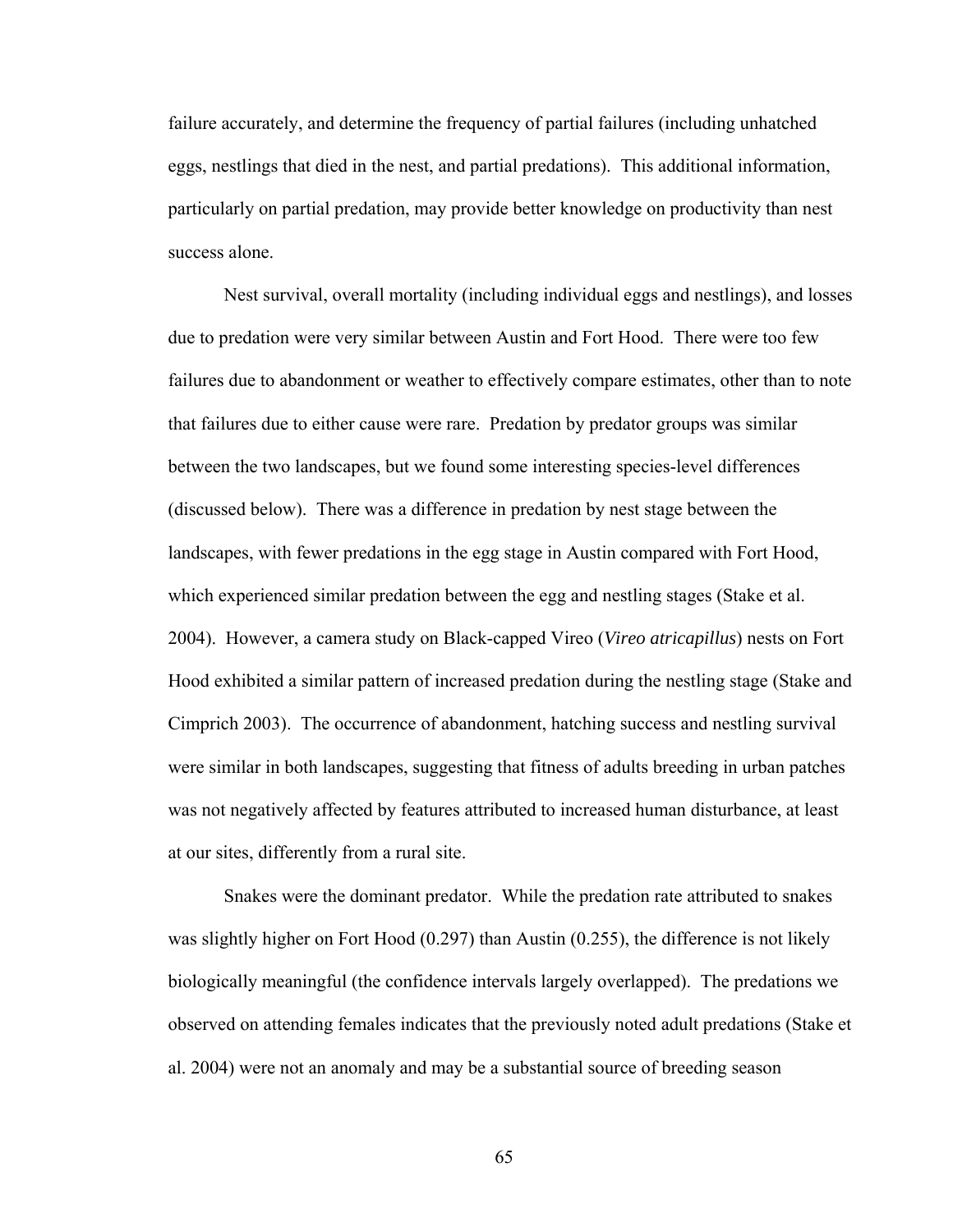mortality for this species. No other adult songbirds have been filmed being consumed by a snake while incubating or brooding at the nest, but an incubating female Black-capped Vireo was almost captured by a Texas rat snake on Fort Hood (Stake and Cimprich 2003). As further evidence of the importance of rat snakes to nest success of breeding songbirds in this area, we also recorded Texas rat snakes depredating two Blue-gray Gnatcatcher (*Polioptila caerulea*) nests and one Northern Cardinal (*Cardinalis cardinalis*) nest on Fort Hood in 2005, and snakes were the only predator recorded in post-outcome footage in Austin.

The most notable difference in predator composition between Austin and Fort Hood was due to a shift in the dominant avian predator. Western Scrub-Jays were the chief avian predator in Austin, depredating four nests (period rate  $= 0.128$ ), but only recorded once (period rate  $= 0.023$ ) on Fort Hood (Table 2). Stake et al. (2004) suggested the avian predator community differed between the urban and rural sites. Western Scrub-Jays, however, accounted for 41% (7 of 17) of the avian predations on Black-capped Vireo nests on Fort Hood (Stake and Cimprich 2003), so it is unclear why there were not more Western Scrub-Jay predations on Golden-cheeked Warblers on Fort Hood. Western Scrub-Jays were also the primary nest predator of the shrub-nesting Least Bell's Vireo (*Vireo bellii*) in California (Peterson et al. 2004). American Crows were the dominant avian predator (period rate = 0.091) of Golden-cheeked Warbler nests on Fort Hood, but were never recorded depredating Golden-cheeked Warbler nests in Austin or Black-capped Vireo nests on Fort Hood. Crows were not frequently encountered on the Austin sites. No Blue Jay predations were recorded on either site on Golden-cheeked Warbler or Black-capped Vireo nests (Stake and Cimprich 2003), but Blue Jays were not commonly encountered on sites in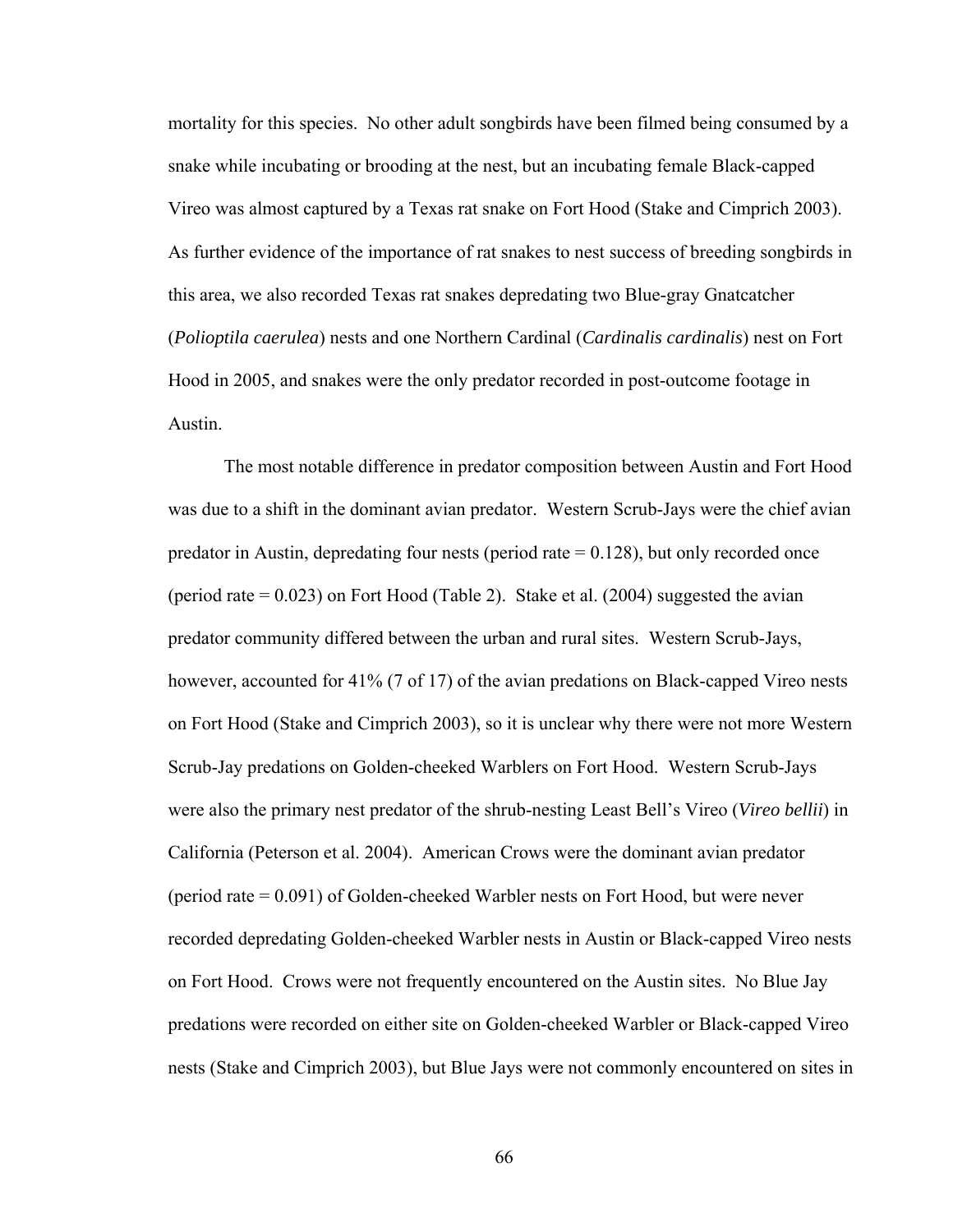either landscape. Raptor predation was documented in both landscapes, suggesting that, while not common, it is not restricted to a rural landscape. Cooper's Hawks are becoming increasingly adapted to urban landscapes (Boal and Mannan 1998, Rosenfield et al. 2000), but since they tend to favor larger prey such as doves in urban areas (Estes and Mannan 2003), they may not pose a major threat to Golden-cheeked Warbler nests. Cowbirds did not pose a substantial threat to nest survival in either landscape, but cowbird management was practiced locally in Austin and intensively base-wide on Fort Hood. However, in both recorded cowbird events (1 in the egg stage and 1 in the nestling stage), the female cowbird caused complete failure of the nest. The nest found post-parasitism contained only one hatchling cowbird and we can only speculate that the loss of the warbler eggs or young was caused by a female cowbird. Cowbirds likely pose a greater threat in areas that do not manage cowbirds (Pulich 1976), particularly to re-nesting warblers who are more susceptible to the nest-searching female cowbirds, who lay eggs after most warbler nests have been initiated.

Squirrel predation rates were similar in Austin and Fort Hood. Squirrels have long been implicated as nest predators and some species are a dominant nest predator in other systems (Pietz and Granfors 2000, Miller 2002, Williams and Wood 2002, Renfrew and Ribic 2003). Although squirrels were common on both sites, they depredated few Goldencheeked Warbler nests, signifying nests were probably found opportunistically. We noted that squirrel activity in Austin was higher in oaks (*Quercus* spp.) than in Ashe junipers (*Juniperus ashei*), so nests placed in junipers may be safer from squirrel predation than those placed in oaks. Interestingly, no fox squirrel predations were recorded on Blackcapped Vireos, even though one was seen passing beneath the nest (Stake and Cimprich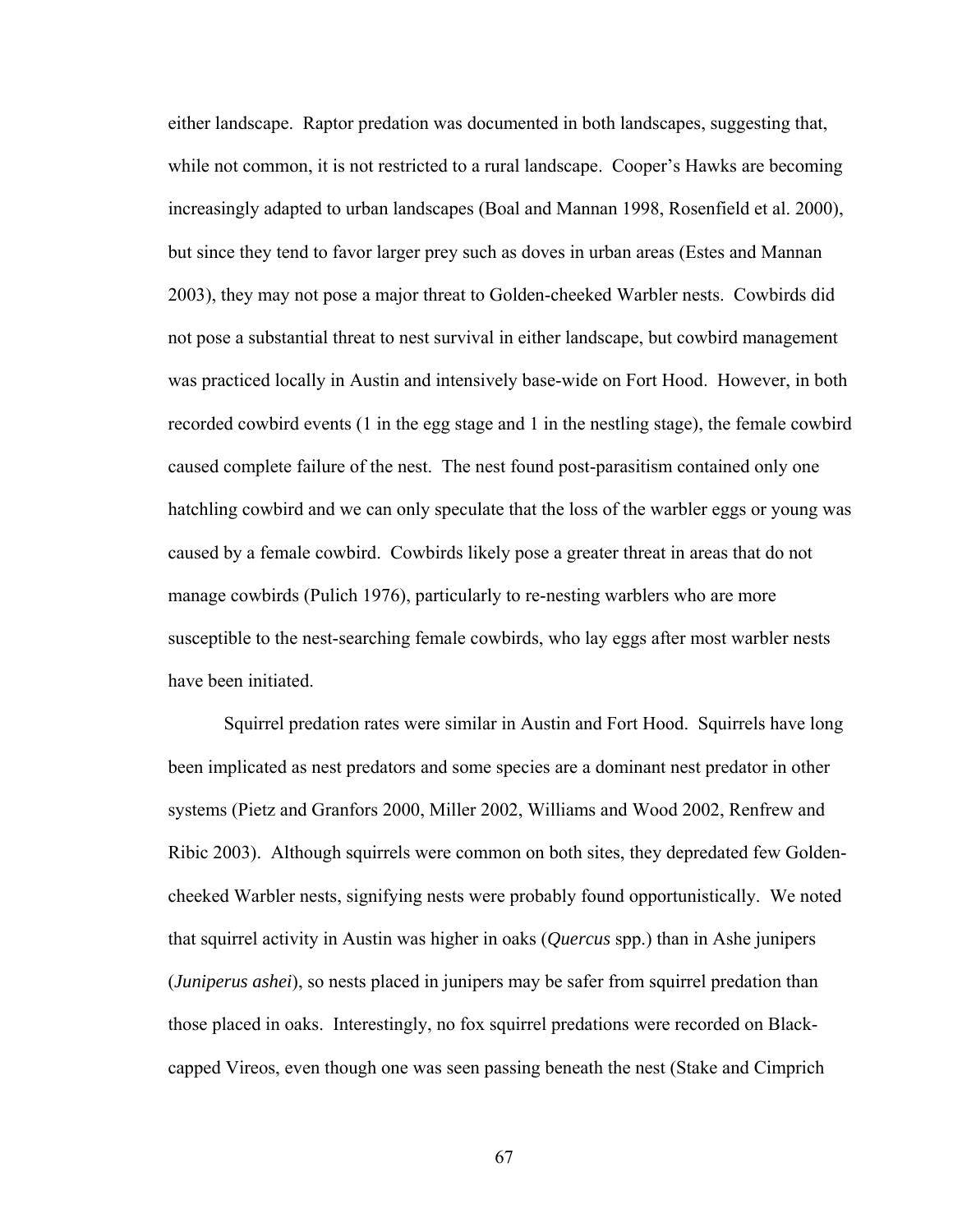2003) and only one fox squirrel was recorded on low shrub-nesting songbirds in Missouri (Thompson et al. 1999), signifying that this species of squirrel may not be a dominant nest predator.

Fire ant mounds were common on both sites in areas near open edges. While fire ants were an important predator of Black-capped Vireo nests (Stake and Cimprich 2003), they were the least important predator of Golden-cheeked Warbler nests, likely because Golden-cheeked Warblers typically nest  $\geq$  5 m high in dense woods. However, fire ants do exhibit arboreal tendencies (Kaspari 2000) and Golden-cheeked Warblers probably benefit more from increased distance from openings than from nest height. Both nests depredated by ants were placed close to an edge. Fire ants may pose a greater threat to nest survival in landscapes with more disturbance, canopy breaks and edge (Stiles and Jones 1998, Wetterer and Moore 2005).

#### **CONSERVATION IMPLICATIONS**

Nest mortality was moderate in the urban sites and we found no support that it differed significantly from rural sites. This provides evidence that urban preserves can provide valuable breeding habitat for Golden-cheeked Warblers, and that these endangered birds can reproduce as successfully in large urban patches as they can in large rural patches. Smaller patches (< 100 ha) with differing surrounding land uses are likely subject to different processes and warrant future research investigation. Predation was the primary cause of nest failure. Therefore, where productivity is considered inadequate to sustain populations, mitigation of nest predation may be the most efficient approach to increasing productivity. Additional information on predators, particularly Texas rat snakes and their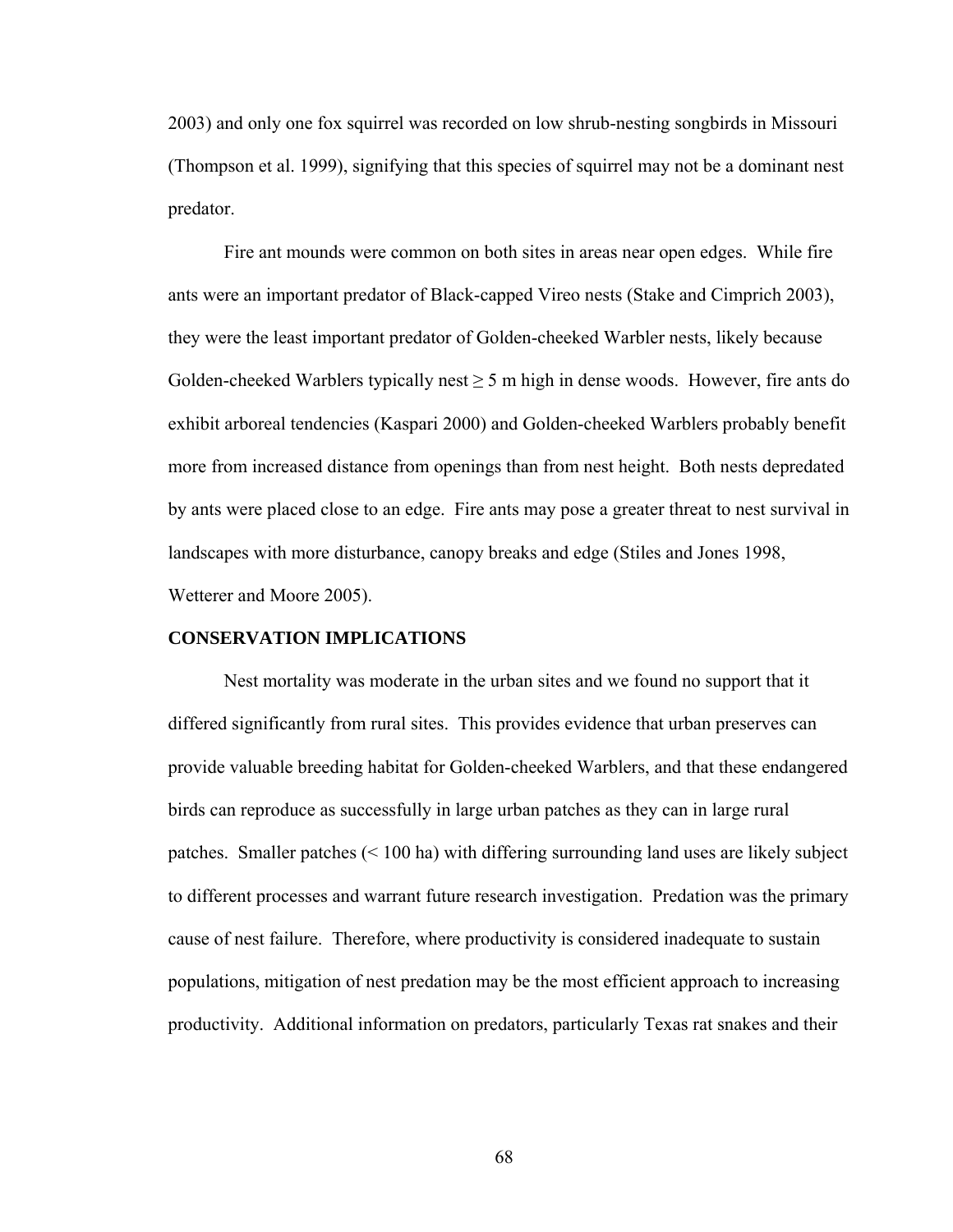habitat preferences, may elucidate approaches to manipulate habitats in order to reduce predation on this species.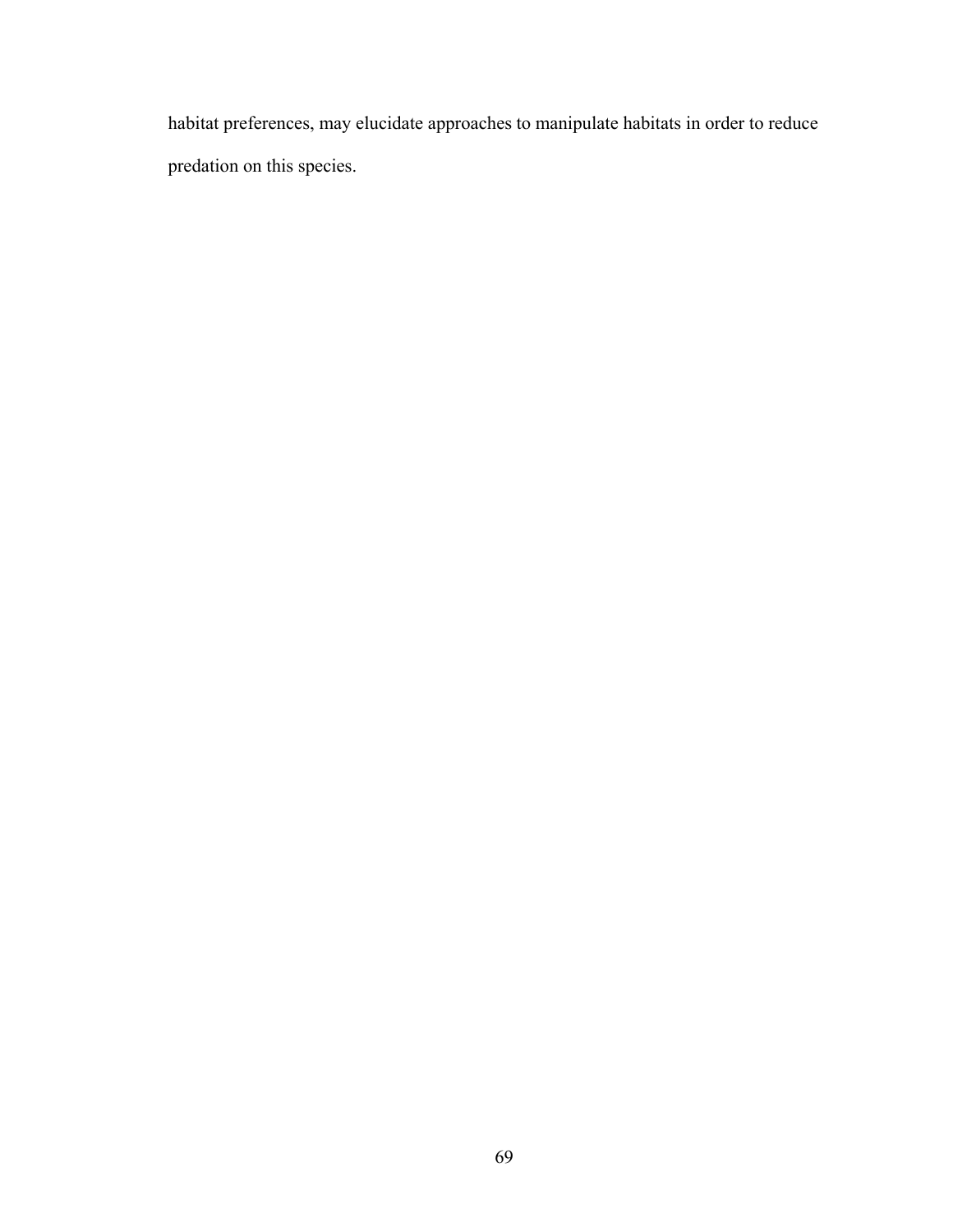#### **LITERATURE CITED**

- Arnold, K. A., C. L. Coldren, and M. L. Fink. 1996. The interactions between avian predators and Golden-cheeked Warblers in Travis County, Texas. Texas Transportation Institute report number TX-96/1983-2. Texas A&M University, College Station, Texas, USA.
- Bakermans, M. H., and A. D. Rodewald. 2006. Scale-dependent habitat use of Acadian Flycatcher (*Empidonax virescens*) in central Ohio. Auk 123:368-382.
- Beissinger, S. R., and D. R. Osbourne. 1982. Effects of urbanization on avian community organization. Condor 84:75-83.
- Blair, R. B. 1996. Land use and avian species diversity along an urban gradient. Ecological Applications 6:506-519.
- Boal, C. W., and R. W. Mannan. 1998. Nest-site selection by Cooper's Hawks in an urban environment. Journal of Wildlife Management 62:864-871.
- Bolger, D. T., T. A. Scott, and J. T. Roteneberry. 1997. Breeding bird abundance in an urbanizing landscape in coastal southern California. Conservation Biology 11:406-421.
- Borgmann, K. L., and A. D. Rodewald. 2004. Nest predation in an urbanizing landscape: the role of exotic shrubs. Ecological Applications 14:1757-1765.
- Brown, K. P., H. Moller, J. Innes, and P. Jansen. 1998. Identifying predators at nests of small birds in a New Zealand forest. Ibis 140:274-279.
- Burhans, D. E., and F. R. Thompson III. 2006. Songbird abundance and parasitism differ between urban and rural shrublands. Ecological Applications 16:394-405.
- Burnham, K. P., and D. R. Anderson. 2002. Model selection and multimodel inference: a practical information-theoretic approach. Springer-Verlag, New York.
- Dinsmore, S. J., G. C. White, and F. L. Knopf. 2002. Advanced techniques for modeling nest survival. Ecology 83:3476-3488.
- Engels, T. M., and C. W. Sexton. 1994. Negative correlation of Blue Jays and Goldencheeked Warblers near an urbanizing area. Conservation Biology 8:286-290.
- Estes, W. A., and R. W. Mannan. 2003. Feeding behavior of Cooper's Hawks at urban and rural nests in southeastern Arizona. Condor 105:107-116.

Fernández-Juricic, E., M. D. Jimenez, and E. Lucas. 2001. Bird tolerance to human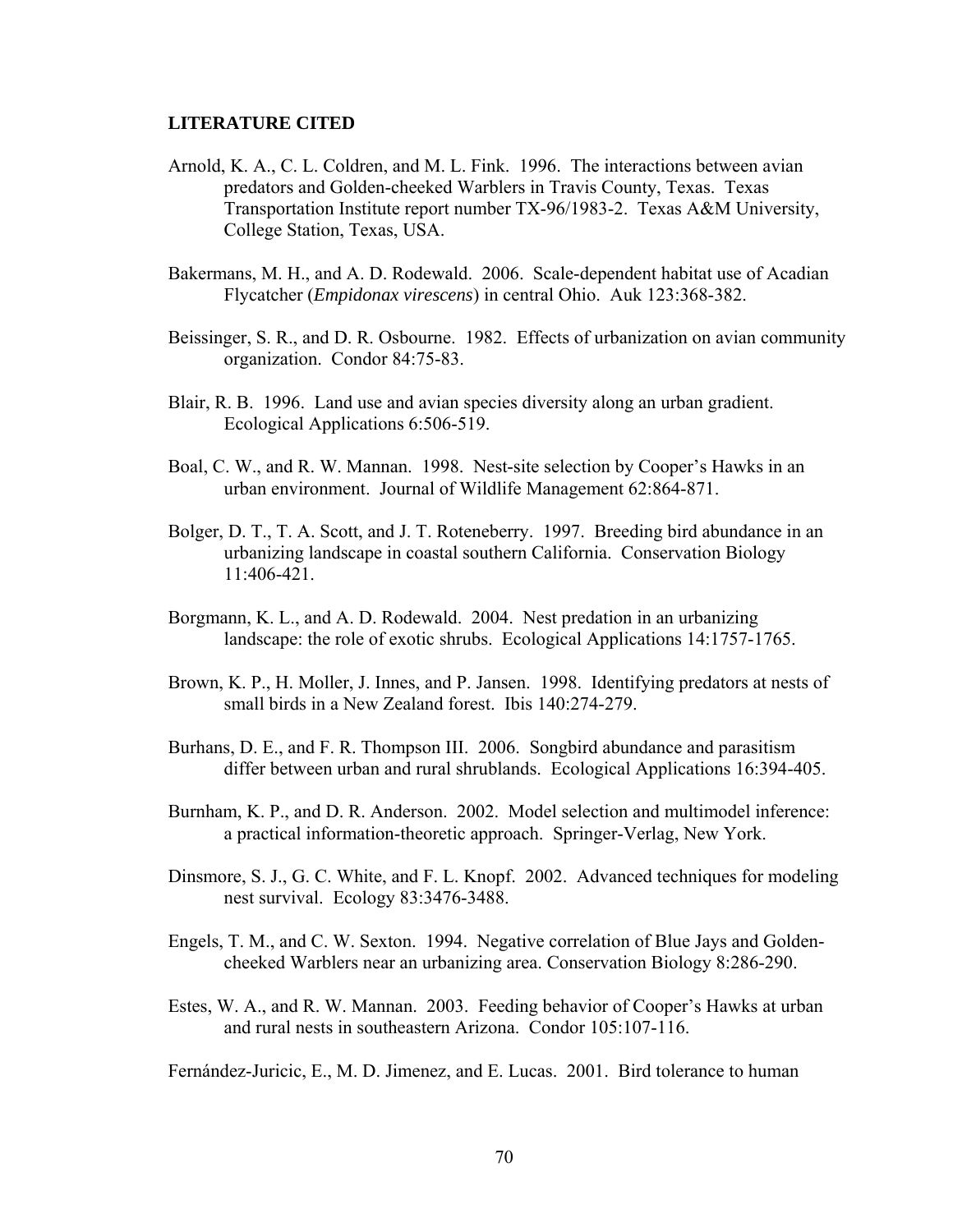disturbance in urban parks of Madrid (Spain): management implications, p. 259- 273. *In* J. M. Marzluff, R. Bowman, and R. Donnelly [eds.], Avian ecology and conservation in an urbanizing world. Kluwer Academic Publishers, Boston.

- Gill, J. A., K. Norris, and W. J. Sutherland. 2001. Why behavioural responses may not reflect the population consequences of human disturbance. Biological Conservation 97:265-268.
- Gutzwiller, K. J., H. A. Marcum, H. B. Harvey, J. D. Roth, and S. H. Anderson. 1998. Bird tolerance to human disturbance in Wyoming montane forests. Condor 100:519-527.
- Haskell, D. G., A. M. Knupp, and M. C. Schneider. 2001. Nest predator abundance and urbanization, p. 243-258. *In* J. M. Marzluff, R. Bowman, and R. Donnelly [eds.], Avian ecology and conservation in an urbanizing world. Kluwer Academic Publishers, Boston.
- Heisey, D. M., and T. K. Fuller. 1985. Evaluation of survival and cause-specific mortality rates using telemetry data. Journal of Wildlife Management 49:668- 674.
- Johnson, D. H. 1979. Estimating nest success: the Mayfield method and an alternative. Auk 96:651-661.
- Jokimäki, J., and E. Huhta. 2000. Artificial nest predation and abundance of birds along an urban gradient. Condor 102:838-847.
- Kaspari, M. 2000. Do imported fire ants impact canopy arthropods? Evidence from simple arboreal pitfall traps. Southwestern Naturalist 45:118-122.
- King, D. I., and R. M. DeGraaf. 2006. Predators at bird nests in a northern hardwood forest in New Hampshire. Journal of Field Ornithology 77:239-243.
- Ladd, C., and L. Gass. 1999. Golden-cheeked warbler (*Dendroica chrysoparia*). *In* A. Poole and F. Gill [eds.], The birds of North America, no. 420. Academy of Natural Sciences, Philadelphia, Pennsylvania, and American Ornithologists' Union, Washington, D.C.
- Marzluff, J. M. 2001. Worldwide urbanization and its effects on birds, p. 19-47. *In* J. M. Marzluff, R. Bowman, and R. Donnelly [eds.], Avian Ecology and Conservation in an urbanizing world. Kluwer Academic, Boston.
- Mayfield, H. 1961. Nesting success calculated from exposure. Wilson Bulletin 73:255- 261.
- \_\_\_\_\_. 1975. Suggestions for calculating nest success. Wilson Bulletin 87:456-466.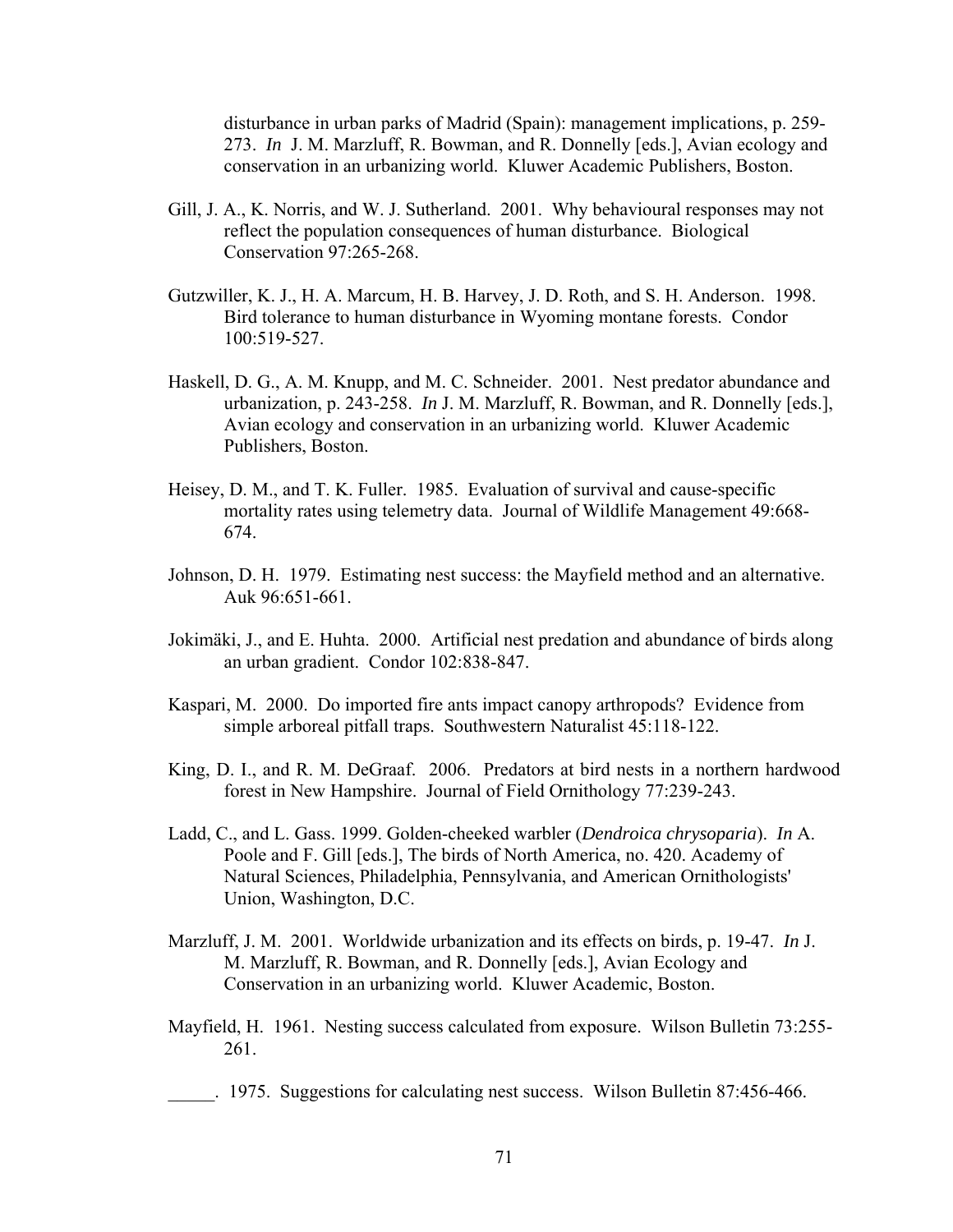- Miller, K. E. 2002. Nesting success of the Great Crested Flycatchers in nest boxes and in tree cavities: are nest boxes safer from nest predation? Wilson Bulletin 14:179- 185.
- Morrison, S. A., and D. T. Bolger. 2002. Lack of an urban edge effect on reproduction in a fragmentation-sensitive species. Ecological Applications 12:398-411.
- Peak, R. G. 2005. Demography of the Golden-cheeked Warbler on Fort Hood, Texas, 2005. *In* Endangered species monitoring and management at Fort Hood, Texas: 2005 annual report. The Nature Conservancy, Fort Hood Project, Fort Hood, Texas, United States.
- \_\_\_\_\_. 2006. Demography of the Golden-cheeked Warbler on Fort Hood, Texas, 2006. *In* Endangered species monitoring and management at Fort Hood, Texas: 2006 annual report. The Nature Conservancy, Fort Hood Project, Fort Hood, Texas, Unites States.
- Peterson, B. L., B. E. Kus, and D. H. Deutschman. 2004. Determining nest predators of Least Bell's Vireo through point counts, tracking stations, and video photography. Journal of Field Ornithology 75:89–95.
- Pietz, P. J., and D. A. Granfors. 2000. Identifying predators and fates of grassland passerine nests using miniature video cameras. Journal of Wildlife Management 64:71-87.
- Pulich, W. M. 1976. The Golden-cheeked Warbler: a bioecological study. Texas Parks and Wildlife Department, Austin, Texas.
- Renfrew, R. B., and C. A. Ribic. 2003. Grassland passerine nest predators near pasture edges identified on videotape. Auk 120:371-383.
- Ricklefs, R. E. 1969. An analysis of nesting mortality in birds. Smithsonian Contributions to Zoology 9:1-48.
- Rosenfield, R. N., J. Bielefeldt, and J. L. Affeldt. 2000. Urban nesting biology of Cooper's Hawks in Wisconsin, p. 41-44. *In* D. M. Bird, D. E. Varland, and J. J. Negro [eds.], Raptors in human landscapes: adaptations to built and cultivated environments. Academic Press, London.
- Sexton, C. W. 1987. A comparative analysis of urban and native bird populations in central Texas. Ph.D. dissertation, University of Texas, Austin, Texas.
- Shaffer, T. L. 2004. A unified approach to analyzing nest success. Auk 121:526-540.

\_\_\_\_\_, and F. R. Thompson III. *In press.* Making meaningful estimates of nest survival.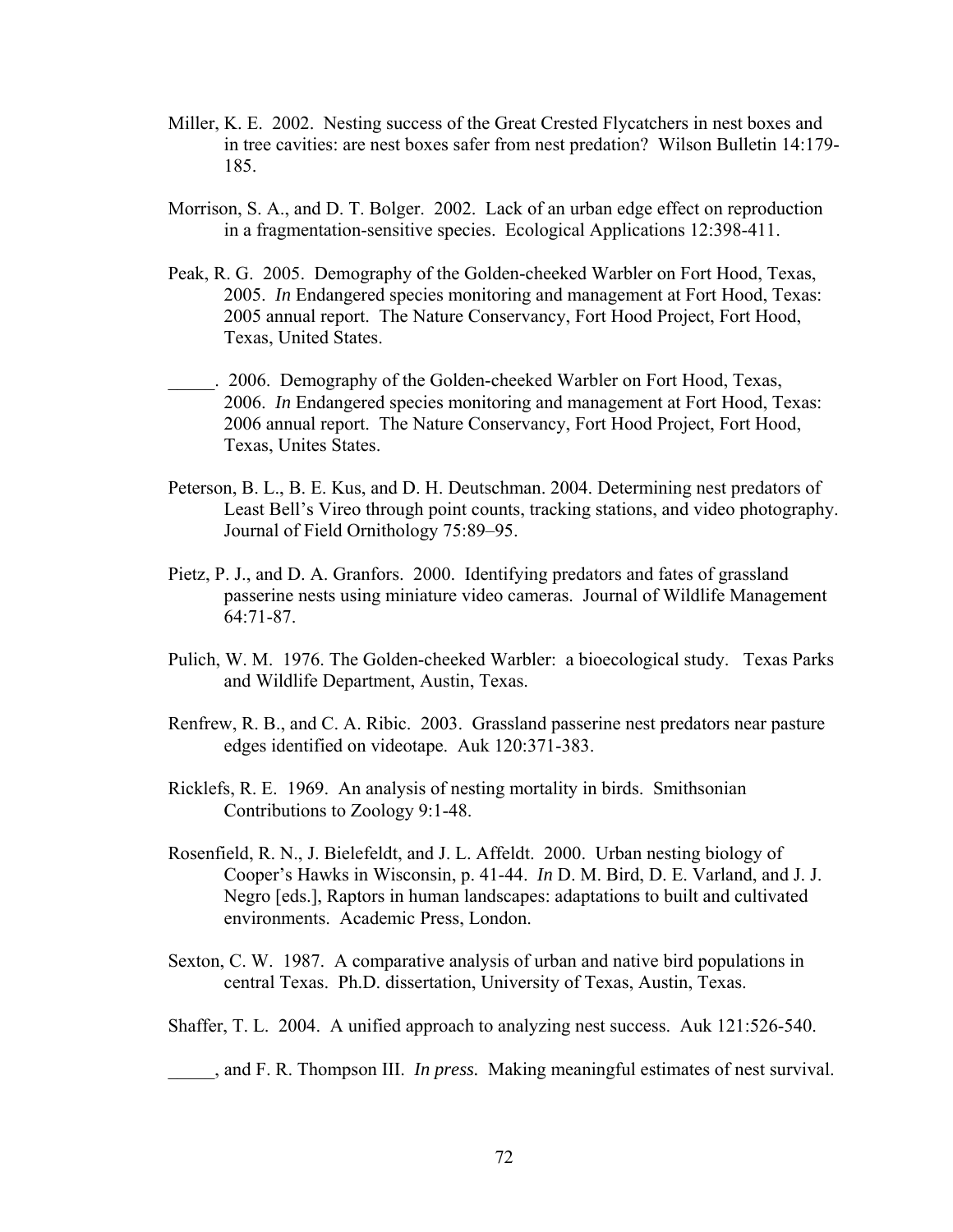Studies in Avian Biology.

- Small, S. L. 2005. Mortality factors and predators of Spotted Towhee nests in the Sacramento Valley, California. Journal of Field Ornithology 76:252-258.
- Stake, M. M., and D. A. Cimprich. 2003. Using video to monitor predation at Blackcapped Vireo nests. Condor 105:348-357.
- \_\_\_\_\_, J. Faaborg, and F. R. Thompson III. 2004. Video identification of predators at Golden-cheeked Warbler nests. Journal of Field Ornithology 75:337-344.
- Stiles, J. H., and R. H. Jones. 1998. Distribution of red imported fire ant, *Solenopsis invicta*, in road and powerline habitats. Landscape Ecology 335:335-346
- Thompson, F. R., III, W. Dijak, and D. E. Burhans. 1999. Video identification of predators at songbird nests in old fields. Auk 116:259-264.
- \_\_\_\_\_, and D. E. Burhans. 2003. Predation of songbird nests differs by predator and between field and forest habitats. Journal of Wildlife Management 67:408-416.
- U. S. Fish and Wildlife Service. 1992. Golden-cheeked Warbler (*Dendroica chrysoparia*) recovery plan. Albuquerque, New Mexico.
- Verhulst, S., K. Oosterbeek, and B. J. Ens. 2001. Experimental evidence of effects of human disturbance on foraging and parental care in oystercatchers. Biological Conservation 101:375-380.
- Wahl, R., D. D. Diamond, and D. Shaw. 1990. The Golden-cheeked Warbler: a status review. U. S. Fish and Wildlife Service, Fort Worth, Texas.
- Wetterer, J. K., and J. A. Moore. 2005. Red imported fire ants (Hymenoptera: Formicidae) at gopher tortoise (Testudines: Testudinidae) burrows. Florida Entomologist 88:349-354.
- Wilcove, D. S. 1985. Nest predation in forest tracts and the decline of migratory songbirds. Ecology 66:1211-1214.
- Williams, G. E., and P. B. Wood. 2002. Are traditional methods of determining nest predators and nest fates reliable? An experiment with Wood Thrushes (*Hylocichla mustelina*) using miniature video cameras. Auk 119:1126-1132.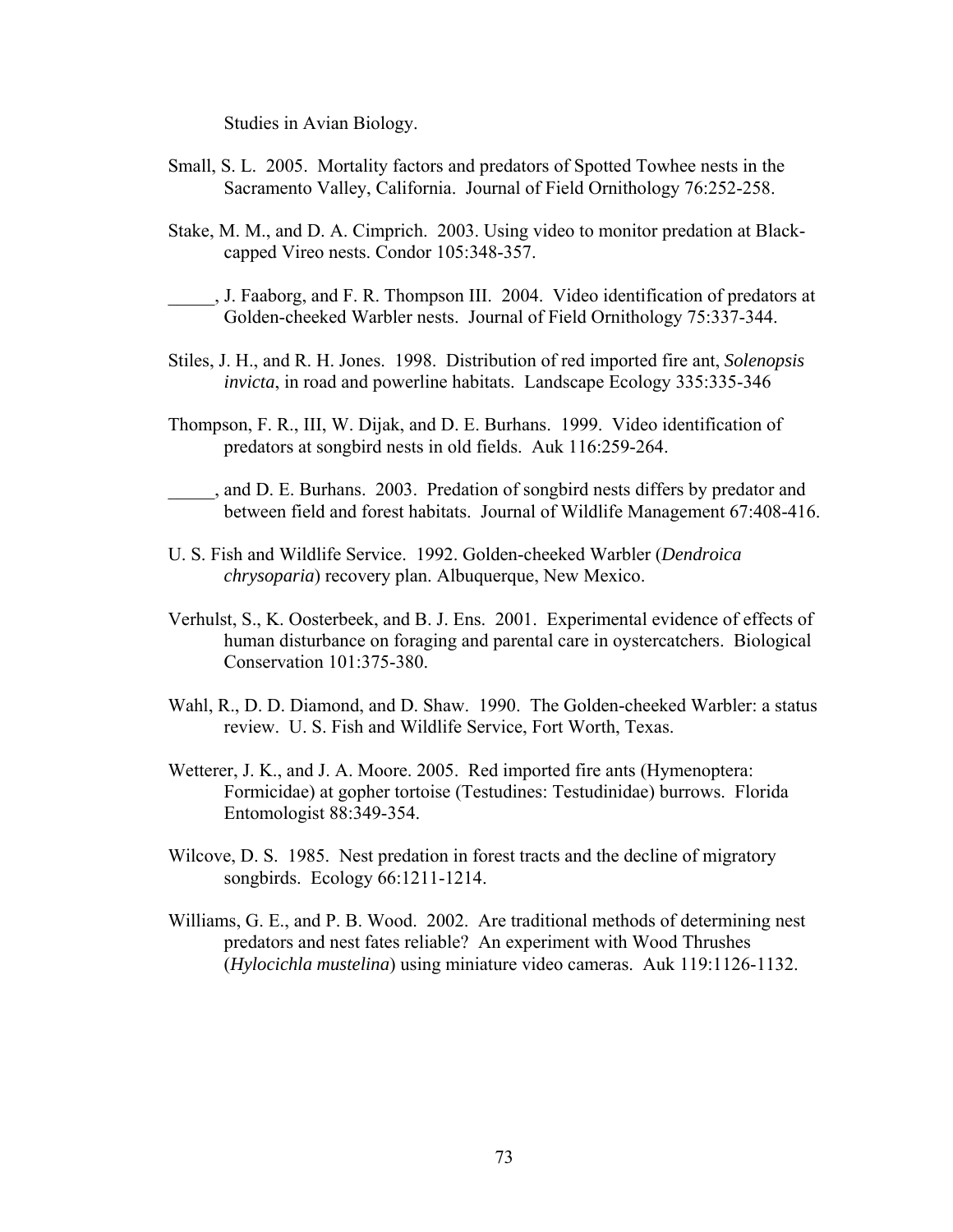Table 1. Support for models with and without video camera monitoring predicting Golden-cheeked Warbler nest survival in Austin, Texas from 2005-2006 based on 537 camera monitored and 384 non-camera monitored intervals. Models are ranked based on Akaike's information criteria (AIC<sub>c</sub>), ∆AIC<sub>c</sub>, and Akaike weights (w<sub>i</sub>). AIC<sub>c</sub> is based on the  $-2 \times \log$ -likelihood ( $-2L$ ) and the number of parameters (K).

| Model       | $-2L$      | K | $AIC_c$ | $\triangle AIC_c$ | Wi    |
|-------------|------------|---|---------|-------------------|-------|
| <b>Null</b> | $-145.930$ |   | 305.952 | 0.000             | 0.712 |
| Camera      | $-145.821$ |   | 307.760 | 1.807             | 0.288 |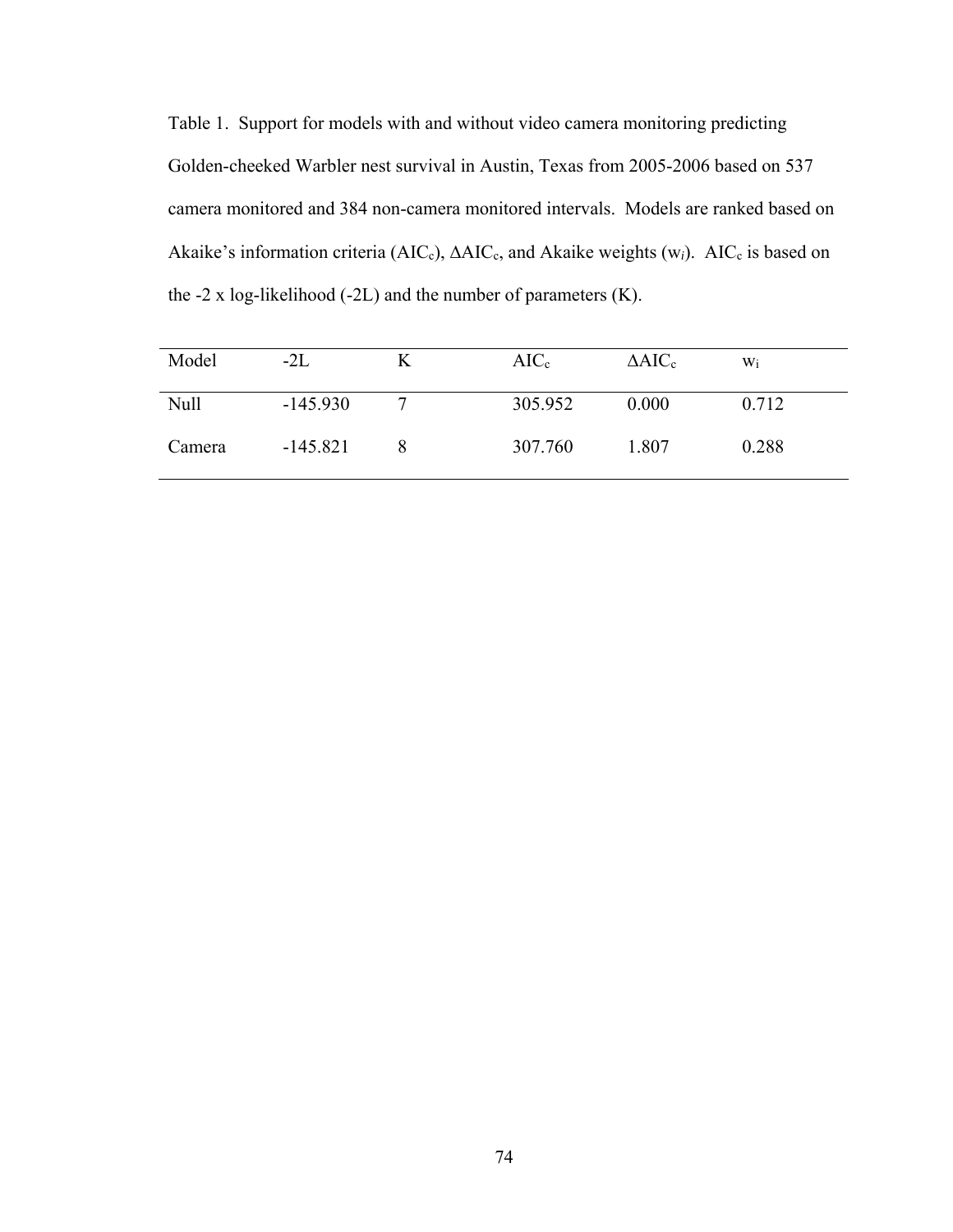|                             | Austin           |            |                |                 | Fort Hood         |               |             |                 |
|-----------------------------|------------------|------------|----------------|-----------------|-------------------|---------------|-------------|-----------------|
| Source                      | # of<br>events   | Daily rate | Period<br>rate | <b>CI</b>       | $\#$ of<br>events | Daily<br>rate | Period rate | CI              |
| Mortality                   | 21               | 0.0391     | 0.631          | 0.437-0.760     | 28                | 0.0380        | 0.6208      | 0.458-0.736     |
| Abandon                     | $\overline{2}$   | 0.0037     | 0.060          | $0.000 - 0.141$ | $\mathbf{1}$      | 0.0014        | 0.0222      | $0.000 - 0.065$ |
| Weather                     | 1                | 0.0019     | 0.030          | $0.000 - 0.088$ | $\boldsymbol{0}$  |               |             |                 |
| Predation                   | 18               | 0.0335     | 0.541          | 0.376-0.706     | 27                | 0.0367        | 0.5986      | 0.461-0.737     |
| Texas rat snake             | 8                | 0.0149     | 0.255          | $0.104 - 0.406$ | 12                | 0.0163        | 0.2737      | $0.143 - 0.405$ |
| Great Plains rat snake      | $\boldsymbol{0}$ |            |                |                 | $\mathbf{1}$      | 0.0014        | 0.0228      | $0.000 - 0.067$ |
| Western Scrub-Jay           | 4                | 0.0074     | 0.1275         | $0.011 - 0.244$ | $\mathbf{1}$      | 0.0015        | 0.0228      | $0.000 - 0.067$ |
| <b>American Crow</b>        | $\boldsymbol{0}$ |            |                |                 | $\overline{4}$    | 0.0054        | 0.0912      | 0.006-0.176     |
| Cooper's Hawk               | $\overline{2}$   | 0.0037     | 0.0637         | $0.000 - 0.149$ | $\mathbf{1}$      | 0.0014        | 0.0228      | $0.000 - 0.067$ |
| <b>Brown-headed Cowbird</b> | $\mathbf{0}$     |            |                |                 | $\overline{2}$    | 0.0027        | 0.0456      | $0.000 - 0.107$ |
| Fox Squirrel                | $\overline{3}$   | 0.0056     | 0.0956         | $0.000 - 0.198$ | $\overline{4}$    | 0.0054        | 0.0912      | 0.006-0.176     |
| Fire ants                   | $\mathbf{1}$     | 0.0019     | 0.0319         | $0.000 - 0.093$ | $\mathbf{1}$      | 0.0014        | 0.0228      | $0.000 - 0.067$ |

Table 2. Cause-specific daily and period mortality rates and 95% confidence intervals (CI) for Golden-cheeked Warblers nests in Austin, Texas during 2005-2006 (537 intervals) and Fort Hood, Texas during 1997-2002 and 2005 (736 intervals).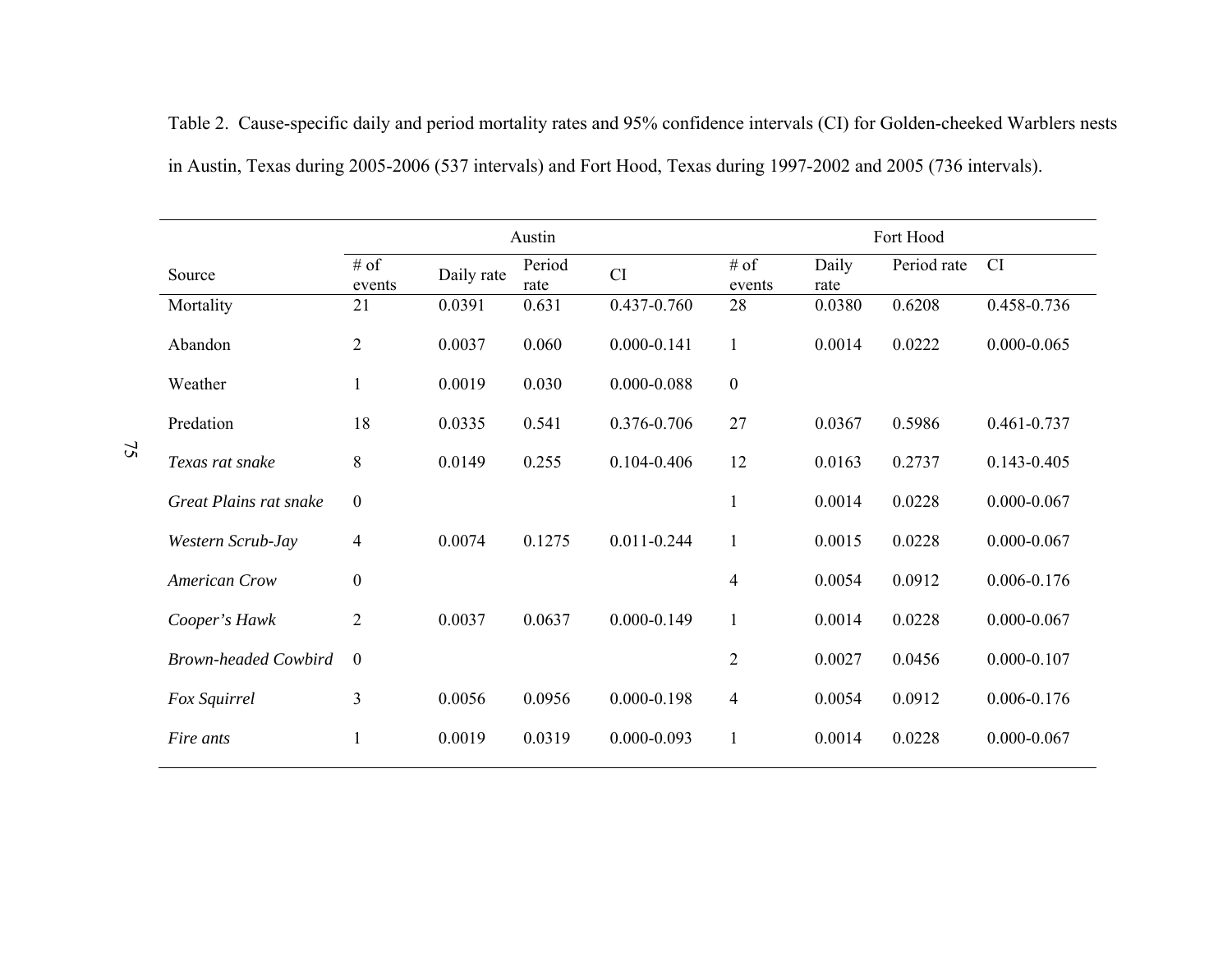

Fig. 1. Daily (left axis) and period (right axis) predation rates and 95% confidence intervals by snakes, birds, mammals, and ants at Golden-cheeked Warbler nests in Austin, Texas (white bars) during 2005-2006 and on Fort Hood, Texas (gray bars) during 1997-2002 and 2005.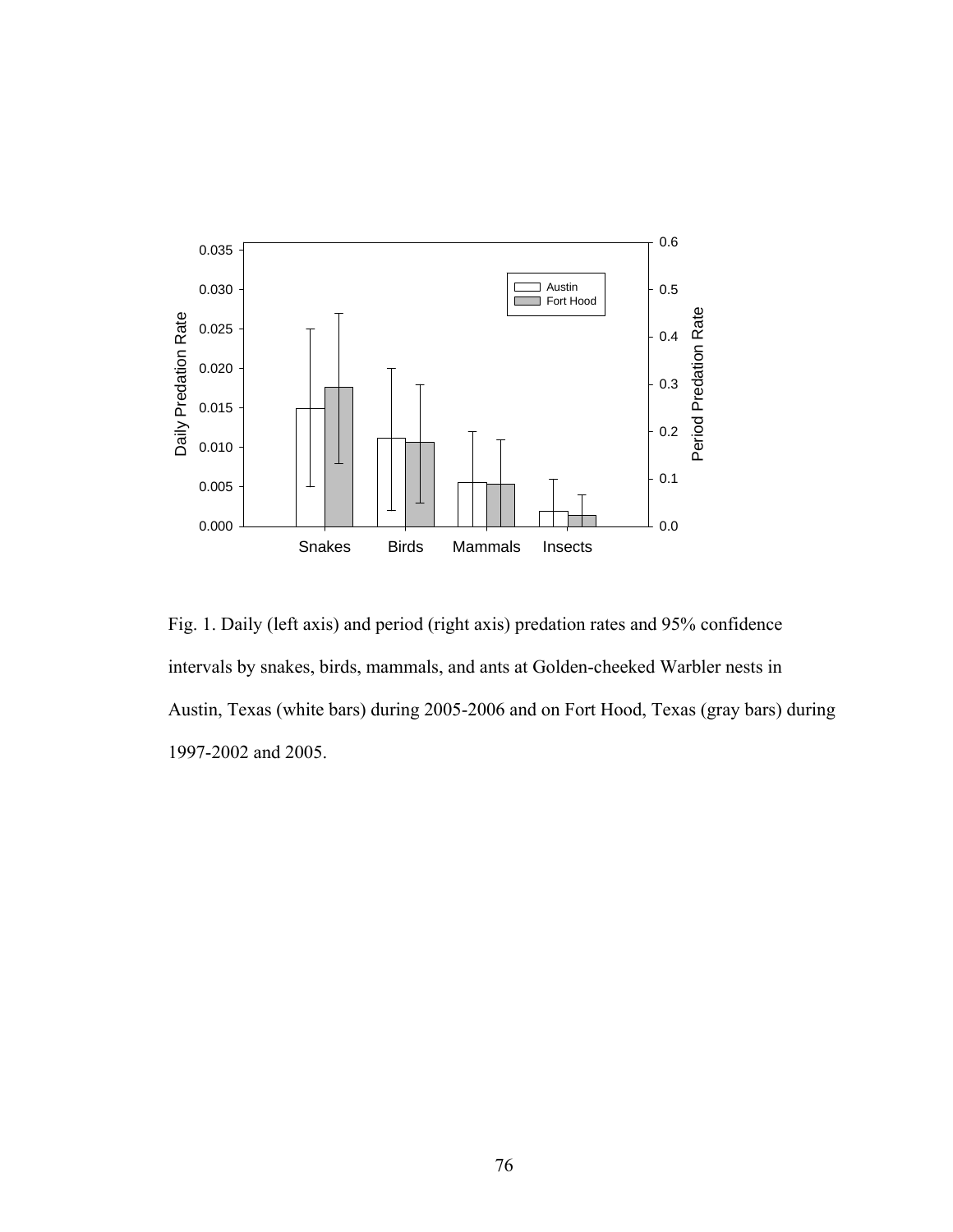## **CHAPTER 3**

# **SNAKE PREDATION ON NESTING ADULT GOLDEN-CHEEKED WARBLERS**

# **ABSTRACT**

We monitored 116 females and 128 nests with video cameras to identify nest predators of Golden-cheeked Warblers (*Dendroica chrysoparia*) on Fort Hood, Texas from 1997-2002 and in Austin, Texas from 2005-2006. Six female Golden-cheeked Warblers were depredated during 892 camera-monitored intervals during the portion of the nesting cycle when females were sitting on the nest through the night, resulting in a daily predation rate of 0.007. Females attending the nest were captured 67% of the times they were present during a snake predation and 75% of times they were present during nocturnal snake predations. Assuming a daily nest survival of 0.962 and that the female would attempt a second nest if the first nest failed, annual mortality for adult females due to predation on the nest was 12.2%. Snake predation represents an important source of adult mortality for nesting Golden-cheeked Warblers.

Survival of migrant songbirds is generally thought to be high during the breeding season (Sillett and Holmes 2002); however, there is little direct evidence of the level or sources of adult mortality during this period. One potentially important source of adult mortality during the breeding season is predation on adults attending the nests. However, documenting any predation at the nest has been difficult (Pettingill 1976) and predation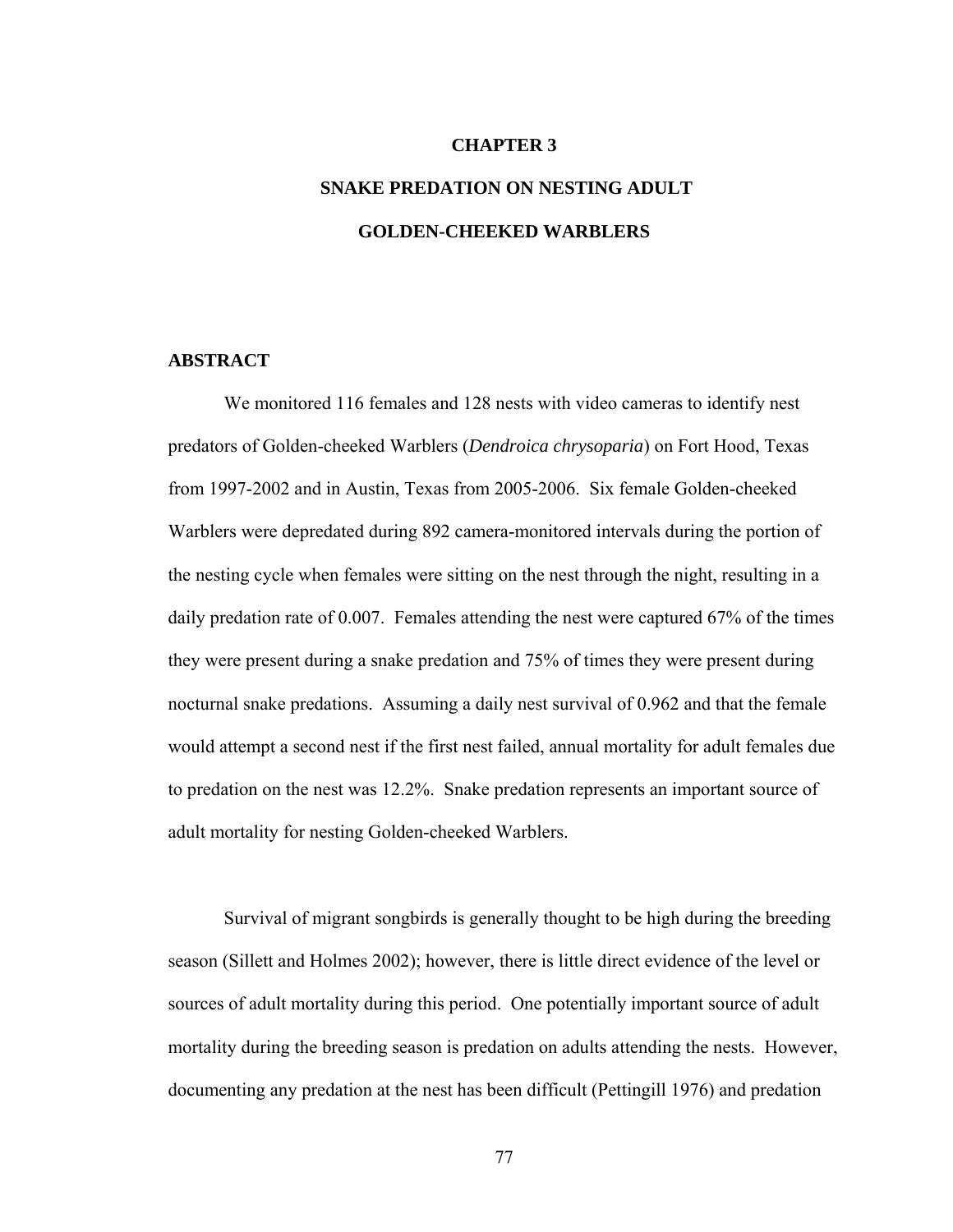on songbirds at or near the nest has rarely been documented (Carter 1992, Pietz and Granfors 2000, Stake 2001, Stake et al. 2004). We monitored nests of Golden-cheeked Warblers (*Dendroica chrysoparia*) with video cameras on Fort Hood, Texas (30° 10' N, 97° 45' W) from 1997-2002 and 2005 and in Austin, Texas (30° 23' N, 97° 34' W) from 2005-2006 to identify nest predators in different landscapes. We identified rat snakes (*Elaphe* spp.) as the leading predator at both sites, depredating 21 of 128 cameramonitored nests. Additionally, we recorded six females being captured and consumed by snakes, three in each landscape. Five of the predations on females were attributed to Texas rat snakes (*Elaphe obsoleta lindheimeri*) and one to a Great Plains rat snake (*Elaphe guttata emoryi*).

All predations on females were nocturnal, occurring between the hours of 21:03 and 23:52 from 18 April to 9 May in Austin and 0:22 and 4:48 from 23 April to 17 May on Fort Hood (Table 1). In general, all snake predations (n=21) were nocturnal but one, occurring between 20:01 and 23:52 from 18 April to 19 May in Austin and between 20:37 and 4:48 from 23 April to 10 June on Fort Hood. One additional predation on Fort Hood occurred at 10:24. Predations on females (and in general) occurred within the first few hours of dark in Austin, whereas snake activity ranged over the course of the night on Fort Hood.

Four of 21 (19%) nest predations by snakes were on nests in the egg stage and 17 (81%) in the nestling stage. Two of the four (50%) snake predations on eggs resulted in adult predation. Of the remaining two, the female was present at one and left the nest 3 mins prior to the snake appearing at the nest (this was the one diurnal snake predation) and at the other nest, the female left the nest just after sunset, several hours prior to the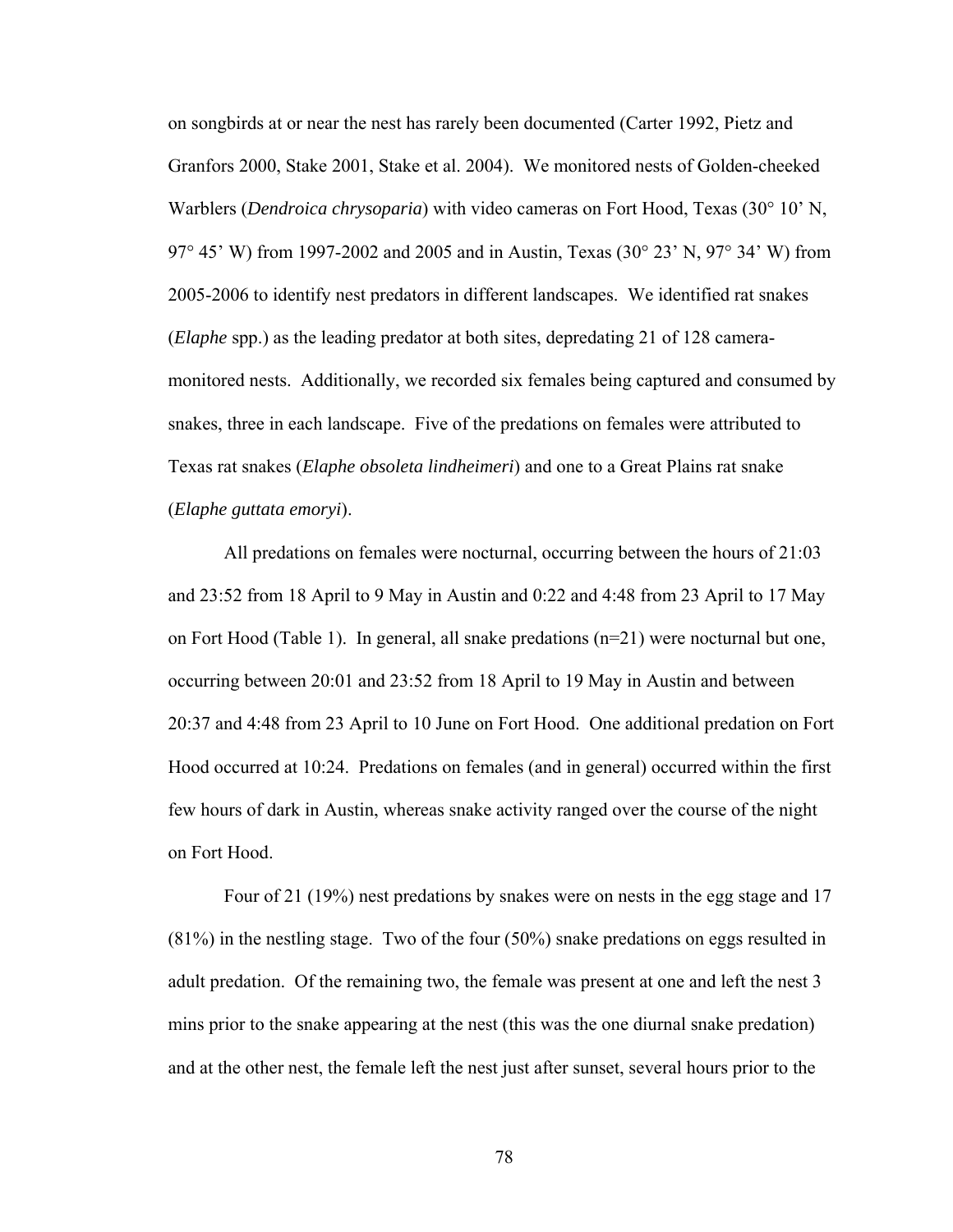snake predation. A Mourning Dove (*Zenaida macroura*) nest located just below the Golden-cheeked Warbler's nest was depredated the same night suggesting the female was possibly scared from the nest by the presence of a predator below her nest depredating the dove nest. Four of 17 (23%) snake predations on nestlings resulted in adult predation and occurred while the nestlings were young  $( \leq 4 \text{ days old})$ , necessitating brooding. Females were present and escaped two (12%) snake predations. Both nests contained 5 or 6-day old nestlings. At one nest, the female was brooding and left the nest as the snake appeared in view. This predation occurred about 30 mins after sunset when the female was still alert. She peered below the nest 3 mins prior to the snake appearing on camera and flew off as the snake approached. At the other nest, the female was sleeping on the rim of the nest and was actually pushed off the rim by the snake as it investigated and began consuming the nestlings. Eleven (65%) snake predations occurred late in the nestling stage when females were no longer brooding. Females were preyed upon 29% (6/21) of the total snake predations, 67% (6/9) of the times they were present during the predation, and 75% (6/8) of the nocturnal predations for which the female was at the nest.

We estimated the daily predation rate on nesting females using program Micromort 1.2 (Heisey and Fuller 1985). Micromort is a maximum-likelihood approach that is a generalization of the Mayfield method (1961, 1975) and uses the Taylor series approximation to compute 95% confidence intervals, similar to Johnson (1979). We observed 6 predations on females during the 892 observation days when females were sitting on the nest (days 3-19 of the nest cycle, assuming the female begins incubation on the penultimate egg; Pulich 1976), producing a daily predation rate of 0.007 (0.001- 0.012). We estimated the possible contribution this source of mortality could have on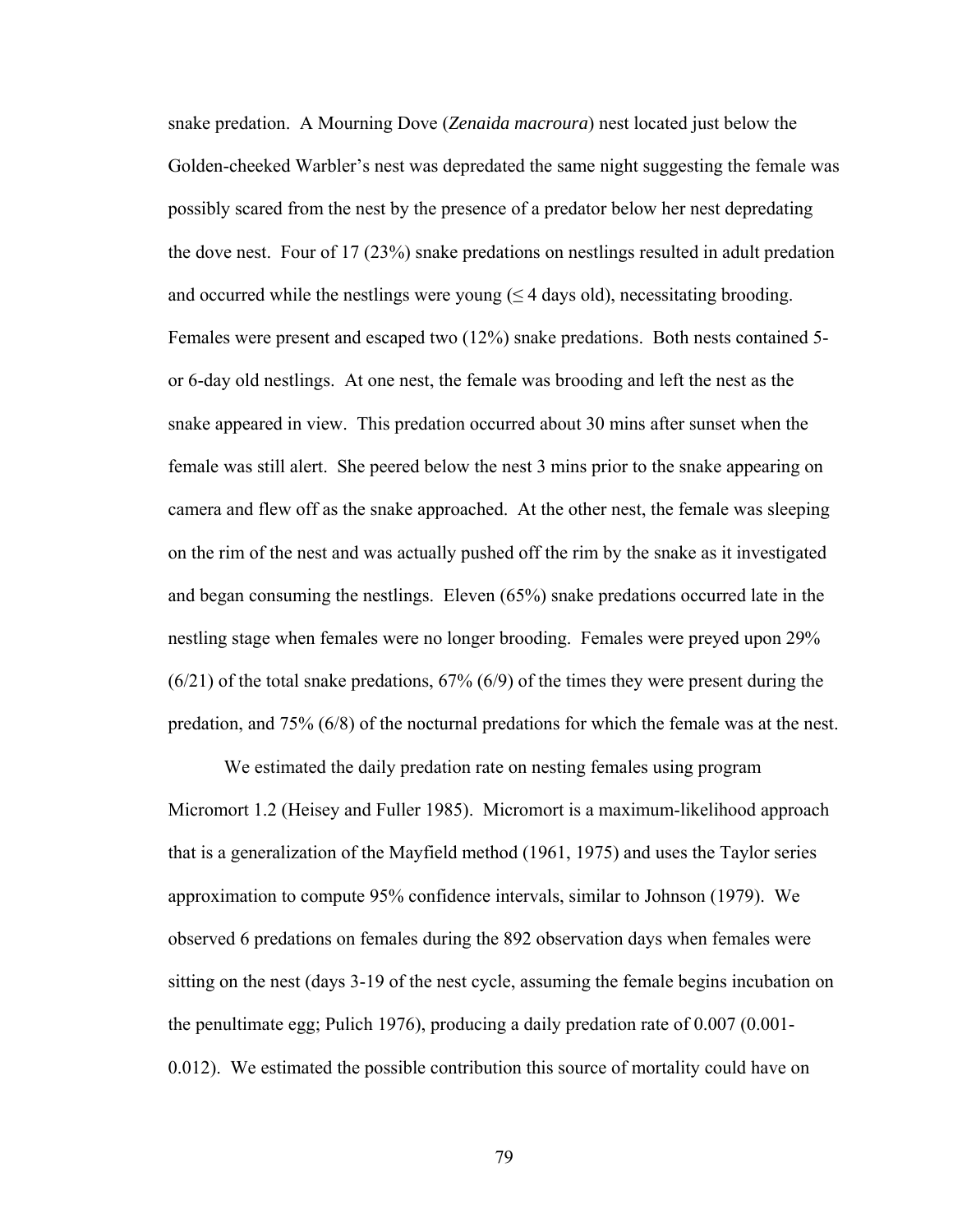breeding season or annual adult female mortality. We assumed a daily nest survival rate of 0.962 over the entire 25-day nest cycle and used this to estimate the proportion of nests surviving each day. We applied the daily female predation rate (assuming a constant predation rate) to the nests available on days 3-19 to determine the female mortality rate occurring on each day of the nest cycle. We used the period nest survival (38%) to determine the number of females that were likely to re-nest (62%) minus the number of female mortalities from the first nest attempt and we repeated the above procedure to estimate the mortality rate during the second attempt. We estimated that 7.9% and 4.3% of females were depredated during the first and second nesting attempts, respectively, resulting in a loss of 12.2% of nesting females to predation.

Predation on the nest was an important source of mortality during the breeding season for female Golden-cheeked Warblers. Almost all snake predations in this system were nocturnal (Stake et al. 2004, this study), so female Golden-cheeked Warblers may be especially vulnerable since they sleep on the nest for so many nights. It is not clear whether snakes find nests during the day and return at night to depredate the nest or use cues other than visual stimuli to locate nests. Since the likelihood of the female Goldencheeked Warbler being depredated by a snake is high while she is attending the nest at night, it is probably beneficial to the population that the majority of snake predations occur late in the nestling stage after the female has stopped brooding (Stake et al., this study).

Songbirds nesting in climates hospitable to snakes, particularly those exhibiting nocturnal foraging patterns or well-known nest predators such as rat snakes, may be particularly vulnerable to such predation. While open-cup nesters have more opportunity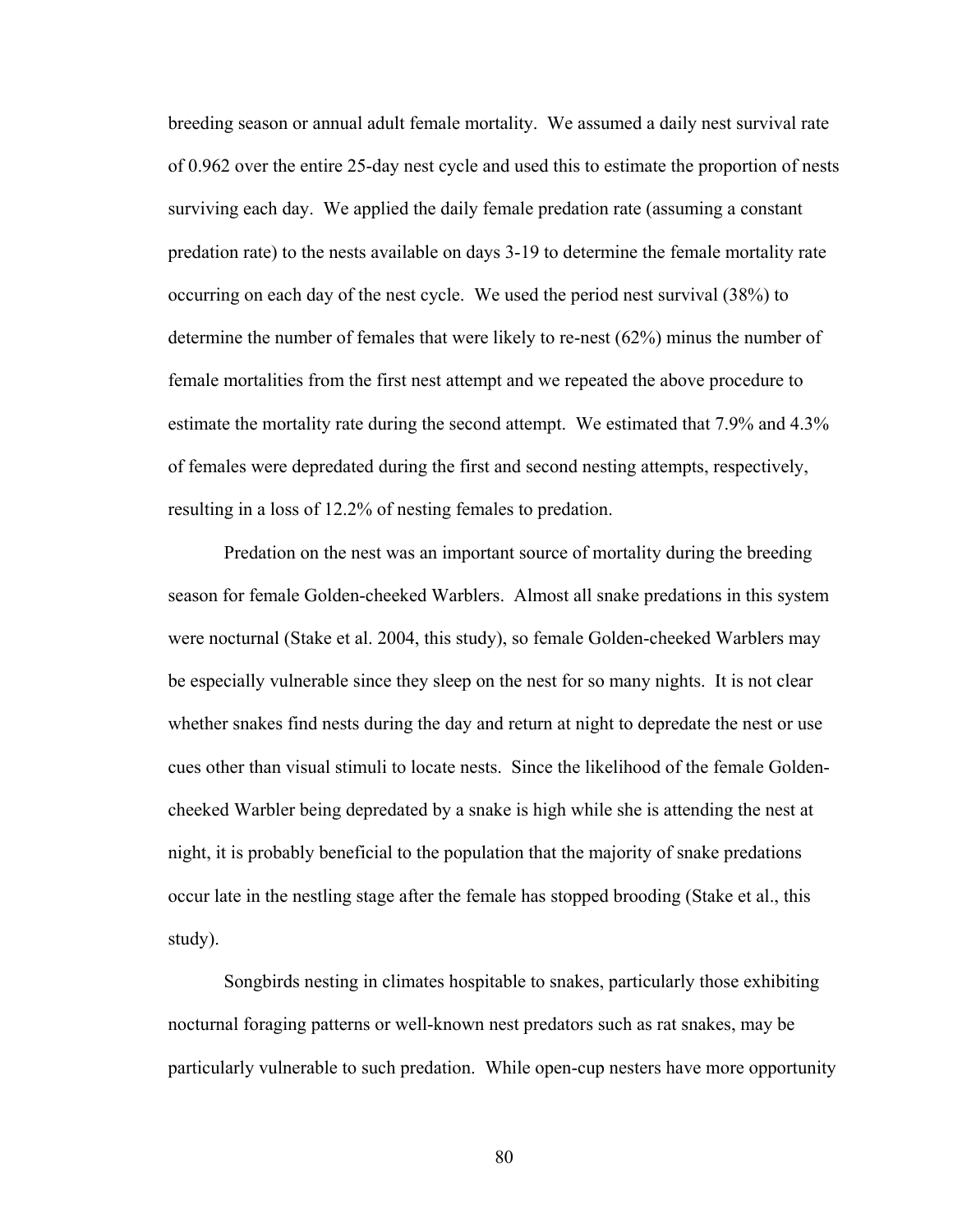to escape than cavity nesters, species who nest on sturdy substrates, such as Goldencheeked Warblers, or on the ground, may not detect a predator in time to escape, especially during the night. We suspect more nest studies using time-lapse video surveillance in regions with nocturnal snakes will reveal additional predation on incubating and brooding adult songbirds.

Increased predation pressure on adults attending nests likely explains the lower survival rates for female Wood Thrushes (*Hylocichla mustelina*) than males during the breeding season (Powell et al. 2000, Coulter 2005). It may also explain lower female Black-throated Blue Warbler (*Dendroica caerulescens*) survival during the breeding season (Sillett and Holmes 2002) and lower annual survival estimates for female Ovenbirds (*Seiurus aurocapillus*; Bayne and Hobson 2002) compared to male survival. Breeding season female mortality is a possible explanation for the skewed sex ratios observed in some migrant songbirds during the breeding season (Gibbs and Faaborg 1990, Villard et al. 1993, Van Horn et al. 1995). Migrant songbird populations are considered to be more sensitive to changes in adult survival than nest success (Noon and Sauer 1992, Donovan and Thompson 2001), so the loss of substantial numbers of breeding females to predators simultaneous to nest failure may be calamitous, especially for an endangered bird. We believe the extent of adult mortality during the breeding season warrants further investigation in other species and ecosystems.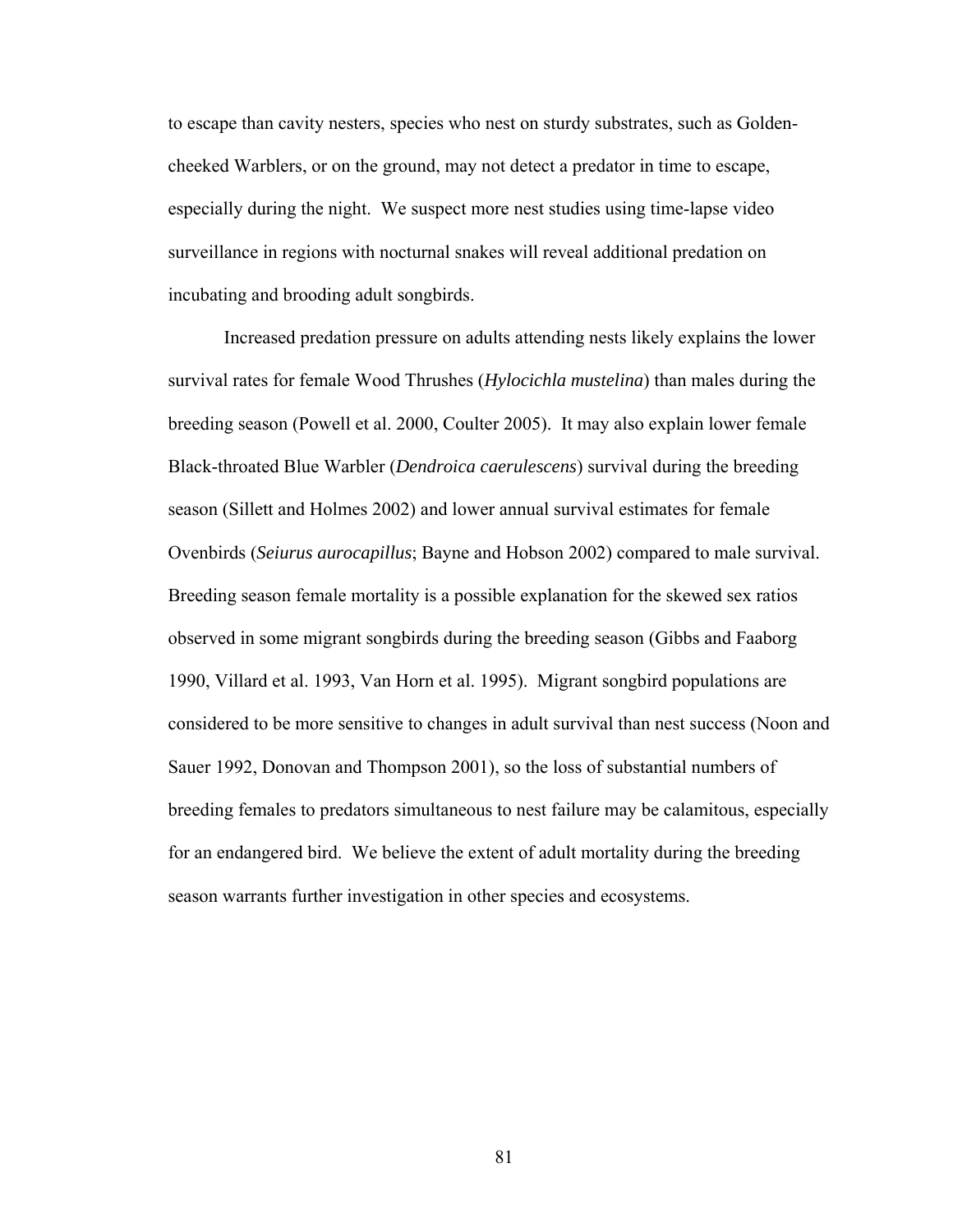#### **LITERATURE CITED**

- Bayne, E. M., and K. A. Hobson. 2002. Annual survival of adult American Redstarts and Ovenbirds in the southern boreal forest. Wilson Bulletin 114:358-367.
- Carter, W. A. 1992. Black-and-white Warbler nest failure in Pontotoc County, Oklahoma. Bulletin of the Oklahoma Ornithological Society 25:22–23.
- Coulter, S. C. 2005. Effects of forest fragmentation on Wood Thrushes in the Atchafalaya Basin, Louisiana. M.S. Thesis, University of Arkansas, Fayetteville, Arkansas.
- Donovan, T. M., and F. R. Thompson III. 2001. Modeling the ecological trap hypothesis: a habitat and demographic analysis for migrant songbirds. Ecological Applications 11:871-882.
- Gibbs, J. P., and J. Faaborg. 1990. Estimating the viability of Ovenbirds and Kentucky Warbler populations in forest fragments. Conservation Biology 4:193-196.
- Heisey, D. M., and T. K. Fuller. 1985. Evaluation of survival and cause-specific mortality rates using telemetry data. Journal of Wildlife Management 49:668- 674.
- Johnson, D. H. 1979. Estimating nest success: the Mayfield method and an alternative. Auk 96:651-661.
- Mayfield, H. 1961. Nesting success calculated from exposure. Wilson Bulletin 73:255- 261.
- \_\_\_\_\_. 1975. Suggestions for calculating nest success. Wilson Bulletin 87:456-466.
- Noon, B. R., and J. R. Sauer. 1992. Population models for passerine birds: structure, parameterization, and analysis, p. 441–464. *In* D. R. McCullough and R. H. Barret, [eds.], Wildlife 2001: Populations. Elsevier Applied Science, New York.
- Pettingill, O. S., Jr. 1976. Observed acts of predation on birds in northern lower Michigan. Living Bird 15:33-41.
- Pietz, P. J., and D. A. Granfors. 2000. Identifying predators and fates of grassland passerine nests using miniature video cameras. Journal of Wildlife Management 64:71-87.
- Powell, L. A., J. D. Lang, M. J. Conroy, and D. G. Krementz. 2000. Effects of forest management on density, survival, and population growth of Wood Thrushes. Journal of Wildlife Management 64:11-23.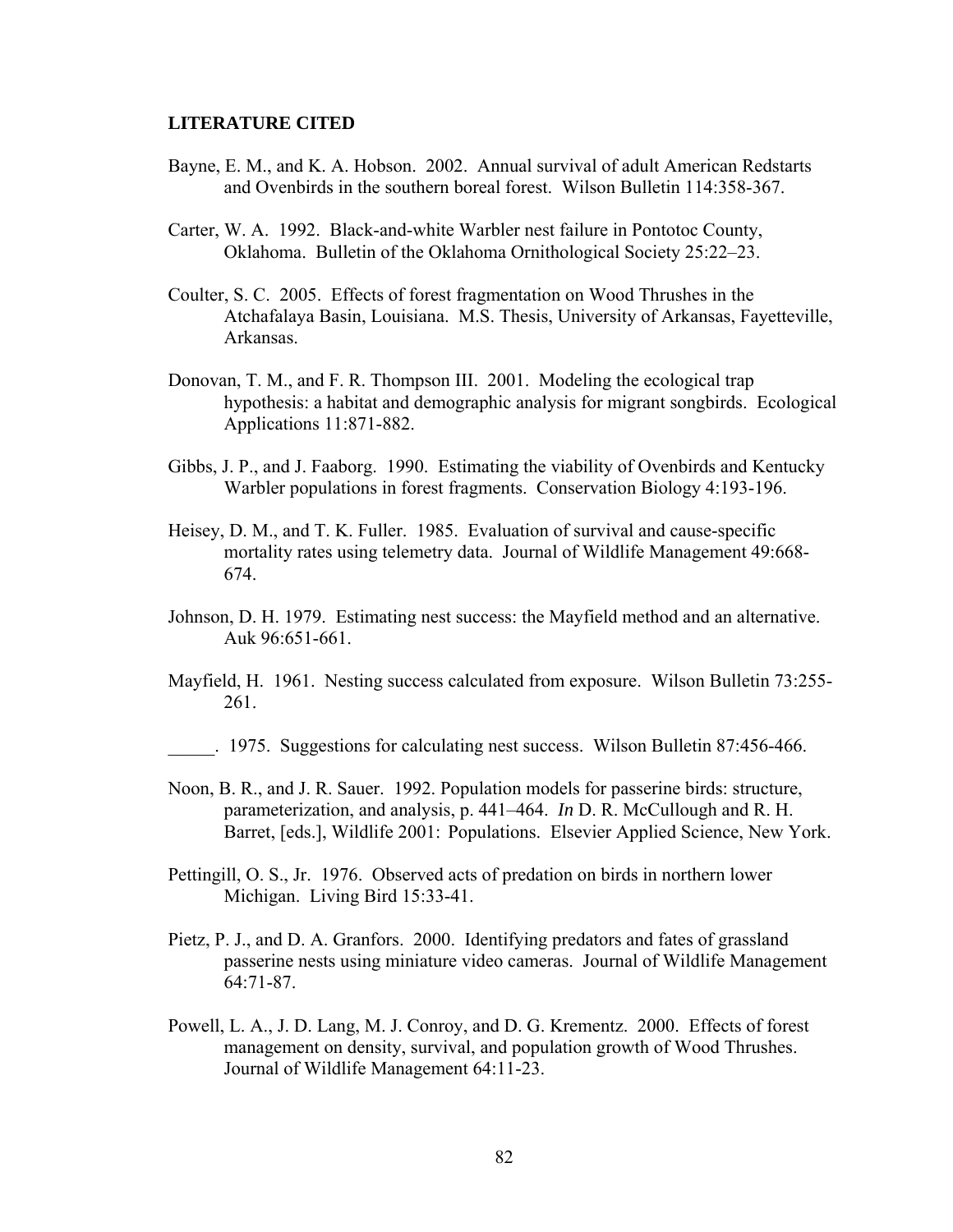- Pulich, W. M. 1976. The Golden-cheeked Warbler: a bioecological study. Texas Parks and Wildlife Department, Austin, Texas.
- Sillett, T. S., and R. T. Holmes. 2002. Variation in survivorship of a migratory songbird throughout its annual cycle. Journal of Animal Ecology 71:296-308.
- Stake, M. M. 2001. Predation by a Great Plains Rat Snake on an adult female Goldencheeked Warbler. Wilson Bulletin 113: 460-461.
- Stake, M. M., J. Faaborg, and F. R. Thompson III. 2004. Video identification of predators at Golden-cheeked Warblers nests. Journal of Field Ornithology 75:337-344.
- Van Horn, M. A., R. M. Gentry, and J. Faaborg. 1995. Patterns of Ovenbird (*Seiurus aurocapillus*) pairing success in Missouri forest tracts. Auk 112:98-106.
- Villard, M.-A., P. R. Martin, and C. G. Drummond. 1993. Habitat fragmentation and pairing success in the Ovenbird (*Seiurus aurocapillus*). Auk 110:759-768.